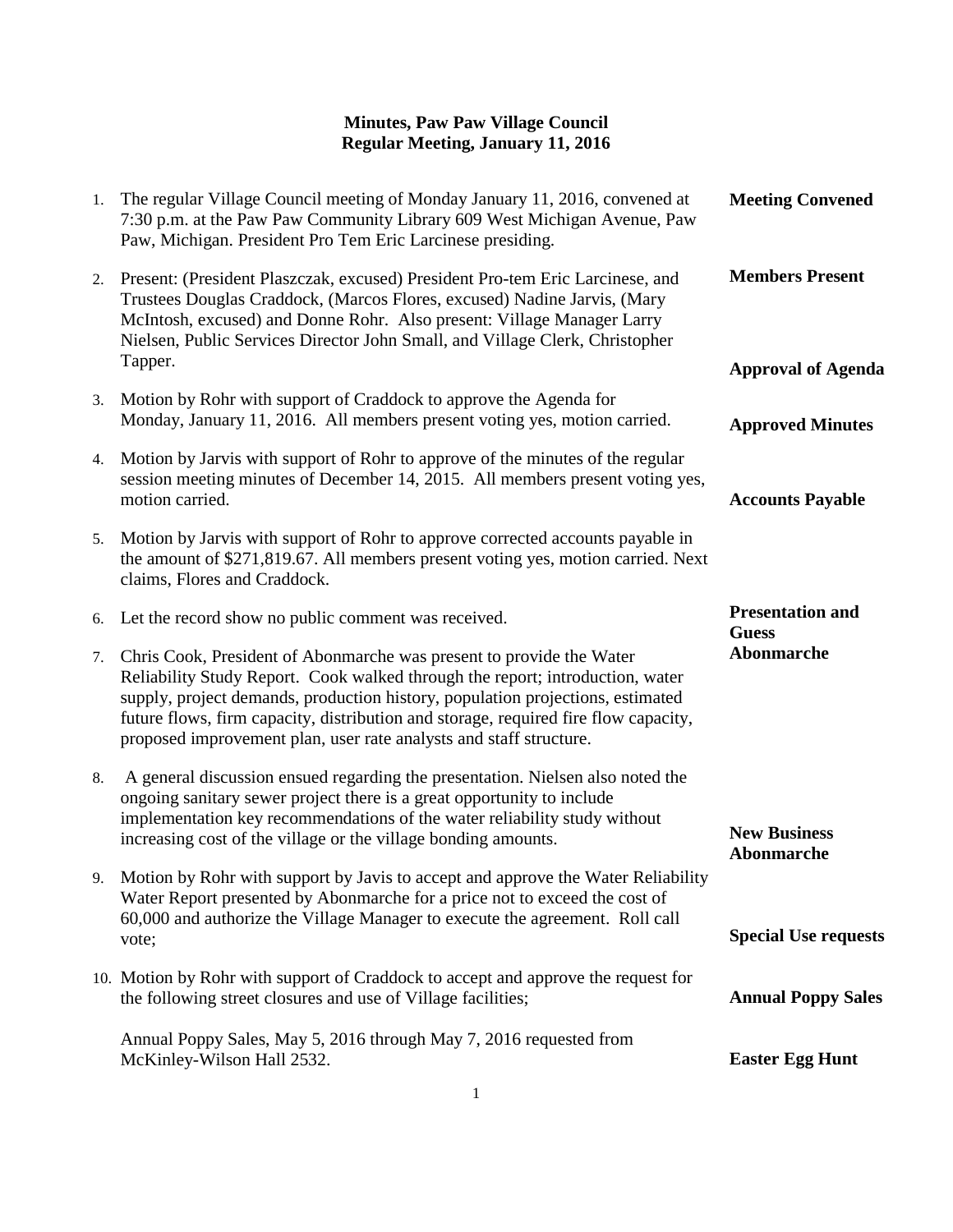| Annual Easter Egg Hunt, March 26, 2016 9:30 to 12:00 requested from Red<br>Arrow Ministries at Tyler Field, Kids Paradise.                                                                                                                                                                                                                                             | <b>Uncork the Arts</b>                                       |
|------------------------------------------------------------------------------------------------------------------------------------------------------------------------------------------------------------------------------------------------------------------------------------------------------------------------------------------------------------------------|--------------------------------------------------------------|
| The Uncork the Arts Festival, sponsored by the Southwest Michigan Artist<br>Association the use of Lake Front Park, Amphitheatre along with parking spaces<br>along the Park from Gremps west to the bridge, along with waiving the noise<br>ordinance all for the period beginning at 12:00 noon on Friday, July 15, 2016<br>through 8:00 pm Saturday, July 16, 2016. |                                                              |
| All members present voting yes, motion carried.                                                                                                                                                                                                                                                                                                                        | <b>FY 2016-2017 Budget</b><br><b>Hearing</b>                 |
| 11. Motion by Rohr, with support of Craddock, to set the Village of Paw Paw Public<br>Budget Hearing to take comments at the regular meeting<br>Monday, February 22, 2016 shortly after 7:30. All members present voting yes,<br>motion carried.                                                                                                                       | <b>MDOT</b> resolution                                       |
| 12. Motion by Rohr, with support of Jarvis to a accept and approve the Performance<br>Resolution for Governmental Agencies allowing the Village of Paw Paw an<br>individual Permit for use of State Highway Right of Way. All members present<br>voting yes, motion carried.                                                                                           | <b>COMMITTEE</b>                                             |
| 13. No report from Finance & Administration. Nielsen provided a copy of first draft<br>proposal of FY Budget 2016-2017 along with proposed amendments to FY<br>Budget 2015-2016.                                                                                                                                                                                       | <b>REPORTS</b><br>Finance & Admin.<br><b>Public Services</b> |
| 14. No report.                                                                                                                                                                                                                                                                                                                                                         | <b>Master PC</b>                                             |
| 15. No report.                                                                                                                                                                                                                                                                                                                                                         | Parks and Rec.                                               |
| 16. No report.                                                                                                                                                                                                                                                                                                                                                         | <b>DDA</b>                                                   |
| 17. No report.                                                                                                                                                                                                                                                                                                                                                         | <b>Fire Board</b>                                            |
| 18. Larcinese reported the Fire Board met. Items discussed included; phase two of<br>the needs assessment proposal.                                                                                                                                                                                                                                                    | <b>Historical Comm.</b>                                      |
| 19. TBD.                                                                                                                                                                                                                                                                                                                                                               | <b>Housing Commission</b>                                    |
| 20. No report. Rohr noted the Housing Commission did receive approval of RAD<br>application.                                                                                                                                                                                                                                                                           | <b>Planning Commission</b>                                   |
| 21. Jarvis reported the Planning Commission met. Commission still working on<br>possible new changes to the Sign Ordinance.                                                                                                                                                                                                                                            | <b>Wellhead Protection</b>                                   |
|                                                                                                                                                                                                                                                                                                                                                                        | <b>EDC</b>                                                   |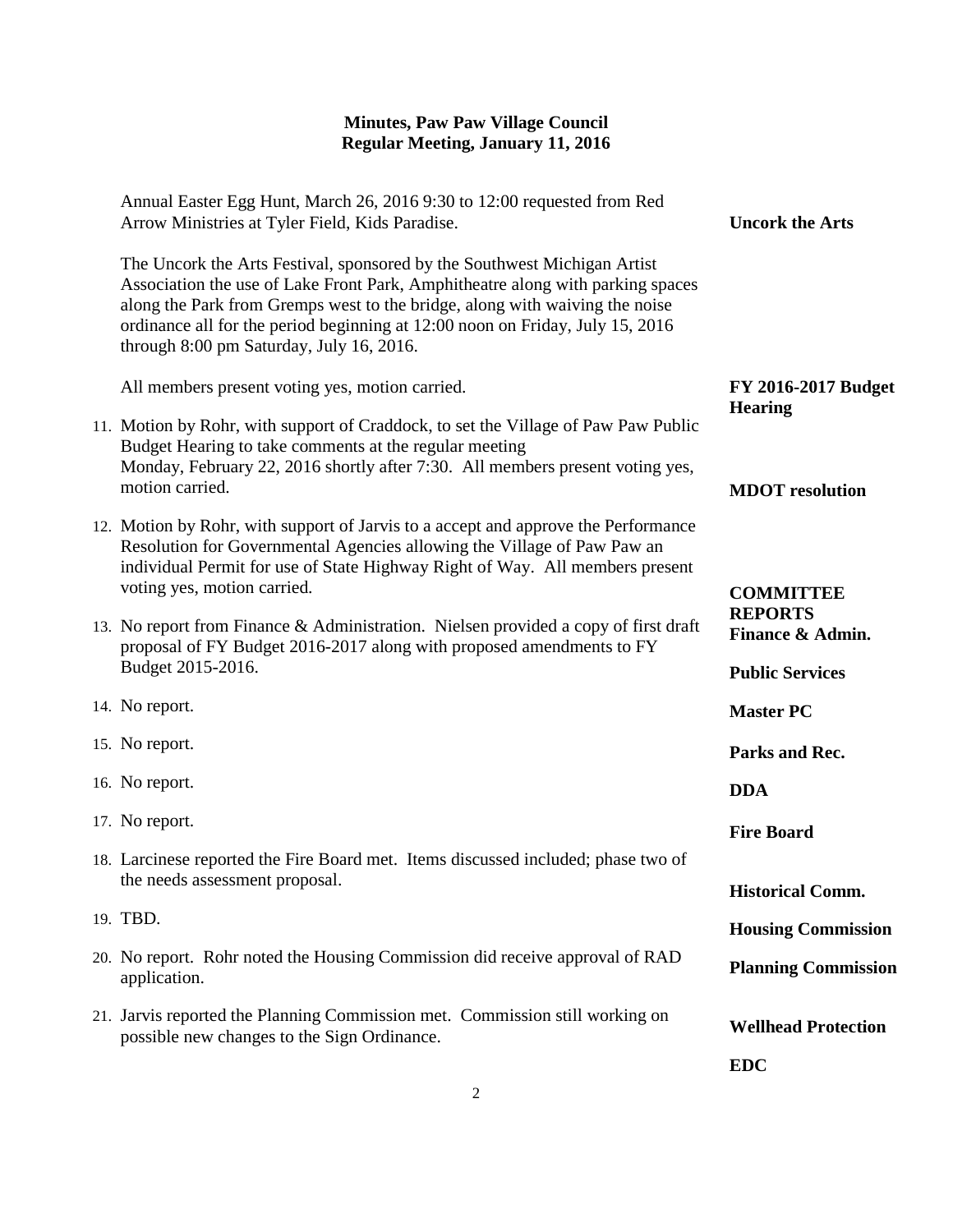| 22. Meeting tomorrow at 8:00 am at Village Hall                                                                                                                                                                                                          |                                             |
|----------------------------------------------------------------------------------------------------------------------------------------------------------------------------------------------------------------------------------------------------------|---------------------------------------------|
| 23. TBD.                                                                                                                                                                                                                                                 | <b>WHF</b>                                  |
| 24. No report                                                                                                                                                                                                                                            | <b>Maple Lake</b><br><b>&amp; NR &amp;E</b> |
| 25. No report                                                                                                                                                                                                                                            | <b>Council Comments</b><br>Rohr             |
| 26. Rohr thanked the DPS crew for continued efforts with snow removal                                                                                                                                                                                    | <b>Village Manager</b>                      |
| 27. Nielsen noted the presentation with Coca Cola North America was being<br>reschedule for a later date. Nielsen noted Chief of Police, Eric Marshall was at<br>the Village of Lawton's meeting this evening starting the Shared Services<br>Agreement. | <b>Small</b>                                |
| 28. Small noted the new VacTruck was in and the crews would soon be receiving<br>training $&$ education regarding new equipment.                                                                                                                         | <b>Adjournment</b>                          |
| 29. Motion by Craddock with support by Jarvis to adjourn the meeting. All members<br>present voting yes, motion carried. Meeting adjourned at 8:31 p.m.                                                                                                  |                                             |
| Respectfully submitted:                                                                                                                                                                                                                                  |                                             |

\_\_\_\_\_\_\_\_\_\_\_\_\_\_\_\_\_\_\_\_\_\_ \_\_\_\_\_\_\_\_\_\_\_\_\_\_\_\_\_\_\_\_\_\_\_

Village President Pro Tem, Village Clerk,<br>Eric Larcinese Christopher Ta

Christopher Tapper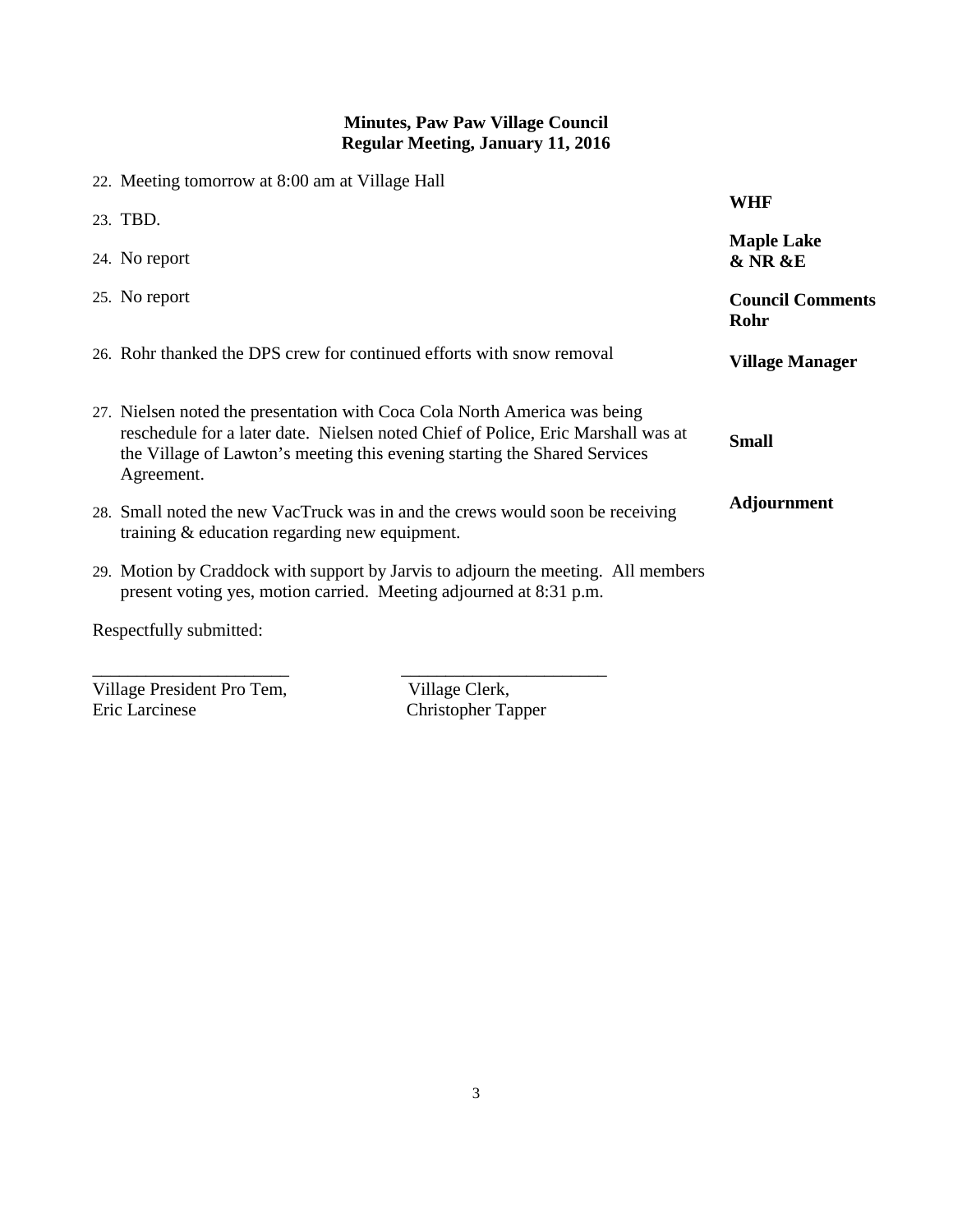| 1. | The regular Village Council meeting of Monday January 25, 2016, convened at<br>7:30 p.m. at the Paw Paw Community Library 609 West Michigan Avenue, Paw<br>Paw, Michigan. President Pro Tem Eric Larcinese presiding.                                                                                                                                                                                                                                                                                                                                                                                                                                                                                                                              | <b>Meeting Convened</b>                                            |
|----|----------------------------------------------------------------------------------------------------------------------------------------------------------------------------------------------------------------------------------------------------------------------------------------------------------------------------------------------------------------------------------------------------------------------------------------------------------------------------------------------------------------------------------------------------------------------------------------------------------------------------------------------------------------------------------------------------------------------------------------------------|--------------------------------------------------------------------|
|    | 2. Present: (President Plaszczak, excused) President Pro-tem Eric Larcinese, and<br>Trustees Douglas Craddock, Marcos Flores, Nadine Jarvis, (Mary McIntosh,<br>excused) and Donne Rohr. Also present: Village Manager Larry Nielsen, and<br>Village Clerk, Christopher Tapper.                                                                                                                                                                                                                                                                                                                                                                                                                                                                    | <b>Members Present</b>                                             |
|    | 3. Motion by Rohr with support of Craddock to approve the revised Agenda for<br>Monday, January 25, 2016. All members present voting yes, motion carried.                                                                                                                                                                                                                                                                                                                                                                                                                                                                                                                                                                                          | <b>Approval of Agenda</b>                                          |
| 4. | Motion by Jarvis with support of Rohr to approve of the minutes of the regular<br>session meeting minutes of January 11, 2016. All members present voting yes,<br>motion carried.                                                                                                                                                                                                                                                                                                                                                                                                                                                                                                                                                                  | <b>Approved Minutes</b>                                            |
| 5. | Motion by Jarvis with support of Flores to approve corrected accounts payable in<br>the amount of \$458,050.94. All members present voting yes, motion carried. Next<br>claims, Jarvis and Craddock.                                                                                                                                                                                                                                                                                                                                                                                                                                                                                                                                               | <b>Accounts Payable</b>                                            |
|    | 6. Let the record show no public comment was received.                                                                                                                                                                                                                                                                                                                                                                                                                                                                                                                                                                                                                                                                                             |                                                                    |
| 7. | Emily Petz, from the Michigan Economic Development Corporation was in<br>attendance to discuss the "Talent & Economic Development Plan". The Rising<br>Tide is an initiative envisioned by Governor Rick Snyder. The mission of<br>supplying at rick communities with the tools they need to design and build a<br>successful economic framework. The Michigan Economic Development<br>Corporation, Talent Investment Agency and Michigan State Housing<br>Development Authority has committed their assets to engaging specific<br>communities across the state in order to empower them to shape their future and<br>maximize economic potential. Petz commented the Village of Paw Paw was<br>selected as part of section 8 (Southwest Region). | <b>Presentation and</b><br><b>Guess</b><br><b>Emily Petz, MEDC</b> |
|    | 8. Petz provided a final draft proposal of the Village of Paw Paw Rising Tide. The draft<br>included; project scope & mission, problem statement, background, target customers,<br>and a schedule of accomplishment dates. The initiative will employe the MEDC's<br>Redevelopment Ready Communities as the initial mechanism to support the Rising<br>Tide platform in each of the ten Prosperity Regions, depending on the each<br>community's unique issues, additional supportive service will be provided to such<br>community.                                                                                                                                                                                                               |                                                                    |
| 9. | Motion by Rohr with support from Craddock to approve and accept the Rising<br>Tide proposal with amendment to the plan regarding the Paw Paw Housing                                                                                                                                                                                                                                                                                                                                                                                                                                                                                                                                                                                               | <b>New Business</b><br><b>Rising Tide</b>                          |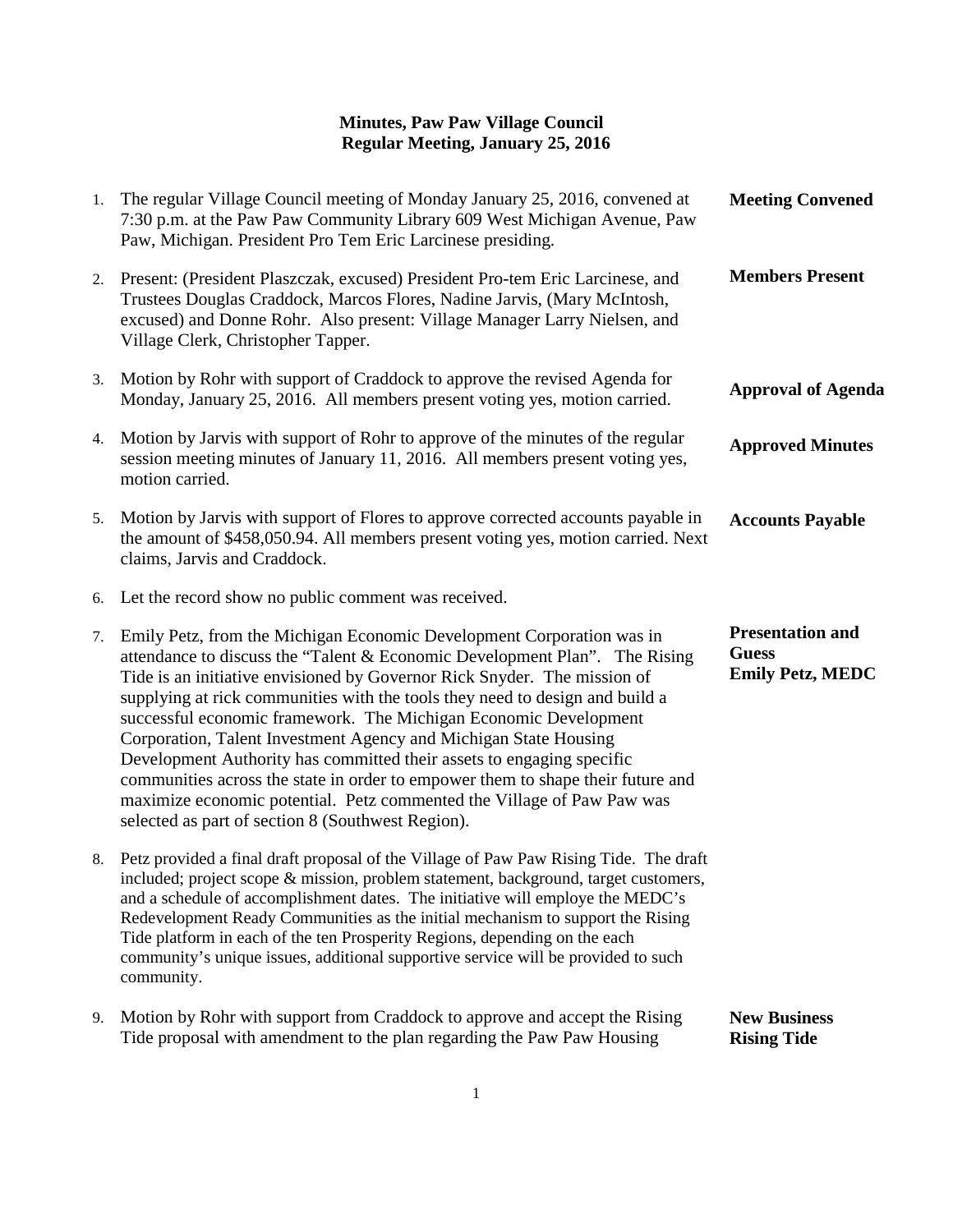Commission. All members present voting yes, motion carried.

| 10. Motion by Flores with support by Jarvis to accept and approve the request listed<br>in agenda memo dated January 22, 2016 of the Wine and Harvest Festival<br>Committee for the use of Village, Streets, Parking Lots and Parks September 9<br>through 11, 2016. All members present voting yes, motion carried.                                                        | 2016 Paw Paw Wine<br>& Harvest Festival      |
|-----------------------------------------------------------------------------------------------------------------------------------------------------------------------------------------------------------------------------------------------------------------------------------------------------------------------------------------------------------------------------|----------------------------------------------|
| 11. Motion by Craddock with support of Rohr to accept and approve the request from<br>the Paw Paw Area Quick Response Team and authorize a \$6000.00 payment and<br>authorize the President Pro Tem to execute the agreement on behalf of the Village<br>of Paw Paw. All members present voting yes, motion carried.                                                        | <b>Paw Paw Quick</b><br><b>Response 2016</b> |
| 12. Nielsen provided to the Council an updated memo regarding an Assistance<br>Village Manager position. Nielsen thanked the Council for their feedback<br>regarding the position. Nielsen indicated the goal was be to have someone in<br>place to keep the Village moving forward in a positive way because of the volume<br>of projects happening in the next few years. | <b>Assistance Village</b><br><b>Manager</b>  |
| 13. Budget 2015-2016.                                                                                                                                                                                                                                                                                                                                                       | <b>COMMITTEE</b>                             |
| 14. No report.                                                                                                                                                                                                                                                                                                                                                              | <b>REPORTS</b><br>Finance & Admin.           |
| 15. No report.                                                                                                                                                                                                                                                                                                                                                              | <b>Public Services</b>                       |
| 16. No report.                                                                                                                                                                                                                                                                                                                                                              | <b>Master PC</b>                             |
| 17. No report.                                                                                                                                                                                                                                                                                                                                                              | Parks and Rec.                               |
| 18. No report                                                                                                                                                                                                                                                                                                                                                               | <b>DDA</b>                                   |
| 19. TBD.                                                                                                                                                                                                                                                                                                                                                                    | <b>Fire Board</b>                            |
| 20. No report.                                                                                                                                                                                                                                                                                                                                                              |                                              |
| 21. No report                                                                                                                                                                                                                                                                                                                                                               | <b>Historical Comm.</b>                      |
| 22. Rohr reported the Housing Commission met. Items discussed included RAD<br>conversion                                                                                                                                                                                                                                                                                    | <b>Housing Commission</b>                    |
| 23. No report                                                                                                                                                                                                                                                                                                                                                               | <b>Planning Commission</b>                   |
| 24. No report                                                                                                                                                                                                                                                                                                                                                               | <b>Wellhead Protection</b>                   |
|                                                                                                                                                                                                                                                                                                                                                                             | <b>EDC</b>                                   |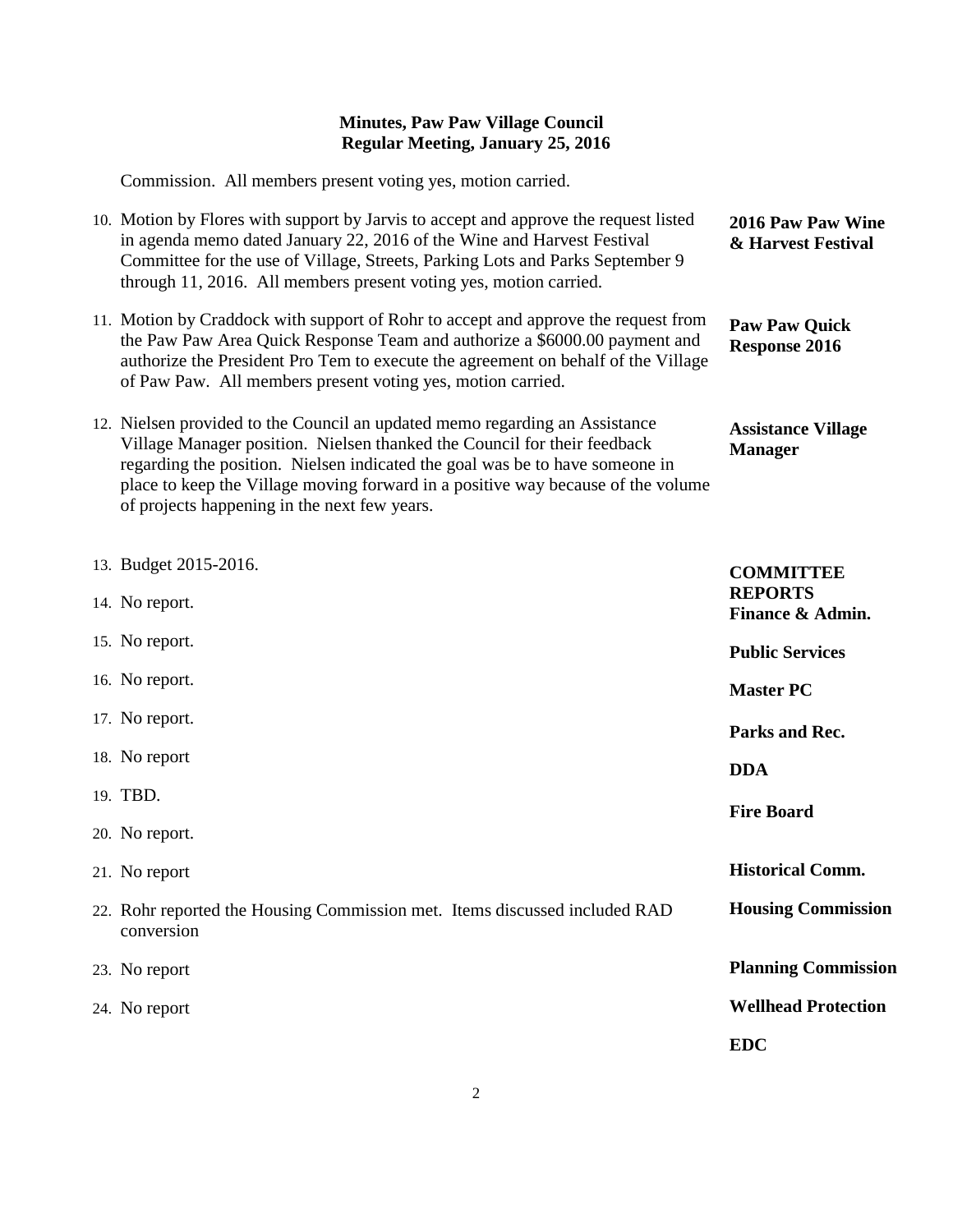| 25. Larcinese commented he would not be the next Council meeting, due to a conflict<br>in schedule. Larcinese also discussed the Flint water topic. A general discussion<br>ensued regarding how the Village of Paw Paw protects and monitors the Village<br>drinking water system. | <b>Council Comments</b><br><b>Larcinese</b> |
|-------------------------------------------------------------------------------------------------------------------------------------------------------------------------------------------------------------------------------------------------------------------------------------|---------------------------------------------|
| 26. Nielsen commented regarding the Village of Paw Paw Well Head Protect plan<br>and how it was made into a public video playing at the Strand Theater. Nielsen<br>also commented regarding the presentation with CCNA was rescheduled for<br>March 28, 2016.                       | <b>Nielsen</b>                              |
| 27. Motion by Jarvis with support by Flores to adjourn the meeting. All members<br>present voting yes, motion carried. Meeting adjourned at 9:01 p.m.                                                                                                                               | <b>Adjournment</b>                          |
| Respectfully submitted:                                                                                                                                                                                                                                                             |                                             |

Village President Pro Tem,<br>Eric Larcinese Christopher Ta

Christopher Tapper

\_\_\_\_\_\_\_\_\_\_\_\_\_\_\_\_\_\_\_\_\_\_ \_\_\_\_\_\_\_\_\_\_\_\_\_\_\_\_\_\_\_\_\_\_\_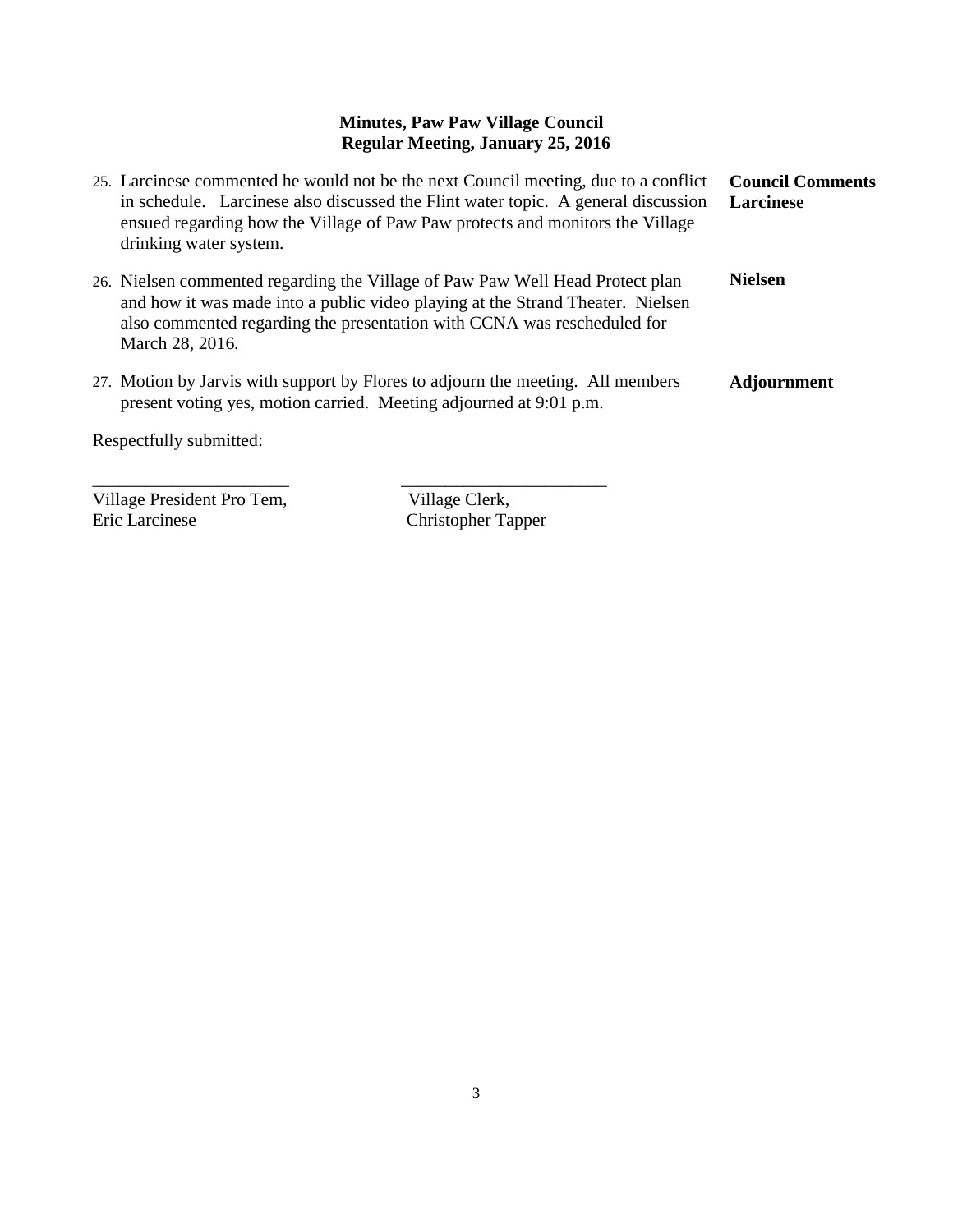| 1. | The regular Village Council meeting of Monday February 8, 2016, convened at<br>7:30 p.m. at the Paw Paw Community Library 609 West Michigan Avenue, Paw<br>Paw, Michigan. President Roman Plaszczak presiding.                                                                                                                                                                                                                                                                                                                                                                                                                                                   | <b>Meeting Convened</b>                                                                                |
|----|------------------------------------------------------------------------------------------------------------------------------------------------------------------------------------------------------------------------------------------------------------------------------------------------------------------------------------------------------------------------------------------------------------------------------------------------------------------------------------------------------------------------------------------------------------------------------------------------------------------------------------------------------------------|--------------------------------------------------------------------------------------------------------|
|    | 2. Present: President Plaszczak, (President Pro-tem Eric Larcinese, excused) and<br>Trustees Douglas Craddock, (Marcos Flores, excused) Nadine Jarvis, Mary<br>McIntosh, and (Donne Rohr, excused). Also present: Village Manager Larry<br>Nielsen, and Village Clerk, Christopher Tapper, Director, Department of Public<br>Services, John Small and Chief of Police, Eric Marshall.                                                                                                                                                                                                                                                                            | <b>Members Present</b>                                                                                 |
| 3. | Motion by Jarvis with support of McIntosh to approve the Agenda for<br>Monday, February 8, 2016. All members present voting yes, motion carried.                                                                                                                                                                                                                                                                                                                                                                                                                                                                                                                 | <b>Approval of Agenda</b>                                                                              |
| 4. | Motion by McIntosh with support of Jarvis to approve of the minutes of the<br>regular session meeting minutes of January 28, 2016. All members present voting<br>yes, motion carried.                                                                                                                                                                                                                                                                                                                                                                                                                                                                            | <b>Approved Minutes</b>                                                                                |
| 5. | Motion by Craddock with support of McIntosh to approve accounts payable in the<br>amount of \$215,324.57. All members present voting yes, motion carried. Next<br>claims, Larcinese and McIntosh.                                                                                                                                                                                                                                                                                                                                                                                                                                                                | <b>Accounts Payable</b>                                                                                |
|    | 6. Let the record show no public comment was received.                                                                                                                                                                                                                                                                                                                                                                                                                                                                                                                                                                                                           |                                                                                                        |
| 7. | Nielsen provided explanation to the Council regarding the Paw Paw Area<br>Chamber of Commerce change with Paw Paw Days event. The weekend of<br>July 16 and 17, 2016 was approved by Council to have both Paw Paw Days and<br>the Uncorked the Arts together. Nielsen explained the Chamber was given notice<br>of a conflict interest. The street closures will stay the same, just two different<br>dates.                                                                                                                                                                                                                                                     | <b>Presentation and</b><br><b>Guess</b><br><b>Paw Paw Area</b><br><b>Chamber</b> of<br><b>Commerce</b> |
| 8. | Motion by McIntosh with support from Jarvis to grant the request of the Paw Paw<br>Area Chamber of Commerce and allow the use of Village Streets, parking lots, and<br>sidewalks July 22 and 23, 2016 as requested for Paw Paw Days with the<br>understanding the Village may not be able to provide the usual in-kind services as in<br>prior year. All members present, voting yes, motion carried.                                                                                                                                                                                                                                                            | <b>Paw Paw Days</b>                                                                                    |
| 9. | Nielsen presented to the Council budget amendments for 2015/2016 and proposed<br>budget for 2016/2017. Nielsen addressed the 2016/2017 fiscal year project list<br>with several additional request for new vehicles for departments. Nielsen<br>explained department heads clarified the project list for the new fiscal year were<br>needs, not wants. Budget draft #2 exhibited the Council each fund financial<br>health along with increases and decreases to fund balances. Nielsen commented<br>of the past year project including; Michigan Ave restructuration along with the<br>capital improvements for Electric, Water and Sewer Departments. Nielsen | <b>New Business</b><br><b>Budget 2016/2017</b>                                                         |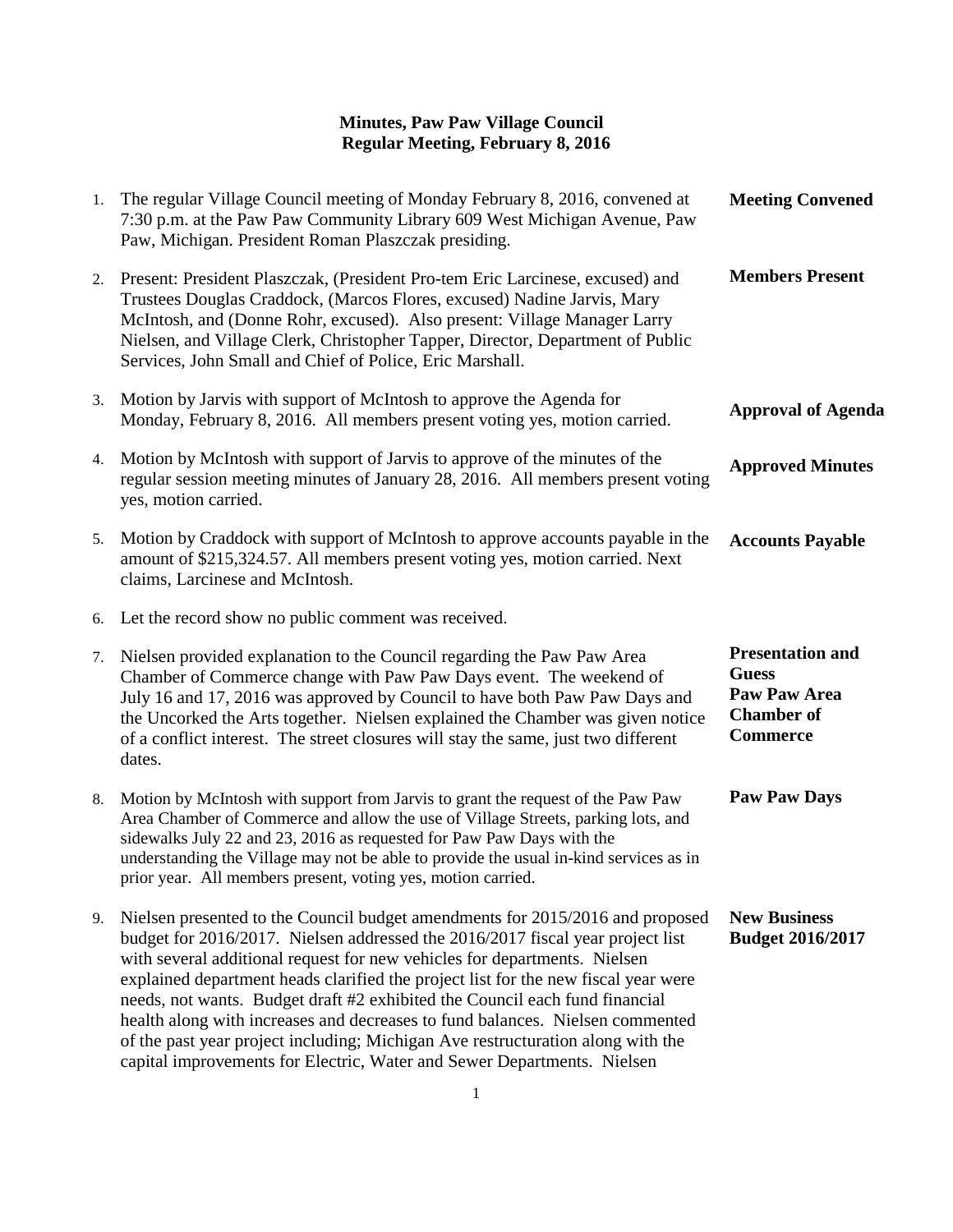explained the changes with reporting pension liabilities, discussing the GASB changes. The changes will show the Village's long term outlook with funding the employees MERS pension program. Nielsen noted of the continued positive outlook in the Motor Pool Fund as the fund continues to positive gains. 10. Motion by McIntosh with support from Jarvis to accept the bid from Rose Pest Solution and award a five year agreement at \$149 per year. All members present voting yes, motion carried. 11. Motion by Jarvis, with support from Craddock to set a hearing at February 22, 2016 shortly after the start of meeting to discuss and take comment on a proposed USDA Grant for \$18,000.00 which would go toward the purchase of a new Police Vehicle. All members present, voting yes, motion carried. 12. Small updated the Council regarding a water main break around the Woodfield Apartment – Marcelletti Street area. Small noted the water line break was controlled by the DPS crews and Lounsbury Excavating. Small commented the residents in the area did not go without water or loose pressure during the leak. The crews did a wonderful job of controlling the massive leak. 13. Budget 2015-2016. 14. Jarvis noted the DPS committee met. Items discussed included; water leak on **Marcelletti** 15. No report. 16. Jarvis noted the Areas Parks and Recreation committee met. Items discussed included Maple Island cleanup crews and upcoming presentation with Antwerp Township regarding trail ways 17. No report. 18. No report 19. TBD. 20. No report. 21. Jarvis reported the Planning Commission met. Items discussed included continued discussion regarding updating the Village of Paw Paw sign ordinance. 22. No report. **Pest Control Bid USDA Grant Ongoing Business DPS update COMMITTEE REPORTS Finance & Admin. Public Services Master PC Parks and Rec. DDA Fire Board Historical Comm. Housing Commission Planning Commission Wellhead Protection**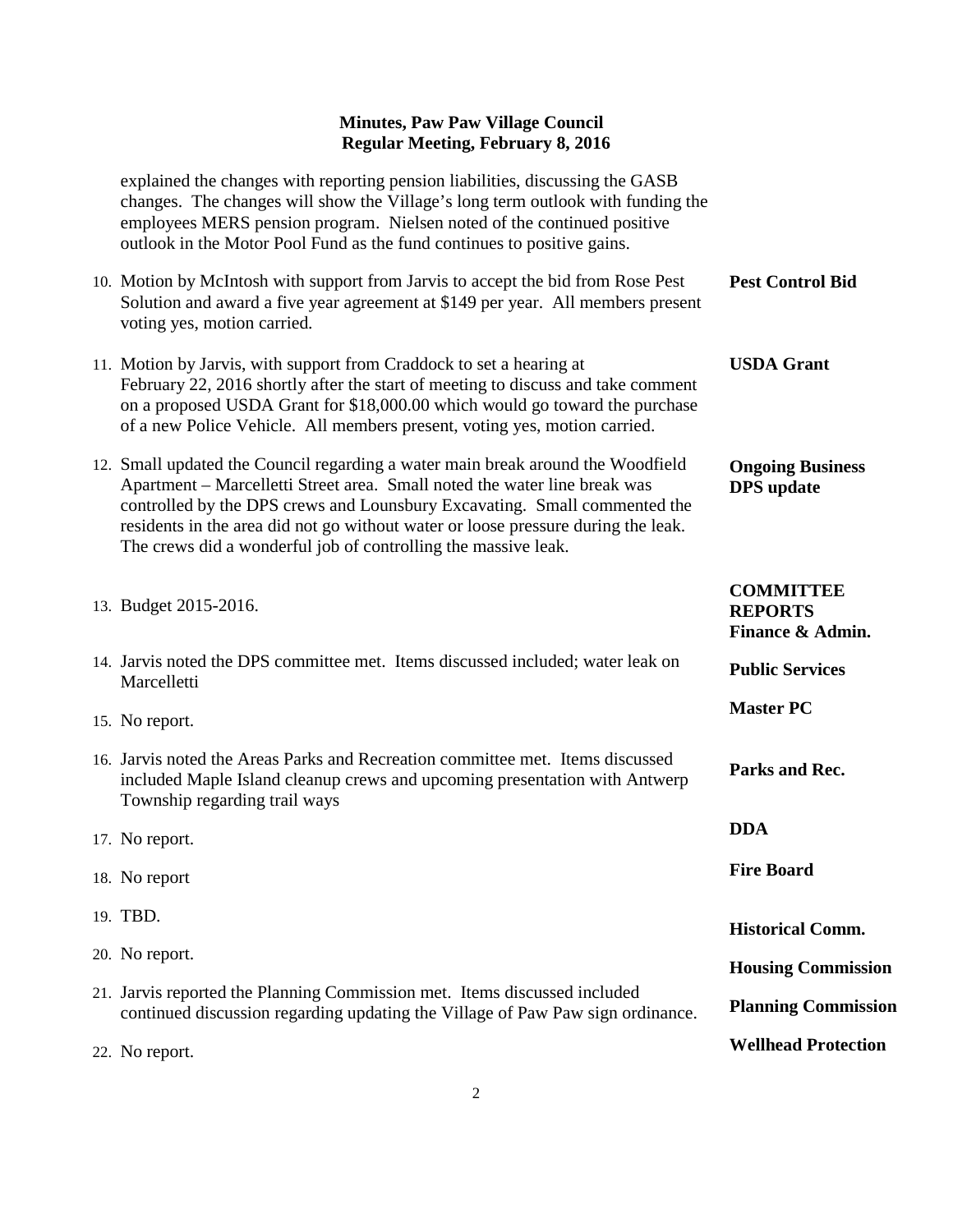| 23. No report                                                                                                                                                                                                                                                            | <b>EDC</b>                                  |
|--------------------------------------------------------------------------------------------------------------------------------------------------------------------------------------------------------------------------------------------------------------------------|---------------------------------------------|
| 24. Plaszczak commented on the positive shape Michigan Ave was in.                                                                                                                                                                                                       | <b>Council Comments</b><br><b>Plaszczak</b> |
| 25. Chief Marshall commented on the State of Michigan Police Chief conference he<br>attended and his continued efforts with the TEAM programs with Paw Paw<br>Schools.                                                                                                   | <b>Marshall</b>                             |
| 26. Nielsen commented on the continued efforts of the WMU students who will be<br>looking at a project of assessment for a possible Water/Shoreline Overlay District<br>in the Village of Paw Paw. Nielsen noted this would be similar to the Form Base<br>Code project. | <b>Nielsen</b>                              |
| 27. Motion by McIntosh with support by Jarvis to adjourn the meeting. All members<br>present voting yes, motion carried. Meeting adjourned at 8:45 p.m.                                                                                                                  | <b>Adjournment</b>                          |
| Respectfully submitted:                                                                                                                                                                                                                                                  |                                             |

Village President,<br>Roman Plaszczak

\_\_\_\_\_\_\_\_\_\_\_\_\_\_\_\_\_\_\_\_\_\_ \_\_\_\_\_\_\_\_\_\_\_\_\_\_\_\_\_\_\_\_\_\_\_ Roman Plaszczak Christopher Tapper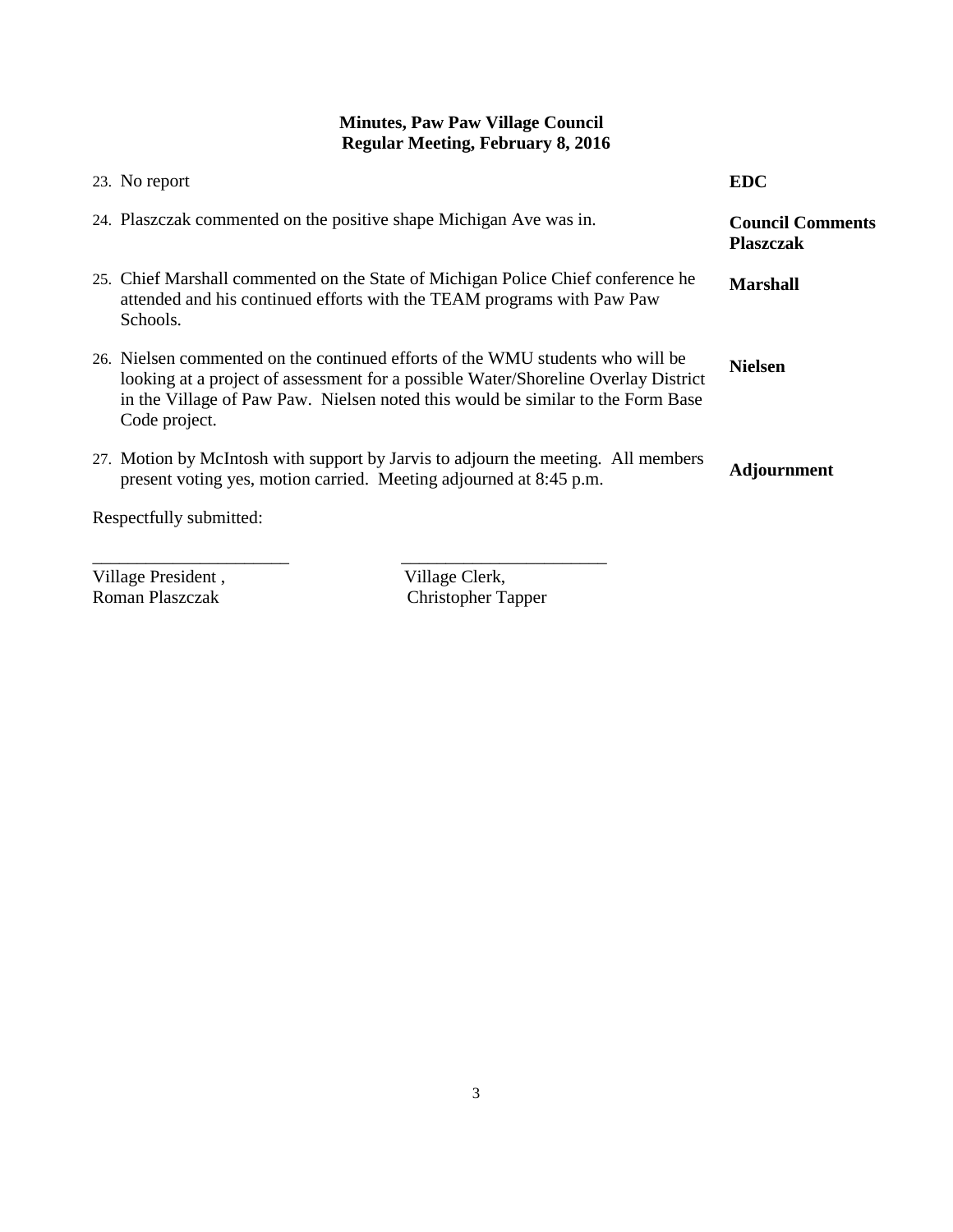| 1. | The regular Village Council meeting of Monday February 22, 2016, convened at<br>7:30 p.m. at the Paw Paw Community Library 609 West Michigan Avenue, Paw<br>Paw, Michigan. President Roman Plaszczak presiding.                                                                                                                                                       | <b>Meeting Convened</b>                   |
|----|-----------------------------------------------------------------------------------------------------------------------------------------------------------------------------------------------------------------------------------------------------------------------------------------------------------------------------------------------------------------------|-------------------------------------------|
| 2. | Present: President Plaszczak, President Pro-tem Eric Larcinese and Trustees<br>Douglas Craddock, Marcos Flores, excused Nadine Jarvis, Mary McIntosh, and<br>(Donne Rohr, excused). Also present: Village Manager Larry Nielsen, and<br>Village Clerk, Christopher Tapper, Director, Department of Public Services, John<br>Small and Chief of Police, Eric Marshall. | <b>Members Present</b>                    |
| 3. | Motion by Larcinese with support of McIntosh to approve the Agenda for<br>Monday, February 22, 2016. All members present voting yes, motion carried.                                                                                                                                                                                                                  | <b>Approval of Agenda</b>                 |
| 4. | Motion by McIntosh with support of Jarvis to approve of the minutes of the<br>regular session meeting minutes of February 8, 2016. All members present voting<br>yes, motion carried.                                                                                                                                                                                 | <b>Approved Minutes</b>                   |
| 5. | Motion by Larcinese with support of McIntosh to approve accounts payable in the<br>amount of \$579,264.39. All members present voting yes, motion carried. Next<br>claims, Jarvis and Flores.                                                                                                                                                                         | <b>Accounts Payable</b>                   |
| 6. | Beth Griffin, Van Buren County Commissioner was present to announce she was<br>running for the 66 <sup>th</sup> District post. Griffin indicated the post was currently held by<br>Aric Niesbitt who would be term limited out. Griffin spoke of her record as<br>County Commissioner and goals she was setting for her possible new post.                            | <b>Beth Griffin</b>                       |
| 7. | Motion by Flores with support from Larcinese to close the regular session at 7:45<br>and enter into a public hearing to take public comments regarding<br>Resolution 16-01, Budget amendment for fiscal year 2015-2016 along with<br>adoption of Budget 2016-2017. All members present voting yes, motion carried.                                                    | <b>Public Hearing</b><br><b>Res</b> 16-01 |
| 8. | Let the record show no public comment was received.                                                                                                                                                                                                                                                                                                                   |                                           |
| 9. | Motion by Flores with support from Craddock to close the public hearing at 7:46 for<br>Resolution 16-01 and enter into regular session. All members present voting yes,<br>motion carried.                                                                                                                                                                            |                                           |
|    | 10. Motion by Jarvis with support from McIntosh to close the regular session at 7:47 and<br>enter into a public hearing to take public comments for USDA Rural Development,<br>Community Facilities program. All members present voting yes, motion carried.                                                                                                          | <b>USDA Grant</b>                         |
|    | 11. Let the record show no public comment was received.                                                                                                                                                                                                                                                                                                               |                                           |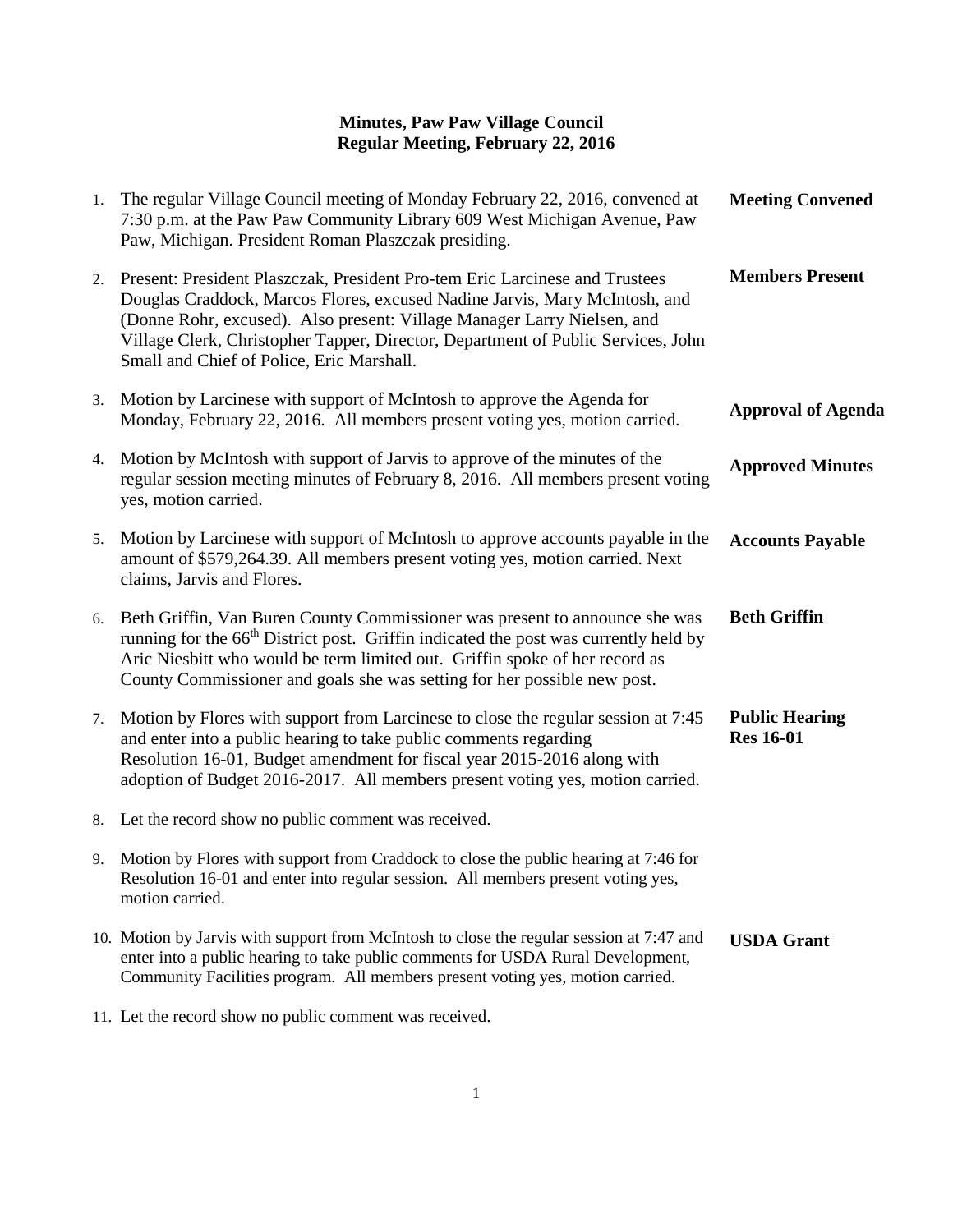| 12. Motion by Jarvis with support from McIntosh to close the public hearing on the<br>USDA Rural Development at 7:48 and enter into regular session. All members<br>present voting yes, motion carried.                                                                                                                           |                                                        |
|-----------------------------------------------------------------------------------------------------------------------------------------------------------------------------------------------------------------------------------------------------------------------------------------------------------------------------------|--------------------------------------------------------|
| 13. Motion by Craddock with support from Larcinese to adopt and approve<br>Resolution 16-01 amending 2015-2016 fiscal year budget and adopting<br>2016-2017 fiscal year budget as submitted by Village Manager. Roll call vote;<br>Jarvis, Flores, McIntosh, Plaszczak, Larcinese and Craddock all voting yes,<br>motion carried. | <b>New Business</b><br><b>Res</b> 16-01                |
| 14. Motion by McIntosh with support from Larcinese to accept \$18,000.00 in grant<br>fund from the USDA Rural Development, Community Facilities program with<br>such funds going toward purchase of a new police vehicle. All members present<br>voting yes, motion carried.                                                      | <b>USDA RD, CF Grant</b>                               |
| 15. Motion by McIntosh with support from Jarvis to approve the request by the<br>Eastern Van Buren County Crop Walk organization and allow the use of Village<br>Streets and sidewalks on April 24, 2016 for their annual walk. All members<br>present, voting yes, motion carried.                                               | Crop Walk 2016                                         |
| 16. The consensus of the Council was to hold the lien request proposal from the<br>Michigan Department of Environmental Quality regarding property formal known<br>at Paw Paw Plating to allow staff more time to research the possible transaction.                                                                              | <b>MEDQ</b>                                            |
| 17. Motion by McIntosh with support from Larcinese to approve the extension of the<br>Village of Paw Paw representation formally of the Great Lake Capital Fund to<br>Cinnaire and allow the Village Manager execute documents on behalf of the<br>Village of Paw Paw. All members present voting yes, motion carried.            | <b>Ongoing Business</b><br><b>Cinnaire (RLF)</b>       |
| 18. Nielsen commented on the continued efforts of staff updating rental properties<br>throughout the Village of Paw Paw. Nielsen to provide more information<br>detailing the on-going updates.                                                                                                                                   |                                                        |
| 19. No report.                                                                                                                                                                                                                                                                                                                    | <b>COMMITTEE</b><br><b>REPORTS</b><br>Finance & Admin. |
| 20. No report.                                                                                                                                                                                                                                                                                                                    | <b>Public Services</b>                                 |
| 21. No report                                                                                                                                                                                                                                                                                                                     | <b>Master PC</b>                                       |
| 22. Meeting schedule for March 7, 2016.                                                                                                                                                                                                                                                                                           | Parks and Rec.                                         |
| 23. Plaszczak reported the Downtown Development Authority met. Items discussed<br>included; 2016-2017 budget, CPO report and new development happening.                                                                                                                                                                           | <b>DDA</b>                                             |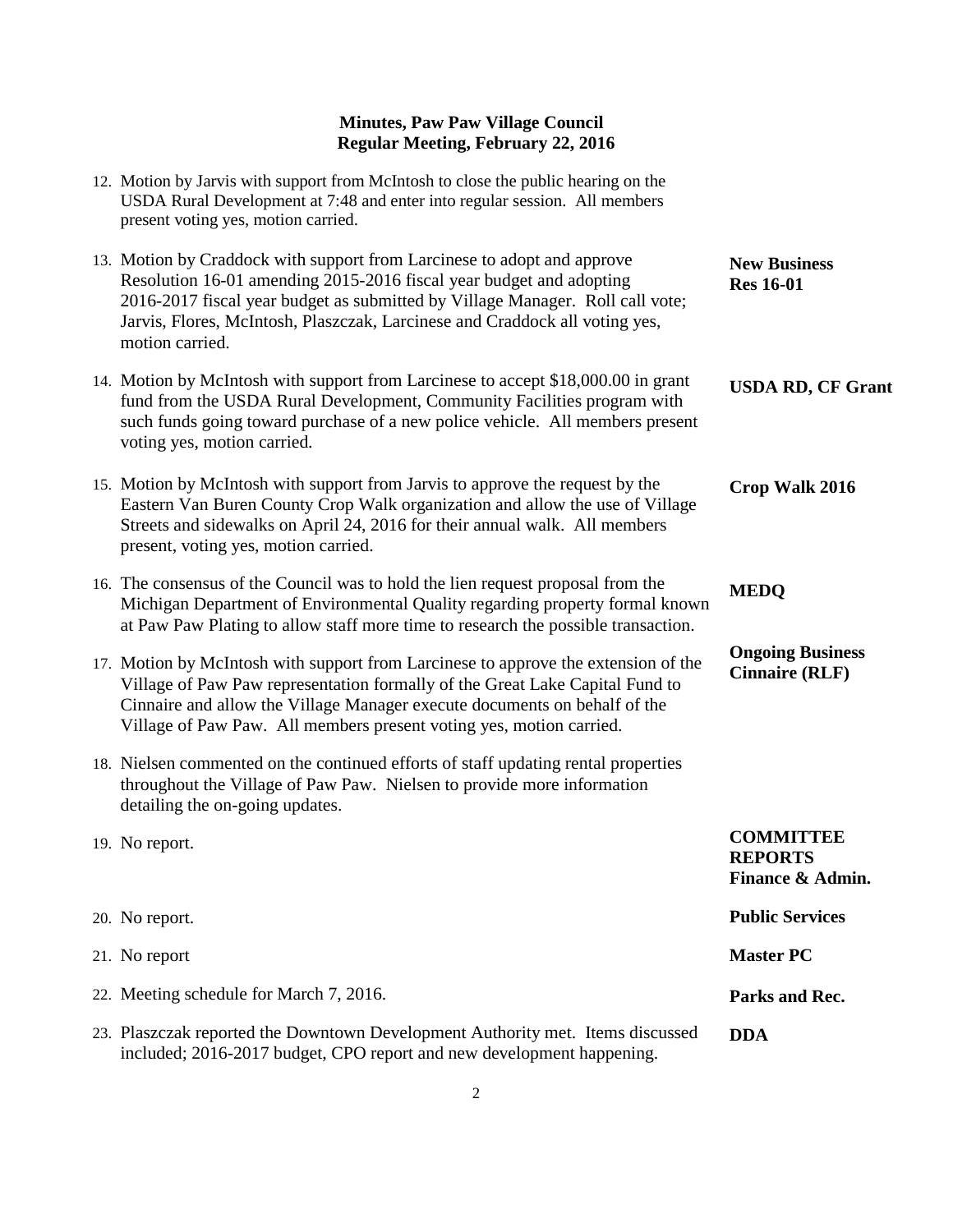| 24. Meeting set for March 1, 2016 |                                                                                                                                                            | <b>Fire Board</b>                          |
|-----------------------------------|------------------------------------------------------------------------------------------------------------------------------------------------------------|--------------------------------------------|
| 25. TBA                           |                                                                                                                                                            | <b>Historical Comm.</b>                    |
| 26. No report.                    |                                                                                                                                                            | <b>Housing Commission</b>                  |
| 27. No report.                    |                                                                                                                                                            | <b>Planning Commission</b>                 |
| 28. No report.                    |                                                                                                                                                            | <b>Wellhead Protection</b>                 |
| 29. No report                     |                                                                                                                                                            | <b>EDC</b>                                 |
|                                   | 30. McIntosh commented on the needs for cameras in the Village of Paw Paw.                                                                                 | <b>Council Comments</b><br><b>McIntosh</b> |
|                                   | 31. Nielsen commented on the continued progress off updating the Master Plan and<br>would have an agenda item soon for Council discussion.                 | <b>Nielsen</b>                             |
|                                   | 32. Motion by Larcinese with support by Craddock to adjourn the meeting. All<br>members present voting yes, motion carried. Meeting adjourned at 8:28 p.m. | <b>Adjournment</b>                         |
| Respectfully submitted:           |                                                                                                                                                            |                                            |

Village President , Village Clerk, Roman Plaszczak (Christopher Ta

Christopher Tapper

\_\_\_\_\_\_\_\_\_\_\_\_\_\_\_\_\_\_\_\_\_\_ \_\_\_\_\_\_\_\_\_\_\_\_\_\_\_\_\_\_\_\_\_\_\_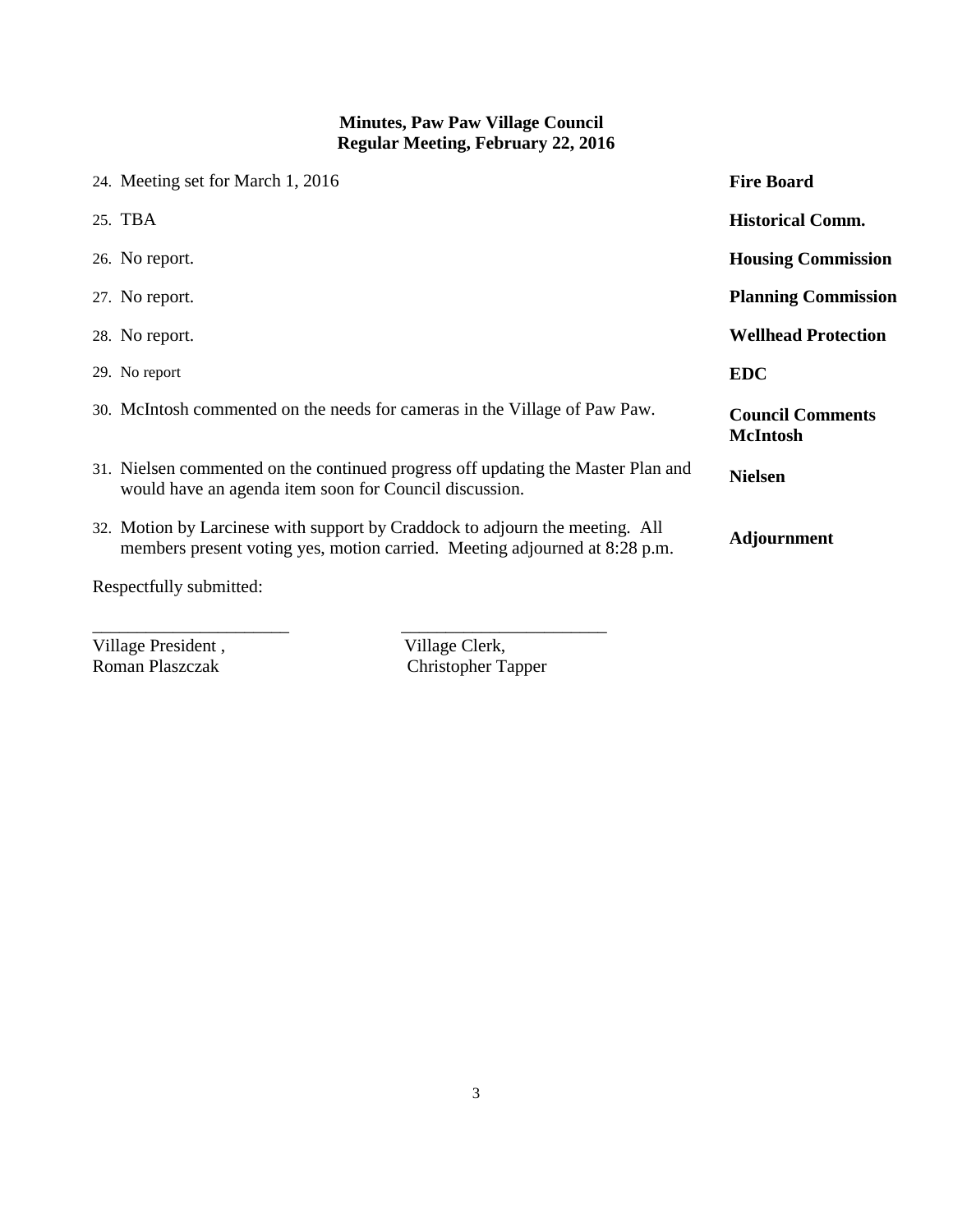| 1. | The regular Village Council meeting of Monday March 14, 2016, convened at<br>7:30 p.m. at the Paw Paw Community Library 609 West Michigan Avenue, Paw<br>Paw, Michigan. President Roman Plaszczak presiding.                                                                                                                                                                                                            | <b>Meeting Convened</b>                      |
|----|-------------------------------------------------------------------------------------------------------------------------------------------------------------------------------------------------------------------------------------------------------------------------------------------------------------------------------------------------------------------------------------------------------------------------|----------------------------------------------|
| 2. | Present: President Plaszczak, President Pro-tem Eric Larcinese and Trustees<br>Douglas Craddock, Marcos Flores, excused Nadine Jarvis, (Mary McIntosh<br>excused), and Donne Rohr. Also present: Village Manager Larry Nielsen, and<br>Village Clerk, Christopher Tapper, Director, Department of Public Services, John<br>Small, Community Development Coordinator, Leonard Lux and Chief of Police,<br>Eric Marshall. | <b>Members Present</b>                       |
| 3. | Motion by Jarvis with support of Flores to approve the Agenda for<br>Monday, March 14, 2016. All members present voting yes, motion carried.                                                                                                                                                                                                                                                                            | <b>Approval of Agenda</b>                    |
| 4. | Motion by Larcinese with support of Rohr to approve of the corrected minutes of<br>the regular session meeting minutes of February 22, 2016. All members present<br>voting yes, motion carried.                                                                                                                                                                                                                         | <b>Approved Minutes</b>                      |
| 5. | Motion by Jarvis with support of Flores to approve accounts payable in the<br>amount of \$717,760.44. All members present voting yes, motion carried. Next<br>claims, Craddock and Rohr.                                                                                                                                                                                                                                | <b>Accounts Payable</b>                      |
| 6. | Pat Winston was present to discuss amendments needed for Ordinance 450 Tax<br>Exemption, for the Paw Paw Housing Commission. Winston also presented to the<br>Council an agreement to purchase real estate for 205 Miller Court. Winston<br>expressed the amendments were needed to meet HUD guidelines.                                                                                                                | Pat Winston, PP<br><b>Housing Commission</b> |
| 7. | Motion by Larcinese with support of Craddock to hold a special meeting 14 days<br>after public hearing notices has been provided for the request of the Paw Paw<br>Housing Commission to take comments on the amendments to Ordinance 450<br>along with the proposed sales agreement of 205 Miller Court. All members<br>present voting yes, motion carried.                                                            |                                              |
|    | 8. Let the record show no other public comment was received.                                                                                                                                                                                                                                                                                                                                                            | <b>Audience</b><br>Participation             |
|    |                                                                                                                                                                                                                                                                                                                                                                                                                         |                                              |

9. Motion by Larcinese with support from Craddock to adopt the Resolution recognizing the Paw Paw Village Players as a local non-profit organization operating with the Village of Paw Paw and authorize the Village Clerk to execute the resolution on behalf of the Village. All members present voting yes, motion **New Business Paw Paw Village Players**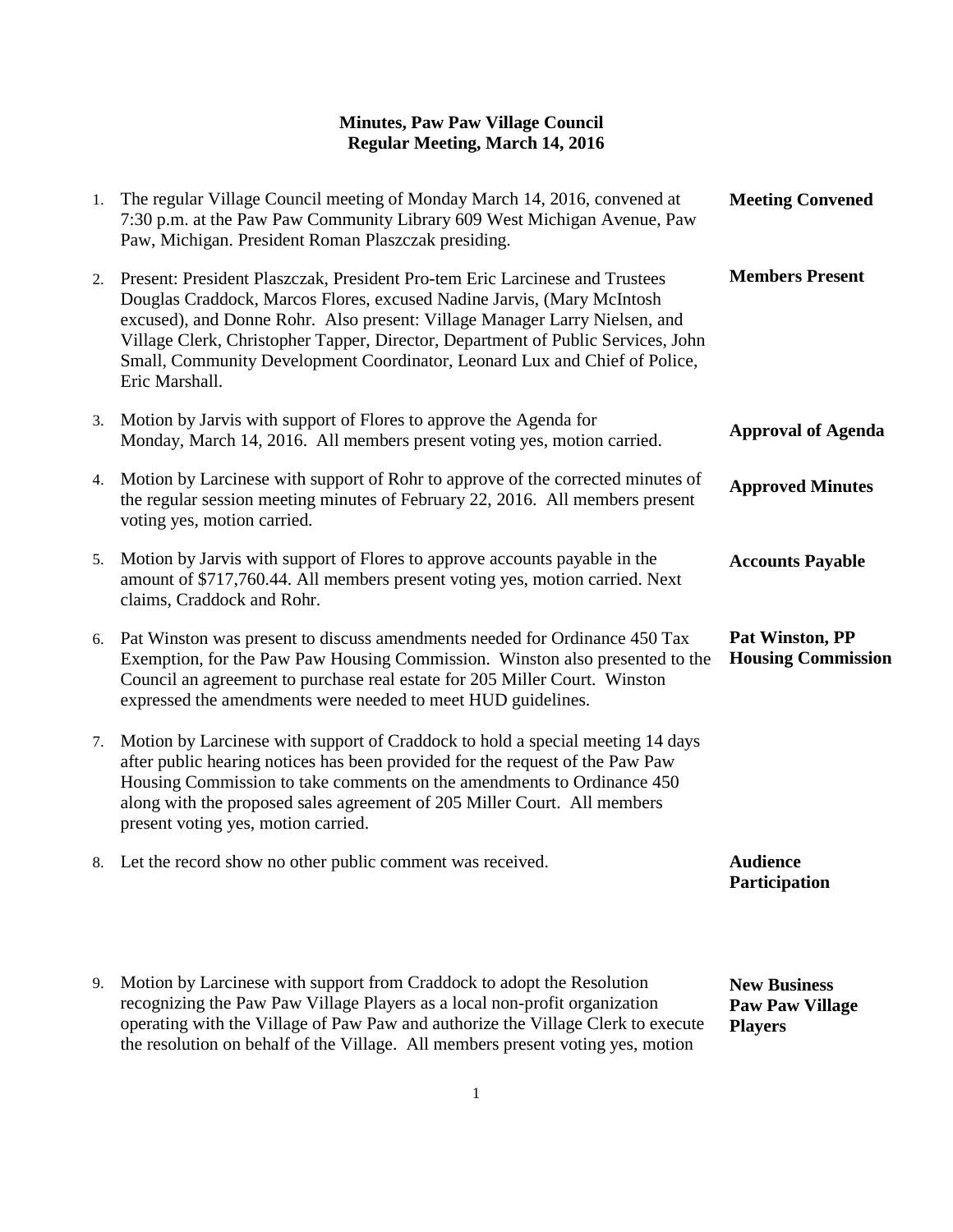carried.

- 10. It was the consensus of the Council to table until next meeting.
- 11. Nielsen noted to the Council the Berkshire Paw Paw closing had taken place, last Friday and the project should be starting soon.
- 12. Lux and Nielsen provided to the Council a detail report of the Village of Paw Paw Inspection report via, residential and commercial properties throughout the Village. Lux noted he believed the Rise Tide report provided by the State of Michigan was a little off with respects of the number of rental properties in the Village. Lux and Nielsen believe the percentage is closer to 70% residential rental property throughout. Lux thanked staff and the Council for their continued support and efforts to provide accurate data. Lux commented he has found multiple properties in the Village with conflicting address via; Van Buren County, Paw Paw Township versus the Village of Paw Paw.
- 13. A general discussion ensued regarding the report. Several Council members spoke of the positive feedback they had received regarding Lux and his efforts regarding the inspection process. Plaszczak noted of Lux's diplomatic approach with respect to the landlords and residents in the Village. Tapper, Small and Nielsen all agreed with Council and Plaszczak assessment of Lux's productivity since coming to the Village.
- 14. No report.
- 15. Flores reported the Committee met. Items discussed included; Maple Lake levels, street work (cold patch), capital vehicle budget items, DDA Flowers update and opening of parks Maple Island and Tyler Field. **Public Services**

| 16. No report.                                                                                                                                                                                        | <b>Master PC</b>        |
|-------------------------------------------------------------------------------------------------------------------------------------------------------------------------------------------------------|-------------------------|
| 17. Jarvis reported the Committee met. Items discussed included; opening of Maple<br>Island, tree trimming and DDA Flowers.                                                                           | Parks and Rec.          |
| 18. No report.                                                                                                                                                                                        | <b>DDA</b>              |
| 19. Larcinese reported the Board met. Items discussed included; all townships finally<br>approved phase $#2$ needs assets for bids to be released and discussion regarding<br>new fiscal year budget. | <b>Fire Board</b>       |
| 20. TBA                                                                                                                                                                                               | <b>Historical Comm.</b> |

**County Hazard Mitigation Plan 2016 Ongoing Business Berkshire Paw Paw**

**Inspection & Occupancy Report**

**COMMITTEE REPORTS Finance & Admin.**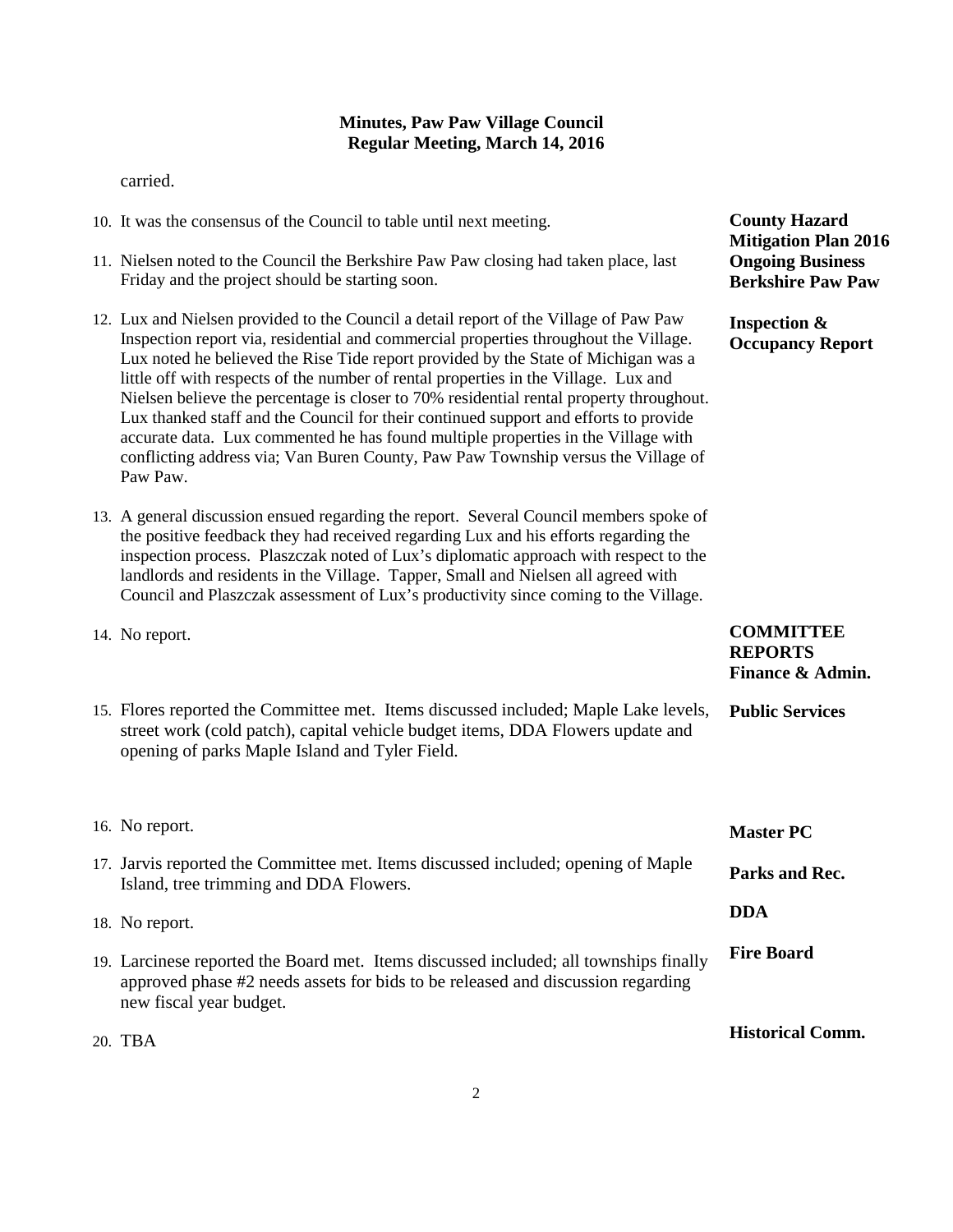| 21. TBA                                                                                                                                                                                                                                                                                                       | <b>Housing Commission</b>                |
|---------------------------------------------------------------------------------------------------------------------------------------------------------------------------------------------------------------------------------------------------------------------------------------------------------------|------------------------------------------|
| 22. No report.                                                                                                                                                                                                                                                                                                | <b>Planning Commission</b>               |
| 23. No report.                                                                                                                                                                                                                                                                                                | <b>Wellhead Protection</b>               |
| 24. Meeting schedule for March 21, 2016                                                                                                                                                                                                                                                                       | <b>EDC</b>                               |
| 25. Jarvis again wanted to speak regarding the positive efforts from the Community<br>Development Coordinator Lux. Jarvis also noted she would not be at the                                                                                                                                                  | <b>Council Comments</b><br><b>Jarvis</b> |
| April 11, 2016 Village Council meeting.                                                                                                                                                                                                                                                                       | <b>Flores</b>                            |
| 26. Flores commented on the Well Head Protection activities items included;<br>information aid being run on the 12 channel public access also at the Strand<br>Theater, along with new bottle water drinking station at the Paw Paw Middle<br>School. Flores also commented on the passing of Eleanor Miller. |                                          |
| 27. Larcinese commented regarding the Paw Paw Housing Commission amendments<br>to Ordinance 450 and sales agreement. Larcinese asked staff to research several<br>concerns he had. Nielsen noted the concerns and would provide feedback to the<br>Council.                                                   | <b>Larcinese</b>                         |
| 28. Nielsen reminded the Council of the CCNA presentation schedule for next<br>meeting along with presentation from Indiana Michigan Power.                                                                                                                                                                   | <b>Adjournment</b>                       |
| 29. Motion by Flores with support by Jarvis to adjourn the meeting. All members<br>present voting yes, motion carried. Meeting adjourned at 8:48 p.m.                                                                                                                                                         |                                          |
| Respectfully submitted:                                                                                                                                                                                                                                                                                       |                                          |

Village President , Village Clerk, Roman Plaszczak (Christopher Ta

Christopher Tapper

\_\_\_\_\_\_\_\_\_\_\_\_\_\_\_\_\_\_\_\_\_\_ \_\_\_\_\_\_\_\_\_\_\_\_\_\_\_\_\_\_\_\_\_\_\_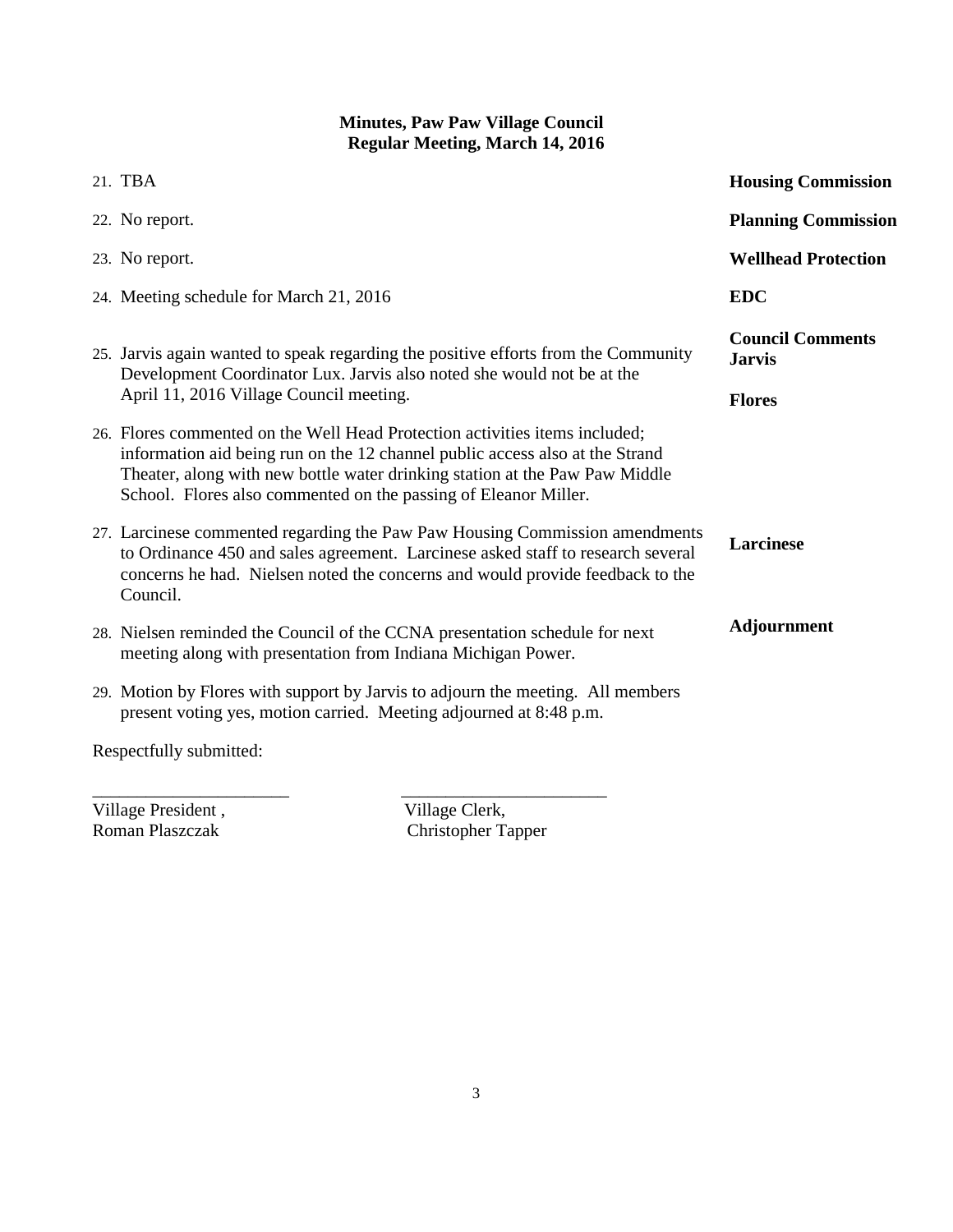| 1. | The regular Village Council meeting of Monday March 28, 2016, convened at<br>7:30 p.m. at the Paw Paw Community Library 609 West Michigan Avenue, Paw<br>Paw, Michigan. President Roman Plaszczak presiding.                                                                                                                                                                                                                                                                                                                                                                                                                                                                          | <b>Meeting Convened</b>                                                    |
|----|---------------------------------------------------------------------------------------------------------------------------------------------------------------------------------------------------------------------------------------------------------------------------------------------------------------------------------------------------------------------------------------------------------------------------------------------------------------------------------------------------------------------------------------------------------------------------------------------------------------------------------------------------------------------------------------|----------------------------------------------------------------------------|
| 2. | Present: President Plaszczak, (President Pro-tem Eric Larcinese excused) and<br>Trustees Douglas Craddock, Marcos Flores, excused Nadine Jarvis, (Mary<br>McIntosh excused), and Donne Rohr. Also present: Village Manager Larry<br>Nielsen, and Village Clerk, Christopher Tapper, Director, Department of Public<br>Services, John Small, and Chief of Police, Eric Marshall.                                                                                                                                                                                                                                                                                                       | <b>Members Present</b>                                                     |
| 3. | Motion by Rohr with support of Flores to approve the Agenda for<br>Monday, March 28, 2016. All members present voting yes, motion carried.                                                                                                                                                                                                                                                                                                                                                                                                                                                                                                                                            | <b>Approval of Agenda</b>                                                  |
| 4. | Motion by Flores with support of Jarvis to approve of the corrected minutes of the<br>regular session meeting minutes of March 14, 2016. All members present voting<br>yes, motion carried.                                                                                                                                                                                                                                                                                                                                                                                                                                                                                           | <b>Approved Minutes</b>                                                    |
| 5. | Motion by Rohr with support of Craddock to approve accounts payable in the<br>amount of \$486,184.44. All members present voting yes, motion carried. Next<br>claims, Craddock and Rohr.                                                                                                                                                                                                                                                                                                                                                                                                                                                                                              | <b>Accounts Payable</b>                                                    |
|    | 6. Mike Pioch, member of the Planning Commission, Paw Paw Housing<br>Commission was in attendance to thank the Council for all the effort the Council<br>was performing regarding the Ordinance 450 regarding the Housing Commission.<br>Pioch also thanked the Council for their continued efforts with Maple Lake                                                                                                                                                                                                                                                                                                                                                                   | <b>Audience</b><br>Participation<br><b>Mike Pioch</b>                      |
| 7. | Hasam Hayt and Eric Rodrigues, from American Electric Power; Indiana<br>Michigan Power were in attendance to present to the Council, Capital<br>improvements being schedule to improve the production and distribution of<br>electricity to the Village of Paw Paw. Rodrigues describe the updates and<br>rebuilds to the Almena substation, which is a direct feed to the Village.<br>Rodrigues also provided several areas of improvements from the south of the<br>Village. A general discussion ensued regarding the improvements. Several<br>Council members and Village Manager discussed the scope of the project and<br>thanked both Hayt and Rodrigues for the presentation. | Guest;<br><b>Indiana Michigan</b><br>Power                                 |
| 8. | Cirilo Martinez was in attendance to announce his intensions of running for<br>$7th$ District Court Judge. Martinez discussed his education, legal career,<br>professional members, awards, community involvement and additional<br>experiences. Martinez thanked the Council and a looked forward to questions.                                                                                                                                                                                                                                                                                                                                                                      | <b>Cirilo Martinez</b><br>7 <sup>th</sup> Dist Court Judge                 |
| 9. | Nielsen provided to the Council information from the National League of Cities.<br>The NLC has a Service Line Warranty Program. The program offers residents an<br>opportunity to provide a 'warranty' program for either or both their water and                                                                                                                                                                                                                                                                                                                                                                                                                                     | <b>New Business</b><br><b>National League of</b><br><b>Cities Services</b> |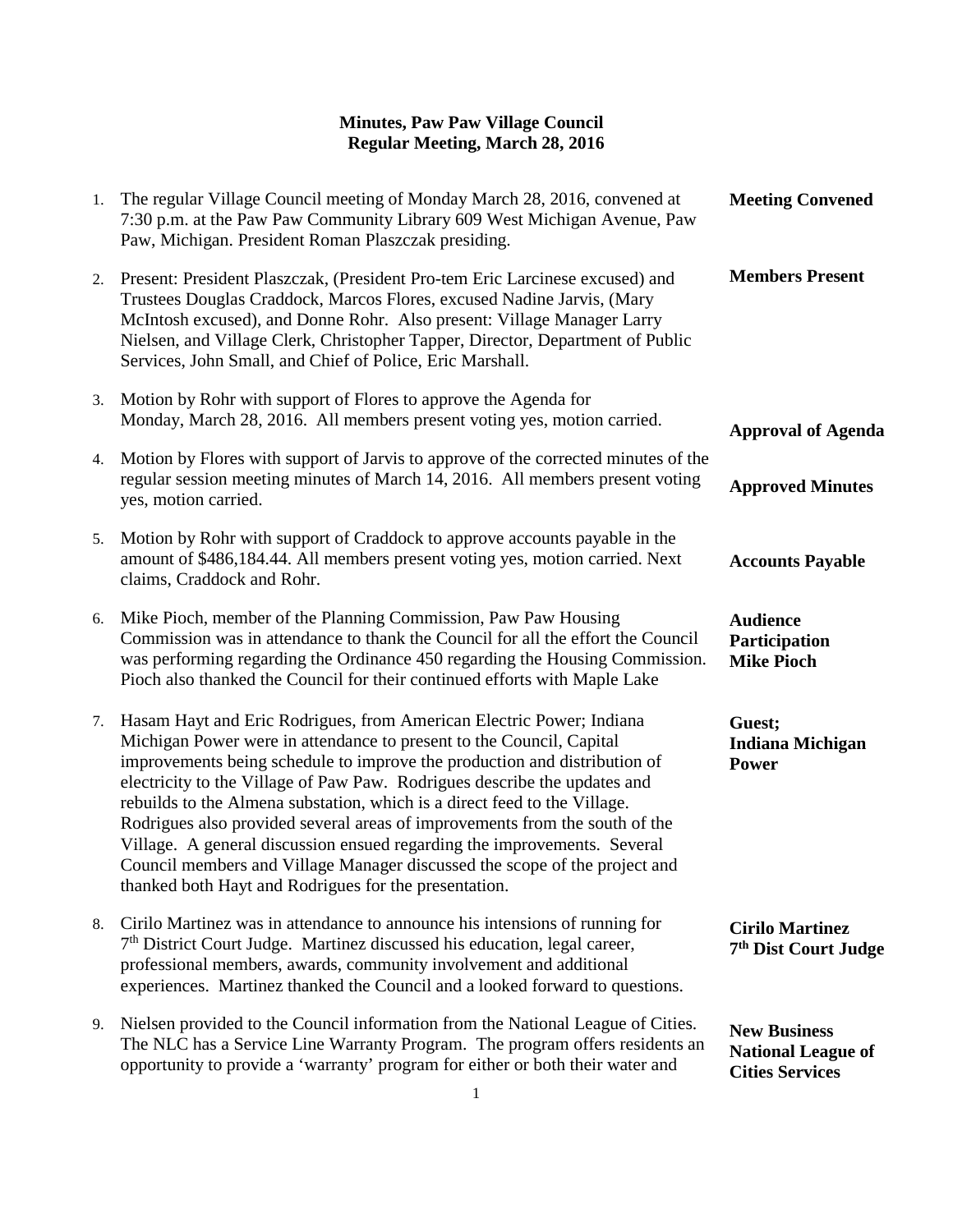sanitary sewer service line and pays for the repair of the line in the event of a failure. Nielsen asked the Council to review the information and provide feedback regarding the programs and if the Council believed this would be a good idea for Village of Paw Paw customers.

10. Nielsen and Small updated the Council regarding the Trailhead/Dog Park located in the area of Gremps Street and Industrial Ave. Nielsen commented the planning is still early on, but cost and designs would be coming shortly. 11. Small updated the Council regarding the Department of Public Services discussion regarding capital improvements i.e. vehicles, water lines in conjunction with the SRF project with improvements being done with sewer lines. Small discussed the importance of identifying the waters lines in the areas of sewer improvements because the improvements can be done at the same time. Small also updated the Council regarding the Michigan Rural Water Conference he attended. Small noted of several changes and updates the State of Michigan was look at due to the City of Flint matters. Small commented the Shared Services with the Village Lawrence was going **Ongoing Business Trailhead/Dog Park John Small**

> **FY 2016-2017 appointments**

**COMMITTEE REPORTS**

**Finance & Admin.**

- 12. Chief Marshall updated the Council of the new hire Andrew Galer who will be the new Shared Service Officer with Van Buren County. Marshall updated the Council of the new training his department was currently conducting. **Chief Marshall**
- 13. Motion by Rohr with support from Flores to approve and accept the Village Presidents recommendations for Village appointments FY 2016-2017 for various boards, committees, commissions, designation of legal, official publication, inspection services and enforcement listed in the agenda memo dated March 28, 2016. All members present voting yes, motion carried

well. Small noted the Village of Decatur was also looking at a possible Shared

Services Agreement regarding Motor Pool.

- 14. Rohr reported the Finance and Administration committee met. Items discussed included; posting of Assistant Manager Position on the Michigan Municipal League website.
- 15. No report already provided. 16. No report. 17. No report. 18. No report. 19. No report. 20. No report. **Public Services Master PC Parks and Rec. DDA Fire Board Historical Comm.**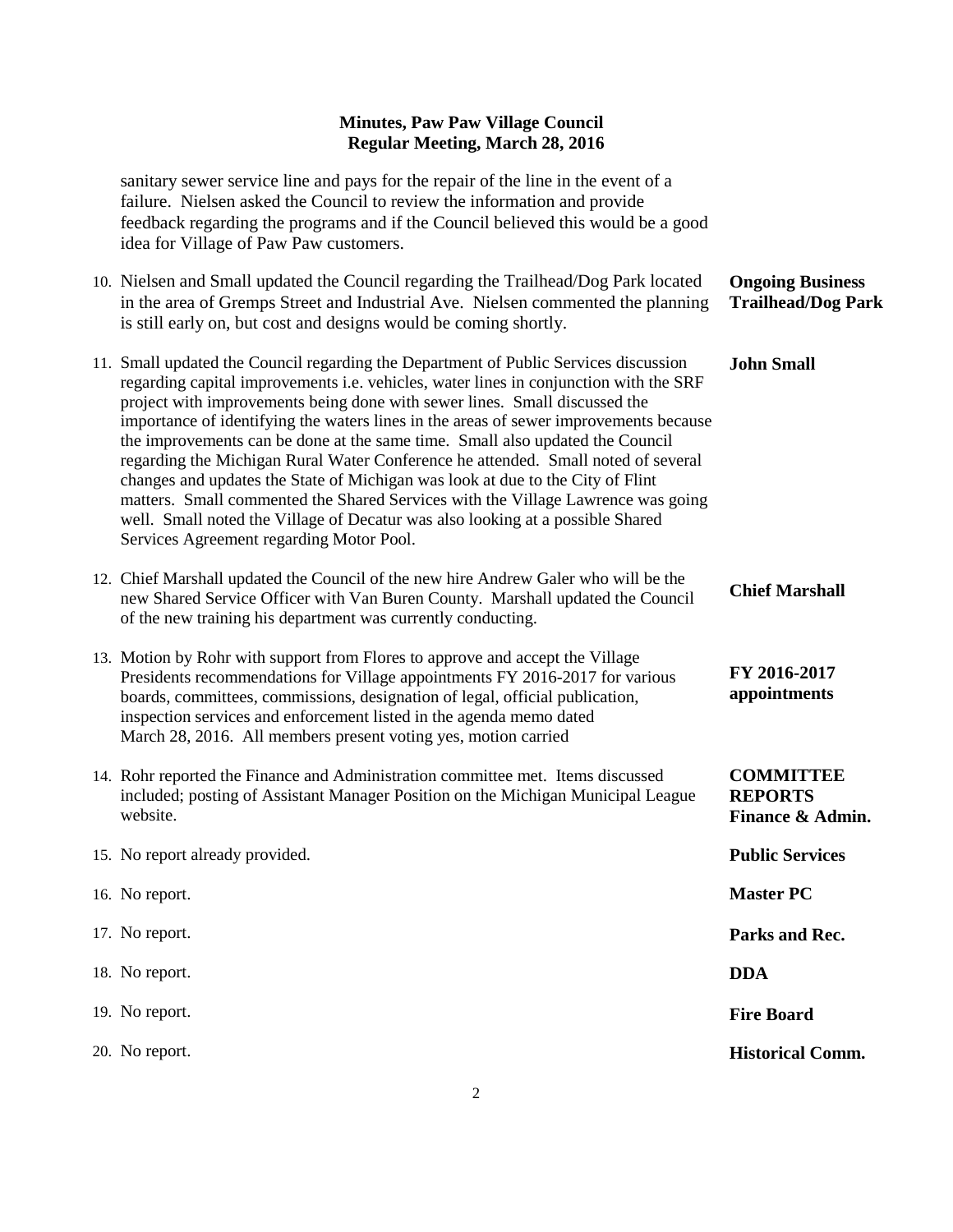| 21. No report.                                                                                                                                                                                                                                                                                                                                                                                                                                                                                             | <b>Housing Commission</b>                   |  |
|------------------------------------------------------------------------------------------------------------------------------------------------------------------------------------------------------------------------------------------------------------------------------------------------------------------------------------------------------------------------------------------------------------------------------------------------------------------------------------------------------------|---------------------------------------------|--|
| 22. No report.                                                                                                                                                                                                                                                                                                                                                                                                                                                                                             | <b>Planning Commission</b>                  |  |
| 23. No report.                                                                                                                                                                                                                                                                                                                                                                                                                                                                                             | <b>Wellhead Protection</b>                  |  |
| 24. No report.                                                                                                                                                                                                                                                                                                                                                                                                                                                                                             | <b>EDC</b>                                  |  |
| 25. Plaszczak commented on the presentation from Coca-Cola North America before<br>tonight's Village Council meeting. Plaszczak thanked CCNA for their partnership<br>and donation with the Maple Island lake shore project. Plaszczak also commented<br>on the success of the Easter Egg Hunt from the past weekend.                                                                                                                                                                                      | <b>Council Comments</b><br><b>Plaszczak</b> |  |
| 26. Nielsen noted of some concerns stay regarding the Van Buren County building<br>expansions noted the Courier Leader. Nielsen noted staff would continue to meet<br>with the County regarding the concerns. Nielsen also noted the Master Plan<br>updated proposal was ready for discussion. Nielsen commented he had not heard<br>from the Council regarding any concerns and would like to proceed. Paul<br>Lippens from McKenna and Associates would be present April 11, 2016 for a<br>presentation. | <b>Nielsen</b>                              |  |
| 27. Motion by Flores with support by Craddock to adjourn the meeting. All members<br>present voting yes, motion carried. Meeting adjourned at 8:50 p.m.                                                                                                                                                                                                                                                                                                                                                    | <b>Adjournment</b>                          |  |
| Respectfully submitted:                                                                                                                                                                                                                                                                                                                                                                                                                                                                                    |                                             |  |

Village President , Village Clerk, Roman Plaszczak (Christopher Ta

Christopher Tapper

\_\_\_\_\_\_\_\_\_\_\_\_\_\_\_\_\_\_\_\_\_\_ \_\_\_\_\_\_\_\_\_\_\_\_\_\_\_\_\_\_\_\_\_\_\_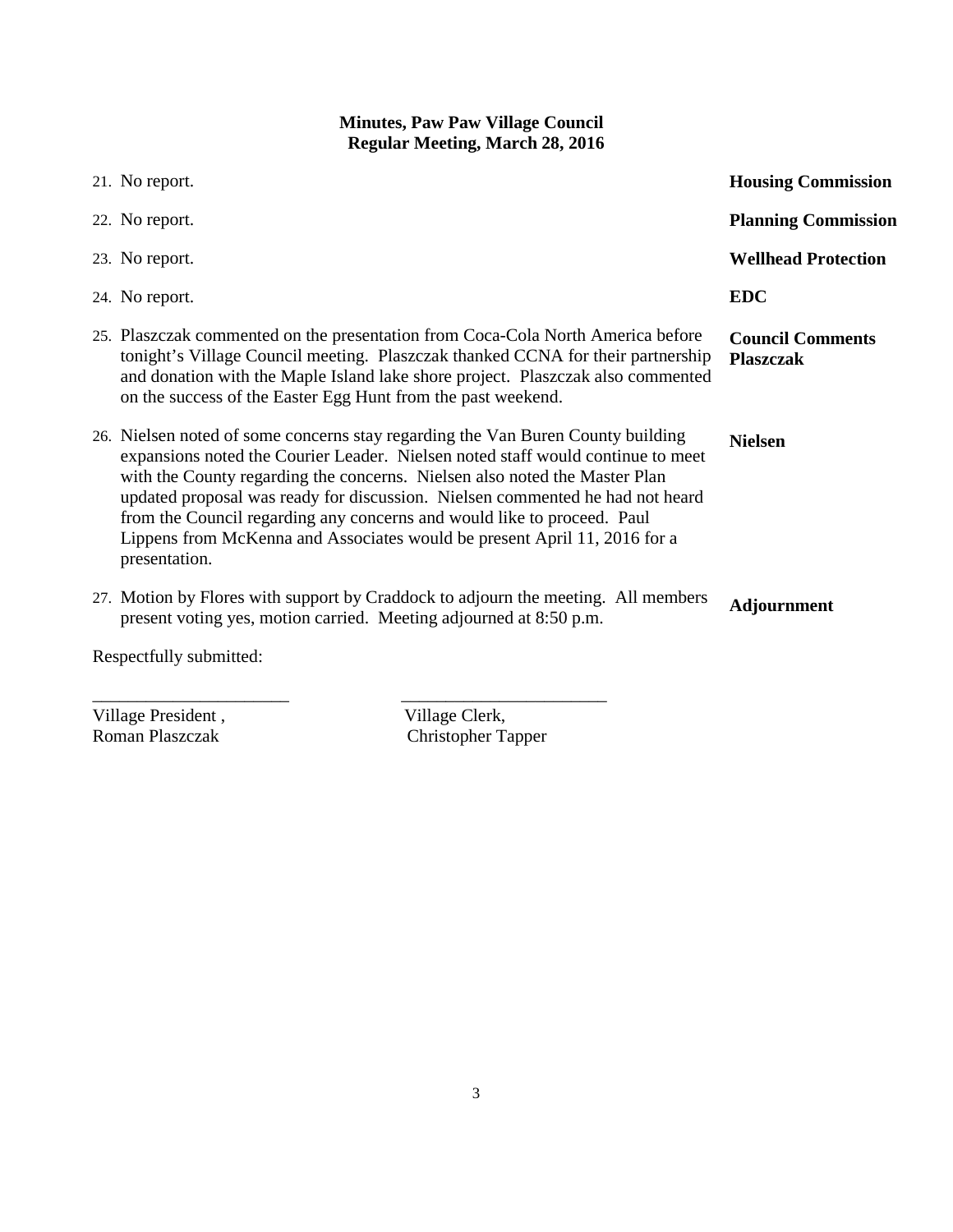| 1. | The regular Village Council meeting of Monday April 11, 2016, convened at 7:30<br>p.m. at the Paw Paw Community Library 609 West Michigan Avenue, Paw Paw,<br>Michigan. President Roman Plaszczak presiding.                                                                                                                                                                                                                                                                                                                    | <b>Meeting Convened</b>                                                                |
|----|---------------------------------------------------------------------------------------------------------------------------------------------------------------------------------------------------------------------------------------------------------------------------------------------------------------------------------------------------------------------------------------------------------------------------------------------------------------------------------------------------------------------------------|----------------------------------------------------------------------------------------|
| 2. | Present: President Plaszczak, President Pro-tem Eric Larcinese and Trustees<br>Douglas Craddock, Marcos Flores, (Nadine Jarvis excused), Mary McIntosh, and<br>Donne Rohr. Also present: Village Manager Larry Nielsen, and Village Clerk,<br>Christopher Tapper, Director, Department of Public Services, John Small.                                                                                                                                                                                                          | <b>Members Present</b>                                                                 |
| 3. | Motion by Rohr with support of McIntosh to approve the revised Agenda for<br>Monday, April 11, 2016. All members present voting yes, motion carried.                                                                                                                                                                                                                                                                                                                                                                            | <b>Approval of Agenda</b>                                                              |
| 4. | Motion by Rohr with support of Flores to approve of the corrected minutes of the<br>regular session meeting minutes of March 28, 2016. All members present voting<br>yes, motion carried.                                                                                                                                                                                                                                                                                                                                       | <b>Approved Minutes</b>                                                                |
| 5. | Motion by McIntosh with support of Rohr to approve the minutes of the special<br>meeting minutes of April 1, 2016. All members present voting yes, motion<br>carried.                                                                                                                                                                                                                                                                                                                                                           |                                                                                        |
| 6. | Motion by Craddock with support of Rohr to approve accounts payable in the<br>amount of \$173309.53. All members present voting yes, motion carried. Next<br>claims, McIntosh and Jarvis.                                                                                                                                                                                                                                                                                                                                       | <b>Accounts Payable</b>                                                                |
| 7. | David Walker was in attendance to announce he was running for Van Buren<br>County Sheriff. Van Buren County is a melting pot of different cultures and<br>ethnic groups. Serving the law enforcement needs of this diverse population takes<br>an individual with experience, integrity and someone with the highest moral<br>standard. Walker believes his combination of past employment, training, work<br>ethic and capacity to work with others make him uniquely qualified to serve the<br>residents of Van Buren County. | <b>Audience</b><br>Participation<br>David Walker-<br>running for VBC<br><b>Sheriff</b> |
| 8. | Ted Major was in attendance to discuss the Village of Paw Paw continued grow<br>for renewable energy. Major discussed several opportunities for the Village to<br>address with renewable energy i.e. water, solar and wind. Major thanked the<br>Council for his opportunity to discuss the topic.                                                                                                                                                                                                                              | <b>Ted Major</b>                                                                       |
| 9. | Motion by Flores with support from Larcinese to approve and accept the proposal<br>to updated the Village of Paw Paw Master Plan and engage<br>McKenna & Associates at a revised base fee to include Options; One, Two, Four,<br>Five and Six. Roll Call vote; Craddock, Rohr, Larcinese, Plaszczak, McIntosh<br>and Flores all voting yes, motion carried.                                                                                                                                                                     | <b>Master Plan update</b><br>McKenna &<br><b>Associates</b>                            |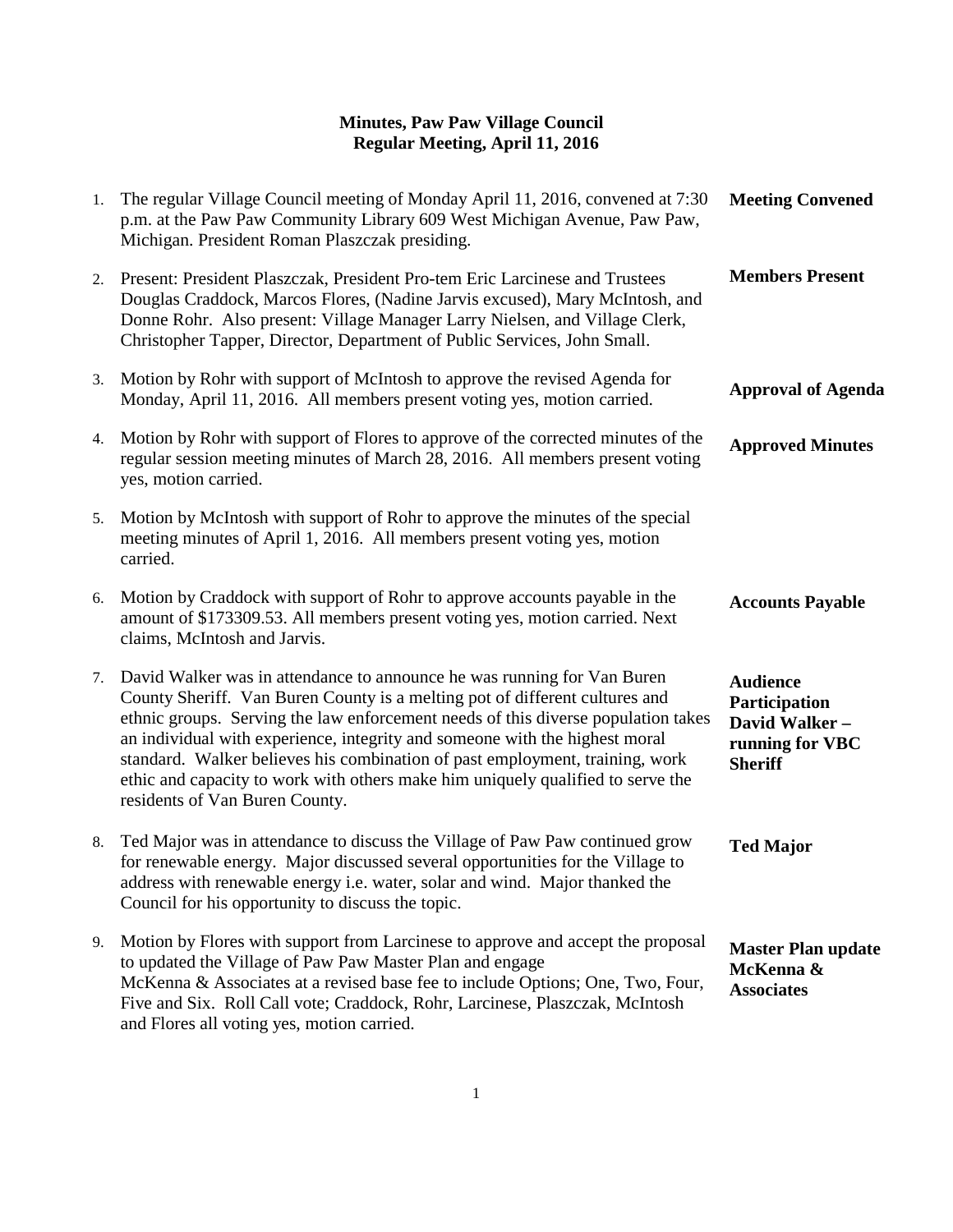| 10. Motion by Rohr with support from McIntosh to accept the recommendation of the<br>Planning Commission and approve the site plan of Wendy's located at 828 South<br>Kalamazoo Street with the following conditions;<br>1) Compliance with the proposed Landscape Plan<br>2) Proposed signage shall be subject to compliance with Ordinance standards and<br>shall require a sign permit.<br>3) Village Fire Department review/approval<br>4) Compliance with all applicable Federal, State and Local codes/ordinances<br>5) Compliance with repairing existing storm water storage and run off on site.<br>All members present voting yes, motion carried. | <b>Wendy's Site Plan</b>                                  |
|--------------------------------------------------------------------------------------------------------------------------------------------------------------------------------------------------------------------------------------------------------------------------------------------------------------------------------------------------------------------------------------------------------------------------------------------------------------------------------------------------------------------------------------------------------------------------------------------------------------------------------------------------------------|-----------------------------------------------------------|
| 11. Motion by Craddock with support from Larcinese to approve and accept the request<br>by the Paw Paw Middle School and use portions of North Street and Hazen Street on<br>October 1, 2016 beginning at 9:00 am. All members present voting yes, motion<br>carried.                                                                                                                                                                                                                                                                                                                                                                                        | <b>Color Run - Paw Paw</b><br><b>Middle School</b>        |
| 12. Flores and Small presented to the Council a proposal for a list of Capital<br>Improvements for the Village of Paw Paw Water System. Small noted this was a<br>request from the Michigan Department of Environmental Quality. It was the<br>consensus of the Council to have staff review the proposal and provide more<br>feedback.                                                                                                                                                                                                                                                                                                                      | <b>Water System Capital</b><br><b>Improvement Plan</b>    |
| 13. Information was provided with the last Council meeting. No new information was<br>requested from Council.                                                                                                                                                                                                                                                                                                                                                                                                                                                                                                                                                | <b>Ongoing Business</b><br><b>NLC Warranty</b><br>Program |
| 14. No report.                                                                                                                                                                                                                                                                                                                                                                                                                                                                                                                                                                                                                                               | <b>COMMITTEE</b><br><b>REPORTS</b><br>Finance & Admin.    |
| 15. No report already provided.                                                                                                                                                                                                                                                                                                                                                                                                                                                                                                                                                                                                                              | <b>Public Services</b>                                    |
| 16. No report.                                                                                                                                                                                                                                                                                                                                                                                                                                                                                                                                                                                                                                               | <b>Master PC</b>                                          |
| 17. No report.                                                                                                                                                                                                                                                                                                                                                                                                                                                                                                                                                                                                                                               | Parks and Rec.                                            |
| 18. No report.                                                                                                                                                                                                                                                                                                                                                                                                                                                                                                                                                                                                                                               | <b>DDA</b>                                                |
| 19. Larcinese reported the Fire Board met. Items discussed included; Almena Township<br>researching fire calls from Paw Paw and Phase Two Needs Assessment bids went out.                                                                                                                                                                                                                                                                                                                                                                                                                                                                                    | <b>Fire Board</b>                                         |
| 20. No report.                                                                                                                                                                                                                                                                                                                                                                                                                                                                                                                                                                                                                                               | <b>Historical Comm.</b>                                   |
|                                                                                                                                                                                                                                                                                                                                                                                                                                                                                                                                                                                                                                                              | <b>Housing Commission</b>                                 |
| 21. No report.                                                                                                                                                                                                                                                                                                                                                                                                                                                                                                                                                                                                                                               | <b>Planning Commission</b>                                |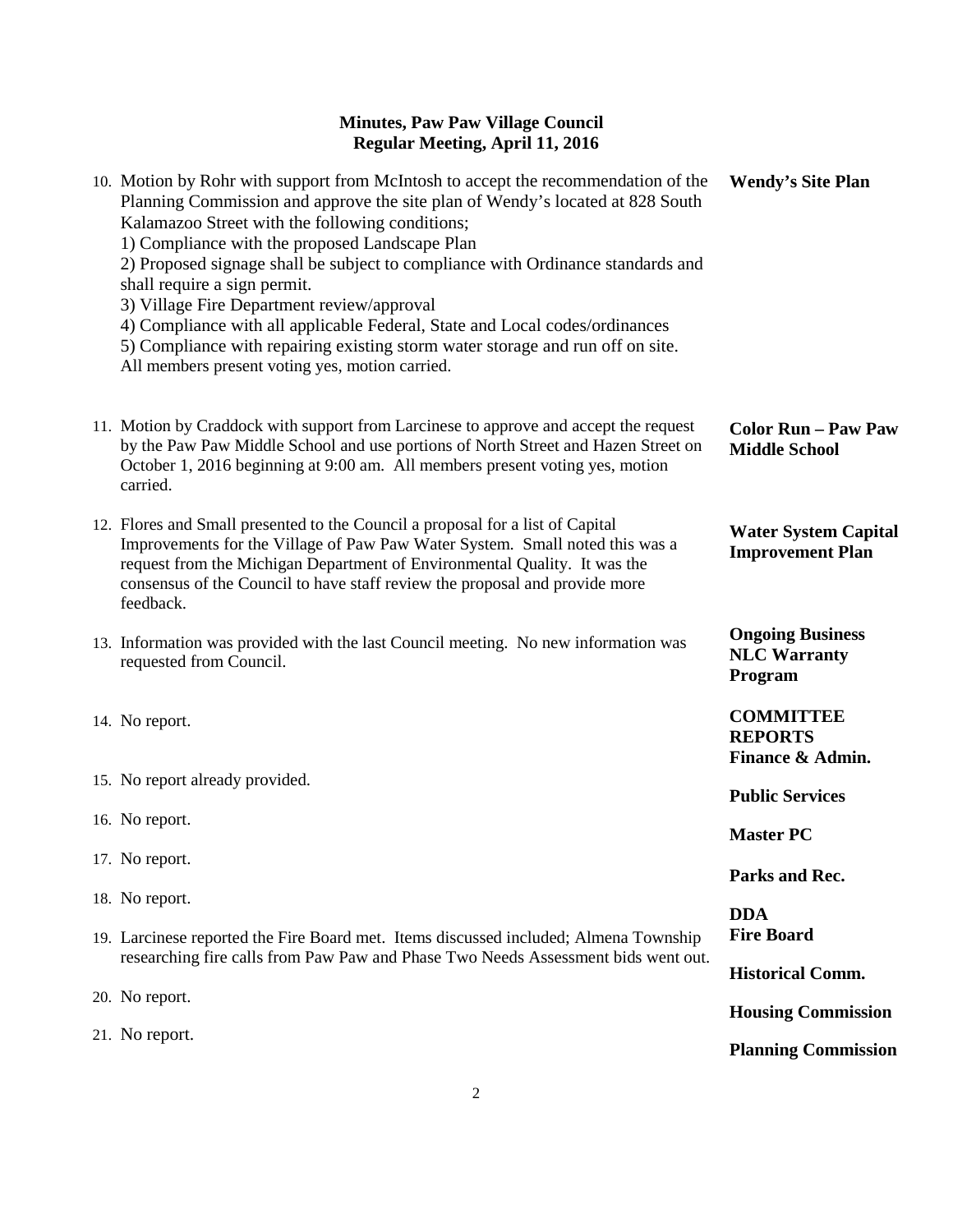| 22. No report.                                                                                                                                                                                                                                                                                                                                                                                                                                                                                  | <b>Wellhead Protection</b>                  |
|-------------------------------------------------------------------------------------------------------------------------------------------------------------------------------------------------------------------------------------------------------------------------------------------------------------------------------------------------------------------------------------------------------------------------------------------------------------------------------------------------|---------------------------------------------|
| 23. No report.                                                                                                                                                                                                                                                                                                                                                                                                                                                                                  | <b>EDC</b>                                  |
| 24. No report.                                                                                                                                                                                                                                                                                                                                                                                                                                                                                  |                                             |
| 25. Plaszczak commented on the information provided by the Village Manager,<br>regarding the continued declines with Revenue Sharing. Plaszczak reported since<br>2002 the Village of Paw Paw lost 1.3 Million dollars in State Shared Revenue.<br>Plaszczak further reported Van Buren County combined since 2002 lost 18<br>Million dollars. Plaszczak encourage Council and audience members to remind<br>their State Representatives the importance's of these dollars to local communities | <b>Council Comments</b><br><b>Plaszczak</b> |
| 26. Nielsen noted of the Village of Paw Paw and Planning Studio Class within<br>Western Michigan University's Community & Reginal Planning program<br>cordially invites you to attend the presentation of the Winter 2016 Planning<br>Studio project to the Village of Paw Paw Planning Commission. The event was<br>schedule Thursday, April 21, 2016 at 7:00 pm at the Paw Paw District Library.                                                                                              | <b>Nielsen</b>                              |
| 27. Motion by McIntosh with support by Flores to adjourn the meeting. All members<br>present voting yes, motion carried. Meeting adjourned at 9:05 p.m.                                                                                                                                                                                                                                                                                                                                         | <b>Adjournment</b>                          |
| Respectfully submitted:                                                                                                                                                                                                                                                                                                                                                                                                                                                                         |                                             |

Village President,<br>
Roman Plaszczak<br>
Christopher Ta

Christopher Tapper

\_\_\_\_\_\_\_\_\_\_\_\_\_\_\_\_\_\_\_\_\_\_ \_\_\_\_\_\_\_\_\_\_\_\_\_\_\_\_\_\_\_\_\_\_\_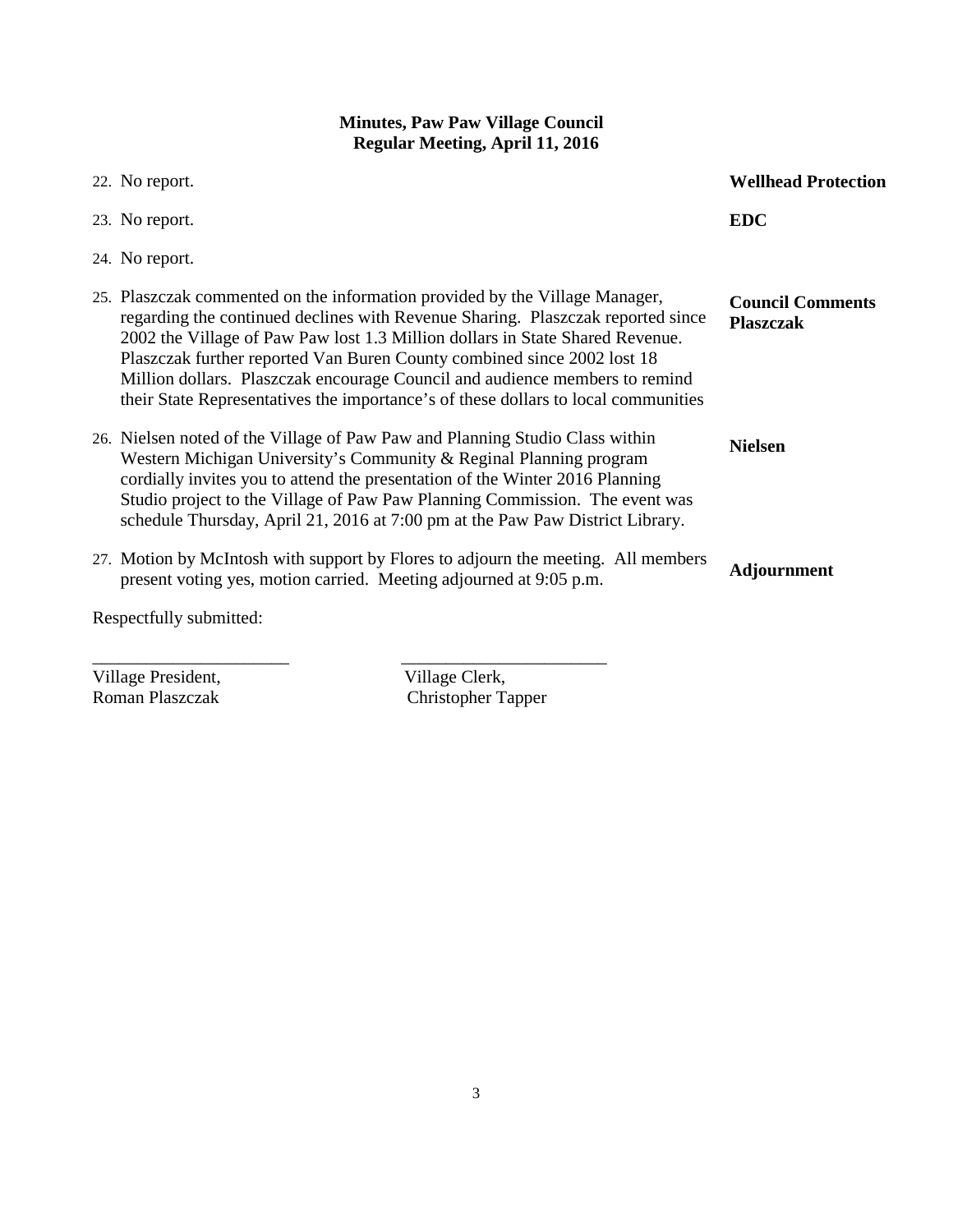| 1. | The regular Village Council meeting of Monday April 11, 2016, convened at 7:30<br>p.m. at the Paw Paw Community Library 609 West Michigan Avenue, Paw Paw,<br>Michigan. President Roman Plaszczak presiding.                                                                                                                                                                                                                                                                                                                                     | <b>Meeting Convened</b>                                   |
|----|--------------------------------------------------------------------------------------------------------------------------------------------------------------------------------------------------------------------------------------------------------------------------------------------------------------------------------------------------------------------------------------------------------------------------------------------------------------------------------------------------------------------------------------------------|-----------------------------------------------------------|
|    | 2. Present: President Plaszczak, (President Pro-tem Eric Larcinese, excused) and<br>Trustees Douglas Craddock, Marcos Flores, Nadine Jarvis, Mary McIntosh, and<br>Donne Rohr. Also present: Village Manager Larry Nielsen, and Village Clerk,<br>Christopher Tapper, Director, (Department of Public Services, John Small,<br>excused) and Chief of Police, Eric Marshall.                                                                                                                                                                      | <b>Members Present</b>                                    |
| 3. | Motion by Jarvis with support of Rohr to approve the Agenda for<br>Monday, April 25, 2016. All members present voting yes, motion carried.                                                                                                                                                                                                                                                                                                                                                                                                       | <b>Approval of Agenda</b>                                 |
| 4. | Motion by Flores with support of Rohr to approve of the corrected minutes of the<br>regular session meeting minutes of April 11, 2016. All members present voting<br>yes, motion carried.                                                                                                                                                                                                                                                                                                                                                        | <b>Approved Minutes</b>                                   |
| 5. | Motion by Craddock with support of Rohr to approve accounts payable in the<br>amount of \$588,084.13. All members present voting yes, motion carried. Next<br>claims, McIntosh and Jarvis.                                                                                                                                                                                                                                                                                                                                                       | <b>Accounts Payable</b>                                   |
| 6. | Let the record show no audience participation was received.                                                                                                                                                                                                                                                                                                                                                                                                                                                                                      | <b>Audience</b>                                           |
|    |                                                                                                                                                                                                                                                                                                                                                                                                                                                                                                                                                  | Participation                                             |
| 7. | Mike McKay, candidate for District Court Judge was in attendance to address the<br>Council regarding his accomplishment and background. McKay commented<br>regarding his past years in law enforcement along with his years of service as an<br>assistance prosecutor. McKay has established a reputation for fighting for crime<br>victims and taking on difficult case. McKay has also demonstrated a commitment<br>to solve problems and improve communities. McKay thanked the Council for the<br>opportunity to present and took questions. | <b>Presentation and</b><br><b>Guest; Mike McKay</b>       |
| 8. | Chief Marshall presented to the Council and audience the 2015 Paw Paw Police<br>Department, departmental awards. Marshall introduced the department's newest<br>office Andrew Galer. Several officers received recognitions. SSgt. Kirk<br>Goodrich received recognition for his 25 years of service. Goodrich has been on<br>the department since 1991. Goodrich has been an honorable officer who had been<br>a key building block for the Paw Paw Police Department.                                                                          | <b>Chief Marshall, Police</b><br><b>Department Awards</b> |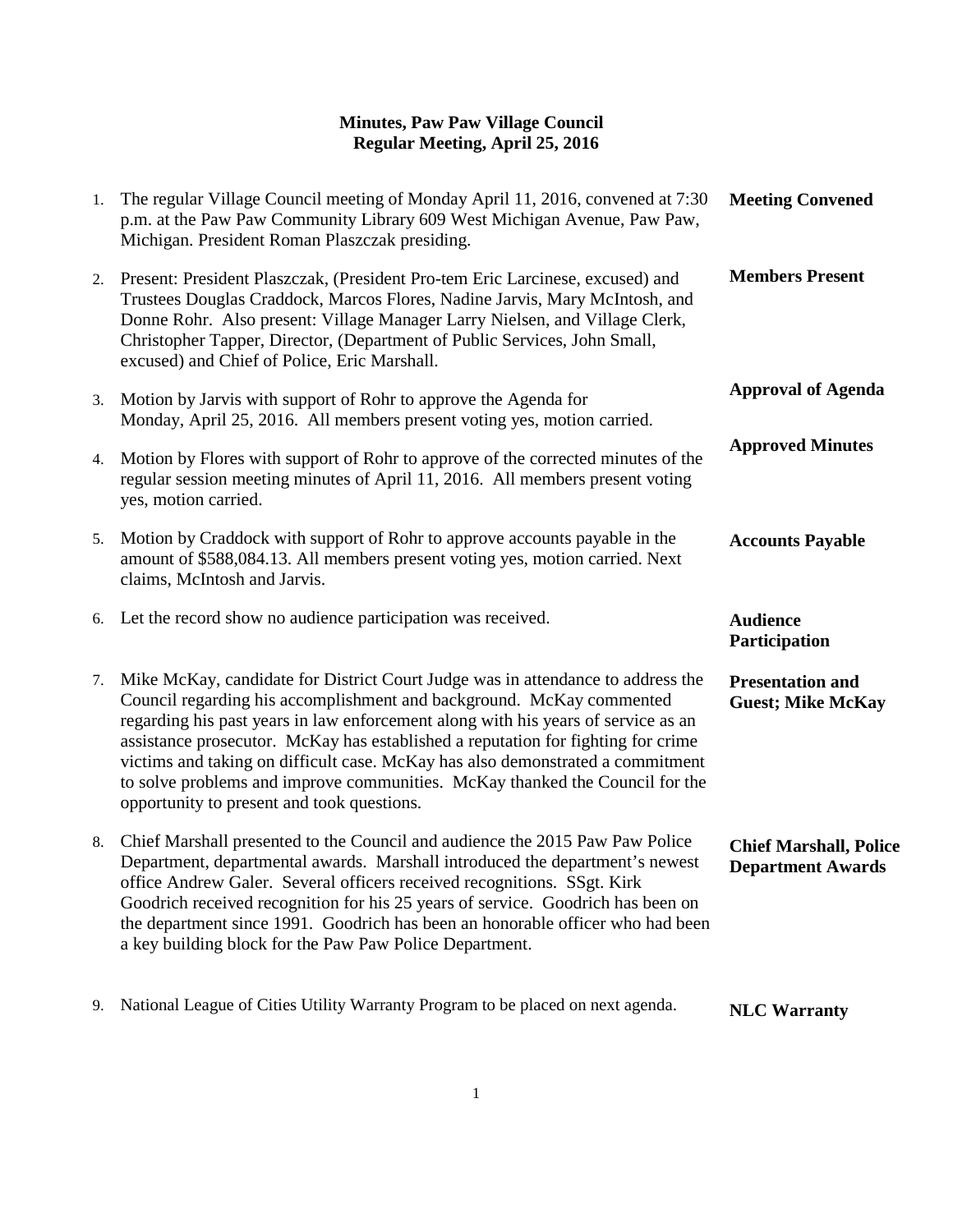- 10. Nielsen updated the Council regarding several projects including: MML Liability & Property Pool refund for pooled dividend return, Village was approved for \$375,000 for East Michigan Ave improvement project for 2020, project similar to the West Michigan Ave improvements finished last year, Riding Tide update, this project could include 1% loans for residents in the Village to preform home improvement construction and plans have been received for new trail head/parking lot/park for old industrial park area. Nielsen also commented the F&A committee review Banking Services Agreement. Nielsen noted the Council should have also received annual report from the Planning Commission 2015. **update**
- 11. Rohr reported committee met. Items discussed; review of Banking Services Agreement.
- 12. No report
- 13. No report.
- 14. No report.
- 15. Plaszczak reported the Downtown Development Authority met. Items discussed included; uncork Paw Paw aids, grant approval for Van Buren Motor Supply, John Tapper Automotive and updates to the Paw Paw Berkshire Housing Proje
- 16. No report.
- 17. No report.
- 18. No report.
- 19. No report.
- 20. No report.
- 21. No report.
- 22. Plaszczak commented on the volunteer cleanup work done over the week in Village Parks and Maple Island. Plaszczak also thanked Chief Marshall for his continued outstanding work with the Paw Paw Police Department.

**Ongoing Business Village Manager** 

| uai        |                                                        |
|------------|--------------------------------------------------------|
|            | <b>COMMITTEE</b><br><b>REPORTS</b><br>Finance & Admin. |
|            | <b>Public Services</b>                                 |
|            | <b>Master PC</b>                                       |
|            | <b>Parks and Rec.</b>                                  |
| ed         | <b>DDA</b>                                             |
| ect        |                                                        |
|            | <b>Fire Board</b>                                      |
|            | <b>Historical Comm.</b>                                |
|            | <b>Housing Commission</b>                              |
|            | <b>Planning Commission</b>                             |
|            | <b>Wellhead Protection</b>                             |
|            | <b>EDC</b>                                             |
| ı<br>r his | <b>Council Comments</b><br><b>Plaszczak</b>            |
|            |                                                        |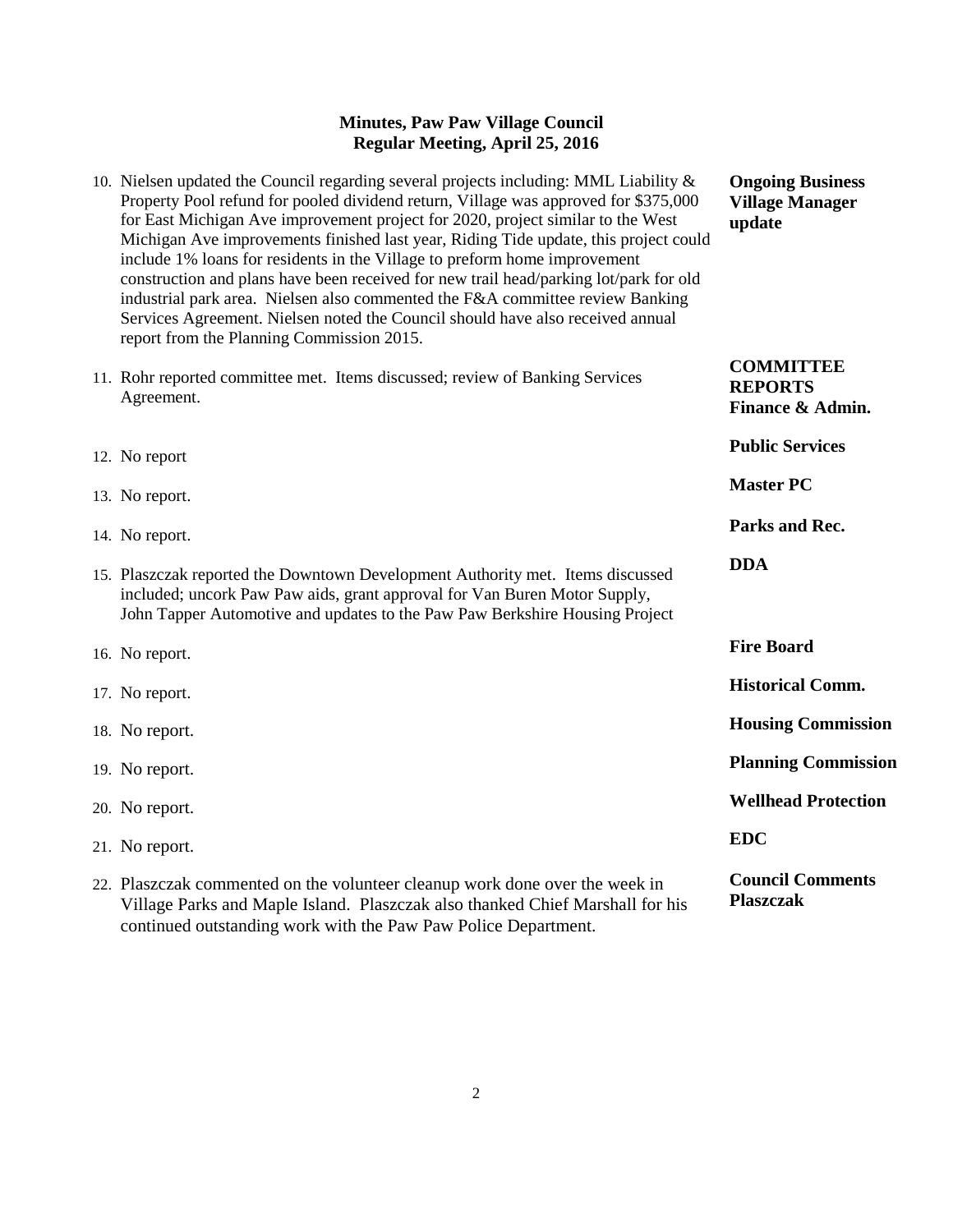23. Motion by McIntosh with support by Flores to adjourn the meeting. All members present voting yes, motion carried. Meeting adjourned at 9:05 p.m. **Adjournment**

\_\_\_\_\_\_\_\_\_\_\_\_\_\_\_\_\_\_\_\_\_\_ \_\_\_\_\_\_\_\_\_\_\_\_\_\_\_\_\_\_\_\_\_\_\_

Respectfully submitted:

Village President, Village Clerk, Roman Plaszczak (Christopher Ta

Christopher Tapper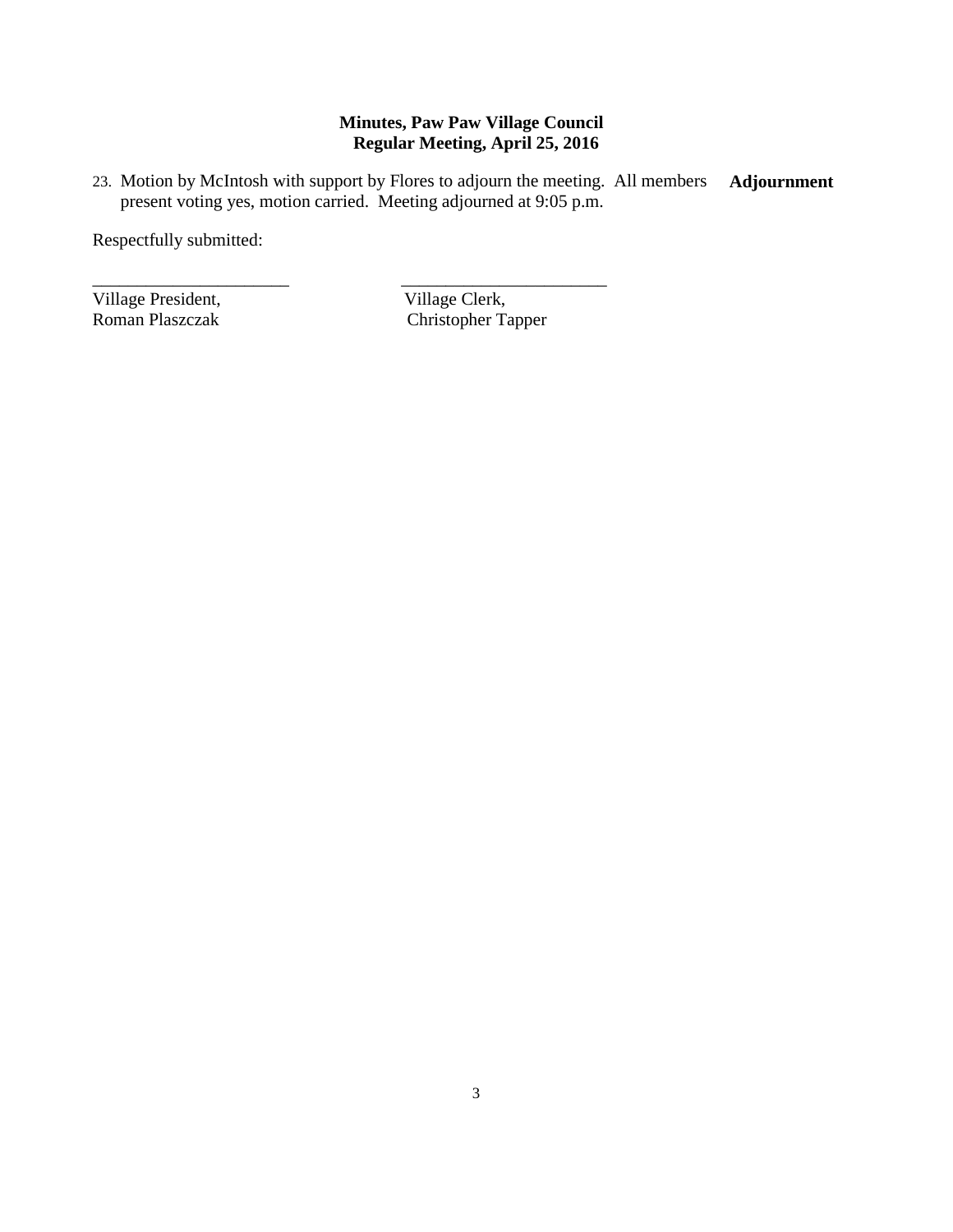| 1. | The regular Village Council meeting of Monday May 9, 2016, convened at 7:30<br>p.m. at the Paw Paw Community Library 609 West Michigan Avenue, Paw Paw,<br>Michigan. President Roman Plaszczak presiding.                                                                                                                                                                                                         | <b>Meeting Convened</b>                                                                                               |
|----|-------------------------------------------------------------------------------------------------------------------------------------------------------------------------------------------------------------------------------------------------------------------------------------------------------------------------------------------------------------------------------------------------------------------|-----------------------------------------------------------------------------------------------------------------------|
| 2. | Present: President Plaszczak, President Pro-tem Eric Larcinese, and Trustees<br>Douglas Craddock, Marcos Flores, Nadine Jarvis, Mary McIntosh, and Donne<br>Rohr. Also present: Village Manager Larry Nielsen, and Village Clerk,<br>Christopher Tapper, Director, Department of Public Services, John Small, and<br>(Chief of Police, Eric Marshall, excused).                                                   | <b>Members Present</b>                                                                                                |
| 3. | Motion by Jarvis with support of Rohr to approve the Agenda for<br>Monday, May 9, 2016. All members present voting yes, motion carried.                                                                                                                                                                                                                                                                           | <b>Approval of Agenda</b>                                                                                             |
| 4. | Motion by Flores with support of McIntosh to approve of the minutes of the<br>regular session meeting minutes of April 25, 2016. All members present voting<br>yes, motion carried.                                                                                                                                                                                                                               | <b>Approved Minutes</b>                                                                                               |
| 5. | Motion by Flores with support of Jarvis to approve accounts payable in the<br>amount of \$285,318.42. All members present voting yes, motion carried. Next<br>claims, Larcinese and Rohr.                                                                                                                                                                                                                         | <b>Accounts Payable</b>                                                                                               |
| 6. | Kayak Kenneth was in the audience to discuss the summary of proposed Paw Paw<br>Paddle & Water Events for the year 2016. The Two Rivers Coalition is planning<br>several public events in the Paw Paw Village area, these events staged in prior<br>years. Kenneth is looking for support from the Village regarding the event.<br>Nielsen noted he would place the events on the next agenda for Council action. | <b>Audience</b><br>Participation                                                                                      |
| 7. | Phil Oretsky, candidate for Van Buren County Sherriff was in attendance to<br>address the Council regarding his accomplishment and background. Oretsky<br>commented regarding his past years in law enforcement along with his years of<br>service. Oretsky thanked the Council for the opportunity to present and took<br>questions.                                                                             | <b>Presentation and</b><br><b>Guest; Phil Oretsky</b><br>& Dan Abbott<br><b>Candidates for VBC</b><br><b>Sherriff</b> |
| 8. | Dan Abbott, candidate for Van Buren County Sherriff was in attendance to<br>address the Council regarding his accomplishment and background. Abbott<br>commented regarding his past years in law enforcement along with his years of<br>service. Abbott thanked the Council for the opportunity to present and took<br>questions.                                                                                 |                                                                                                                       |
| 9. | Motion by Rohr with support from McIntosh to set a public hearing for<br>May 23, 2016 shortly after the start of the meeting to take public comments on the<br>MEDC Loan application for 204 South Kalamazoo Street, Brenda Atkinson,<br>Properties 204 LLC. All members present, voting yes, motion carried.                                                                                                     | <b>New Business</b><br><b>MEDC</b> Loan public<br>hearing 204 S<br><b>Kalamazoo Street</b>                            |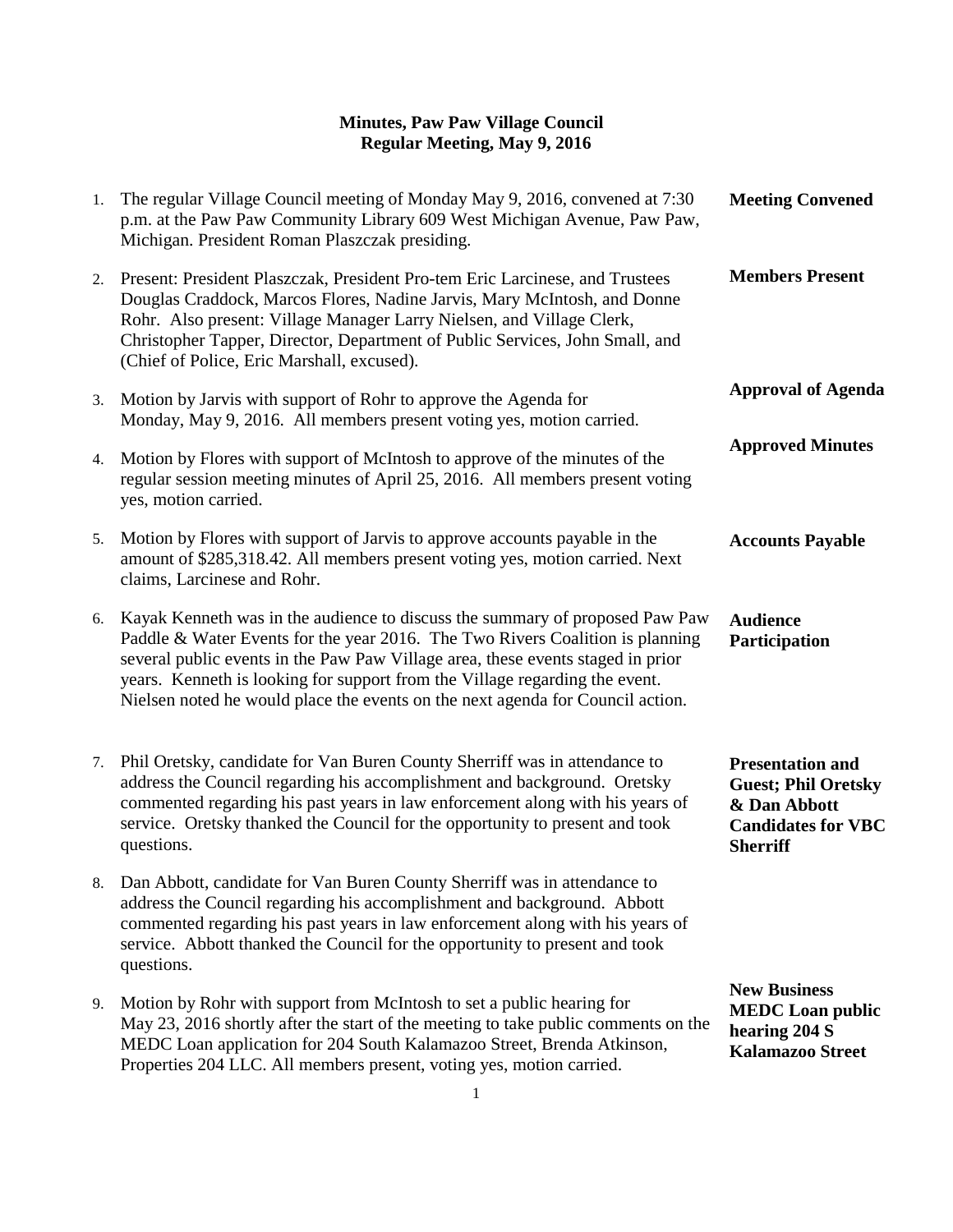| 10. Flores noted the DPS Committee would like to continue review of the CIP Plan.<br>Flores asked the Council for continue feedback and comments regarding the Plan.                                                                                                                                                                                  | <b>Ongoing Business</b><br><b>CIP Plan DPS</b>           |
|-------------------------------------------------------------------------------------------------------------------------------------------------------------------------------------------------------------------------------------------------------------------------------------------------------------------------------------------------------|----------------------------------------------------------|
| 11. No report                                                                                                                                                                                                                                                                                                                                         | <b>COMMITTEE</b><br><b>REPORTS</b><br>Finance & Admin.   |
| 12. Flores reported the Department of Public Service Committee met. Items discussed<br>included; water main and electric projects, Paw Paw Well Head projects with the<br>schools.                                                                                                                                                                    | <b>Public Services</b>                                   |
| 13. No report.                                                                                                                                                                                                                                                                                                                                        | <b>Master PC</b>                                         |
| 14. No report.                                                                                                                                                                                                                                                                                                                                        | Parks and Rec.                                           |
| 15. No report                                                                                                                                                                                                                                                                                                                                         | <b>DDA</b>                                               |
| 16. No report.                                                                                                                                                                                                                                                                                                                                        | <b>Fire Board</b>                                        |
| 17. No report.                                                                                                                                                                                                                                                                                                                                        | <b>Historical Comm.</b>                                  |
| 18. No report.                                                                                                                                                                                                                                                                                                                                        | <b>Housing Commission</b>                                |
| 19. Jarvis reported the Planning Commission met. Items discussed included; sign<br>ordinance updates                                                                                                                                                                                                                                                  | <b>Planning Commission</b><br><b>Wellhead Protection</b> |
| 20. No report.                                                                                                                                                                                                                                                                                                                                        | <b>EDC</b>                                               |
| 21. No report.                                                                                                                                                                                                                                                                                                                                        |                                                          |
| 22. Plaszczak commented on the streets being kept clean.                                                                                                                                                                                                                                                                                              | <b>Council Comments</b><br><b>Plaszczak</b>              |
| 23. Jarvis noted of the weed boat out on Maple Lake working.                                                                                                                                                                                                                                                                                          | <b>Jarvis</b>                                            |
| 24. Nielsen noted of the of several updates included in Council packets; update with<br>319 Grant, PA 295 reports, Grape Lake 5k run being handled through Wings of<br>God group, County Tax Sale for properties in the Village and receipt from MSDA<br>regarding approval of sale between Village of Paw Paw and the Paw Paw Housing<br>Commission. | <b>Nielsen</b>                                           |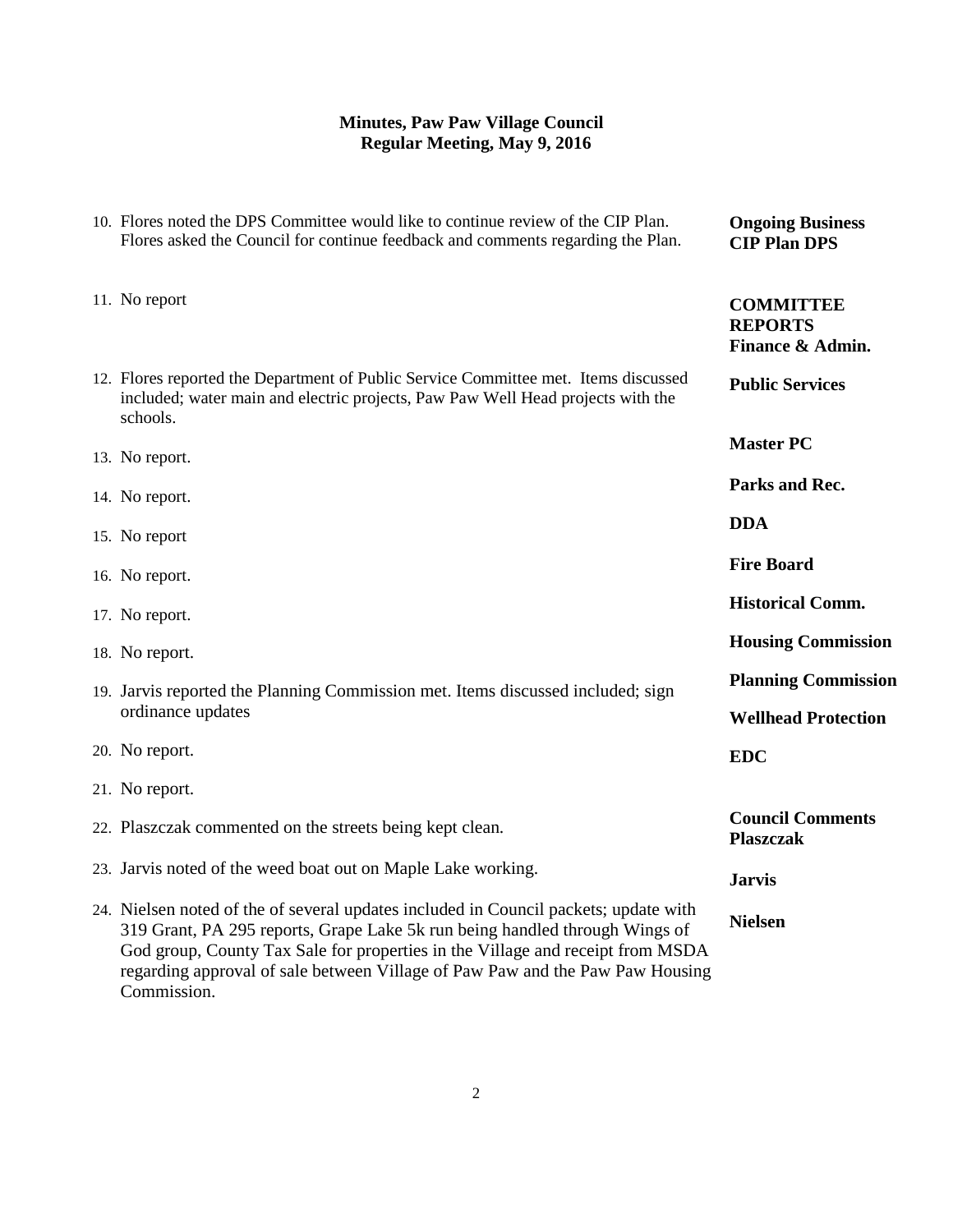25. Motion by McIntosh with support by Flores to adjourn the meeting. All members present voting yes, motion carried. Meeting adjourned at 9:05 p.m. **Adjournment**

\_\_\_\_\_\_\_\_\_\_\_\_\_\_\_\_\_\_\_\_\_\_ \_\_\_\_\_\_\_\_\_\_\_\_\_\_\_\_\_\_\_\_\_\_\_

Respectfully submitted:

Village President, Village Clerk, Roman Plaszczak (Christopher Ta

Christopher Tapper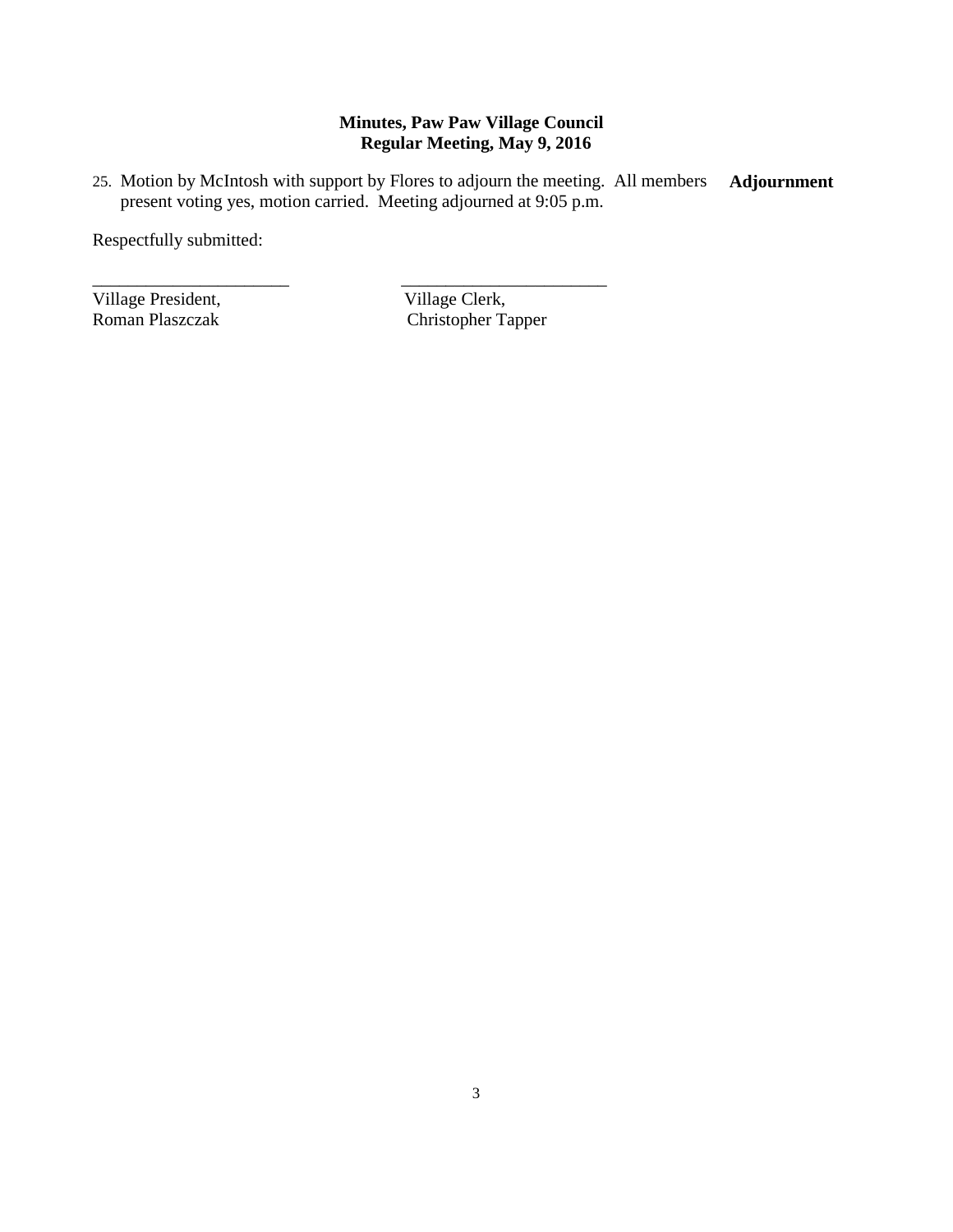| 1. | The regular Village Council meeting of Monday May 9, 2016, convened at 7:30<br>p.m. at the Paw Paw Community Library 609 West Michigan Avenue, Paw Paw,<br>Michigan. President Roman Plaszczak presiding.                                                                                                                                                                                                                                                | <b>Meeting Convened</b>                        |
|----|----------------------------------------------------------------------------------------------------------------------------------------------------------------------------------------------------------------------------------------------------------------------------------------------------------------------------------------------------------------------------------------------------------------------------------------------------------|------------------------------------------------|
|    | 2. Present: President Plaszczak, President Pro-tem Eric Larcinese, and Trustees<br>Douglas Craddock, Marcos Flores, Nadine Jarvis, Mary McIntosh, and Donne<br>Rohr. Also present: Village Manager Larry Nielsen, and Village Clerk,<br>Christopher Tapper, (Director, Department of Public Services, John Small,<br>excused) and Chief of Police, Eric Marshall.                                                                                        | <b>Members Present</b>                         |
| 3. | Motion by Rohr with support of Craddock to approve the Agenda for<br>Monday, May 23, 2016. All members present voting yes, motion carried.                                                                                                                                                                                                                                                                                                               | <b>Approval of Agenda</b>                      |
| 4. | Motion by Jarvis with support of Rohr to approve of the corrected minutes of the<br>regular session meeting minutes of May 9, 2016. All members present voting yes,<br>motion carried.                                                                                                                                                                                                                                                                   | <b>Approved Minutes</b>                        |
|    | 5. Motion by Larcinese with support of Rohr to approve accounts payable in the<br>amount of \$556,289.20. All members present voting yes, motion carried. Next<br>claims, Jarvis and Flores.                                                                                                                                                                                                                                                             | <b>Accounts Payable</b>                        |
|    | 6. Let the record show no public comment was received.                                                                                                                                                                                                                                                                                                                                                                                                   | <b>Audience</b><br>Participation               |
| 7. | Motion by Flores with support of McIntosh to recess the regular session into a<br>public hearing at 7:36 to take public comment on Resolution 16-03 MEDC Loan<br>Application for 204 South Kalamazoo Street. All members present voting yes,<br>motion carried.                                                                                                                                                                                          | <b>Public Hearing</b><br><b>MEDC Res 16-03</b> |
| 8. | Greg Nicholas, Cinnaire was presented to discuss the application for MEDC Loan<br>for Brenda Atkinson, 204 S Kalamazoo Street. Nicholas indicated Nielsen was<br>very kind in preparing Resolution 16-03 for the public review of the application.<br>Nicholas indicated the loan funds are from the former RLF Funds from the<br>Village of Paw Paw. Nicholas stated Atkinson has been wonderful to work with<br>and was very encourage by the project. |                                                |
|    | 9. Let the record show no public comment was received.                                                                                                                                                                                                                                                                                                                                                                                                   |                                                |
|    | 10. Motion by Flores with support from Rohr to close the public hearing at 7:49 and<br>re-enter the regular session.                                                                                                                                                                                                                                                                                                                                     | <b>Closed Public</b><br><b>Hearing</b>         |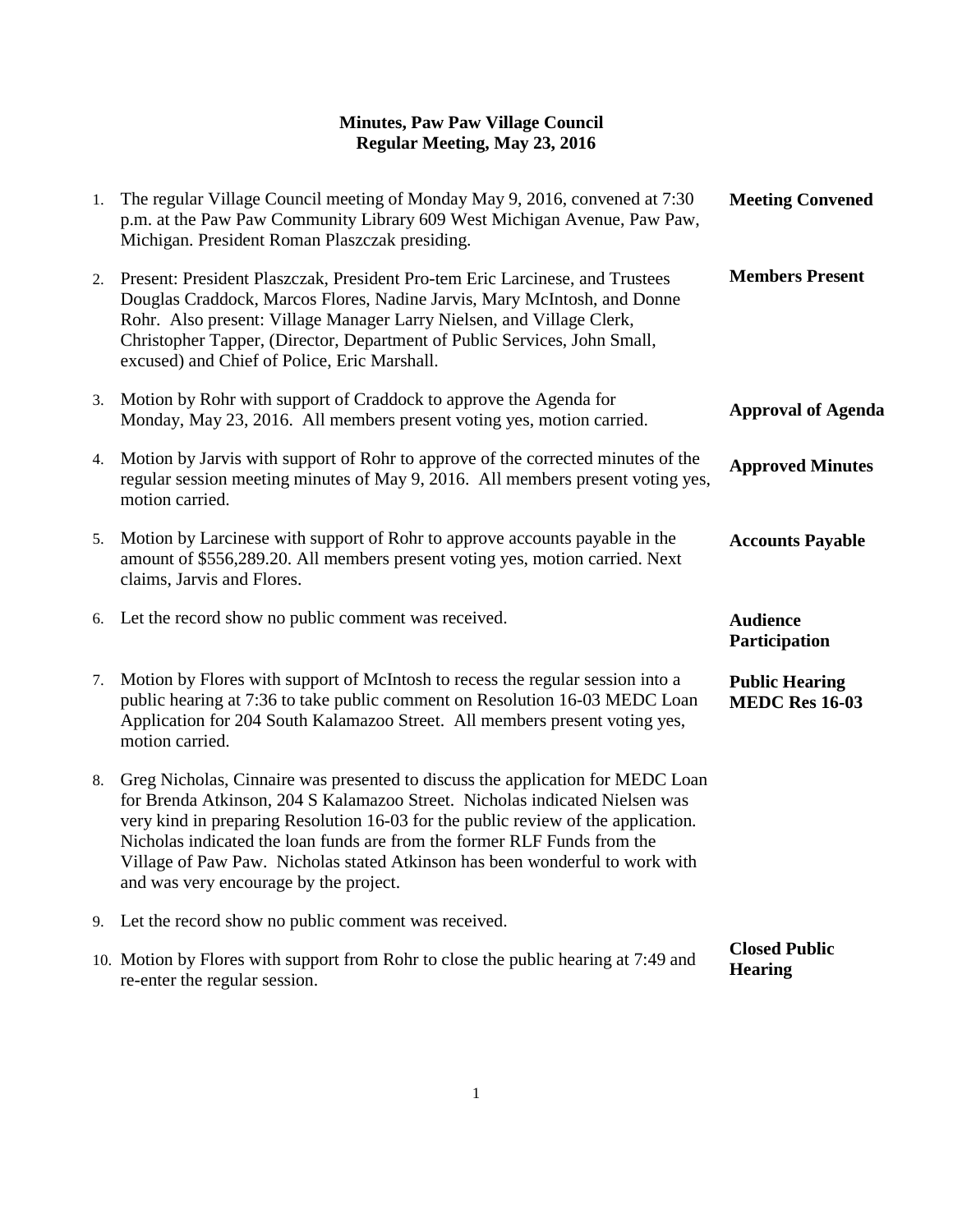| 11. Motion by Flores with support from Jarvis to adopt Resolution 16-03 approving<br>the CDBG RLF application for Brenda Atkinson, Properties 204 LLC and<br>granting the Village Manger to execute all related necessary and appropriate<br>documents on behalf of the Village of Paw Paw. Roll call vote; Craddock, Rohr,<br>Larcinese, Plaszczak, McIntosh, Flores and Jarvis all voting yes, motion carried.             | <b>Resolution 16-03</b>                                                      |
|------------------------------------------------------------------------------------------------------------------------------------------------------------------------------------------------------------------------------------------------------------------------------------------------------------------------------------------------------------------------------------------------------------------------------|------------------------------------------------------------------------------|
| 12. William Buhl, on behalf of Wings of God to provide to the Council an annual<br>report of the year in review from 2015. Buhl commented on the continued<br>success of the program. Buhl commented on several funding raising projects.                                                                                                                                                                                    | <b>Presentation &amp;</b><br>Guests;<br><b>William Buhl, Wings</b><br>of God |
| 13. AJ Brucks, Executive Director of the Van Buren Conservation District was in<br>attendance to discuss the project the District was working on; 319 Grant,<br>Household Chemical Waste Recycling Collection and ballet proposal for the<br>Conservation District. Brucks thanked the Council for Nielsen's continued efforts<br>regarding improving the Paw Paw Water Shed.                                                | <b>AJ Brucks, VB</b><br><b>Conservation District</b>                         |
| 14. Motion by McIntosh with support from Rohr to adopt and approve Resolution 16-04<br>authorizing the Village Manager to Act on behalf of the Village of Paw Paw for the<br>purpose of continuing, or noticing for termination of the current agreement with<br>Indiana Michigan Power based on the finding facts from the IMMDA meeting. All<br>members present voting yes, motion carried.                                | <b>New Business</b><br><b>Resolution 16-04</b>                               |
| 15. Tom Elsman, Sporty's Pub & Veranda Grill was present to discuss the use of Village<br>sidewalks in front of his establishment for sidewalk sales. Elsman noted he was<br>requesting use of the sidewalk in accordance with MLCC requirements for outdoor<br>sales. A general discussion ensured regarding the request. The consensus of the<br>Council was to allow staff more time to research the request from Elsman. | Sporty's Pub &<br><b>Veranda Grill request</b>                               |
| 16. No action was taken regarding Tax Levy information. Nielsen noted the levies would<br>stay the same. It was the consensus of the Council not to take a new action.                                                                                                                                                                                                                                                       | <b>Village of Paw Paw</b><br><b>Tax Levies 2016</b>                          |
| 17. The WHF Committee submitted an additional request for use of sidewalks and<br>parking lot for the annual Wine and Harvest Festival 2016. A general discussion<br>ensued. The consensus of the Council was to allow staff more time to research the<br>request.                                                                                                                                                           | <b>WHF</b> additional<br>request 2016                                        |
| 18. Motion by McIntosh with support from Jarvis to enter into the agreement with the<br>Van Buren County Conservation District and agree to sponsor up to \$500.00 towards<br>the disposal of chemical waste brought in by the Village residents. All members<br>present voting yes, motion carried.                                                                                                                         | <b>VBC CD Household</b><br><b>Waste Program</b>                              |
| 19. Motion by Rohr with support from Jarvis to approve the request from the Two Rivers<br>Coalition as a local community organization and complete the Local Governing Body<br>Resolution to be submitted to the State of Michigan. All members present voting yes,                                                                                                                                                          | <b>Two Rivers Coalition</b><br>request                                       |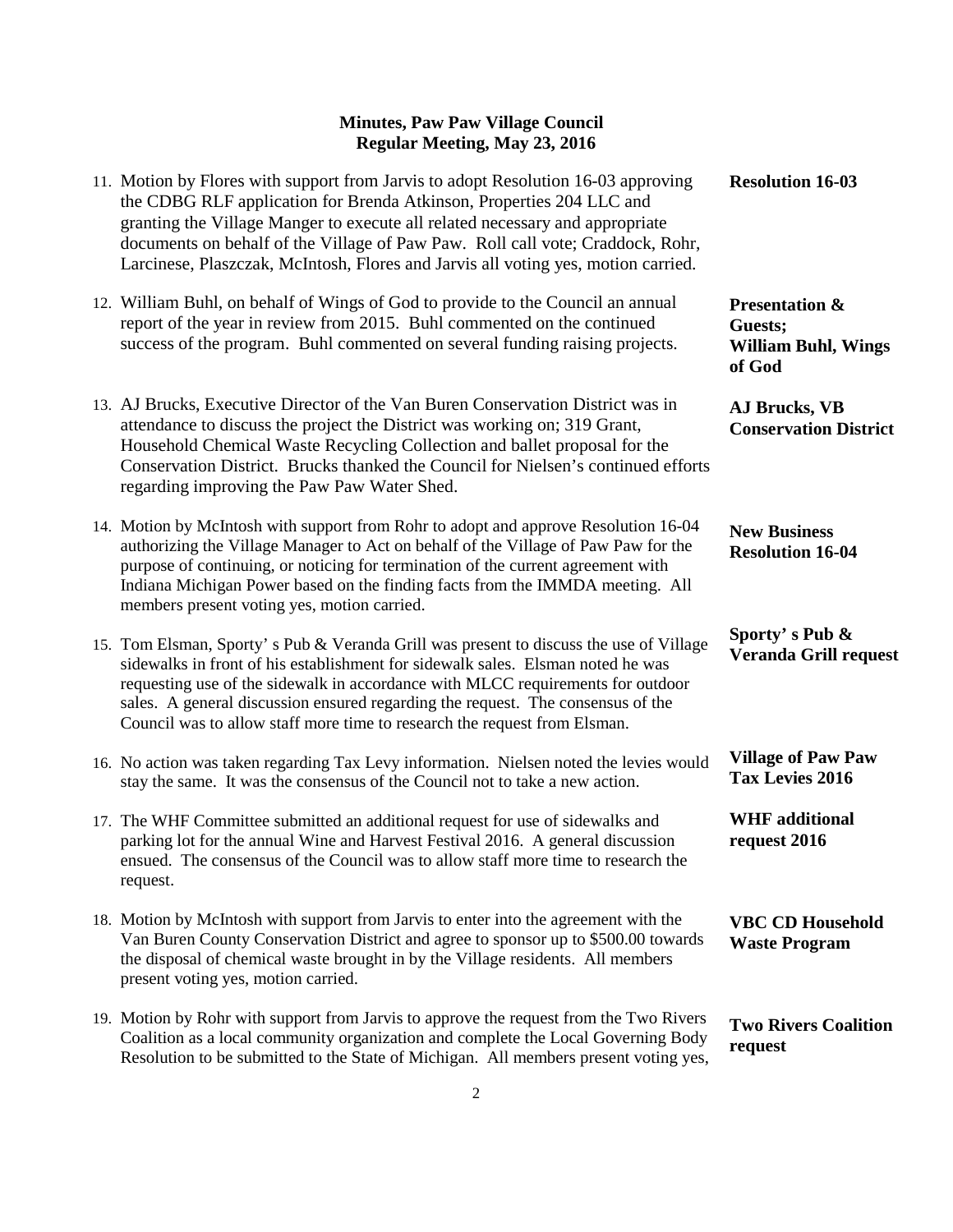motion carried.

| 20. A general discussion ensued regarding the former Paw Paw Plating Property. The<br>MDEQ agreed to release the six figure lien against the property for \$15,000.00 The<br>Michigan Land Bank Authority has offered to sell the land to the Village for<br>\$30,000.00 Prior Council discussion was to explore the condition of the property and<br>what condition or restriction may be placed on the property. Nielsen noted of the<br>report provided to Council from Phillips Environmental LLC. Nielsen noted from the<br>report the simple conclusion is that the property, with due care, can be developed.<br>The consensus of the Council was to hold until staff to research further. | <b>Ongoing Business</b><br><b>MLB FTA Paw Paw</b><br><b>Plating Site</b> |
|---------------------------------------------------------------------------------------------------------------------------------------------------------------------------------------------------------------------------------------------------------------------------------------------------------------------------------------------------------------------------------------------------------------------------------------------------------------------------------------------------------------------------------------------------------------------------------------------------------------------------------------------------------------------------------------------------|--------------------------------------------------------------------------|
| 21. The consensus of the Council was to decline on the Delinquent Property tax sale<br>offered by the Van Buren County Treasurer.                                                                                                                                                                                                                                                                                                                                                                                                                                                                                                                                                                 | <b>VBC</b> tax sale                                                      |
| 22. Motion by Jarvis with support from Flores to approve and adopt Resolution 16-05 an<br>agreement between the Village of Paw Paw and the National League of Cities Service<br>Line Warranty Program, Utility Service Partners International for residential property<br>owners to have the right to participate in the voluntary insurance program, and allow<br>the Village Manager to execute related necessary appropriate documents on behalf of<br>the Village of Paw Paw. All members present voting yes, motion carried.                                                                                                                                                                 | <b>Resolution 16-05</b>                                                  |
| 23. Motion by Flores with support from Rohr to accept the recommendation from the<br>Public Service Committee and enter into the engineering agreement with Wightman<br>& Associates and authorize the Village Manager to execute related necessary,<br>appropriate documents on behalf of the Village of Paw Paw. All members present<br>voting yes, motion carried.                                                                                                                                                                                                                                                                                                                             | <b>Trailhead/Dog Park,</b><br><b>Farmers Market</b><br><b>Designs</b>    |
| 24. Motion by McIntosh with support from Jarvis to approve and accept the request from<br>the Two Rivers Coalition the use of Village Parks and Boat Launches for their<br>schedule of activates offered by the Coalition this summer 2016. All members<br>present voting yes, motion carried.                                                                                                                                                                                                                                                                                                                                                                                                    | <b>Two Rivers Coalition</b><br>request                                   |
| 25. Rohr reported the Finance and Administration Committee met. Items discussed;<br>banking services proposals.                                                                                                                                                                                                                                                                                                                                                                                                                                                                                                                                                                                   | <b>COMMITTEE</b><br><b>REPORTS</b><br>Finance & Admin.                   |
| 26. No report.                                                                                                                                                                                                                                                                                                                                                                                                                                                                                                                                                                                                                                                                                    | <b>Public Services</b>                                                   |
| 27. No report.                                                                                                                                                                                                                                                                                                                                                                                                                                                                                                                                                                                                                                                                                    | <b>Master PC</b>                                                         |
| 28. No report                                                                                                                                                                                                                                                                                                                                                                                                                                                                                                                                                                                                                                                                                     | Parks and Rec.                                                           |
| 29. Larry reported the Downtown Authority met.                                                                                                                                                                                                                                                                                                                                                                                                                                                                                                                                                                                                                                                    | <b>DDA</b>                                                               |
| 30. No report.                                                                                                                                                                                                                                                                                                                                                                                                                                                                                                                                                                                                                                                                                    | <b>Fire Board</b>                                                        |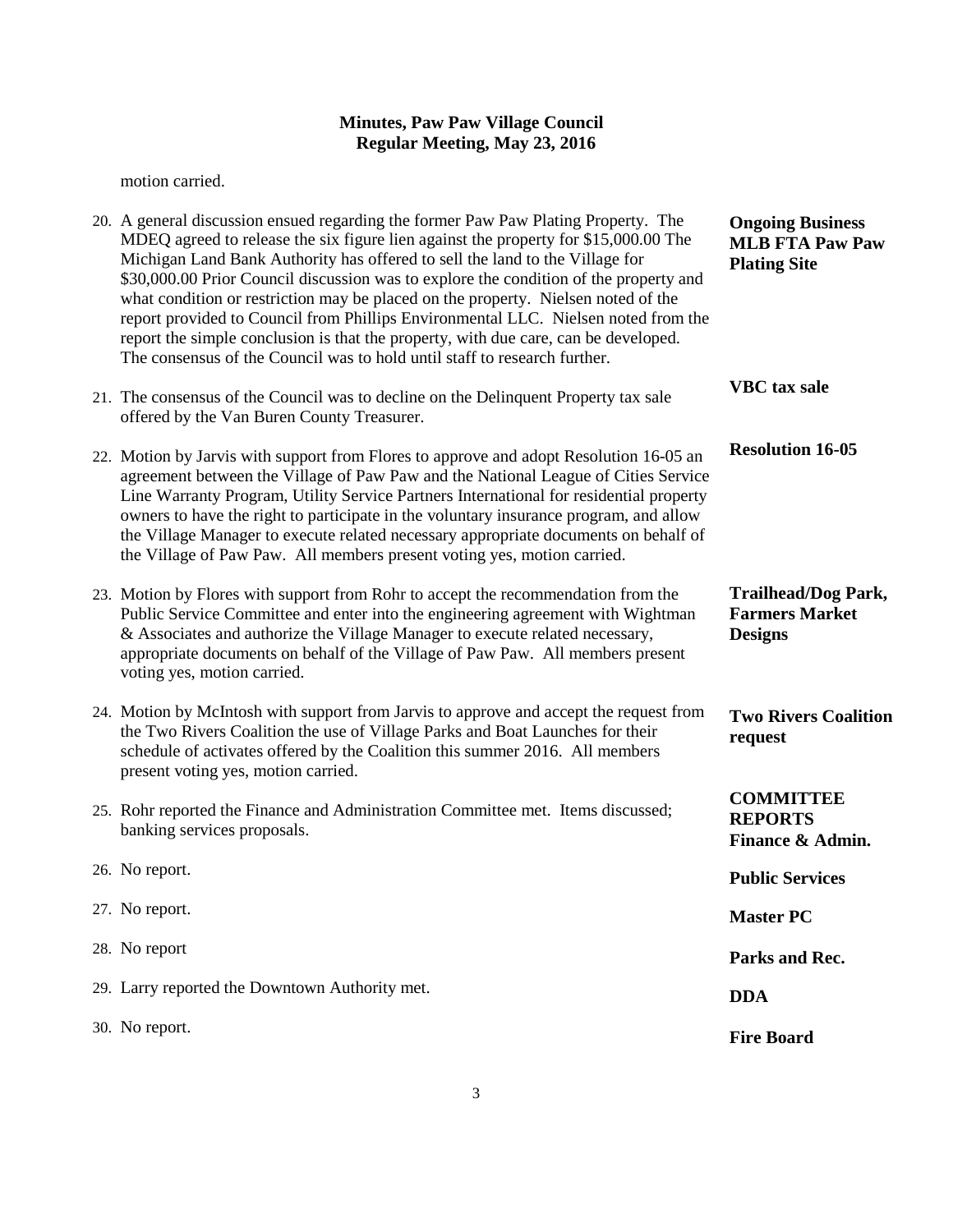| 31. No report.                                                                                                                                          | <b>Historical Comm.</b>    |
|---------------------------------------------------------------------------------------------------------------------------------------------------------|----------------------------|
| 32. Jarvis reported the Planning Commission met. Items discussed included; sign<br>ordinance updates                                                    | <b>Housing Commission</b>  |
|                                                                                                                                                         | <b>Planning Commission</b> |
| 33. No report.                                                                                                                                          | <b>Wellhead Protection</b> |
| 34. No report.                                                                                                                                          |                            |
|                                                                                                                                                         | <b>EDC</b>                 |
| 35. Motion by McIntosh with support by Flores to adjourn the meeting. All members<br>present voting yes, motion carried. Meeting adjourned at 9:45 p.m. | <b>Adjournment</b>         |
| Respectfully submitted:                                                                                                                                 |                            |
|                                                                                                                                                         |                            |
|                                                                                                                                                         |                            |

Village President,<br>
Roman Plaszczak<br>
Christopher Ta

Christopher Tapper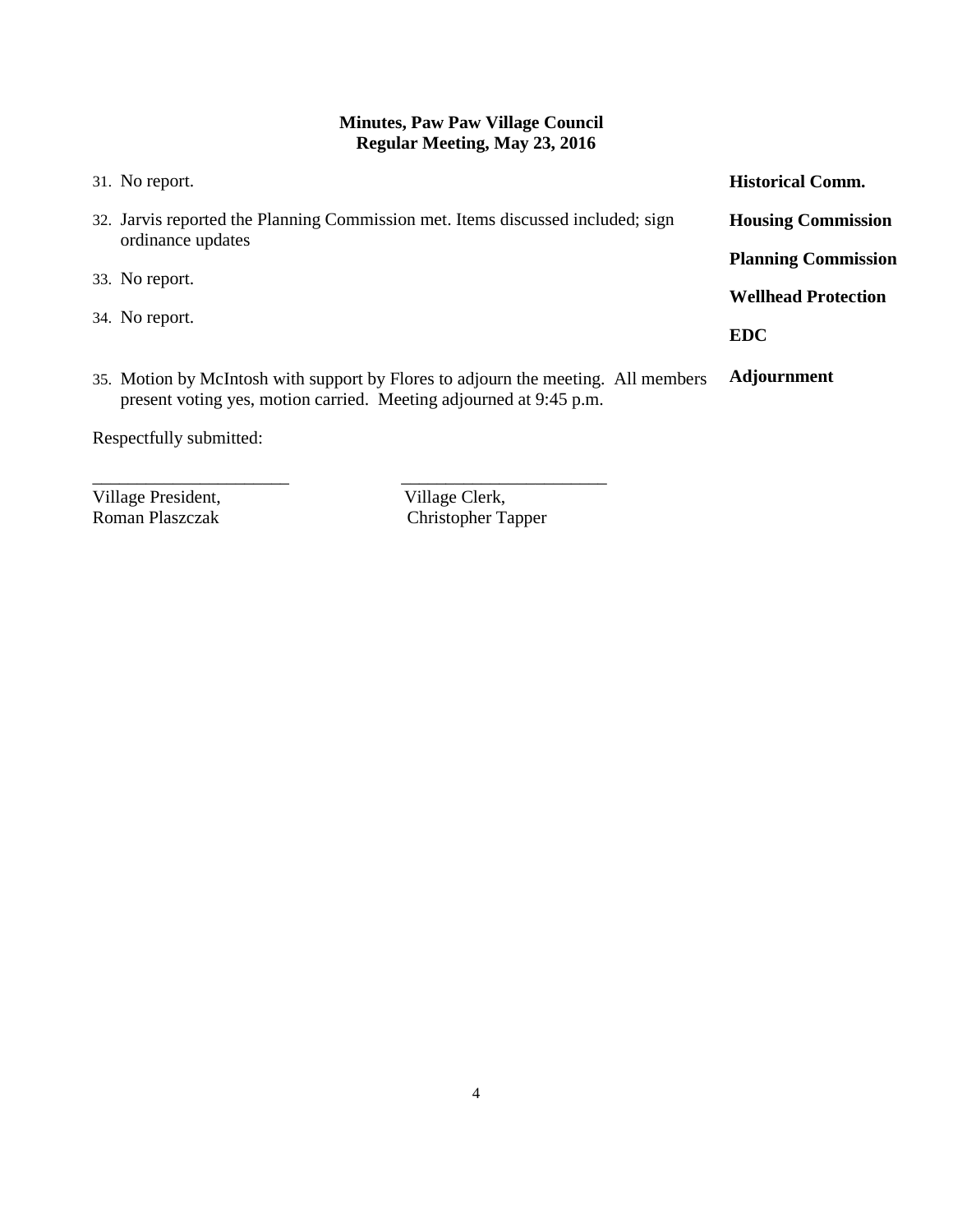| 1. | The regular Village Council meeting of Monday June 13, 2016, convened at 7:30<br>p.m. at the Paw Paw Community Library 609 West Michigan Avenue, Paw Paw,<br>Michigan. President Roman Plaszczak presiding.                                                                                                                                                                                                                                                                       | <b>Meeting Convened</b>                                                                             |
|----|-----------------------------------------------------------------------------------------------------------------------------------------------------------------------------------------------------------------------------------------------------------------------------------------------------------------------------------------------------------------------------------------------------------------------------------------------------------------------------------|-----------------------------------------------------------------------------------------------------|
| 2. | Present: President Plaszczak, President Pro-tem Eric Larcinese, and Trustees<br>Douglas Craddock, (Marcos Flores, excused) Nadine Jarvis, Mary McIntosh, and<br>Donne Rohr. Also present: Village Manager Larry Nielsen, and Village Clerk,<br>Christopher Tapper, Leonard Lux, Community Development Coordinator,<br>Director, Department of Public Services, John Small and Chief of Police, Eric<br>Marshall.                                                                  | <b>Members Present</b>                                                                              |
| 3. | Motion by Jarvis with support of McIntosh to approve the Agenda for<br>Monday, June 13, 2016. All members present voting yes, motion carried.                                                                                                                                                                                                                                                                                                                                     | <b>Approval of Agenda</b>                                                                           |
| 4. | Motion by McIntosh with support of Rohr to approve of the minutes of the regular<br>session meeting minutes of May 23, 2016. All members present voting yes,<br>motion carried.                                                                                                                                                                                                                                                                                                   | <b>Approved Minutes</b>                                                                             |
| 5. | Motion by McIntosh with support of Jarvis to approve accounts payable in the<br>amount of \$682,833.75. All members present voting yes, motion carried. Next<br>claims, Rohr and Larcinese.                                                                                                                                                                                                                                                                                       | <b>Accounts Payable</b>                                                                             |
| 6. | Kip Kirby, Great Lakes Belting was in attendance to voice his support for agenda<br>item #1 under ongoing business with reference to Sporty's Pub & Veranda Grill,<br>Café Seating.                                                                                                                                                                                                                                                                                               | <b>Audience</b><br>Participation                                                                    |
| 7. | Chris Cook, President, Abonmarche was in attendance to present to the Council<br>and guess an updated timeline of the Village of Paw Paw SRF Project. Cook<br>covered the current financing schedule along with a schedule of when bid<br>processing and bonding statues will happen. Cook thanked Nielsen for preparing<br>Resolution 16-07 which sets the timeline for the project.                                                                                             | <b>Presentations-Guest</b><br><b>SRF Project Update,</b><br><b>Chris Cook,</b><br><b>Abonmarche</b> |
| 8. | Motion by Rohr with support from Craddock to approve and accept Resolution<br>16-07 SRF Project purchase, acquire and construct improvement to the Village of<br>Paw Paw sanitary sewer system and publish notice of intent to issue revenue<br>bonds. Roll Call vote; Larcinese, Plaszczak, McIntosh, Jarvis, Craddock and<br>Rohr voting yes, motion carried.                                                                                                                   | <b>Resolution 16-07</b>                                                                             |
| 9. | Chief Marshall and Detective Eric Rottman, presented to the Council the Paw<br>Paw Police Department Annual Report from 2014-2015. Marshall noted the<br>report would be updated to the Village of Paw Paw website for review as well.<br>Highlights of the report included; mission statement, traditional law enforcement,<br>narcotics enforcement, crime, successes, community policing, TEAM,<br>partnerships, equipment / technology updates and concluding with challenges | <b>Paw Paw Police</b><br><b>Department Annual</b><br>Report 2014-2015                               |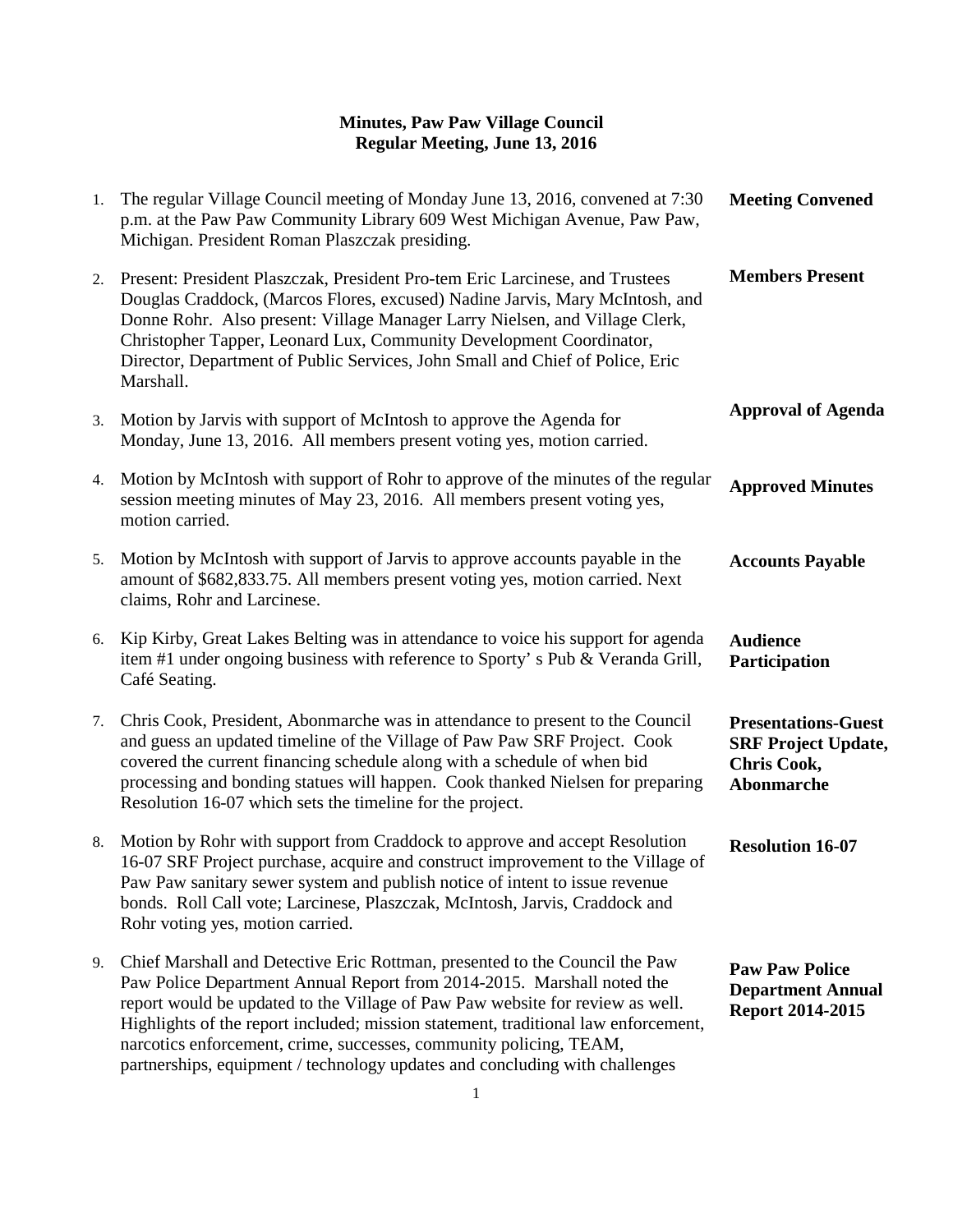ahead.

- 10. Tom Elsman, Sporty' s Pub and Veranda Grill was in attendance to continue the discussion from prior meeting regarding establishment for sidewalk sales in accordance with the MLCC. Local permission is required for these types of sales. Staff has provided updated information for the Council regarding the request.
- 11. Motion by Jarvis with support from Craddock to approve and accept the recommendation of staff, and agree to the 'Letter of Intent" provided in the agenda memo and enter in to a 60 day trail basis beginning with the first day of placement of the outdoor decking and allow outdoor sales, granting uses of Village sidewalk and parking in front of Shorty's Pub & Veranda Grill to Tom Elsman. Roll call vote; Craddock, Rohr, Larcinese, Plaszczak, McIntosh and Jarvis all voting yes, motion carried.
- 12. Motion by Jarvis with support of Rohr to approve the recommendation of the Planning Commission and accept the site plan submit for Tapper Ford 413 East Michigan Ave with the eight conditions;

a) The provision of on additional parking space along the east side of the site for a total of seven parking spaces, as required by Section 42-404 b) The delineation of sidewalk or pedestrian walkway along Oak Street the width of property frontage c) Compliance with the screening and landscape requirements of Section 45-405 and Section 42-406c d) Proposed signage shall be subject to compliances with Ordinance standards e) Village Fire Department review/approval f) compliance with all applicable Federal, State, County and local codes, ordinances, laws and regulations. g) Village Public Utilities Department review/approval of all existing and or proposed utility extension/connections and the storm water disposal plan. h) Compliance with applicable standards and requirements of Van Buren County Drain Commission office including soil and sedimentation requirements. All members present voting yes, motion carried.

- 13. Motion by McIntosh with support from Jarvis to approve the use of Village Streets and sidewalks during the day of June 18, 2016 by the Paw Paw Knights of Columbus Council #3798. All members present voting yes, motion carried. **Tootsie Roll Drive**
- 14. Motion by McIntosh with support from Craddock to enter into the agreement with the National League of Cities, Service Line warranty Program, Utility Services Partners and authorize the Village Manger to execute the related necessary, appropriate documents on behalf of the Village of Paw Paw. Roll Call vote; Rohr, Plaszczak, **Ongoing Business Service Line Warranty Program Resolution 16-05**

**New Business Updates regarding 126 East Michigan Café Seating**

# **Site Plan Tapper Ford**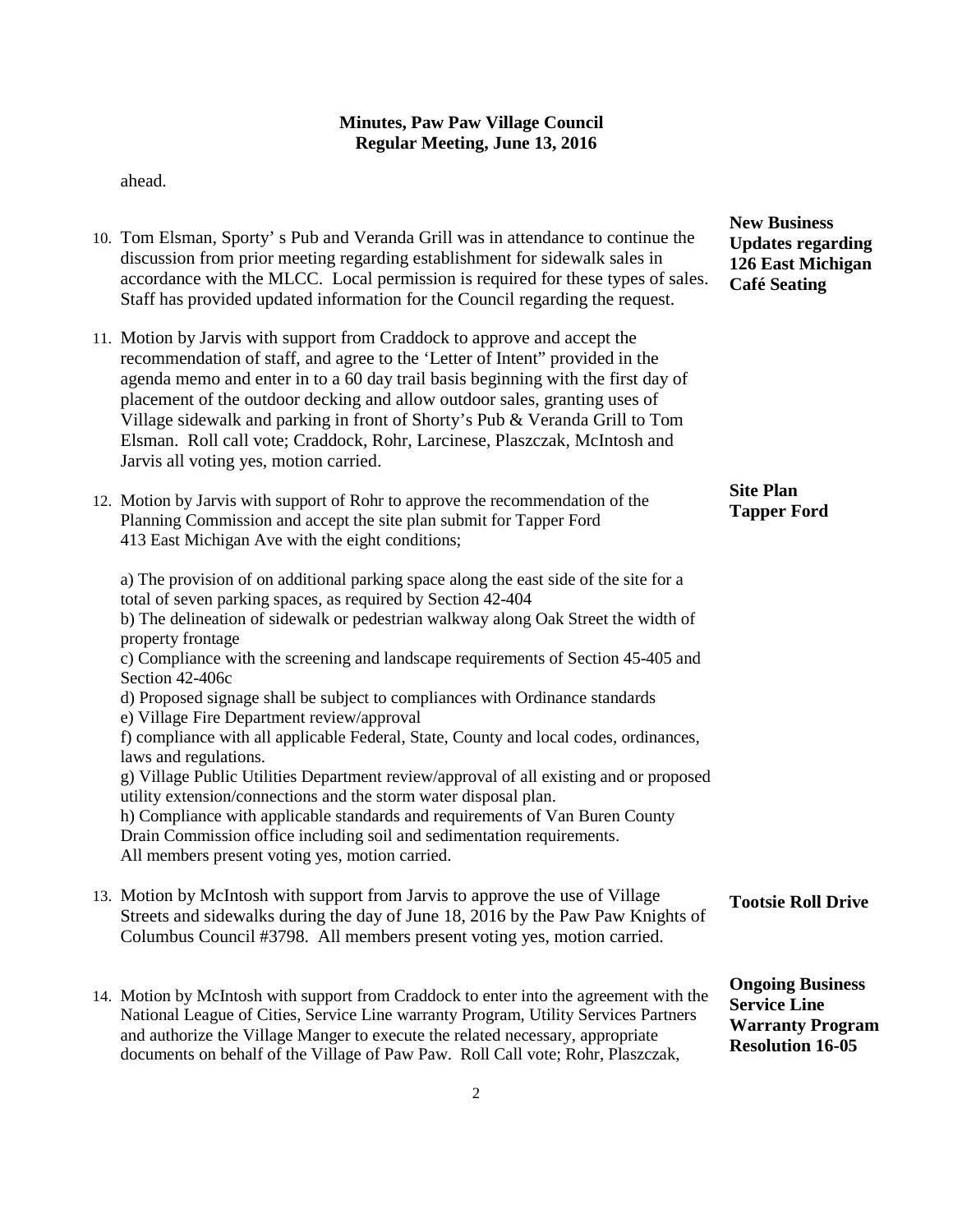McIntosh, Jarvis, Craddock voting yes, Larcinese, no. Motion carried

| 15. Motion by McIntosh with support from Rohr to approve and accept the Water System<br>Capital Improvement Plan as submitted by John, Small, Director, Department of<br>Public Services. Small thanked Prein & Newhof for their assistances with preparing<br>the plan. All members present voting yes, motion carried. | <b>CIP Plan DPS</b>                                    |
|--------------------------------------------------------------------------------------------------------------------------------------------------------------------------------------------------------------------------------------------------------------------------------------------------------------------------|--------------------------------------------------------|
| 16. Motion by Jarvis with support from Rohr to approve and adopt Resolution 16-06 in<br>support of the planning and development of a Paw Paw River Water Trail in<br>conjunction with local municipalities along the Paw Paw River. All members present<br>voting yes, motion carried.                                   | <b>Resolution 16-06</b><br><b>PPRiver Water Trail</b>  |
| 17. No report.                                                                                                                                                                                                                                                                                                           | <b>COMMITTEE</b><br><b>REPORTS</b><br>Finance & Admin. |
| 18. McIntosh reported the Department of Public Services Committee met. Items<br>discussed included; CIP Plan submitted by Small, Sporty's Bar request for outdoor<br>area, and other department updates                                                                                                                  | <b>Public Services</b>                                 |
| 19. No report                                                                                                                                                                                                                                                                                                            | <b>Master PC</b>                                       |
| 20. Jarvis reported the Parks and Recreation Committee met. Items discussed included;<br>Maple Island updates, DDA flowers                                                                                                                                                                                               | Parks and Rec.                                         |
| 21. No report.                                                                                                                                                                                                                                                                                                           | <b>DDA</b>                                             |
| 22. No report                                                                                                                                                                                                                                                                                                            | <b>Fire Board</b>                                      |
| 23. No report.                                                                                                                                                                                                                                                                                                           | <b>Historical Comm.</b>                                |
| 24. No report.                                                                                                                                                                                                                                                                                                           | <b>Housing Commission</b>                              |
| 25. Jarvis reported the Planning Commission met. Items discussed included; site plan<br>review/special land use at 413 E Michigan Ave, Tapper Ford.                                                                                                                                                                      | <b>Planning Commission</b>                             |
| 26. No report.                                                                                                                                                                                                                                                                                                           | <b>Wellhead Protection</b>                             |
| 27. No report.                                                                                                                                                                                                                                                                                                           | <b>EDC</b>                                             |
| 28. Plaszczak commented on the positive shape of the Maple Island and surrounding<br>parks.                                                                                                                                                                                                                              | <b>Council Comments</b><br><b>Plaszczak</b>            |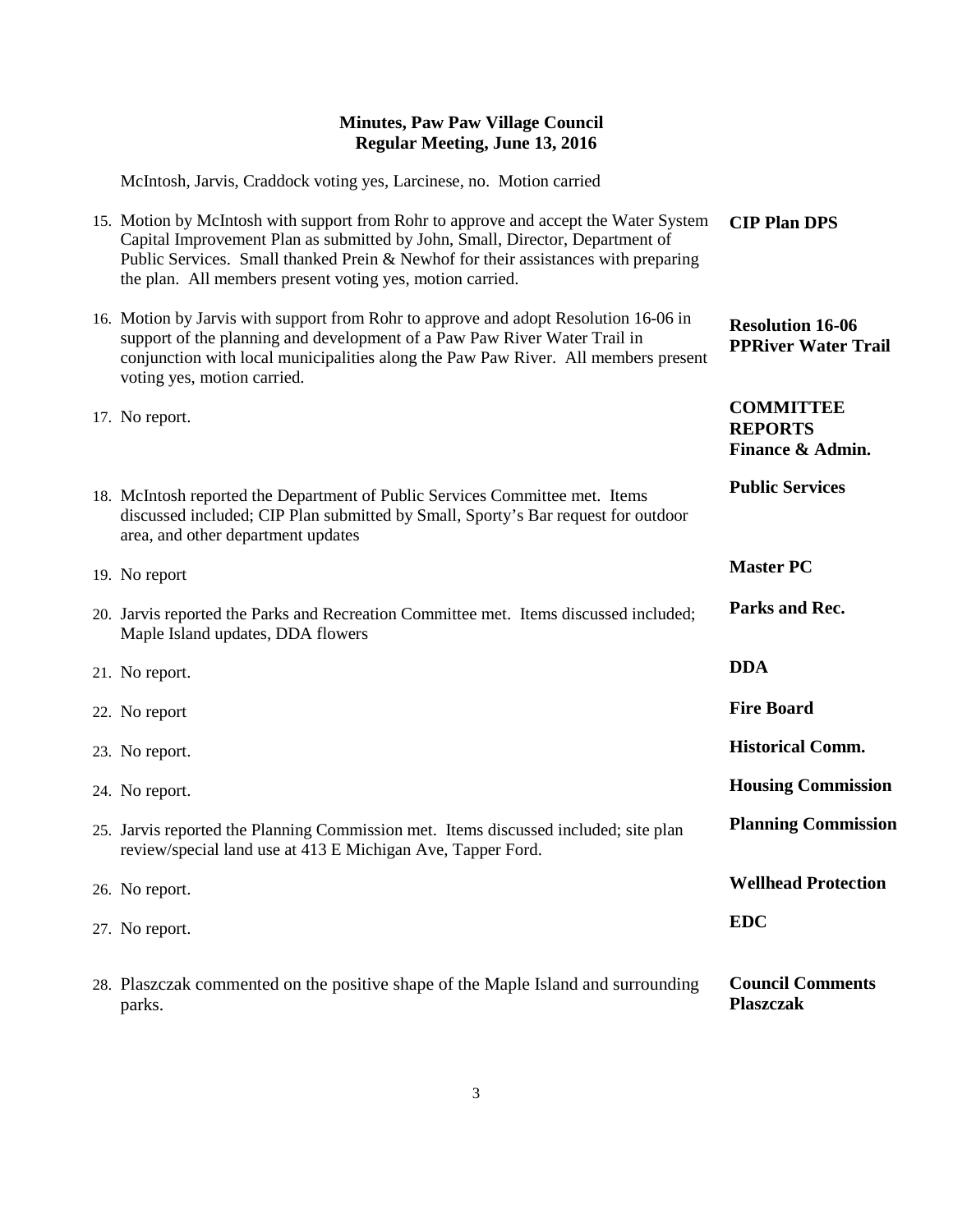29. Nielsen reminded staff, and Council of the Master Plan survey. **Nielsen**

\_\_\_\_\_\_\_\_\_\_\_\_\_\_\_\_\_\_\_\_\_\_ \_\_\_\_\_\_\_\_\_\_\_\_\_\_\_\_\_\_\_\_\_\_\_

30. Motion by McIntosh with support by Flores to adjourn the meeting. All members present voting yes, motion carried. Meeting adjourned at 9:42 p.m. **Adjournment**

Respectfully submitted:

Village President, Village Clerk, Roman Plaszczak (Christopher Ta

Christopher Tapper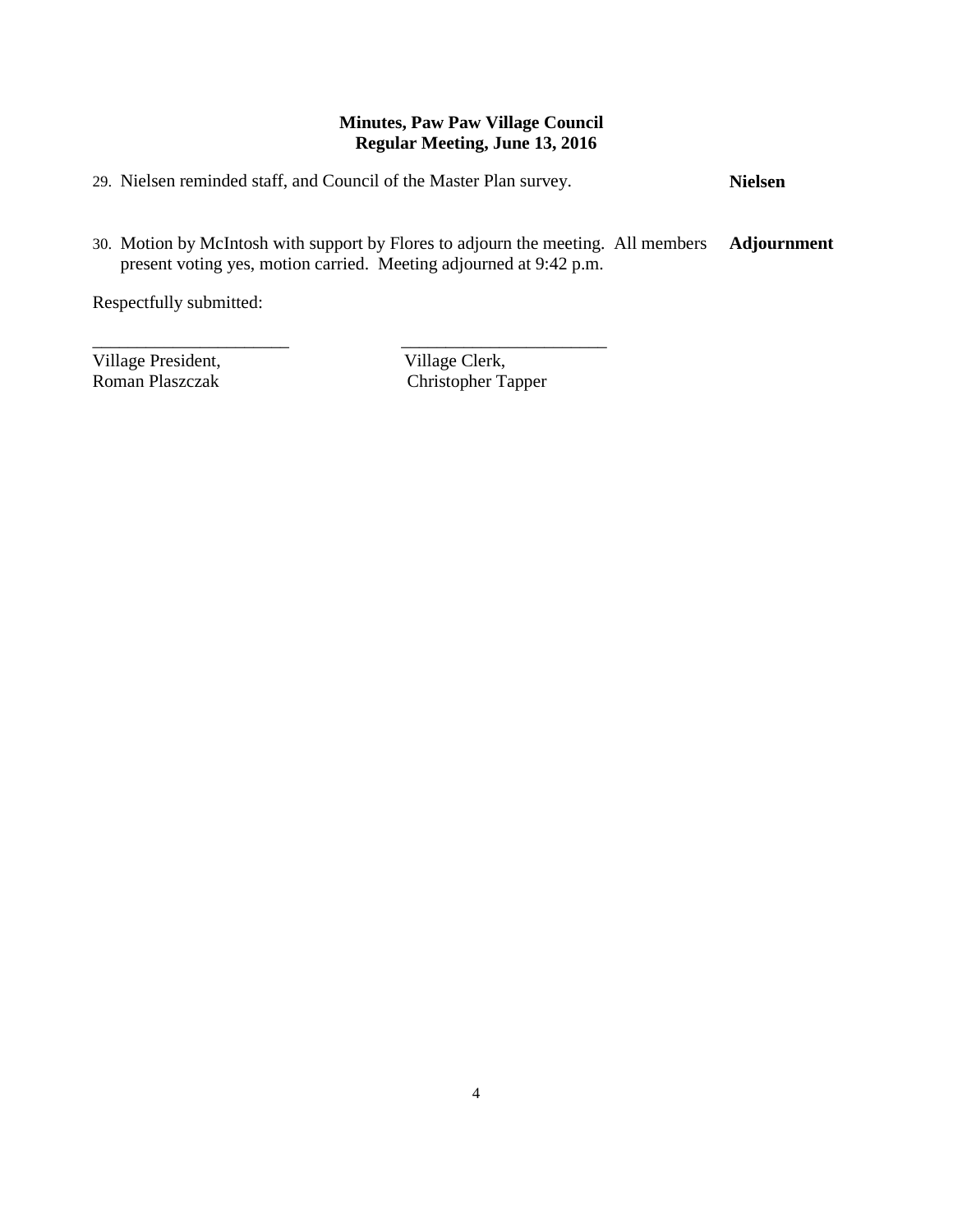| 1. | The regular Village Council meeting of Monday June 27, 2016, convened at 7:30<br>p.m. at the Paw Paw Community Library 609 West Michigan Avenue, Paw Paw,<br>Michigan. President Roman Plaszczak presiding.                                                                                                                                                                                                                                                                                                                                                                                                                                                                                                                                                                                                                                                                                                                                                                                                                                                   | <b>Meeting Convened</b>                                         |
|----|---------------------------------------------------------------------------------------------------------------------------------------------------------------------------------------------------------------------------------------------------------------------------------------------------------------------------------------------------------------------------------------------------------------------------------------------------------------------------------------------------------------------------------------------------------------------------------------------------------------------------------------------------------------------------------------------------------------------------------------------------------------------------------------------------------------------------------------------------------------------------------------------------------------------------------------------------------------------------------------------------------------------------------------------------------------|-----------------------------------------------------------------|
| 2. | Present: President Plaszczak, President Pro-tem Eric Larcinese, and Trustees<br>Douglas Craddock, Marcos Flores, Nadine Jarvis, Mary McIntosh, and Donne<br>Rohr. Also present: Village Manager Larry Nielsen, and Village Clerk,<br>Christopher Tapper, Director, Department of Public Services, John Small and<br>(Chief of Police, Eric Marshall, excused).                                                                                                                                                                                                                                                                                                                                                                                                                                                                                                                                                                                                                                                                                                | <b>Members Present</b>                                          |
| 3. | Motion by Rohr with support of Craddock to approve the amended Agenda for<br>Monday, June 27, 2016. All members present voting yes, motion carried.                                                                                                                                                                                                                                                                                                                                                                                                                                                                                                                                                                                                                                                                                                                                                                                                                                                                                                           | <b>Approval of Agenda</b>                                       |
| 4. | Motion by Jarvis with support of Jarvis to approve of the corrected minutes of the<br>regular session meeting minutes of June 13, 2016. All members present voting<br>yes, motion carried.                                                                                                                                                                                                                                                                                                                                                                                                                                                                                                                                                                                                                                                                                                                                                                                                                                                                    | <b>Approved Minutes</b>                                         |
| 5. | Motion by Larcinese with support of Rohr to approve accounts payable in the<br>amount of \$270,773.06. All members present voting yes, motion carried. Next<br>claims, Flores and McIntosh.                                                                                                                                                                                                                                                                                                                                                                                                                                                                                                                                                                                                                                                                                                                                                                                                                                                                   | <b>Accounts Payable</b>                                         |
| 6. | Let the record show no public comment was received.                                                                                                                                                                                                                                                                                                                                                                                                                                                                                                                                                                                                                                                                                                                                                                                                                                                                                                                                                                                                           | <b>Audience</b><br>Participation                                |
| 7. | Eric Cook, Taphouse 120 was present to discuss his request for outdoor<br>entertainment (Cabaret). Cook discussed his proposed schedule of event with the<br>Council and took several questions regarding the request.                                                                                                                                                                                                                                                                                                                                                                                                                                                                                                                                                                                                                                                                                                                                                                                                                                        | <b>New Business</b><br>120 E MI Outdoor<br><b>Entertainment</b> |
| 8. | Motion by Jarvis with support from Rohr to approve the request by Eric Cook,<br>120 Taphouse to have outdoor entertainment with the follow condition noted;<br>a) Volume limit at no more than 70 decibels as measured at the patio fence lines<br>b) Speaker mounted no more than 4 feet off ground level (not off the stage or<br>platform level)<br>c) Prohibitions of utterance of obscenities whether live, recorded, performed or<br>otherwise communicated that extend, carry or can be heard beyond the property<br>d) Day and Time limits: Tuesday and Thursday evenings between 7:00 pm and<br>10:15 pm during June, July, August and September 2016 when school in not in<br>session and Friday and Saturday evening between 7:30 pm and 10:45 pm<br>e) Minimal outdoor staffing in the patio area at all times of at least 1 person easily<br>identified at Taphouse 120 staff<br>f) Revoking of permit for violation of above and on police department<br>recommendation based on complaints of behavior or calls to respond to<br>disturbances. | request                                                         |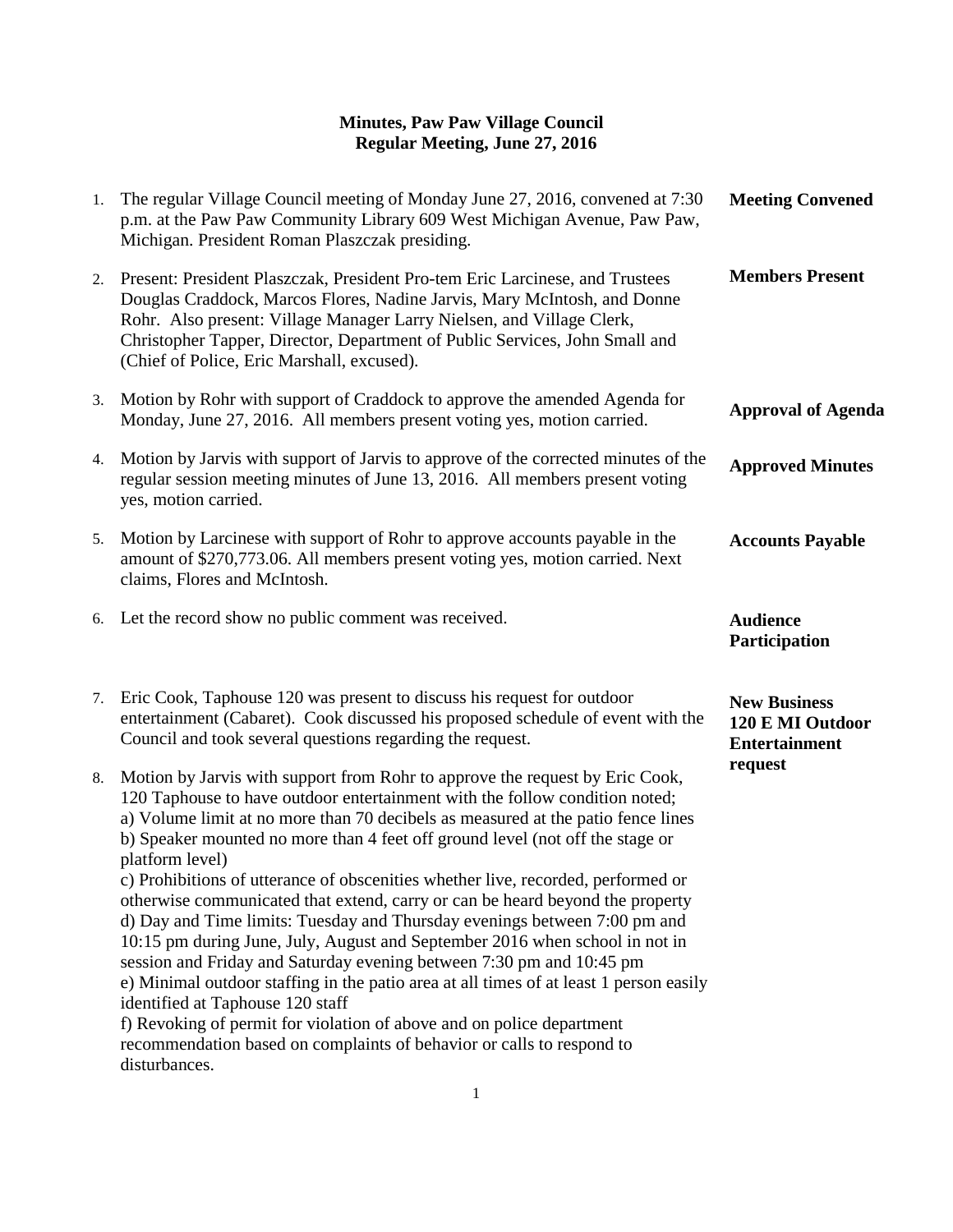All members present voting yes, motion carried

| 9. | Matthew Nilson, candidate for State Representative District 66 was in attendance<br>to discuss is experience, education and expertise of why he is the best candidate of<br>the job. A general discussion ensured. Nilson thanked the Council for the<br>opportunity.                                                                                                                                                 | <b>Matthew Nilson</b><br><b>Candidate District 66</b>                                      |
|----|-----------------------------------------------------------------------------------------------------------------------------------------------------------------------------------------------------------------------------------------------------------------------------------------------------------------------------------------------------------------------------------------------------------------------|--------------------------------------------------------------------------------------------|
|    | 10. Motion by Rohr with support from Craddock to approve and grant the request from<br>the Van Buren County Domestic Violence Coalition the use streets, sidewalks of<br>Power Plant Road, Kalamazoo Street, Michigan Ave and Hazen Street on October 7,<br>2016 between the hours of 10:00 am through 3:30 pm for the purpose of holding their<br>annual Zombie Run. All members present voting yes, motion carried. | <b>Domestic Violence</b><br><b>Coalition request</b>                                       |
|    | 11. Nielsen noted the Finance and Administration Committee would like to continue<br>review of proposals before proceeding.                                                                                                                                                                                                                                                                                           | <b>Ongoing Business</b><br><b>South Basin Maple</b><br><b>Lake Engineering</b><br>proposal |
|    | 12. Rohr reported the Finance and Administration Committee met. Discussion items<br>included; recommendation to keep Mercantile Bank of Michigan as the Village of<br>Paw Paw primary financial institution, continued review of the Maple Lake South<br>Basin engineering proposals and the committee received updated regarding the<br><b>Assistance Manager Position.</b>                                          | <b>COMMITTEE</b><br><b>REPORTS</b><br>Finance & Admin.                                     |
|    | 13. No report                                                                                                                                                                                                                                                                                                                                                                                                         | <b>Public Services</b>                                                                     |
|    | 14. No report                                                                                                                                                                                                                                                                                                                                                                                                         | <b>Master PC</b>                                                                           |
|    | 15. No report                                                                                                                                                                                                                                                                                                                                                                                                         | Parks and Rec.                                                                             |
|    | 16. No report.                                                                                                                                                                                                                                                                                                                                                                                                        | <b>DDA</b>                                                                                 |
|    | 17. No report                                                                                                                                                                                                                                                                                                                                                                                                         | <b>Fire Board</b>                                                                          |
|    | 18. No report.                                                                                                                                                                                                                                                                                                                                                                                                        | <b>Historical Comm.</b>                                                                    |
|    | 19. No report.                                                                                                                                                                                                                                                                                                                                                                                                        | <b>Housing Commission</b>                                                                  |
|    | 20. No report                                                                                                                                                                                                                                                                                                                                                                                                         | <b>Planning Commission</b>                                                                 |
|    | 21. No report.                                                                                                                                                                                                                                                                                                                                                                                                        | <b>Wellhead Protection</b>                                                                 |
|    | 22. No report.                                                                                                                                                                                                                                                                                                                                                                                                        | <b>EDC</b>                                                                                 |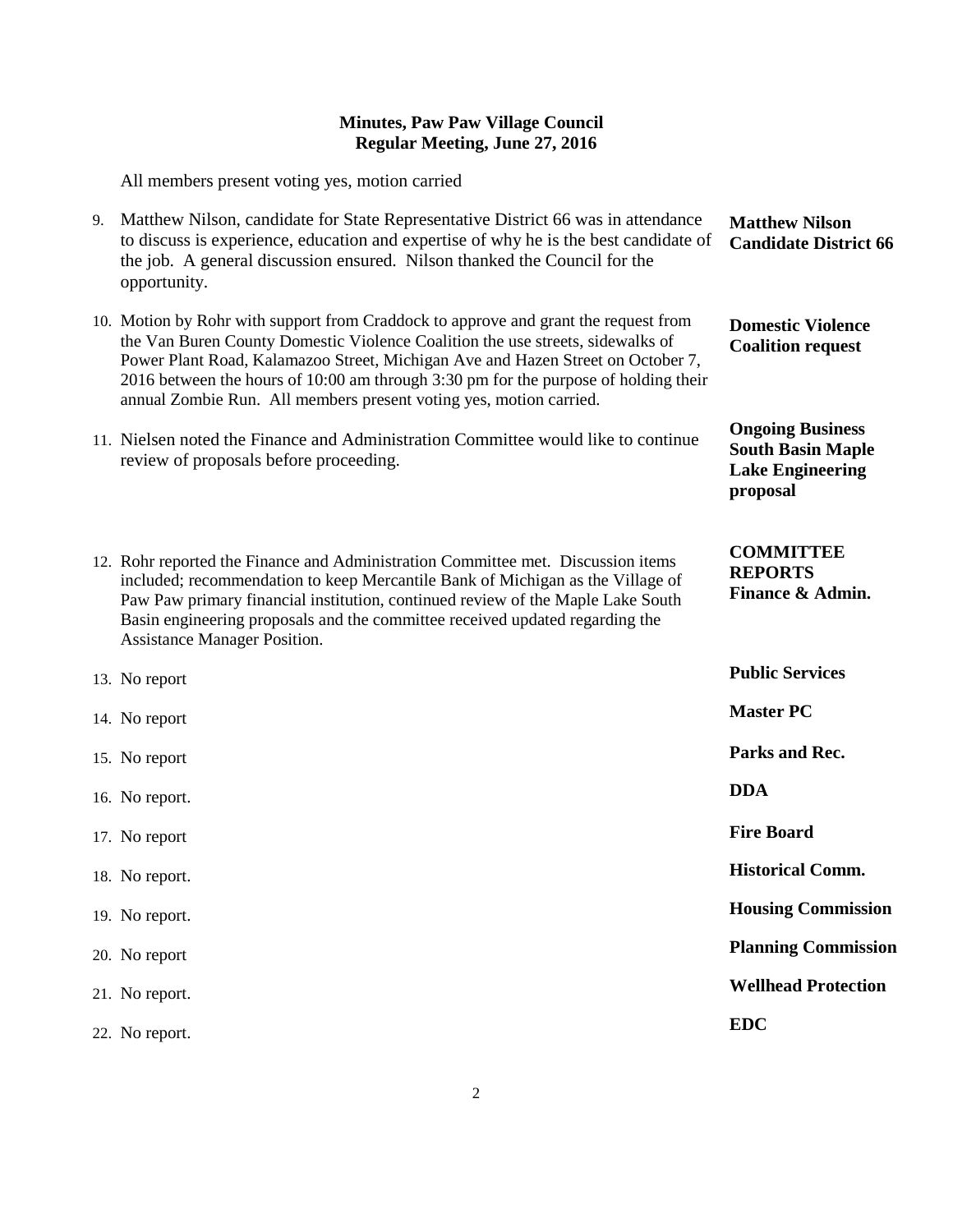| 23. McIntosh asked the Council if they were ready to discuss the proposed text<br>amendments to the sign ordinance. The Council was consensus they were not.<br>24. Jarvis commented on the discussion she was involved in regarding Paw Paw<br>Township's increase to their sewer rates. | <b>Council Comments</b><br><b>McIntosh</b><br><b>Jarvis</b> |
|-------------------------------------------------------------------------------------------------------------------------------------------------------------------------------------------------------------------------------------------------------------------------------------------|-------------------------------------------------------------|
| 25. Rohr commented on the Van Buren County projects happening on Berrien Street<br>and Niles Street.                                                                                                                                                                                      | Rohr                                                        |
| 26. Nielsen noted to the Council of the invite to Aric Nesbitt's fifth annual "Local"<br>Officials Meeting at the Van Buren ISD Conference Center on Monday, July 25,<br>2016.                                                                                                            | <b>Nielsen</b>                                              |
| 27. Motion by Flores with support by Jarvis to adjourn the meeting. All members<br>present voting yes, motion carried. Meeting adjourned at 8:22 p.m.                                                                                                                                     | <b>Adjournment</b>                                          |
| Respectfully submitted:                                                                                                                                                                                                                                                                   |                                                             |

Village President,<br>
Roman Plaszczak<br>
Christopher Ta

Christopher Tapper

\_\_\_\_\_\_\_\_\_\_\_\_\_\_\_\_\_\_\_\_\_\_ \_\_\_\_\_\_\_\_\_\_\_\_\_\_\_\_\_\_\_\_\_\_\_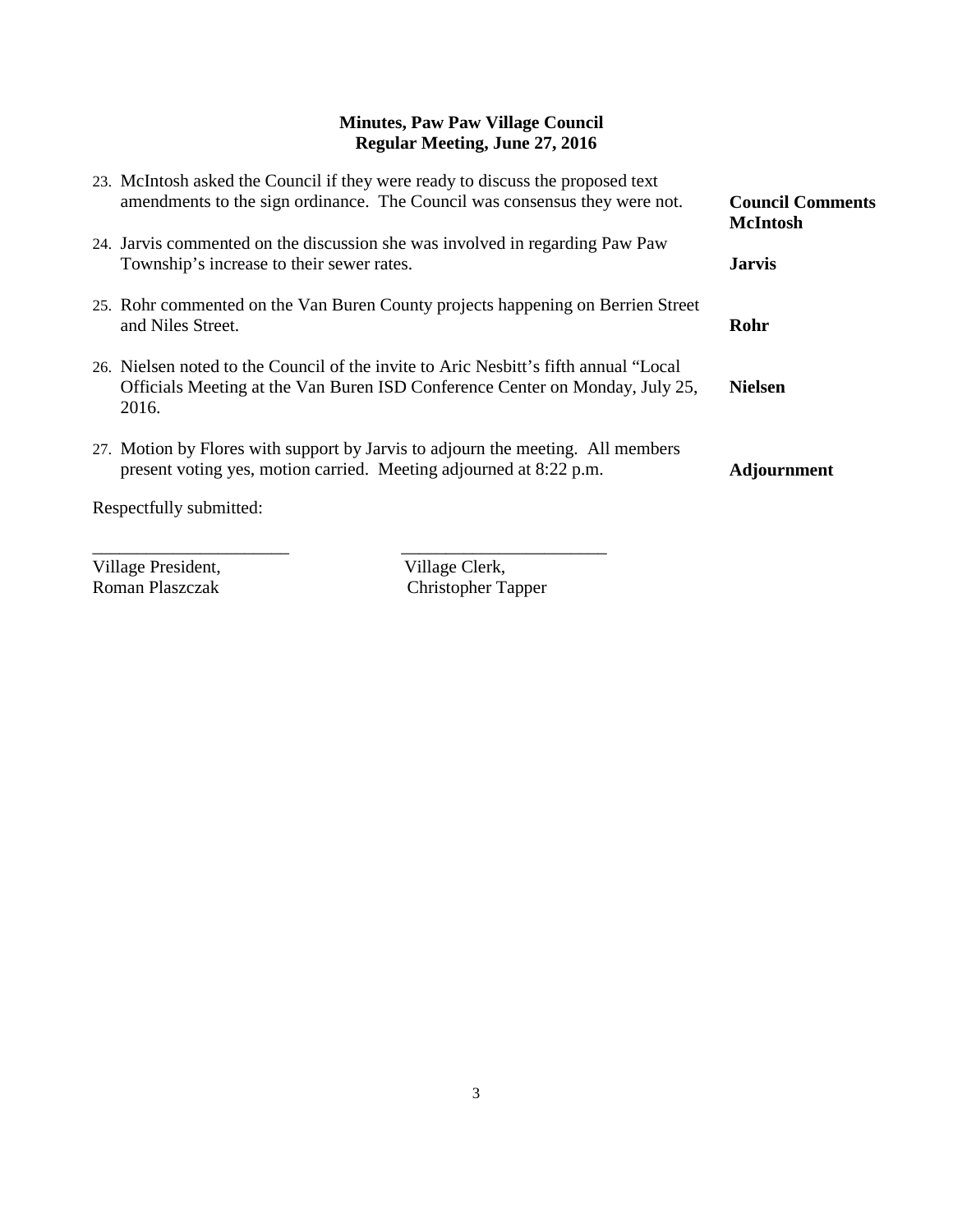| 1. | The regular Village Council meeting of Monday July 11, 2016, convened at 7:33<br>p.m. at the Paw Paw Community Library 609 West Michigan Avenue, Paw Paw,<br>Michigan. President Roman Plaszczak presiding.                                                                                                                                                                                                                                                                                                          | <b>Meeting Convened</b>                                                                                         |
|----|----------------------------------------------------------------------------------------------------------------------------------------------------------------------------------------------------------------------------------------------------------------------------------------------------------------------------------------------------------------------------------------------------------------------------------------------------------------------------------------------------------------------|-----------------------------------------------------------------------------------------------------------------|
|    | 2. Present: President Plaszczak, President Pro-tem Eric Larcinese, and Trustees<br>(Douglas Craddock, excused), (Marcos Flores at ZBA meeting, excused), Nadine<br>Jarvis, Mary McIntosh, and Donne Rohr. Also present: Village Manager Larry<br>Nielsen, and Village Clerk, Christopher Tapper, Director, Department of Public<br>Services, John Small and Chief of Police, Eric Marshall.                                                                                                                          | <b>Members Present</b>                                                                                          |
| 3. | Motion by Jarvis with support of Rohr to approve the amended Agenda for<br>Monday, July 11, 2016. All members present voting yes, motion carried. Nielsen<br>thanked the Council for approval as the amended agenda, as he was out of the<br>office last week.                                                                                                                                                                                                                                                       | <b>Approval of Agenda</b>                                                                                       |
| 4. | Motion by Rohr with support of Jarvis to approve of the corrected minutes of the<br>regular session meeting minutes of June 27, 2016. All members present voting<br>yes, motion carried.                                                                                                                                                                                                                                                                                                                             | <b>Approved Minutes</b>                                                                                         |
| 5. | Motion by McIntosh with support of Jarvis to approve accounts payable in the<br>amount of \$271,395.31. All members present voting yes, motion carried. Next<br>claims, Craddock and Larcinese.                                                                                                                                                                                                                                                                                                                      | <b>Accounts Payable</b>                                                                                         |
| 6. | William Webster, candidate for Van Buren County Commission District 5 was in<br>attendance to take comments and questions. The Council thanked Webster for his<br>presentation.                                                                                                                                                                                                                                                                                                                                      | <b>Audience</b><br>Participation                                                                                |
| 7. | Larry Hummel, Chief Engineer, Van Buren County Road Commission was in<br>attendance to present and discuss the Van Buren County Road Millage renewal.<br>Hummel provided detail information for the audience regarding what and where<br>the millage funding is for. Hummel also provide some historical information<br>regarding the millage. Hummel explained the renewal was not an increase but a<br>renewal of the existing rate. Hummel took several questions and thanked the<br>Council for the opportunity. | <b>Presentation &amp; Guest</b><br><b>Larry Hummel, Chief</b><br><b>Engineer, VBC Road</b><br><b>Commission</b> |
| 8. | Chris Cook, President, Abonmarche was in attendance to present the Council with<br>the following bid information from last week's bid opening. Each bid tabulation<br>identifies the engineers estimate. Cook noted the bids were 9% under the budget<br>estimate and all the bidders are experienced and qualified. Cook reminded the<br>Council the bids were for; Contract #1 Gremps, Cedar, Oak and North Street Lift                                                                                            | <b>New Business</b><br><b>Chris Cook, Sewer</b><br><b>Bids SRF</b> project                                      |

Stations, Contract #2 Niles and LaGrave, Contract #3 Lift Station improvements

& Force main Replacement and Contract #4 Rehabilitation Projects.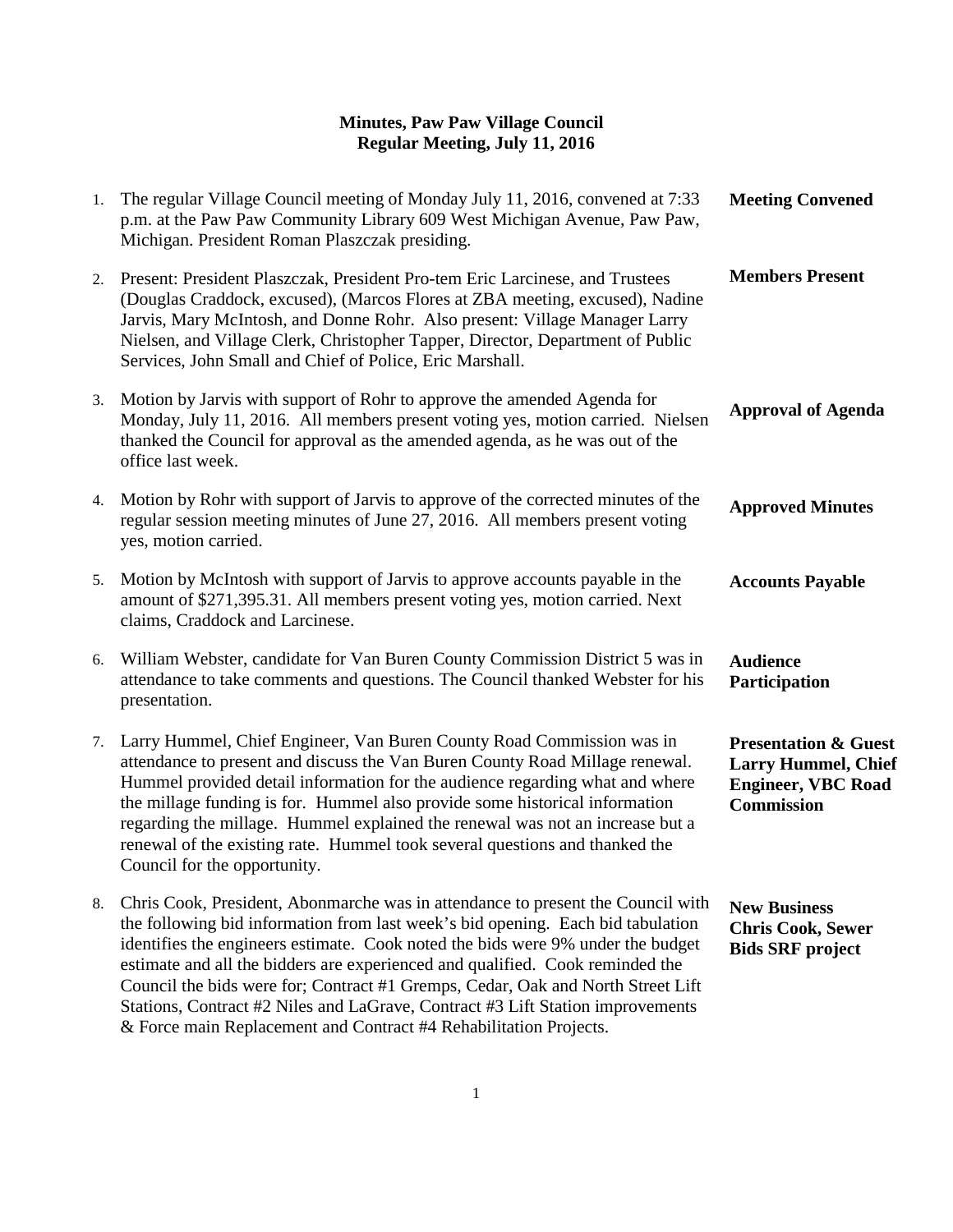- 9. Motion by Jarvis with support from Rohr to approve and accept the recommendation of Abonmarche of Resolution to tentatively award a construction contract from Wastewater System Improvements; Peter Construction Company for Contract #1, Northern Construction Services for Contract #2, Selge Construction Company for Contract #3 and Insituform for Contract #4. Roll call vote; Rohr, Larcinese, Plaszczak, McIntosh, Jarvis all voting yes, Flores and Craddock absent. Motion carried.
- 10. Motion by McIntosh with support from Jarvis to approve and accept the recommendation of the Planning Commission of the site plan at 204 South Kalamazoo Street, applicant Brenda Atkinson with the following conditions;

A) Compliance with applicable parking requirements through the following parking proposal is acceptable: 20 parking spaces required, 12 on-site parking spaces provided, 11 off-site parking spaces (within 300ft) in a shard parking arrangement with the adjacent property proposed, on street parking spaces available

B) The shared element of parking proposal is acceptable conditioned upon presentation of a shared-parking agreement with the affected properties

C) Village Fire Department review and approval

D) Village Public Utilities Department review and approval of all proposed utility extensions/connections and modifications to the existing on-site storm water disposal

E) Compliance with all applicable Federal, State, County and Local laws regulations, codes and ordinance. All members present voting yes, motion carried.

11. Motion by Rohr with support from Larcinese to approve and accept the recommendation from the Planning Commission of the site plan at 403 South Kalamazoo Street, applicant John Tapper with the following conditions;

A) Compliance with the following screening and landscaping requirements: The 6ft high wood fence that exists along the east property line is sufficient to meet applicable screening requirements (Section 42-405), The landscape area along the east property line is sufficient to meet applicable screening requirements. The existing vegetation within the landscape area shall be supplemented so as to comply with (Section 42-405b), the 15% (7610 sq ft) landscape requirement (Section 42-406c) shall be met through the designated landscape area along the east property line.

B) Village Fire Department review and approval

C) Village Public Utilities Department review and approval of all proposed utility

### **204 South Kalamazoo Brenda Atkinson**

**SRF Bid Award**

**403 S Kalamazoo Street John Tapper**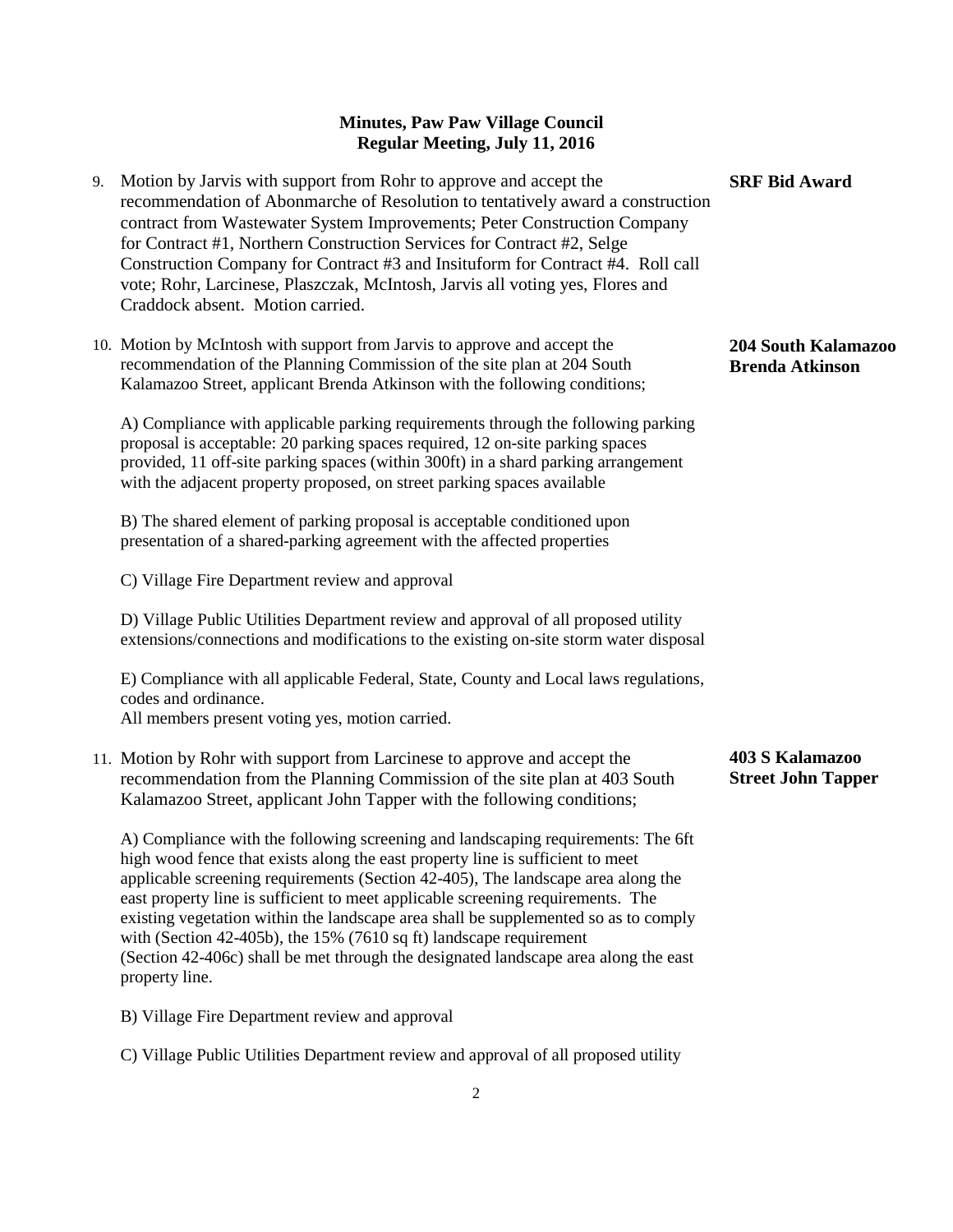extension/connections and modifications to the existing on-site storm water disposal.

D) Compliance with all applicable Federal, State, County and Local laws regulations, codes and ordinance.

All members present voting yes, motion carried.

- 12. Motion by Rohr with support from Jarvis to public notice in accordance with the statutory requirements for amendments to the Village of Paw Paw Master Plan and distribute the proposed amendments to the required bodies for comment, and allow the Planning Commission to hold a public hearing regarding amendments. All members present voting yes, motion carried.
- 13. It should be note President Plaszczak removed himself from the comments and discussion regarding this action item due to conflict of interest. President Pro Tem Larcinese will handle the comments and discussion.
- 14. Larcinese asked the Council for feedback regarding the recommendation from the Planning Commission. The application was for a variance regarding parking U-Haul trailers on the property at 301 West Michigan Ave. The Commission is recommending approval, but with conditions of receipt of the variance approval from the Zoning Board of Appeals. A general discussion ensued regarding the recommendation. Comments included; many concerns about approval of recommendation without knowing if the ZBA action, several members asked staff if this would be acceptable to hold the recommendation and asked the Planning Commission to review the application once knowledge of the ZBA action would also be concluded. It was the consensus of the Council to have the Planning Commission review the recommendation. Larcinese questioned the process regarding the variance and the site plan being considered. Nielsen replied both can be heard at once but both must be approved for the project to be approved. Larcinese questioned the enforcement of the parking limit. It was the consensus of the Council to send the recommendation back to the Planning Commission to have them consider how the parking restrictions.
- 15. Motion by Rohr with support from McIntosh to approve the date correction and allow the Domestic Violence Coalition use of Power Plant Road, Kalamazoo Street, Michigan Avenue and Hazen Street on October 8, 2016 between the hours of 1:00 and 3:30 pm of the purpose of holding their annual run. All members present voting yes, motion carried
- 16. No report
- 17. No report

**Notice to Amend Village of Paw Paw Master Plan**

**301 W Michigan Ave The Game Plaza**

**Ongoing Business Date correction Zombie Run**

**COMMITTEE REPORTS Finance & Admin.**

**Public Services**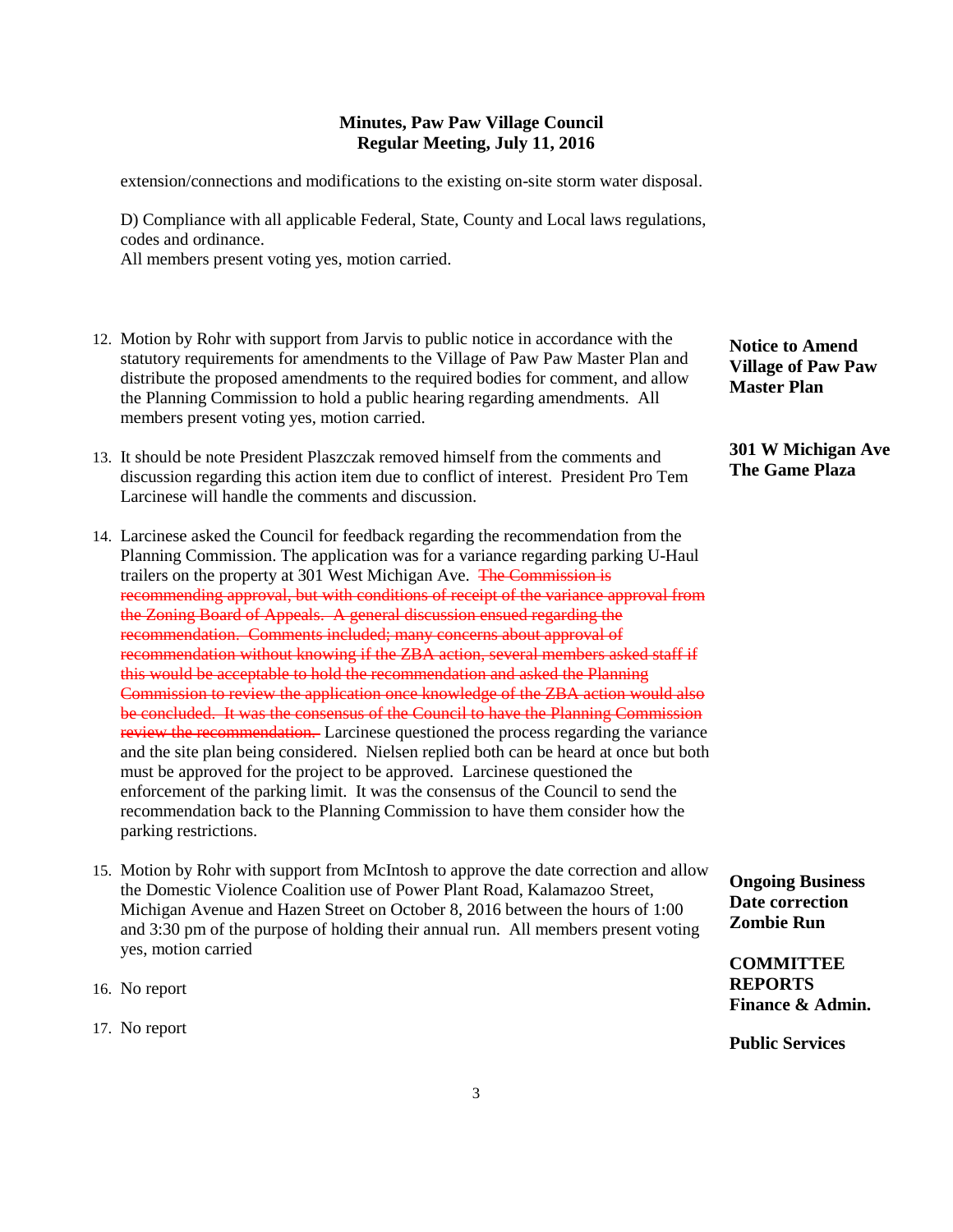| 18. No report                                                                                                                                                                                                                                                                                                                                                                                                                                                                                                                                                                                                                             | <b>Master PC</b>                            |
|-------------------------------------------------------------------------------------------------------------------------------------------------------------------------------------------------------------------------------------------------------------------------------------------------------------------------------------------------------------------------------------------------------------------------------------------------------------------------------------------------------------------------------------------------------------------------------------------------------------------------------------------|---------------------------------------------|
| 19. No report.                                                                                                                                                                                                                                                                                                                                                                                                                                                                                                                                                                                                                            | Parks and Rec.                              |
| 20. No report                                                                                                                                                                                                                                                                                                                                                                                                                                                                                                                                                                                                                             | <b>DDA</b>                                  |
| 21. Larcinese reported the Fire Board met. Items discussed included; rebid of phase two<br>need assessment.                                                                                                                                                                                                                                                                                                                                                                                                                                                                                                                               | <b>Fire Board</b>                           |
| 22. Plaszczak reported the Historical Commission met. Items discussed included; Paw<br>Paw Corkers schedule, possible walking tour.                                                                                                                                                                                                                                                                                                                                                                                                                                                                                                       | <b>Historical Comm.</b>                     |
| 23. No report.                                                                                                                                                                                                                                                                                                                                                                                                                                                                                                                                                                                                                            | <b>Housing Commission</b>                   |
| 24. No report.                                                                                                                                                                                                                                                                                                                                                                                                                                                                                                                                                                                                                            | <b>Planning Commission</b>                  |
| 25. No report.                                                                                                                                                                                                                                                                                                                                                                                                                                                                                                                                                                                                                            | <b>Wellhead Protection</b>                  |
| 26. No report                                                                                                                                                                                                                                                                                                                                                                                                                                                                                                                                                                                                                             | <b>EDC</b>                                  |
| 27. Plaszczak commented on positive feedback he was receiving regarding the<br>flowers in the downtown. Jarvis also commented on the positive feedback she<br>had received also.                                                                                                                                                                                                                                                                                                                                                                                                                                                          | <b>Council Comments</b><br><b>Plaszczak</b> |
| 28. McIntosh commented on the positive results of the "Ladies on the land lake"<br>event on Maple Lake.                                                                                                                                                                                                                                                                                                                                                                                                                                                                                                                                   | <b>McIntosh</b>                             |
| 29. Larcinese commented on the events surrounding the outdoor sitting at<br>Sportsman's and was wondering how the 60 day trail period was going why if the<br>Council approve the trail period before the MLCC issued Sportsman's license.<br>Larcinese also asked staff to research options for a possible Police Millage<br><b>District</b> Larcinese also asked staff to research option for a possible Police Millage<br>District for the Wal-Mart properties. Several comments received regarding the<br>research. The consensus of the Council was to have staff proceed with research<br>and report back to Council with findings. | Larcinese                                   |
| 30. Rohr expressed her condolences and comforts to the Law Enforcement<br>Community for their losses in Dallas, TX and St. Joseph, MI. Rohr asked the<br>Council for a moment of silent for those lost in the recent shootings.                                                                                                                                                                                                                                                                                                                                                                                                           | Rohr                                        |
| 31. Chief Marshall thanked the Council for their kind words and thoughts. Marshall<br>reminded the Council and audience of the difficulties of Law Enforcement<br>Officers today, and asked the community to remember those lost. Marshall also<br>reminded the community to thank Law Enforcement every chance possible, not                                                                                                                                                                                                                                                                                                             | <b>Marshall</b>                             |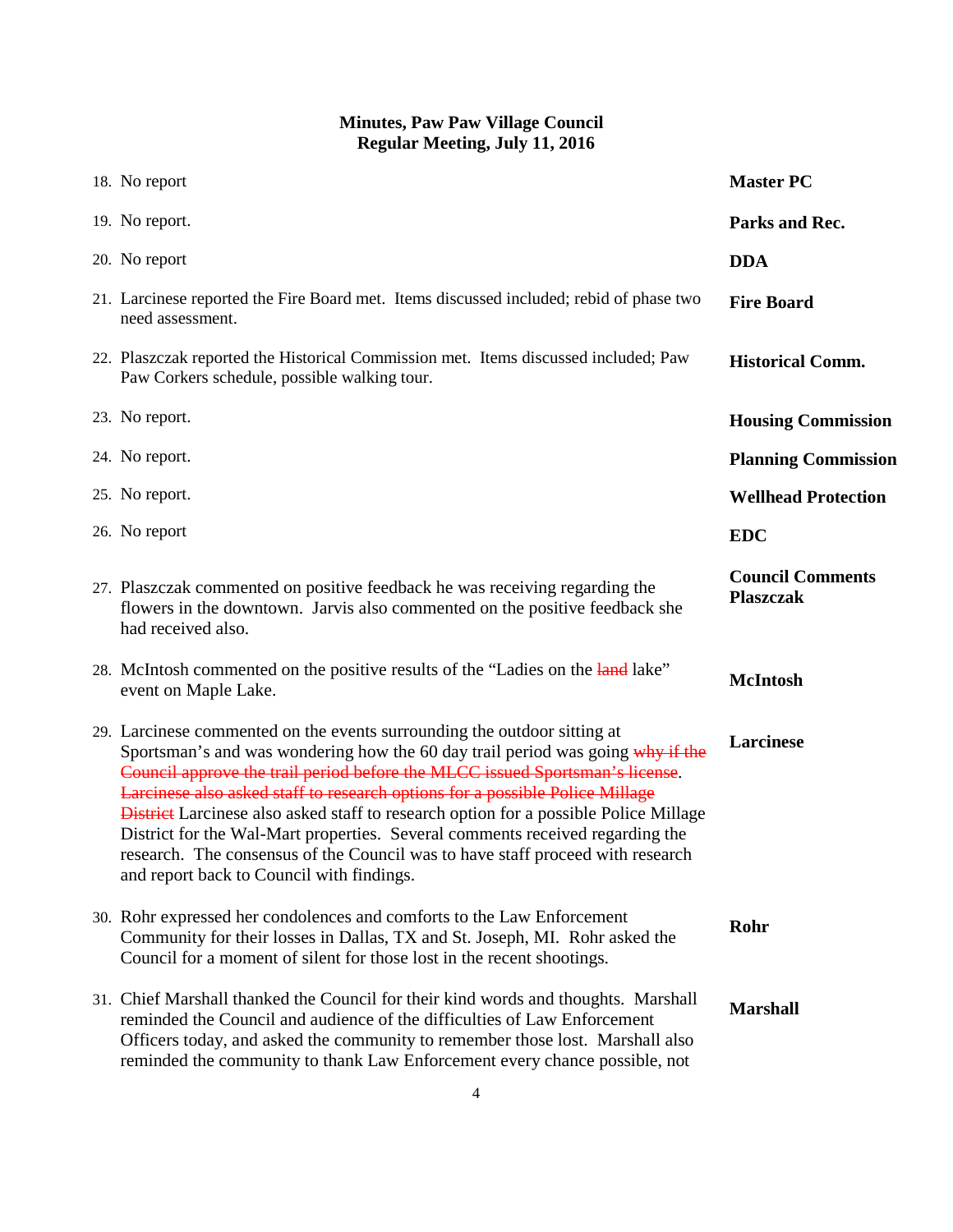just when tragedy happens. The brave men and women in the Law Enforcement community put their lives on the line every day.

\_\_\_\_\_\_\_\_\_\_\_\_\_\_\_\_\_\_\_\_\_\_ \_\_\_\_\_\_\_\_\_\_\_\_\_\_\_\_\_\_\_\_\_\_\_

- 32. Nielsen commented regarding "target marketing analysis" the report was in and would be presented to the Council along with; Planning Commission, DDA. Nielsen would like to set a meeting when all parties would be available to review data. Nielsen also noted of the Uncork the Arts Events for this weekend. **Nielsen**
- 33. Motion by McIntosh with support by Jarvis to adjourn the meeting. All members present voting yes, motion carried. Meeting adjourned at 9:33 p.m. **Adjournment**

Respectfully submitted:

Village President, Village Clerk, Village Clerk, Village Clerk, Village Clerk, Village Clerk, Village Clerk, Village Clerk, Village Clerk, Village Clerk, Village Clerk, Village Clerk, Village Clerk, Village Clerk, Village

Christopher Tapper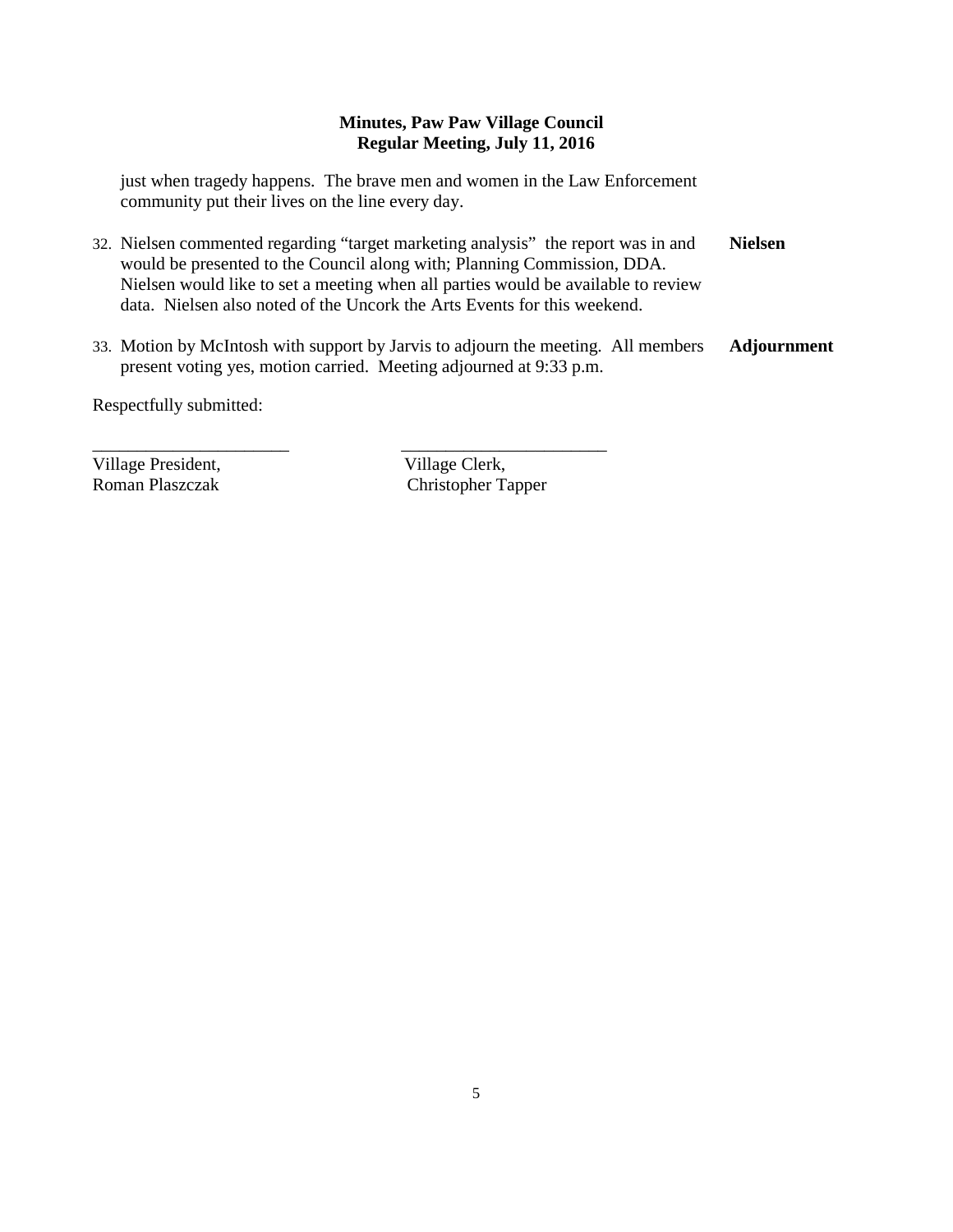| 1. | The regular Village Council meeting of Monday July 25, 2016, convened at 7:33<br>p.m. at the Paw Paw Community Library 609 West Michigan Avenue, Paw Paw,<br>Michigan. President Roman Plaszczak presiding.                                                                                                                                                             | <b>Meeting Convened</b>                                                        |
|----|-------------------------------------------------------------------------------------------------------------------------------------------------------------------------------------------------------------------------------------------------------------------------------------------------------------------------------------------------------------------------|--------------------------------------------------------------------------------|
| 2. | Present: President Plaszczak, President Pro-tem Eric Larcinese, and Trustees<br>Douglas Craddock, Marcos Flores, Nadine Jarvis, (Mary McIntosh excused), and<br>Donne Rohr. Also present: Village Manager Larry Nielsen, and Village Clerk,<br>Christopher Tapper, Director, Department of Public Services, John Small and<br>(Chief of Police, Eric Marshall, excused) | <b>Members Present</b>                                                         |
| 3. | Motion by Rohr with support of Craddock to approve the amended Agenda for<br>Monday, July 25, 2016. All members present voting yes, motion carried.                                                                                                                                                                                                                     | <b>Approval of Agenda</b>                                                      |
| 4. | Motion by Larcinese with support of Rohr to approve of the corrected minutes of<br>the regular session meeting minutes of July 11, 2016. All members present voting<br>yes, motion carried.                                                                                                                                                                             | <b>Approved Minutes</b>                                                        |
| 5. | Motion by Jarvis with support of Flores to approve accounts payable in the<br>amount of \$354,646.38. All members present voting yes, motion carried. Next<br>claims, Craddock and Larcinese.                                                                                                                                                                           | <b>Accounts Payable</b>                                                        |
| 6. | Let the record show no public comment was received.                                                                                                                                                                                                                                                                                                                     | <b>Audience</b><br>Participation                                               |
| 7. | AJ Brucks, Van Buren County Conservation District was in attendance to update<br>the Council regarding the 319 Grant, acquisition of the Kusmack Easement.<br>Brucks also commented on the County wide millage request being placed on the<br>election ballet this year.                                                                                                | <b>Presentation &amp; Guest</b><br>AJ Brucks, VBC<br><b>Conservation Dist.</b> |
| 8. | Michael McKay, candidate for Van Buren County District Court Judge. McKay,<br>provided some additional information regarding his qualifications for District<br>Court Judge. McKay provided several examples for his past experiences as<br>Assistance Prosecutor and as a Michigan State Police Officer.                                                               | <b>Mike McKay</b>                                                              |
|    | 9. Aaron Mitchell, candidate for Van Buren County Clerk was in attendance to<br>discuss his experience, community commitment and education. Honesty and<br>integrity will return to the Clerk's Office along with transparent and open to the<br>residents of Van Buren County.                                                                                         | <b>Aaron Mitchell</b>                                                          |
|    | 10. Motion by Rohr with support from Craddock to approve and accept the request<br>from the Paw Paw Area Rotary Club the use of streets for their annual Santa Run<br>on December 10, 2016 9:00am and will follow the same route as prior years, the<br>approval as includes in-kind services from the Department of Public Services                                    | <b>New Business</b><br><b>Paw Paw Rotary</b><br>request                        |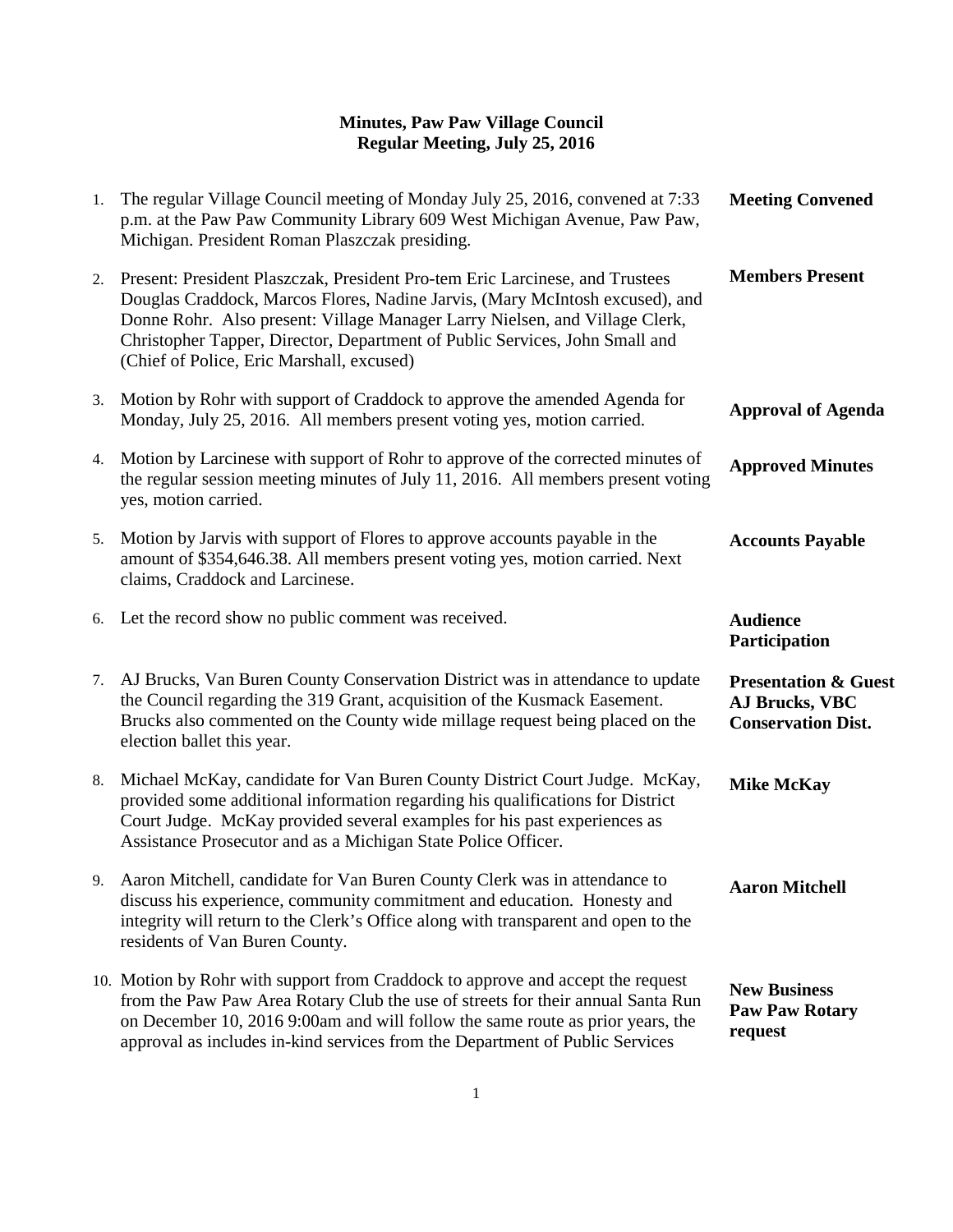along with the Paw Paw Police Department. Motion carried.

| 11. It was the consensus of the Council to allow staff to find a date to meeting with the<br>Planning Commission and Downtown Development Authority to hold a joint meeting<br>regarding the Target Market Analysis. The following dates were provided as<br>consensus; August 25, 29, and or 29 timeframe of 5:00 pm to 7:00 pm.                                                                                                                                                                                           | <b>Target Market</b><br><b>Analysis meeting</b>        |
|-----------------------------------------------------------------------------------------------------------------------------------------------------------------------------------------------------------------------------------------------------------------------------------------------------------------------------------------------------------------------------------------------------------------------------------------------------------------------------------------------------------------------------|--------------------------------------------------------|
| 12. Motion by Rohr with support from Craddock to approve and accept the request<br>from Nadine Jarvis on behalf of the Village Council to hold a Village of Paw Paw<br>Farmers Market to be held every Sunday during the month of August 2016 in the<br>Paw Paw municipal parking lot located on Gremps and Paw Paw Street from<br>8:30 am to 2:30 pm. The Council also is appointing Jarvis as the Chairperson to<br>handle the event and activates for the dates list. All members present voting yes,<br>motion carried. | <b>Farmers Market</b><br>August 2016                   |
| 13. Motion by Flores with support from Jarvis to approve and accept the request from the<br>Southwest Michigan Artists Association for use of the parking lot at 129 South<br>Kalamazoo Street on Tuesday, August 19, 2016 between the hours of<br>3:00 pm to 9:00 pm. It should be noted the SWMAA understands only a portion of<br>the driveway can be blocked off as access to Eleanor's Beauty Salon must be<br>maintained and opened. All members present voting yes, motion carried.                                  | <b>SWM Artists</b><br><b>Associations</b>              |
| 14. Motion by Flores with support from Rohr to approve and accept the Resolution 16-08<br>to Authorize Issuance of Sanitary Sewer System Revenue Bonds. Roll Call vote;<br>Jarvis, Craddock, Rohr, Larcinese, Plaszczak and Flores All members present voting<br>yes, motion carried                                                                                                                                                                                                                                        | <b>Ongoing Business</b><br><b>Resolution 16-08</b>     |
| 15. No report                                                                                                                                                                                                                                                                                                                                                                                                                                                                                                               | <b>COMMITTEE</b><br><b>REPORTS</b><br>Finance & Admin. |
| 16. Flores reported the Department of Public Services met. Items discussed included;<br>Berkshire project, local road patch work, demolition at 204 S Kalamazoo Street and<br>updates to restrooms at the parks almost completed.                                                                                                                                                                                                                                                                                           | <b>Public Services</b>                                 |
| 17. No report                                                                                                                                                                                                                                                                                                                                                                                                                                                                                                               | <b>Master PC</b>                                       |
| 18. No report.                                                                                                                                                                                                                                                                                                                                                                                                                                                                                                              | Parks and Rec.                                         |
| 19. Plaszczak reported the Downtown Development Authority met. Items discussed<br>included; grants approved for Masonic Temple and the Game Plaza.                                                                                                                                                                                                                                                                                                                                                                          | <b>DDA</b>                                             |
| 20. Larcinese added to his report from prior meeting. The Fire Board also heard from the<br>Van Buren County Emergency Coordinator. Larcinese noted the Coordinator had<br>some options with regards to the Tornado warning for Village residents. More<br>information to follow.                                                                                                                                                                                                                                           | <b>Fire Board</b>                                      |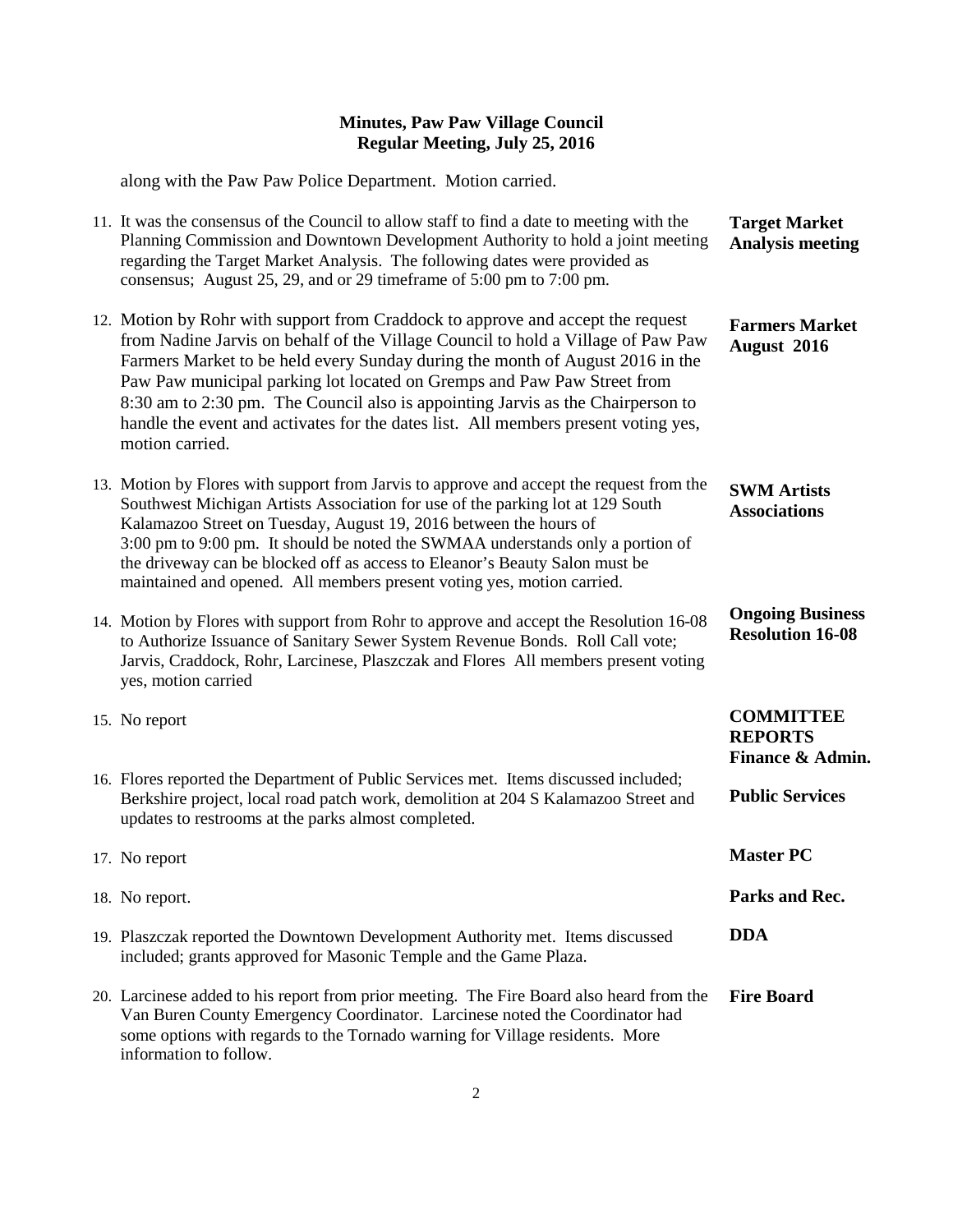| 21. No report                                                                                                                                                      | <b>Historical Comm.</b>                     |
|--------------------------------------------------------------------------------------------------------------------------------------------------------------------|---------------------------------------------|
| 22. No report                                                                                                                                                      | <b>Housing Commission</b>                   |
| 23. No report.                                                                                                                                                     | <b>Planning Commission</b>                  |
| 24. No report.                                                                                                                                                     | <b>Wellhead Protection</b>                  |
| 25. No report.                                                                                                                                                     | <b>EDC</b>                                  |
| 26. Craddock reported he met with Chief Marshall regarding a Safety Plan for the Wine<br>Harvest Festival. More detail to follow from Chief Marshall.              | <b>WHF</b>                                  |
| 27. Plaszczak reminded everyone of the primary election date of August 2, 2016 and<br>encouraged everyone to remember to vote.                                     | <b>Council Comments</b><br><b>Plaszczak</b> |
| 28. Nielsen commented on the 60 day trail outside sales at Sporty's Bar and Veranda.<br>Nielsen noted of future requests to come from Amores at 117 West Michigan. | <b>Nielsen</b>                              |
| 29. Flores asked for a reminder of an update from the Water/Sewer Line insurance<br>program the Village would be offering to residents.                            | <b>Flores</b>                               |
| 30. Motion by Flores with support by Craddock to adjourn the meeting. All members<br>present voting yes, motion carried. Meeting adjourned at 8:43 p.m.            | Adjournment                                 |
| Respectfully submitted:                                                                                                                                            |                                             |

Village President,<br>
Roman Plaszczak<br>
Christopher Ta

\_\_\_\_\_\_\_\_\_\_\_\_\_\_\_\_\_\_\_\_\_\_ \_\_\_\_\_\_\_\_\_\_\_\_\_\_\_\_\_\_\_\_\_\_\_ Christopher Tapper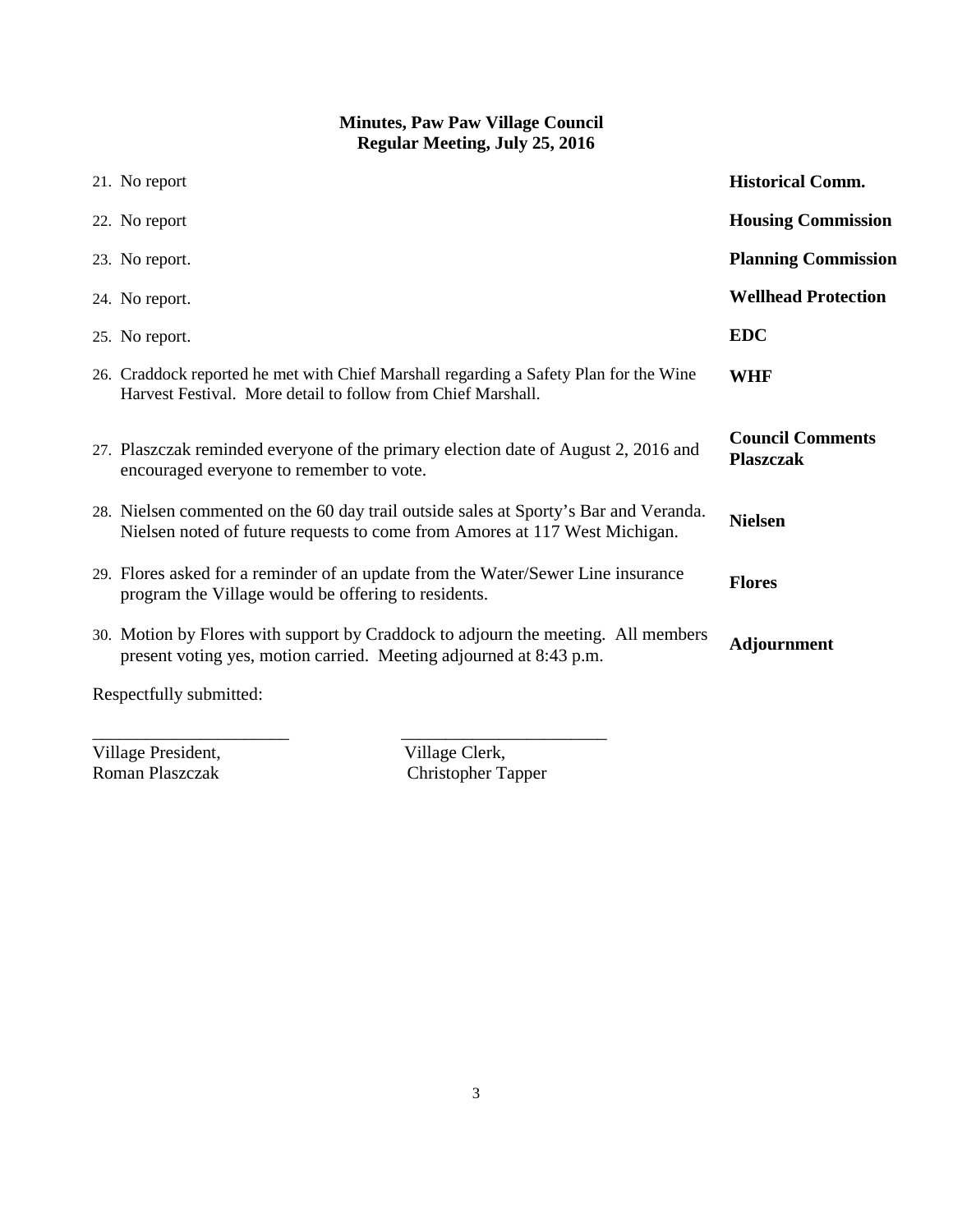| 1. | The regular Village Council meeting of Monday August 8, 2016, convened at<br>7:33 p.m. at the Paw Paw Community Library 609 West Michigan Avenue, Paw<br>Paw, Michigan. President Roman Plaszczak presiding.                                                                                                                                                            | <b>Meeting Convened</b>                                                            |
|----|-------------------------------------------------------------------------------------------------------------------------------------------------------------------------------------------------------------------------------------------------------------------------------------------------------------------------------------------------------------------------|------------------------------------------------------------------------------------|
| 2. | Present: President Plaszczak, (President Pro-tem Eric Larcinese, excused) and<br>Trustees Douglas Craddock, Marcos Flores, Nadine Jarvis, Mary McIntosh, and<br>Donne Rohr. Also present: Village Manager Larry Nielsen, and Village Clerk,<br>Christopher Tapper, Director, Department of Public Services, John Small and<br>(Chief of Police, Eric Marshall, excused) | <b>Members Present</b>                                                             |
| 3. | Motion by Rohr with support of Jarvis to approve the amended Agenda for<br>Monday, August 8, 2016. All members present voting yes, motion carried.                                                                                                                                                                                                                      | <b>Approval of Agenda</b>                                                          |
| 4. | Motion by Jarvis with support of McIntosh to approve of the minutes of the<br>regular session meeting minutes of July 11, 2016. All members present voting<br>yes, motion carried.                                                                                                                                                                                      | <b>Approved Minutes</b>                                                            |
| 5. | Motion by Craddock with support of Rohr to approve accounts payable in the<br>amount of \$2544,533.98. All members present voting yes, motion carried. Next<br>claims, McIntosh and Jarvis.                                                                                                                                                                             | <b>Accounts Payable</b>                                                            |
| 6. | Bill Webster, candidate for Van Buren County Commission 5 <sup>th</sup> District was in<br>attendance to take questions and comments.                                                                                                                                                                                                                                   | <b>Audience</b><br>Participation                                                   |
| 7. | Motion by McIntosh with support from Craddock to approve the use of the<br>Village parking lot behind the Tap House 120 on Tuesday, August 23, 2016<br>between the hours of 6:00 pm and 9:00 pm for the Midwest Brass and Gas<br>Horseless Carriage club. All members present voting yes, Motion carried.                                                               | <b>New Business</b><br><b>Midwest Brass &amp; Gas</b><br><b>Horseless Carriage</b> |
| 8. | Motion by Flores with support from Rohr to approve and accept the use of the Village<br>ROW in front of 117 West Michigan Avenue submitted by Franco LaFranca for the<br>purpose of café seating and approve the conditions and terms as submitted by Village<br>Manager. All members present voting yes, motion carried.                                               | <b>Café Seating request</b><br><b>Franco LaFranca 117</b><br><b>West Michigan</b>  |
|    | 9. Motion by Flores with support from Jarvis to adopt Resolution 16-09 and set a<br>public hearing to take comments on vacating a portion of Miller County with the<br>Hearing set to begin shortly after the start of the Regular Council meeting<br>scheduled for 7:30 pm on September 12, 2016. All members present voting yes,<br>motion carried.                   | <b>Resolution 16-09</b><br><b>Miller Court</b>                                     |
|    | 10. Nielsen noted to the Council a request from a US military veteran applied for a<br>permit to operate a hot dog cart on Village sidewalks and property. Public Act<br>359 of 1921 allow Veterans the right to hawk, peddle or vendor their own goods,                                                                                                                | <b>Request of Veteran</b><br><b>Street Vendor</b>                                  |

wares and merchandise with paying any permit fees. Nielsen noted Village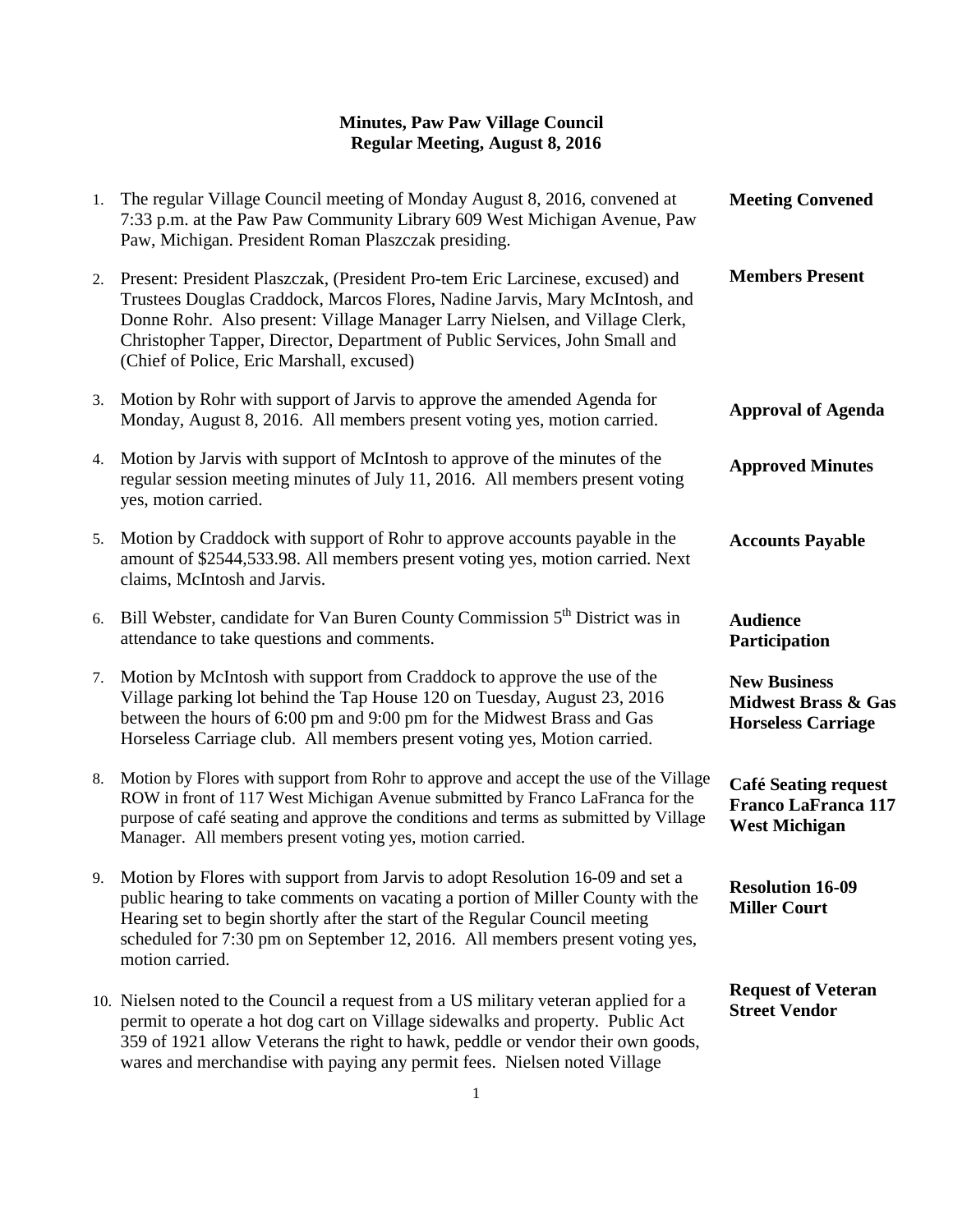Attorneys have reviewed the application and determined the request can be approved, but the Village can regulate them regarding; location, hours, bond, insurance. The current application does comply with all. Nielsen noted he wanted to bring to the attention to the Council before the dates took place.

- 11. It was the consensus of the Council to leave the Facility Rental Fee schedule as adopted.
- 12. Motion by Rohr with support from McIntosh to approve the request from Director, Department of Public Services, Small to purchase and installation or a new transfer switch and electronic controls from Cummins Power Sales and Service at a price not to exceed \$11,679. Small noted the item was not budgeted and thanked the Council for review of the request. Roll call vote; Plaszczak, McIntosh, Flores, Jarvis, Craddock and Rohr, voting yes, motion carried.

13. Small also reported he and Supervisor, Motor Pool, Gary Elferink have requested the purchase of a 2002 International dump truck for \$35,515 from Midwest Tractor & Equipment Company. Small noted the request was budget, but wanted to share the finding with the Council. Small noted he and Elferink would be picking up the truck sometime next week.

- 14. Jarvis reported of the prior Farmers Market held last week. Jarvis received several positive marks from all vendors and visitors. Jarvis was looking forward to the next outing.
- 15. Rohr reported the Finance & Administration Committee met. Items discussed included; POAM negotiations to begin soon, 2016-2017 budget review.
- 16. No report 17. No report 18. Jarvis reported the Parks and Recreation Committee met. Items discussed included; proposed dog park/trail head, also review of the Facility Rental Fees 19. No report. 20. No report **Parks and Rec. DDA Fire Board**
- 21. No report 22. No report 23. Jarvis reported the Planning Commission met. Items discussed included; U-Hal parking application from 301 West Michigan Ave, Sign Ordinance review and Paw **Historical Comm. Housing Commission Planning Commission**

**Ongoing Business Facility Rental Fee**

**DPS Updates Wastewater Treatment transfer switch**

**2002 International dump truck** 

**Farmers Market update**

### **COMMITTEE REPORTS Finance & Admin.**

**Public Services** 

**Master PC**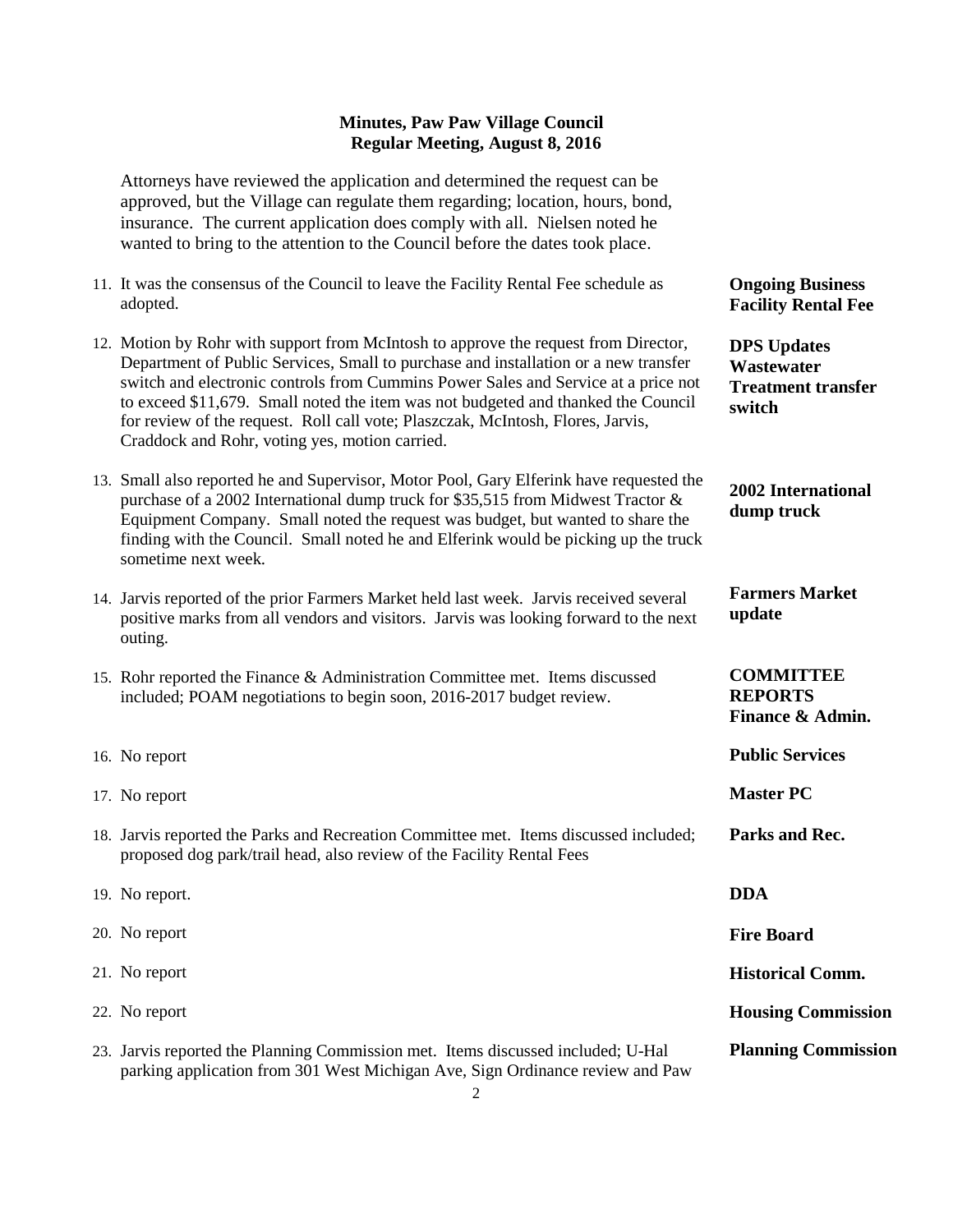Paw Village Pharmacy request for review of text amendment to Form Base Codes standards regarding signs.

| 24. No report.                                                                                                                                          | <b>Wellhead Protection</b>                 |
|---------------------------------------------------------------------------------------------------------------------------------------------------------|--------------------------------------------|
| 25. No report.                                                                                                                                          | <b>EDC</b>                                 |
| 26. Craddock reported the Wine and Harvest Festival Committee met. Items discussed<br>included; new shirts were in and looking for volunteers.          | <b>WHF</b>                                 |
| 27. McIntosh inquired when the next Economic Development Committee would be<br>scheduled.                                                               | <b>Council Comments</b><br><b>McIntosh</b> |
| 28. Flores provided positive feedback he had received regarding Chief Marshall and<br>the Paw Paw Police Department.                                    | <b>Flores</b>                              |
| 29. McIntosh inquired when the Maple Lake draw down request hearing was<br>schedule.                                                                    | <b>McIntosh</b>                            |
| 30. Plaszczak reminded the Council of Assistant Manager interviews scheduled for<br>this week                                                           | <b>Plaszczak</b>                           |
| 31. Motion by Flores with support by Craddock to adjourn the meeting. All members<br>present voting yes, motion carried. Meeting adjourned at 9:02 p.m. | <b>Adjournment</b>                         |
|                                                                                                                                                         |                                            |

Respectfully submitted:

Village President,<br>
Roman Plaszczak<br>
Christopher Ta

\_\_\_\_\_\_\_\_\_\_\_\_\_\_\_\_\_\_\_\_\_\_ \_\_\_\_\_\_\_\_\_\_\_\_\_\_\_\_\_\_\_\_\_\_\_ Christopher Tapper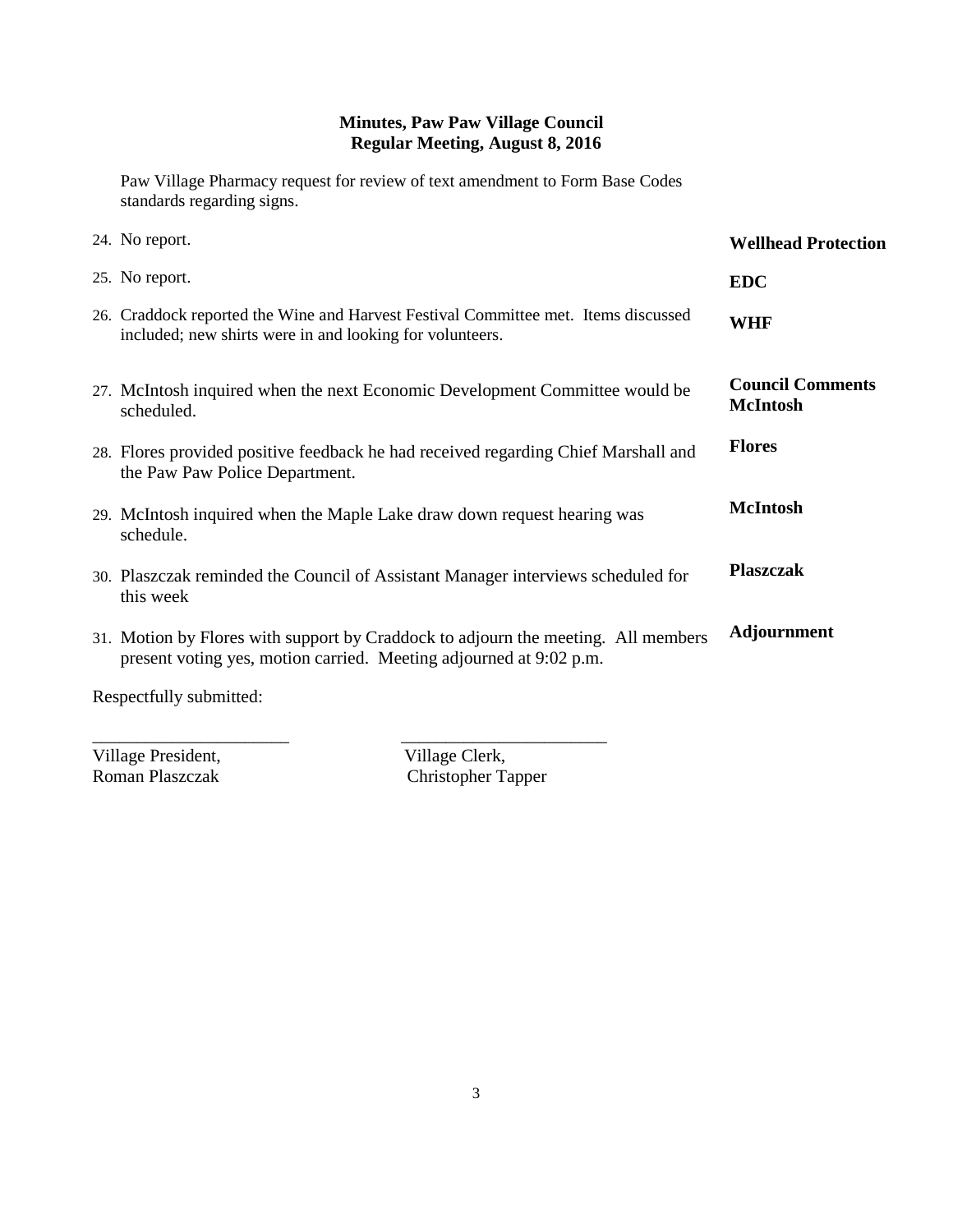#### **Minutes, Paw Paw Village Council Regular Meeting, August 22, 2016**

| 1. | The regular Village Council meeting of Monday August 22, 2016, convened at<br>7:30 p.m. at the Paw Paw Community Library 609 West Michigan Avenue, Paw<br>Paw, Michigan. President Roman Plaszczak presiding.                                                                                                                                                                                                                                                                                                                                                                                                                                                                                 | <b>Meeting Convened</b>                   |
|----|-----------------------------------------------------------------------------------------------------------------------------------------------------------------------------------------------------------------------------------------------------------------------------------------------------------------------------------------------------------------------------------------------------------------------------------------------------------------------------------------------------------------------------------------------------------------------------------------------------------------------------------------------------------------------------------------------|-------------------------------------------|
| 2. | Present: President Plaszczak, President Pro-tem Eric Larcinese, and Trustees<br>Douglas Craddock, Marcos Flores, Nadine Jarvis, Mary McIntosh, and (Donne<br>Rohr, excused). Also present: Village Manager Larry Nielsen, and Village Clerk,<br>Christopher Tapper, Director, Department of Public Services, John Small and<br>Chief of Police, Eric Marshall.                                                                                                                                                                                                                                                                                                                                | <b>Members Present</b>                    |
| 3. | Motion by Jarvis with support of McIntosh to approve the Agenda for<br>Monday, August 8, 2016. All members present voting yes, motion carried.                                                                                                                                                                                                                                                                                                                                                                                                                                                                                                                                                | <b>Approval of Agenda</b>                 |
| 4. | Motion by Jarvis with support of Craddock to approve of the corrected minutes of<br>the regular session meeting minutes of August 8, 2016. All members present<br>voting yes, motion carried.                                                                                                                                                                                                                                                                                                                                                                                                                                                                                                 | <b>Approved Minutes</b>                   |
| 5. | Motion by McIntosh with support of Flores to approve accounts payable in the<br>amount of \$594,259.32. All members present voting yes, motion carried. Next<br>claims, McIntosh and Jarvis.                                                                                                                                                                                                                                                                                                                                                                                                                                                                                                  | <b>Accounts Payable</b>                   |
|    | 6. Let the record show no public comment was received.                                                                                                                                                                                                                                                                                                                                                                                                                                                                                                                                                                                                                                        | <b>Audience</b><br>Participation          |
| 7. | Motion by Larcinese with support from Craddock to close the regular session at<br>7:34 pm and enter into a public hearing to take public comments regarding<br>amending Resolution 16-03 for 204 S Kalamazoo Street. All members present<br>voting yes, motion carried.                                                                                                                                                                                                                                                                                                                                                                                                                       | <b>Public Hearing</b><br><b>Res 16-03</b> |
| 8. | Nielsen provided to the Council an amended Resolution 16-03 regarding Properties<br>204 LLC RLF Loan Project. Nielsen noted the resolution was being amended to<br>submitted of a Michigan Economic Development Corporation, Community<br>Development Block Grant. Nielsen noted the applicant has been very understanding<br>during this amendment process. The project approved in May was to renovate and<br>rehabilitate for blighted property. The project has now become a job creation project.<br>The allows the applicant to get financing to the owner, from \$55,000 to now<br>\$104,375. Three jobs are to be created and changes the public hearing and amend the<br>resolution. | <b>Amending Res 16-03</b>                 |
| 9. | Let the record show no public comment was received.                                                                                                                                                                                                                                                                                                                                                                                                                                                                                                                                                                                                                                           |                                           |
|    | 10. Motion by Larcinese with support from Craddock to close the public hearing at<br>7:40 pm and re-enter regular session. All members present voting yes, motion                                                                                                                                                                                                                                                                                                                                                                                                                                                                                                                             | <b>Close Public Hearing</b>               |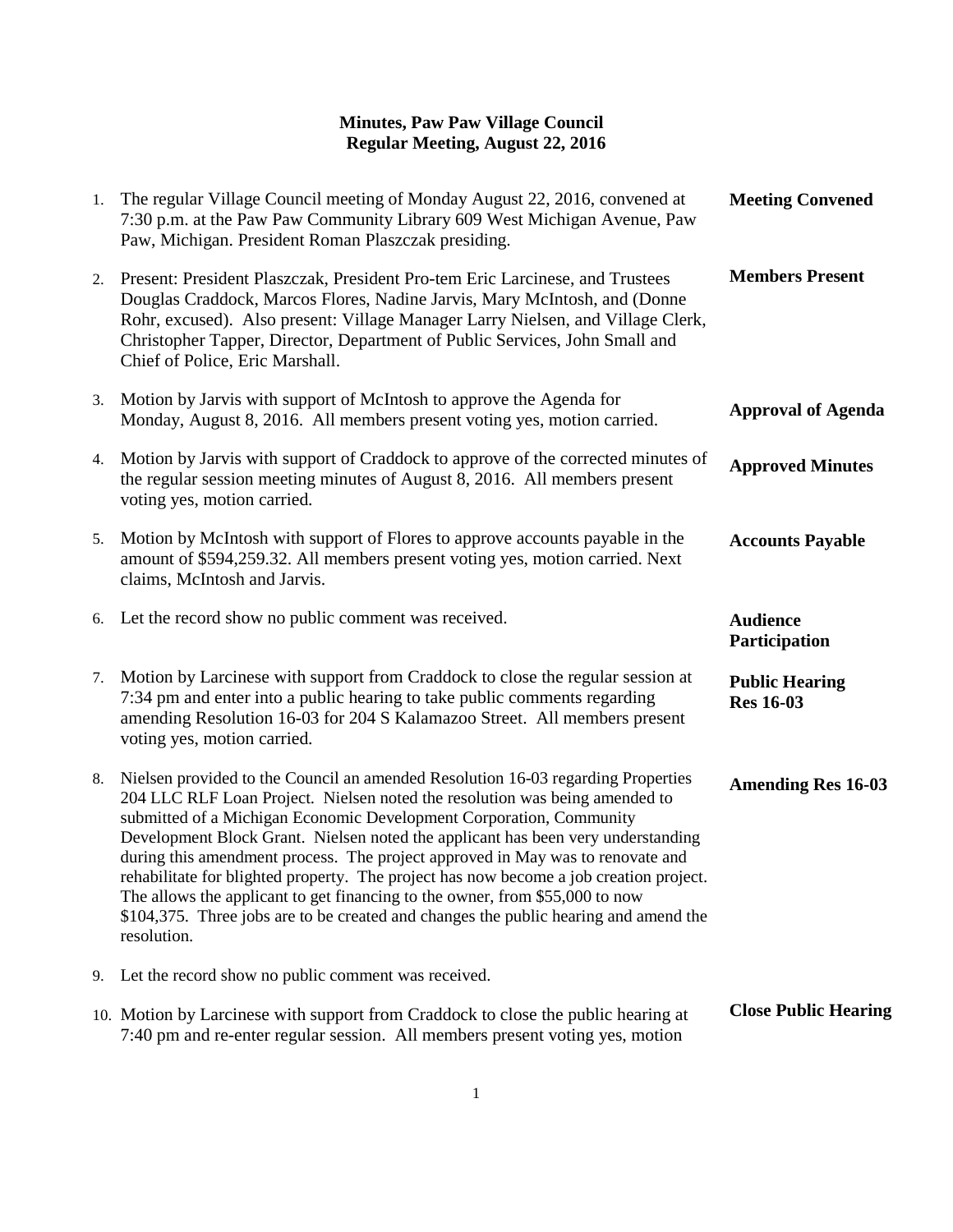### **Minutes, Paw Paw Village Council Regular Meeting, August 22, 2016**

carried.

| 11. Motion by McIntosh with support from Flores to approve and accept Resolution<br>16-03 as amended. Roll call; Flores, Jarvis, Craddock, Larcinese, Plaszczak, and<br>McIntosh all voting yes, motion carried.                                                                                                                                                                    | <b>New Business</b><br><b>Res</b> 16-03                    |
|-------------------------------------------------------------------------------------------------------------------------------------------------------------------------------------------------------------------------------------------------------------------------------------------------------------------------------------------------------------------------------------|------------------------------------------------------------|
| 12. Jarvis reported of the prior Farmers Market held last week. Jarvis received several<br>positive remarks from all vendors and visitors. Jarvis was looking for the Council to<br>approval an addition request to hold the event through the month of September and<br>October.                                                                                                   | <b>Ongoing Business</b><br><b>Farmers Market</b><br>update |
| 13. Motion by Larcinese with support from McIntosh to approve the extension request of<br>the Paw Paw Farmers Market; September 18, 25, October 2, 9, 16, 23, 30. Larcinese<br>noted the contingence of obtaining proof of insurance certificates from vendors<br>showing the Village of Paw Paw as an additional insured party. All members present<br>voting yes, motion carried. | <b>Farmer Market</b><br>extension dates                    |
| 14. Nielsen provided to the Council an updated plan regarding the Trail Head on South<br>Gremps on the old Basket Factory property. Nielsen asked the Council for their<br>continued feedback regarding the designs. The new railroad owners met with MDOT<br>and MDNR regarding the possible uses of the trail.                                                                    | <b>Trail Head Project</b><br>update                        |
| 15. No report                                                                                                                                                                                                                                                                                                                                                                       | <b>COMMITTEE</b><br><b>REPORTS</b><br>Finance & Admin.     |
| 16. Flores reported the Department of Public Service Committee met. Flores noted<br>several projects have been going on and the Department has been very busy.                                                                                                                                                                                                                      | <b>Public Services</b>                                     |
| 17. No report                                                                                                                                                                                                                                                                                                                                                                       | <b>Master PC</b>                                           |
| 18. Meeting September 5, 2016                                                                                                                                                                                                                                                                                                                                                       | Parks and Rec.                                             |
| 19. No report.                                                                                                                                                                                                                                                                                                                                                                      | <b>DDA</b>                                                 |
| 20. Meeting September 6, 2016                                                                                                                                                                                                                                                                                                                                                       | <b>Fire Board</b>                                          |
| 21. Meeting August 31, 2016                                                                                                                                                                                                                                                                                                                                                         | <b>Historical Comm.</b>                                    |
| 22. Meeting September 19, 2016                                                                                                                                                                                                                                                                                                                                                      | <b>Housing Commission</b>                                  |
| 23. Meeting September 1, 2016                                                                                                                                                                                                                                                                                                                                                       | <b>Planning Commission</b>                                 |
| 24. No report.                                                                                                                                                                                                                                                                                                                                                                      | <b>Wellhead Protection</b>                                 |
| 25. No report.                                                                                                                                                                                                                                                                                                                                                                      | <b>EDC</b>                                                 |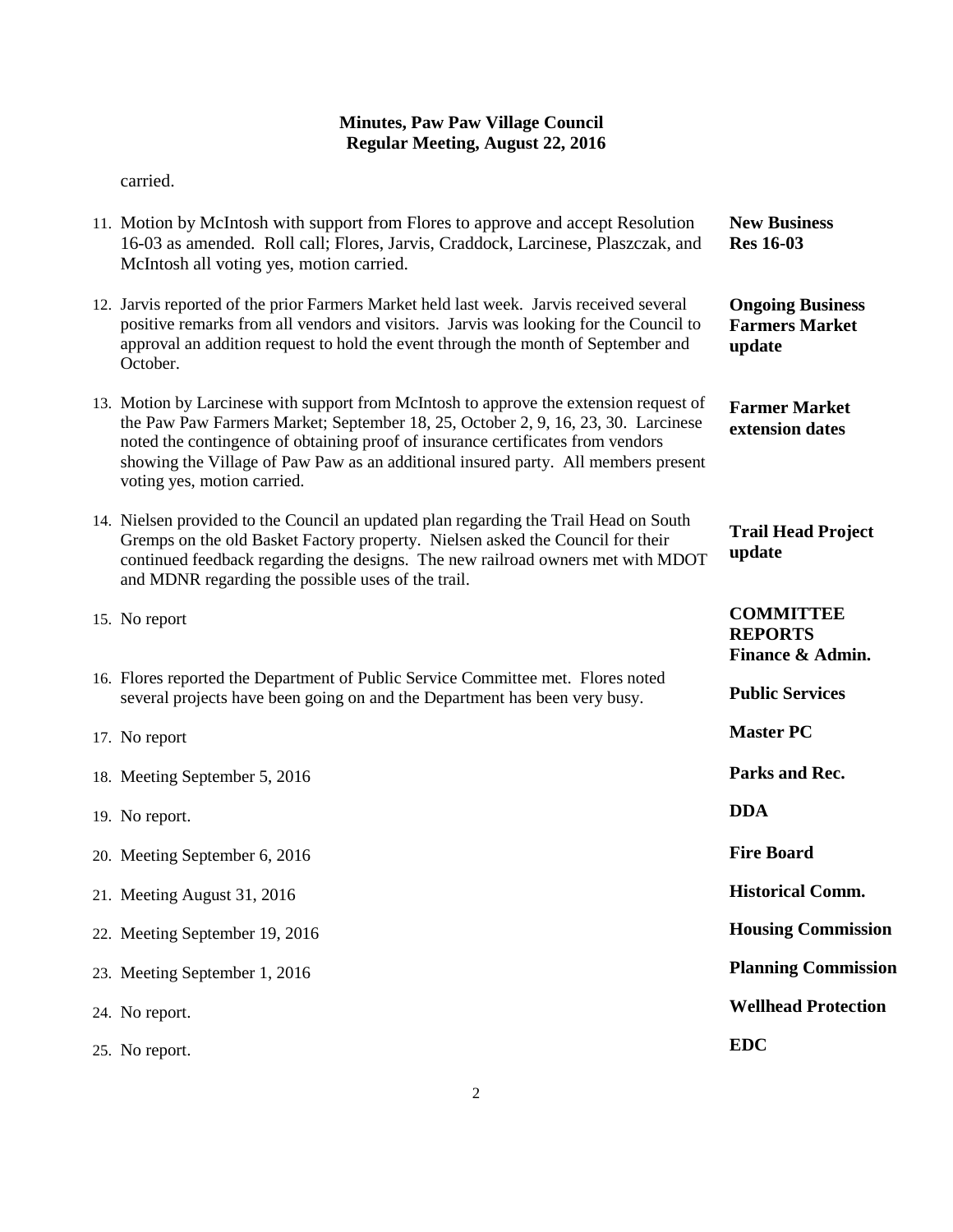# **Minutes, Paw Paw Village Council Regular Meeting, August 22, 2016**

| 26. Meeting September 7, 2016                                                                                                                                                                                                                                                                                                                                                                      | WHF                                         |
|----------------------------------------------------------------------------------------------------------------------------------------------------------------------------------------------------------------------------------------------------------------------------------------------------------------------------------------------------------------------------------------------------|---------------------------------------------|
| 27. Larcinese inquired regarding the new location of the dumpsters behind Brewster's<br>and the unusual smell coming from the prior location. Staff to follow up<br>regarding the concerns.                                                                                                                                                                                                        | <b>Council Comments</b><br><b>Larcinese</b> |
| 28. Motion by Flores with support from Larcinese to close the regular session at<br>8:12 pm and enter into Executive Session for the purpose of meeting with<br>Attorney David Whitfield, Warner Norcross & Judd, regarding a contested<br>hearing before an administrative law judge. Roll call vote; Jarvis, Craddock,<br>Larcinese, Plaszczak, McIntosh, Flores all voting yes, motion carried. | <b>Executive Session</b>                    |
| 29. Motion by Larcinese with support from Craddock to re-enter regular session at<br>8:58 pm. Roll call vote; Jarvis, Craddock, Larcinese, Plaszczak, McIntosh, Flores<br>all voting yes, motion carried                                                                                                                                                                                           | Re-enter regular<br>session                 |
| 30. Motion by Larcinese with support by Jarvis to adjourn the meeting. All members<br>present voting yes, motion carried. Meeting adjourned at 9:00 p.m.                                                                                                                                                                                                                                           | <b>Adjournment</b>                          |
| Respectfully submitted:                                                                                                                                                                                                                                                                                                                                                                            |                                             |

Village President,<br>
Roman Plaszczak<br>
Christopher Ta

Christopher Tapper

\_\_\_\_\_\_\_\_\_\_\_\_\_\_\_\_\_\_\_\_\_\_ \_\_\_\_\_\_\_\_\_\_\_\_\_\_\_\_\_\_\_\_\_\_\_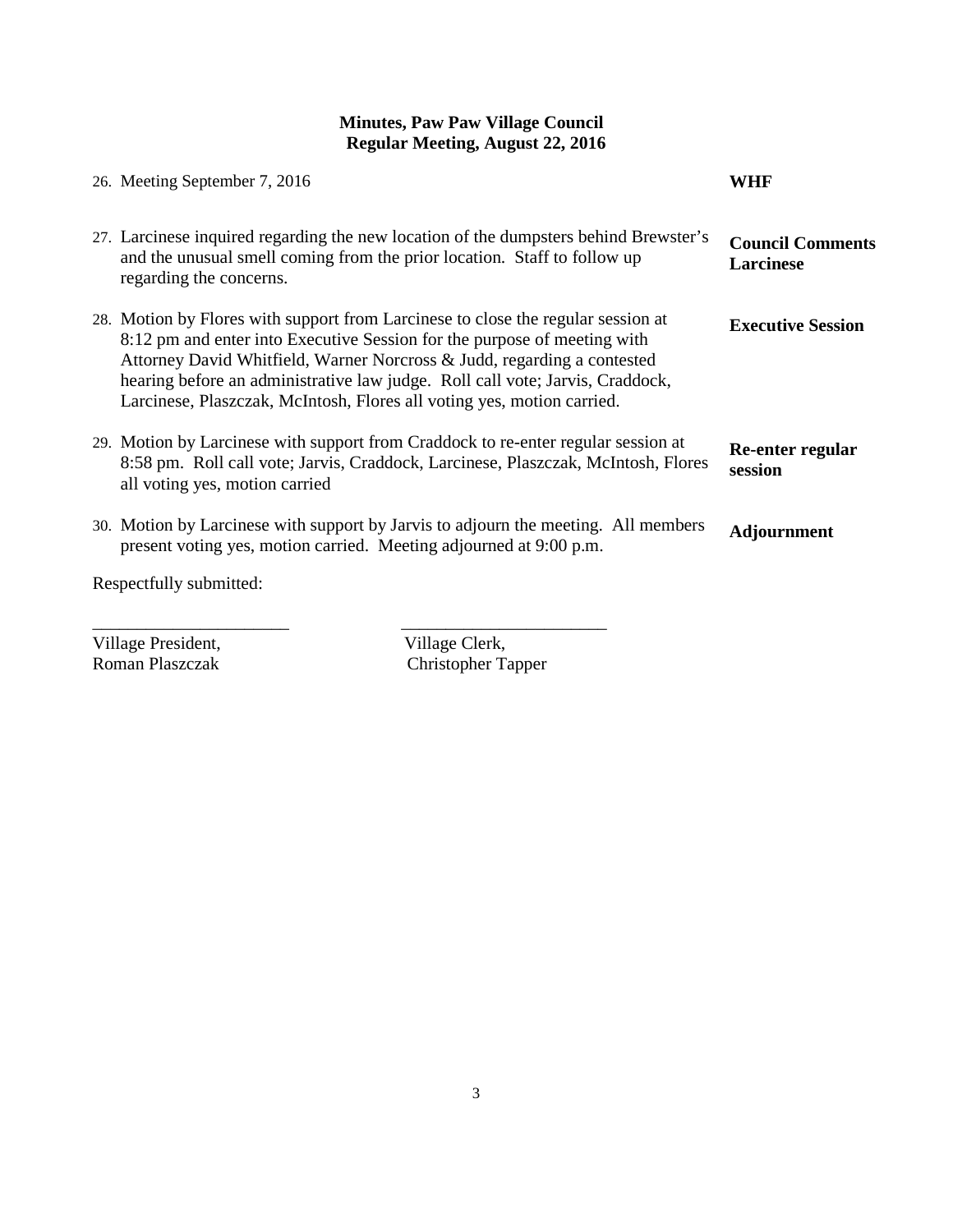| 1. | The regular Village Council meeting of Monday September 12, 2016, convened at<br>7:30 p.m. at the Paw Paw Community Library 609 West Michigan Avenue, Paw<br>Paw, Michigan. President Roman Plaszczak presiding.                                                                                                                                                                             | <b>Meeting Convened</b>                   |
|----|----------------------------------------------------------------------------------------------------------------------------------------------------------------------------------------------------------------------------------------------------------------------------------------------------------------------------------------------------------------------------------------------|-------------------------------------------|
| 2. | Present: President Plaszczak, (President Pro-tem Eric Larcinese, excused) and<br>Trustees Douglas Craddock, (Marcos Flores, excused) Nadine Jarvis, Mary<br>McIntosh, and Donne Rohr. Also present: Village Manager Larry Nielsen, and<br>Village Clerk, Christopher Tapper, Director, (Department of Public Services, John<br>Small, excused) and (Chief of Police, Eric Marshall, excused) | <b>Members Present</b>                    |
| 3. | Motion by Jarvis with support of Rohr to approve the Agenda for<br>Monday, September 12, 2016. All members present voting yes, motion carried.                                                                                                                                                                                                                                               | <b>Approval of Agenda</b>                 |
| 4. | Motion by Rohr with support of Jarvis to approve of the corrected minutes of the<br>regular session meeting minutes of August 22, 2016. All members present voting<br>yes, motion carried.                                                                                                                                                                                                   | <b>Approved Minutes</b>                   |
| 5. | Motion by McIntosh with support of Jarvis to approve the executive session<br>minutes of August 22, 2016. All members present voting yes, motion carried.                                                                                                                                                                                                                                    |                                           |
| 6. | Motion by Craddock with support of Rohr to approve accounts payable in the<br>amount of \$828,533.08. All members present voting yes, motion carried. Next<br>claims, McIntosh and Flores.                                                                                                                                                                                                   | <b>Accounts Payable</b>                   |
| 7. | Ellen McGuire was in attendance to asked the Council questions regarding the<br>parking lot expansion project. Nielsen indicated this was a Van Buren County<br>project and was not anything the Village was working on. The Village however<br>was receiving much positive communication with the County regarding the<br>project.                                                          | <b>Audience</b><br>Participation          |
| 8. | Motion by McIntosh with support from Rohr to close the regular session at 7:50<br>pm and enter into a public hearing to take public comments regarding Resolution<br>16-10 for Vacating a portion of Miller Court. All members present voting yes,<br>motion carried.                                                                                                                        | <b>Public Hearing</b><br><b>Res</b> 16-10 |
| 9. | Mike Pioch was present to speak in favor of the Resolution 16-10 Declaring the intent<br>of the Village of Paw Paw to vacate a portion of Miller Court.                                                                                                                                                                                                                                      | <b>Resolution 16-10</b>                   |
|    | 10. Pat Winston was present to speak in favor of the Resolution 16-10 Declaring the<br>intent of the Village of Paw Paw to vacate a portion of Miller Court.                                                                                                                                                                                                                                 |                                           |
|    | 11 Weyne Wilhelmi ested questions recording the Desolution 16, 10 Wilhelmi nuevided                                                                                                                                                                                                                                                                                                          |                                           |

11. Wayne Wilhelmi asked questions regarding the Resolution 16-10. Wilhelmi provided positive comments regarding the Resolutions.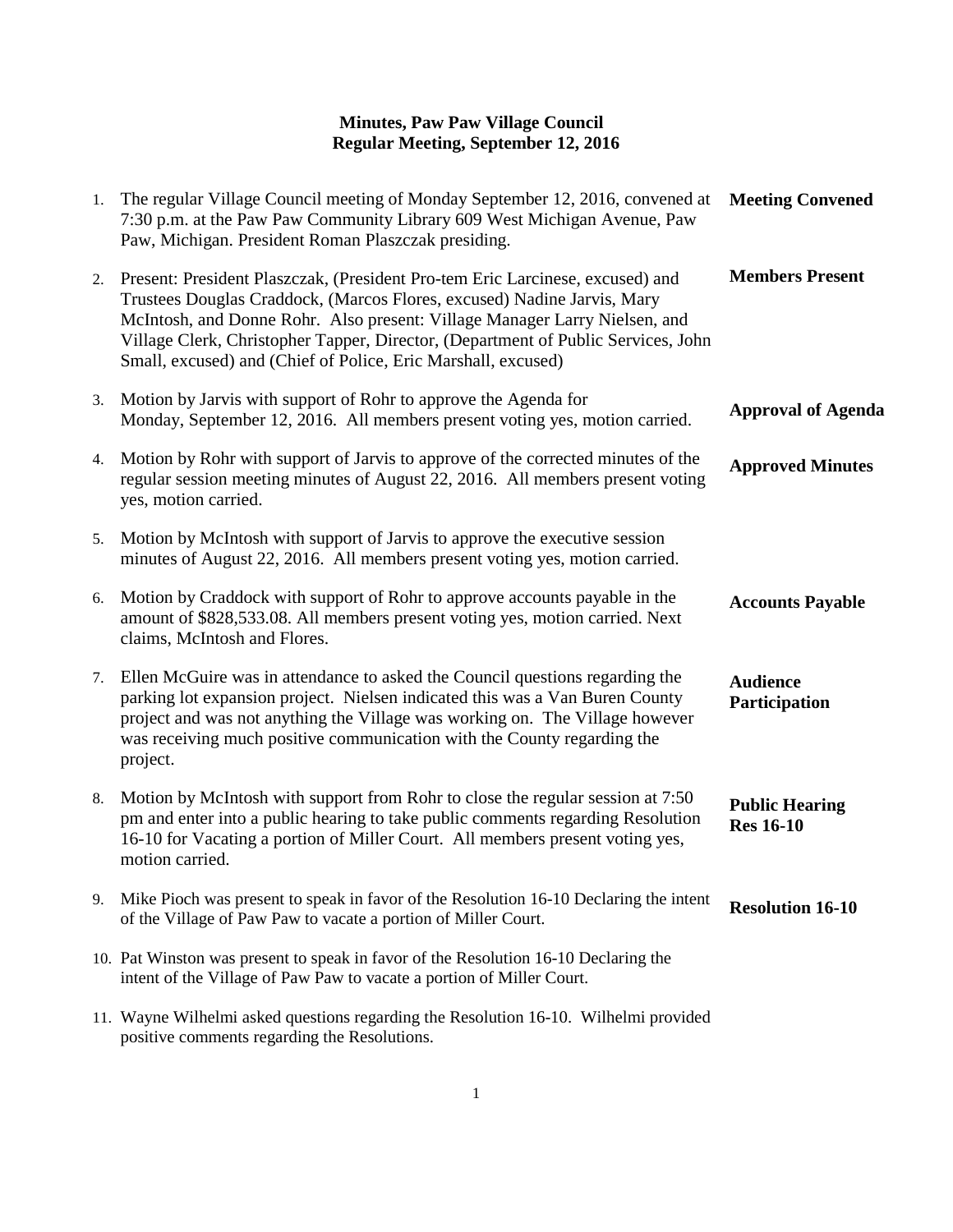| 12. Motion by McIntosh with support from Craddock to close the public hearing at<br>7:55 pm and re-enter regular session. All members present voting yes, motion<br>carried.                                                                                                                                                                                                                                                                                                                                                                                                                                                                                                                                         | <b>Close Public Hearing</b>                                  |
|----------------------------------------------------------------------------------------------------------------------------------------------------------------------------------------------------------------------------------------------------------------------------------------------------------------------------------------------------------------------------------------------------------------------------------------------------------------------------------------------------------------------------------------------------------------------------------------------------------------------------------------------------------------------------------------------------------------------|--------------------------------------------------------------|
| 13. Motion by Jarvis with support from Craddock to approve and accept Resolution<br>16-10 Declare Intent to Vacate Portions of Miller Court as presented. Roll call;<br>Jarvis, Rohr, Craddock, Plaszczak, and McIntosh all voting yes, motion carried.                                                                                                                                                                                                                                                                                                                                                                                                                                                              | <b>New Business</b><br><b>Res</b> 16-10                      |
| 14. Motion by McIntosh with support from Jarvis to approve and accept the Resolution<br>16-11 Convey Vacated Portion of Miller Court as presented. Roll call; Jarvis,<br>Craddock, Rohr, Plaszczak, and McIntosh all voting yes, motion carried.                                                                                                                                                                                                                                                                                                                                                                                                                                                                     | <b>Res</b> 16-11                                             |
| 15. Motion by Rohr with support from Jarvis to approve and accept the request from the<br>Paw Paw Area Chamber of Commerce the use of Village Streets, sidewalks and<br>parking lots for the 21 <sup>st</sup> Annual Paw Paw Days Events, July 23, 2017 as outlined in<br>request dated August 26, 2016. All members present voting yes, motion carried.                                                                                                                                                                                                                                                                                                                                                             | Paw Paw Days 2017                                            |
| 16. Motion by Rohr with support from Craddock to approve and accept the request from<br>The Uncork the Arts Festival Committee, sponsored by the Southwest Michigan<br>Artists Association the use for Lake Front Park, Amphitheatre along with parking<br>spaces along the park, from Gremps west to the bridge, along with waiving the noise<br>ordinance beginning at 12:00 noon Saturday, July 16, 2017. All members present<br>voting yes, motion carried.                                                                                                                                                                                                                                                      | <b>Uncork the Arts 2017</b>                                  |
| 17. Motion by Jarvis with support from McIntosh to approve and accept the<br>recommendation from the Planning Commission and grant site plan approval for<br>Biggby Coffee at<br>400 South Kalamazoo Street with the following conditions;<br>A) Village Fire Department review/approval<br>B) Village Public Utilities Department review/approval of all proposed utility<br>extension/connections and modifications to existing on site storm water disposal.<br>C) MDOT review/approval of the proposed Kalamazoo Street driveway.<br>D) Compliance with all applicable Federal, State, County and Local statutes, laws,<br>regulations, codes and ordinances.<br>All members present voting yes, motion carried. | <b>Recommendations</b><br>from PC<br><b>Biggby Site Plan</b> |
| 18. DOD Text Amendment was asked to hold until next meeting.                                                                                                                                                                                                                                                                                                                                                                                                                                                                                                                                                                                                                                                         |                                                              |
| 19. Nielsen noted the annual Paw Paw Fire Department was schedule for October 6, 2016<br>at 7:00. Council members and staff are encouraged to attend.                                                                                                                                                                                                                                                                                                                                                                                                                                                                                                                                                                | <b>Ongoing Business</b><br><b>PPFD Annual Dinner</b>         |
| 20. Nielsen noted the online survey was out and encouraged Council members and public<br>to take the survey.                                                                                                                                                                                                                                                                                                                                                                                                                                                                                                                                                                                                         | <b>Master Plan Updates</b>                                   |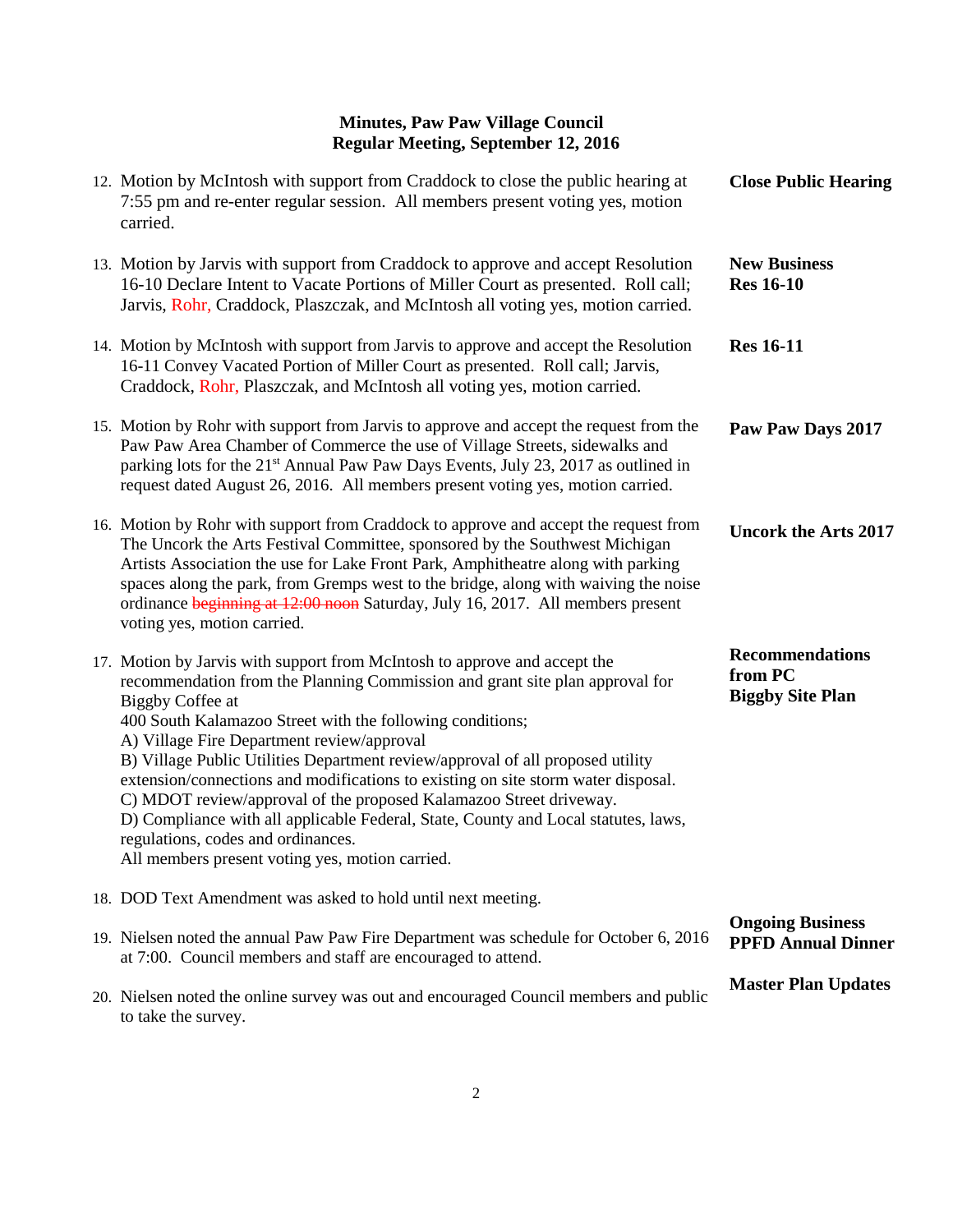| 21. Rohr reported the Finance and Administrative Committee met. Items discussed<br>included; departmental updates.                                                                                                                                                                                                                                                                                                                                                                                                          | <b>COMMITTEE</b><br><b>REPORTS</b><br>Finance & Admin. |
|-----------------------------------------------------------------------------------------------------------------------------------------------------------------------------------------------------------------------------------------------------------------------------------------------------------------------------------------------------------------------------------------------------------------------------------------------------------------------------------------------------------------------------|--------------------------------------------------------|
| 22. No report                                                                                                                                                                                                                                                                                                                                                                                                                                                                                                               | <b>Public Services</b>                                 |
| 23. No report                                                                                                                                                                                                                                                                                                                                                                                                                                                                                                               | <b>Master PC</b>                                       |
| 24. Meeting October 3, 2016                                                                                                                                                                                                                                                                                                                                                                                                                                                                                                 | Parks and Rec.                                         |
| 25. Meeting September 19, 2016                                                                                                                                                                                                                                                                                                                                                                                                                                                                                              | <b>DDA</b>                                             |
| 26. Meeting October 4, 2016                                                                                                                                                                                                                                                                                                                                                                                                                                                                                                 | <b>Fire Board</b>                                      |
| 27. Meeting November 30, 2016                                                                                                                                                                                                                                                                                                                                                                                                                                                                                               | <b>Historical Comm.</b>                                |
| 28. Meeting September 19, 2016                                                                                                                                                                                                                                                                                                                                                                                                                                                                                              | <b>Housing Commission</b>                              |
| 29. Meeting October 6, 2016. Jarvis noted a special meeting was September 14, 2016                                                                                                                                                                                                                                                                                                                                                                                                                                          | <b>Planning Commission</b>                             |
| 30. No report.                                                                                                                                                                                                                                                                                                                                                                                                                                                                                                              | <b>Wellhead Protection</b>                             |
| 31. No report.                                                                                                                                                                                                                                                                                                                                                                                                                                                                                                              | <b>EDC</b>                                             |
| 32. Craddock noted of the success of last weekend's Wine and Harvest Festival.<br>Craddock wanted to thank staff, Chief Marshall and Director of Public Services, John<br>Small for all the communication and hard work from the weekend. The Festival was<br>a wonderful opportunity for many organizations and people.                                                                                                                                                                                                    | <b>WHF</b>                                             |
| 33. Plaszczak echoed the comments of Craddock. The Wine and Harvest Festival is a<br>wonderful show case for Paw Paw. The efforts of many groups was shown.                                                                                                                                                                                                                                                                                                                                                                 | <b>Council Comments</b><br><b>Plaszczak</b>            |
| 34. Jarvis echoed Plaszczak and Craddock's comments. Thanking everyone who<br>volunteer for a success event. Jarvis also reminded everyone of the continued<br>Farmer Market schedule for this Sunday.                                                                                                                                                                                                                                                                                                                      | <b>Jarvis</b>                                          |
| 35. Nielsen commented on several projects that would be addressed now the Festival<br>was completed. Nielsen thanked the Council for their recommendation on the<br>hiring of Sarah Moyer-Cale as the new Assistant Village Manager. Nielsen noted<br>Moyer-Cale needed to provide 30 days' notice to the Village of Almont before<br>starting her new assignment in Paw Paw. Nielsen looking forward to the<br>opportunity with Moyer-Cale as his new Assistant, before she becomes the new<br>Village Manager in Paw Paw. |                                                        |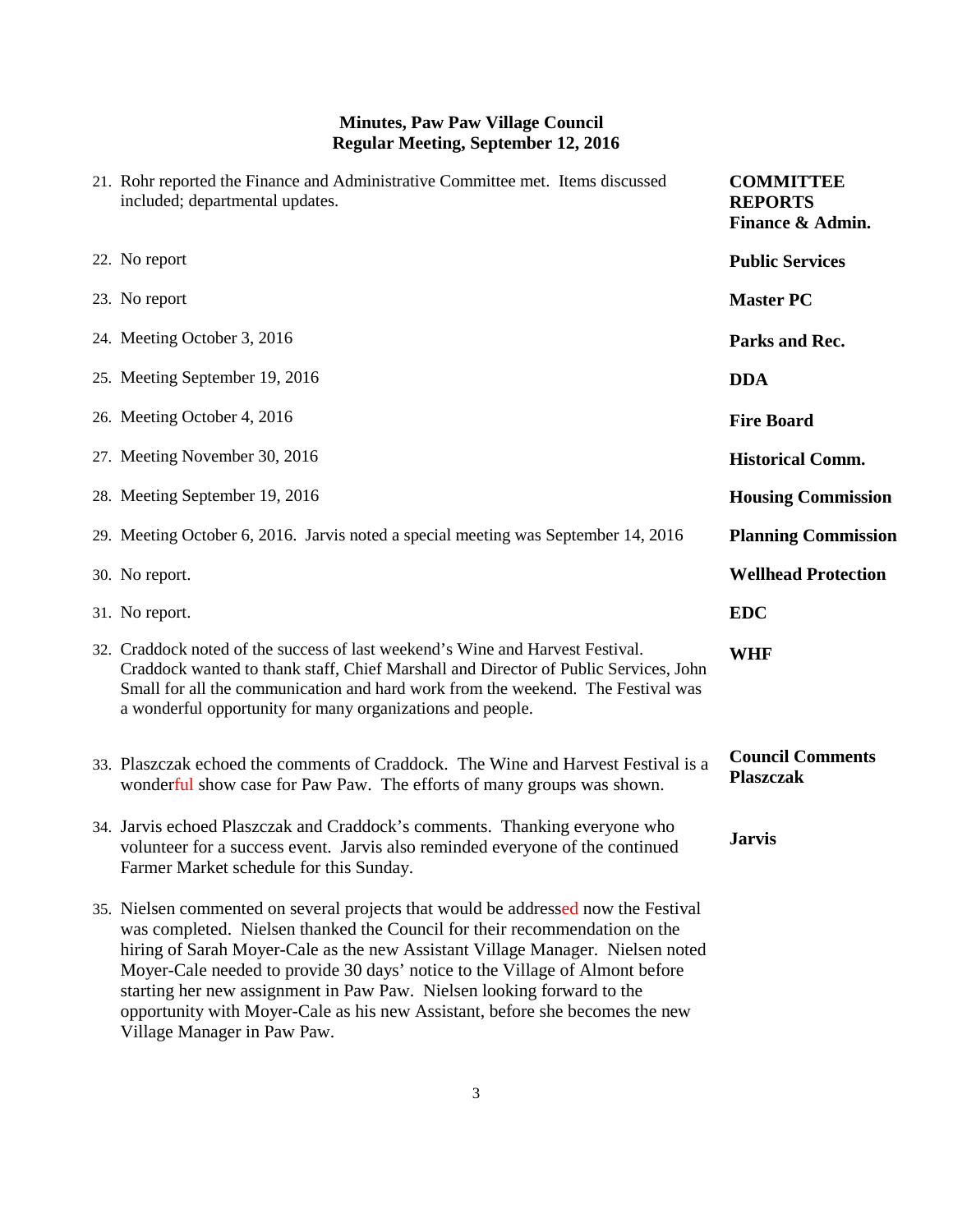36. Motion by McIntosh with support by Craddock to adjourn the meeting. All members present voting yes, motion carried. Meeting adjourned at 9:04 p.m. **Adjournment**

\_\_\_\_\_\_\_\_\_\_\_\_\_\_\_\_\_\_\_\_\_\_ \_\_\_\_\_\_\_\_\_\_\_\_\_\_\_\_\_\_\_\_\_\_\_

Respectfully submitted:

Village President, Village Clerk, Roman Plaszczak (Christopher Ta

Christopher Tapper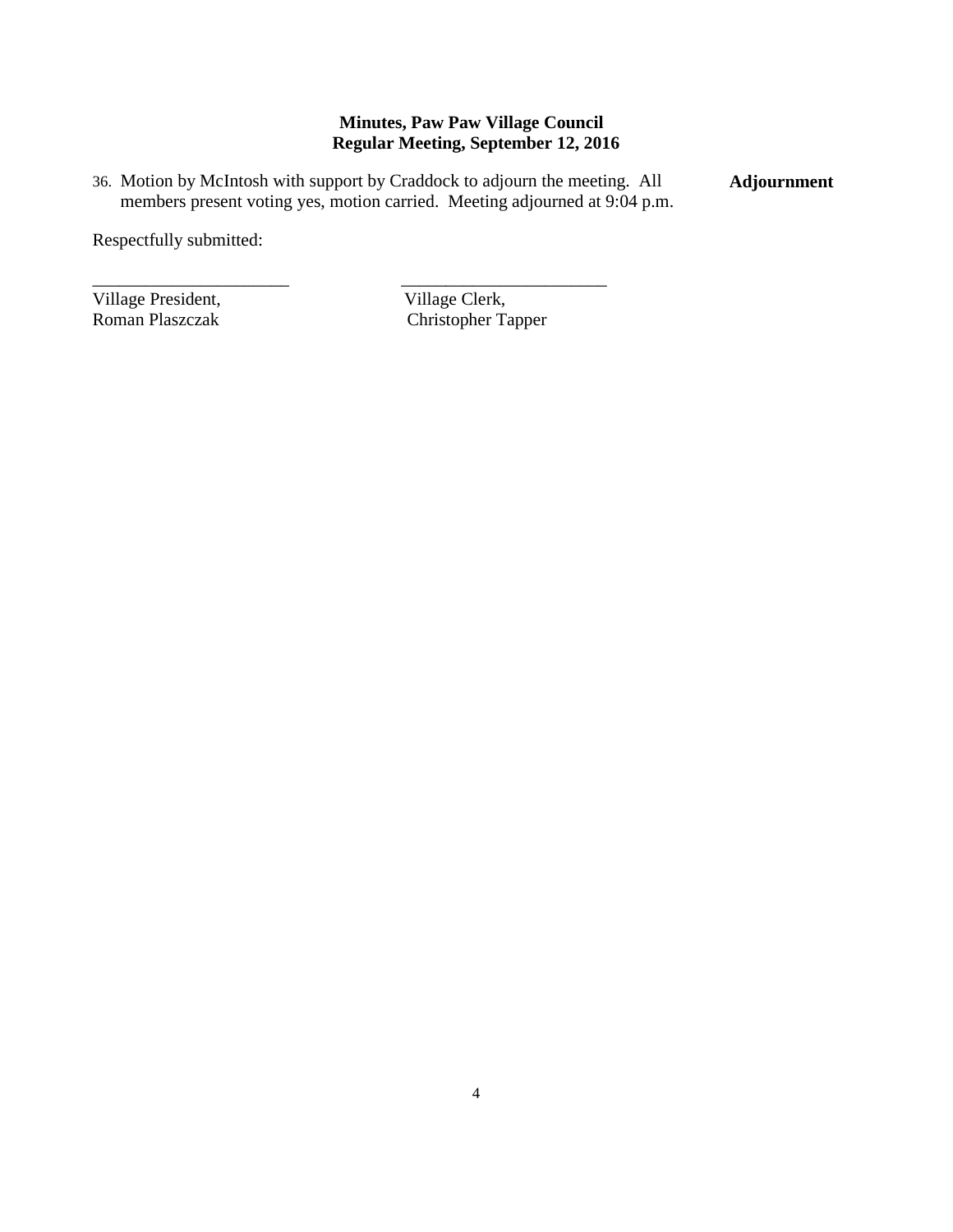| 1. | The regular Village Council meeting of Monday September 26, 2016, convened at<br>7:30 p.m. at the Paw Paw Community Library 609 West Michigan Avenue, Paw<br>Paw, Michigan. President Roman Plaszczak presiding.                                                                                                                                     | <b>Meeting Convened</b>                                                |
|----|------------------------------------------------------------------------------------------------------------------------------------------------------------------------------------------------------------------------------------------------------------------------------------------------------------------------------------------------------|------------------------------------------------------------------------|
| 2. | Present: President Plaszczak, President Pro-Tem Eric Larcinese, and Trustees<br>Douglas Craddock, Marcos Flores, Nadine Jarvis, Mary McIntosh, and Donne<br>Rohr. Also present: Village Manager, Larry Nielsen, Village Clerk, Christopher<br>Tapper, Director, Department of Public Services, John Small, and Chief of Police,<br>Eric Marshall,    | <b>Members Present</b>                                                 |
| 3. | Motion by Jarvis with support of Rohr to approve the Agenda for<br>Monday, September 26, 2016. All members present voting yes, motion carried.                                                                                                                                                                                                       | <b>Approval of Agenda</b>                                              |
| 4. | Motion by McIntosh with support of Jarvis to approve of the corrected minutes of<br>the regular session meeting minutes of September 12, 2016. All members present<br>voting yes, motion carried.                                                                                                                                                    | <b>Approved Minutes</b>                                                |
| 5. | Motion by McIntosh with support of Flores to approve accounts payable in the<br>amount of \$256,589.91. All members present voting yes, motion carried. Next<br>claims, Craddock and Larcinese.                                                                                                                                                      | <b>Accounts Payable</b>                                                |
| 6. | Wayne Wilhelmi was in attendance to ask the Council to continue its efforts<br>educating residents of the importance of grass clippings. Wilhelmi commented<br>when the grass ends up in the Village storm drains, then ends up in the Maple<br>Lake.                                                                                                | <b>Audience</b><br>Participation                                       |
| 7. | Parishes DeReo was in attendance to ask the Council questions regarding the old<br>Sheriffs House. DeReo asked for clarification regarding ownership of the<br>building along with Village Council's thoughts about the historical landmark.                                                                                                         |                                                                        |
| 8. | Douglas Turnbull was in attendance to voice positive comments regarding the<br>Village Farmers Market. Turnbull is a new property owner in the Village and has<br>been very happy with the transition to the community.                                                                                                                              |                                                                        |
|    | 9. Motion by Flores with support of Rohr to approve and accept the request from the<br>Paw Paw High School Homecoming Parade Committee the use of Main Street,<br>Michigan Avenue and Johnson Road on October 7, 2016 for the annual PPHS<br>Homecoming Parade beginning with line-up at 4:15 PM. All members present<br>voting yes, motion carried. | <b>New Business</b><br><b>PPPS Homecoming</b><br>request 2016          |
|    | 10. Mark Lipson, owner of 1027 East Michigan Ave, formerly Legends Bar & Grille was<br>in attendance to formal ask the Village of Paw Paw to proceed with his request to<br>annex a portion of his property from Antwerp Township to the Village of Paw Paw.                                                                                         | Mark Lipson 1027 E<br><b>Michigan Ave</b><br><b>Annexation request</b> |
|    |                                                                                                                                                                                                                                                                                                                                                      |                                                                        |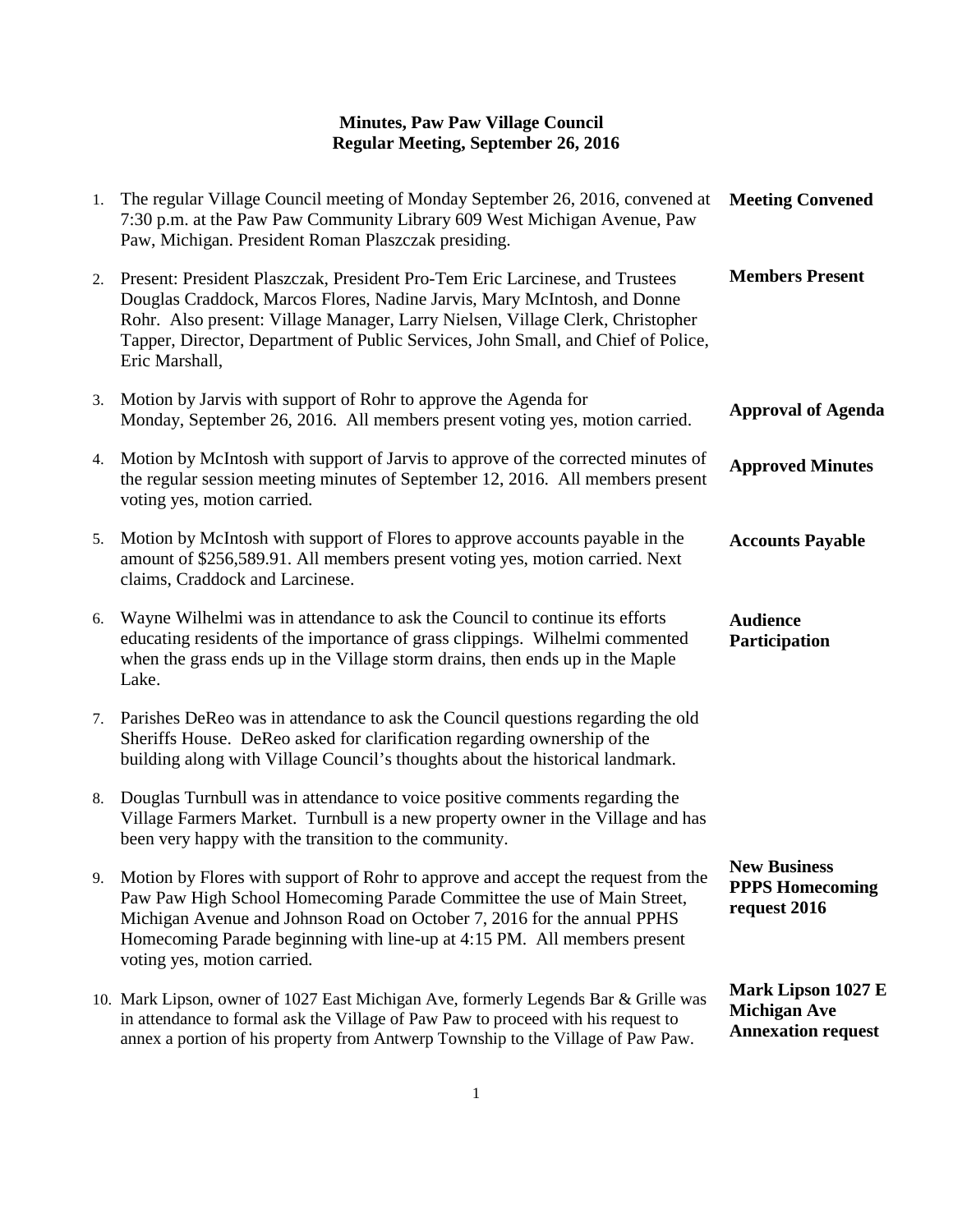- 11. The annexation process for the property from the Township to the Village will be heard by the Van Buren County Commission. Nielsen noted he had asked Antwerp Township Supervisor, Daniel Rusick his comments on the annexation request and has not heard back from him. A general discussion ensued regarding the request and the possibility of development by Lipson. It was noted the Council would hold approval until hearing from Antwerp Township and the County Board of Commissions.
- 12. Village Council members considered a text amendment regarding Downtown Overlay District signage. Council members ultimately determined the 2 east entryway/gateway parcels were unique because of the road configuration at the LaGrave Street and E. Michigan Avenue intersection. That intersection is the point where the NE to SW angled portion of East Michigan Avenue meets the east to west portion of the E. Michigan Avenue that then leads into the 2 blocks of the traditional/historic downtown. Therefore, this is the entryway/gateway. The other considered entryway parcels are much different in character and location and therefore not considered entryways.
- 13. Motion by McIntosh with support from Larcinese to approve a text amendment to allows 2 parcels to have a 24 sq ft projecting sign with 50% of the sign surface illuminated knowing this allowance is calculated with their total allowed signage and does not amend any other Downtown Overlay District sign standards. Roll Call vote: Flores, Jarvis, Craddock, Rohr, Larcinese, Plaszczak and McIntosh yes, motion carried

**Ongoing Business Amending text DOD section 42-259**

**COMMITTEE** 

| 14. No report                                                                                                                                                                                                                                                                                                              | <b>REPORTS</b><br>Finance & Admin. |
|----------------------------------------------------------------------------------------------------------------------------------------------------------------------------------------------------------------------------------------------------------------------------------------------------------------------------|------------------------------------|
| 15. Flores report the Department of Public Services met. Items discussed included;<br>project updates.                                                                                                                                                                                                                     | <b>Public Services</b>             |
| 16. No report                                                                                                                                                                                                                                                                                                              | <b>Master PC</b>                   |
| 17. Meeting October 3, 2016                                                                                                                                                                                                                                                                                                | Parks and Rec.                     |
| 18. Plaszczak reported the DDA did not meet due to the passing of Chairperson, Jon<br>Schincariol. Plaszczak commented Schincariol was a tremendous and wonderful<br>public servant. Schincariol had years of positive work done with regards to the DDA<br>and the Village of Paw Paw. Schincariol will be missed by all. | <b>DDA</b>                         |
| 19. Meeting October 4, 2016                                                                                                                                                                                                                                                                                                | <b>Fire Board</b>                  |
| 20. Meeting November 30, 2016                                                                                                                                                                                                                                                                                              | <b>Historical Comm.</b>            |
| 21. Rohr report the Housing Commission met. Items discussed; audit report and RAD<br>updated.                                                                                                                                                                                                                              | <b>Housing Commission</b>          |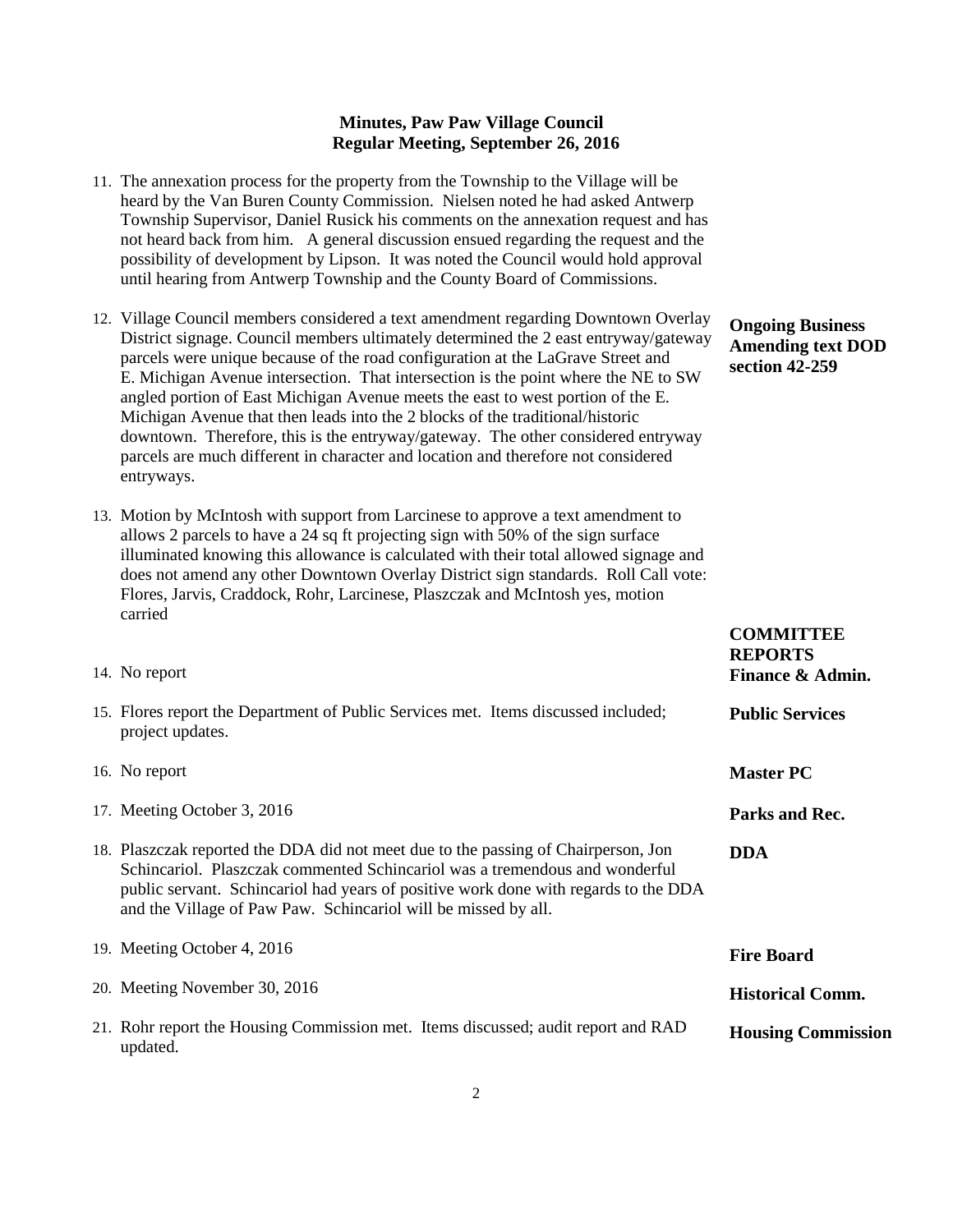| 22. Meeting October 6, 2016                                                                                                                                                                                                                                                                                                                               | <b>Planning Commission</b>                                              |
|-----------------------------------------------------------------------------------------------------------------------------------------------------------------------------------------------------------------------------------------------------------------------------------------------------------------------------------------------------------|-------------------------------------------------------------------------|
| 23. TBA                                                                                                                                                                                                                                                                                                                                                   | <b>Wellhead Protection</b>                                              |
| 24. TBA                                                                                                                                                                                                                                                                                                                                                   | <b>EDC</b>                                                              |
| 25. Craddock noted meeting scheduled for September 28, 2016                                                                                                                                                                                                                                                                                               | <b>WHF</b>                                                              |
| 26. Jarvis asked to be excused for the Parks & Recreation meeting schedule for<br>October 3, 2016.                                                                                                                                                                                                                                                        | <b>Council Comments</b><br><b>Jarvis</b>                                |
| 27. Motion by Rohr with support from Flores to close the regular session at 8:38 and<br>recess into Executive Session to discuss contested hearing and speak with legal<br>consultation regarding the hearing with administrative law judge. Roll call vote;<br>Larcinese, Plaszczak, McIntosh, Flores, Jarvis, Craddock and Rohr yes, motion<br>carried. | <b>Close Regular Session</b><br><b>Executive Session</b>                |
| 28. Motion by McIntosh with support from Larcinese to close Executive Session and<br>re-enter regular session at 9:32. Roll call vote; Larcinese, Plaszczak, McIntosh,<br>Flores, Jarvis, Craddock and Rohr yes, motion carried.                                                                                                                          | <b>Open Regular Session</b><br><b>Close Executive</b><br><b>Session</b> |
| 29. Motion by Flores with support by McIntosh to adjourn the meeting. All members<br>present voting yes, motion carried. Meeting adjourned at 9:34 p.m.                                                                                                                                                                                                   | <b>Adjournment</b>                                                      |
| $\mathbf{D}$ $\mathbf{C}$ 11 $\mathbf{1}$ $\mathbf{1}$ $\mathbf{1}$                                                                                                                                                                                                                                                                                       |                                                                         |

Respectfully submitted:

Village President,<br>Roman Plaszczak

\_\_\_\_\_\_\_\_\_\_\_\_\_\_\_\_\_\_\_\_\_\_ \_\_\_\_\_\_\_\_\_\_\_\_\_\_\_\_\_\_\_\_\_\_\_ Village Clerk,<br>Christopher Tapper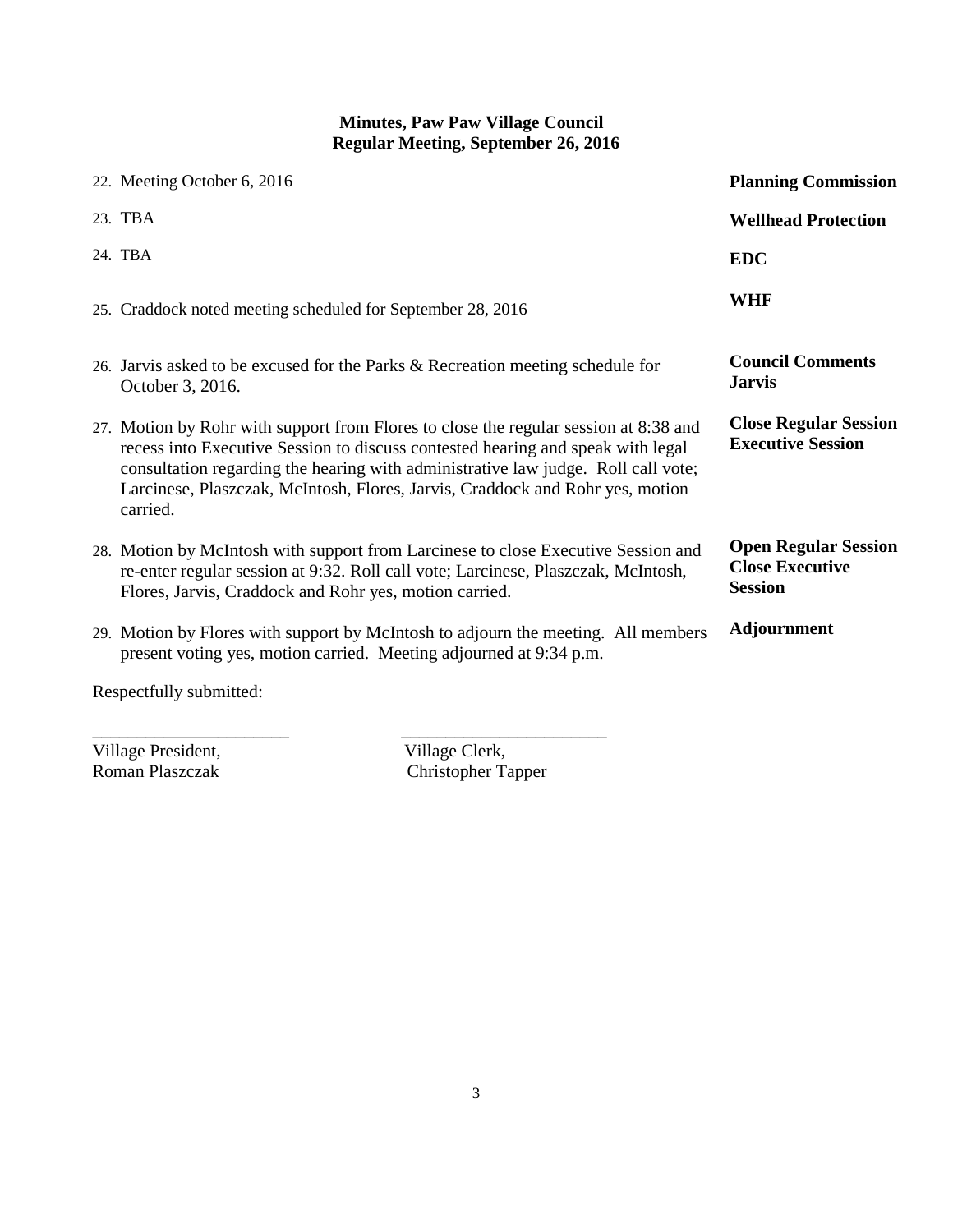| 1. | The regular Village Council meeting of Monday October 10, 2016, convened at<br>7:30 p.m. at the Paw Paw Community Library 609 West Michigan Avenue, Paw<br>Paw, Michigan. President Roman Plaszczak presiding.                                                                                                                                                                                                                                                                                                                                                                                                                        | <b>Meeting Convened</b>                                                                                    |
|----|---------------------------------------------------------------------------------------------------------------------------------------------------------------------------------------------------------------------------------------------------------------------------------------------------------------------------------------------------------------------------------------------------------------------------------------------------------------------------------------------------------------------------------------------------------------------------------------------------------------------------------------|------------------------------------------------------------------------------------------------------------|
| 2. | Present: President Plaszczak, President Pro-Tem Eric Larcinese, and Trustees<br>Douglas Craddock, (Marcos Flores, excused) Nadine Jarvis, Mary McIntosh, and<br>(Donne Rohr, excused). Also present: Village Manager, Larry Nielsen, Village<br>Clerk, Christopher Tapper, Director, Department of Public Services, John Small,<br>and Chief of Police, Eric Marshall,                                                                                                                                                                                                                                                                | <b>Members Present</b>                                                                                     |
|    | 3. Motion by Jarvis with support of Larcinese to approve the Agenda for<br>Monday, October 10, 2016. All members present voting yes, motion carried.                                                                                                                                                                                                                                                                                                                                                                                                                                                                                  | <b>Approval of Agenda</b>                                                                                  |
| 4. | Motion by McIntosh with support of Jarvis to approve of the corrected minutes of<br>the regular session meeting minutes of September 26, 2016. All members present<br>voting yes, motion carried.                                                                                                                                                                                                                                                                                                                                                                                                                                     | <b>Approved Minutes</b>                                                                                    |
| 5. | Motion by Jarvis with support of Craddock to approve the corrected executive<br>session meeting minutes of October 10, 2016. All members present voting yes,<br>motion carried.                                                                                                                                                                                                                                                                                                                                                                                                                                                       |                                                                                                            |
| 6. | Motion by Larcinese with support of Craddock to approve accounts payable in the<br>amount of \$295,226.75. All members present voting yes, Plaszczak abstaining,<br>motion carried. Next claims, Jarvis and McIntosh.                                                                                                                                                                                                                                                                                                                                                                                                                 | <b>Accounts Payable</b>                                                                                    |
|    | 7. Let the record show public comment was received.                                                                                                                                                                                                                                                                                                                                                                                                                                                                                                                                                                                   | <b>Audience</b><br>Participation                                                                           |
| 8. | Ken Berthiaume and Darcie Shelagowski, from Berthiaume & Company were in<br>attendance to present the Village of Paw Paw audit for fiscal year 2015-2016.<br>Berthiaume wanted to thank Village Clerk Tapper for all his support and cooperation<br>during the site visit and audit process. The Village Council has a clear set up for<br>checks and balances with staff working with Siegfried Crandall PC, handing<br>oversight with monthly reporting and reconciliations. Berthiaume thanked Jim Baker<br>CPA and Anna Knafel for their support during the audit as well. A general discussion<br>ensured regarding presentation | <b>Presentation and</b><br><b>Guest Berthiaume &amp;</b><br>Company<br><b>Audit Report FY</b><br>2015-2016 |
|    | 9. Berthiaume discussed the changes in GASB reporting from last year's audit to this<br>year's audit. Berthiaume presented several areas of discussion regarding the Village's                                                                                                                                                                                                                                                                                                                                                                                                                                                        |                                                                                                            |

long term liabilities with respect to employee pension fund (MERS). Berthiaume noted the Village as a whole saw a net increase in overall net position. Other areas discussed as highlights were several projects the Village completed examples included; West Michigan Ave street project which also saw improvements to the water and sewer systems. Others projects included; SAW grant phasing into the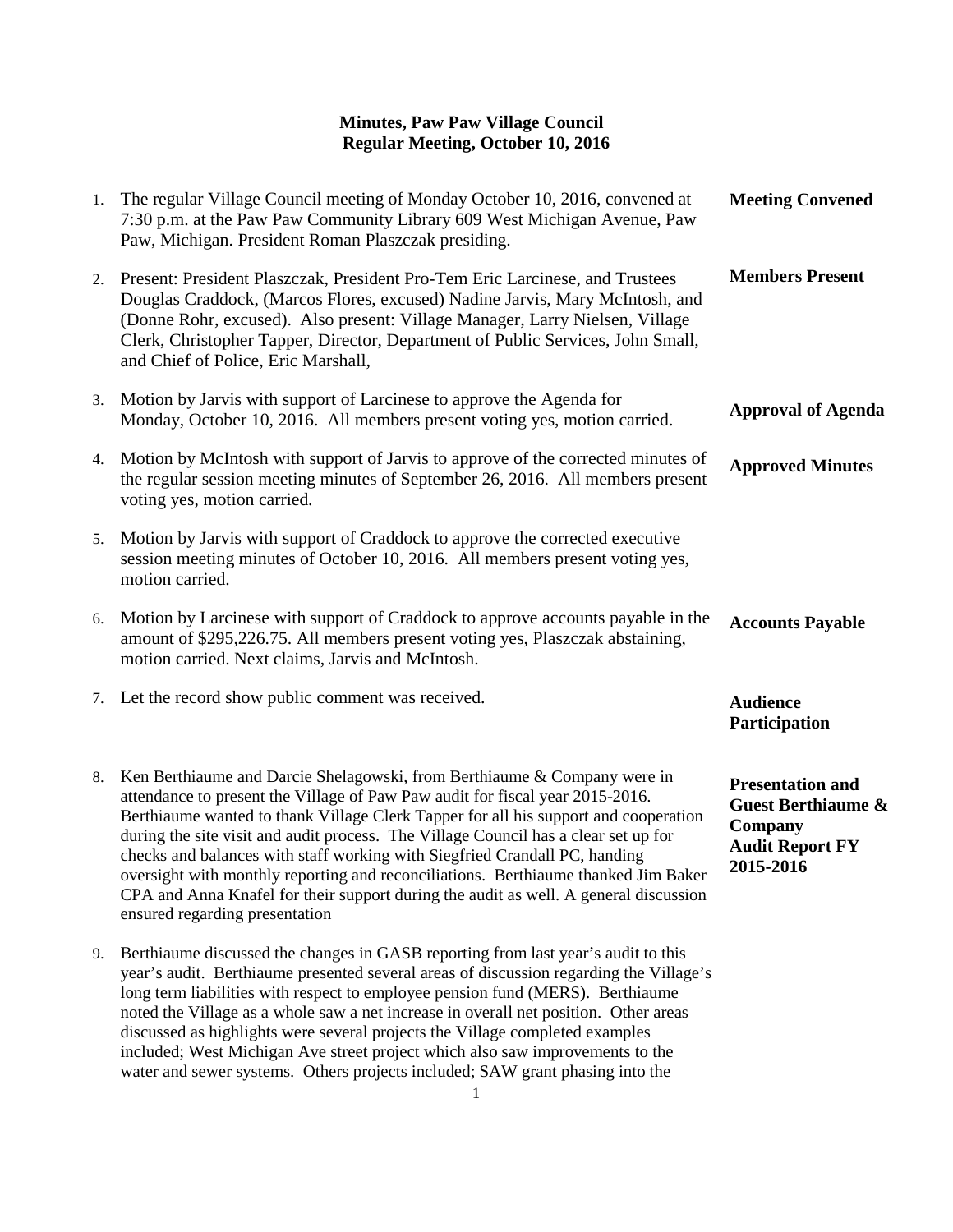**New Business MLCC request PP** 

**Audit Report FY** 

**Ongoing Business Annexation request**

**COMMITTEE REPORTS**

**Public Services** 

**Master PC**

**Finance & Admin.**

**Brewing** 

**2015-2016**

adoption of new Village Bonds for improvement to the Village Sewer infrastructure.

- 10. Berthiaume thanks the Council for the opportunity to preform services for the Village and took questions and comments from Council and staff.
- 11. Motion by McIntosh with supported from Craddock to approve and accept the resolution from the Michigan Liquor Control Commission and allow Paw Paw Brewing Company to produce distilled spirits at 780 South Gremps. All members present voting yes, motion carried.
- 12. Motion by Larcinese with support from Jarvis to approve and accept the audit report presented by Berthiaume & Company for fiscal year 2015-2016. All members present voting yes, motion carried.
- 13. Item held until action from Antwerp Township.
- 14. Larcinese reported the Finance and Administration Committee met. Items discussed included; audit report fiscal year 2015-2016.
- 15. No report.
- 16. No report
- 17. Nielsen reported the Parks and Recreation Committee met. Items discussed included; Maple Lake draw down, and search for new weed cutting boat. **Parks and Rec.**
- 18. Plaszczak reported the Downtown Development Authority met. Items discussed included; appointment of Mary Lou Hartman as new chair person, Grants approved and discussed further updated. **DDA**
- 19. Meeting October 4, 2016 20. Meeting November 30, 2016 21. Rohr report the Housing Commission met. Items discussed; audit report and RAD updated. 22. Meeting October 6, 2016 23. TBA 24. TBA **Fire Board Historical Comm. Housing Commission Planning Commission Wellhead Protection EDC WHF**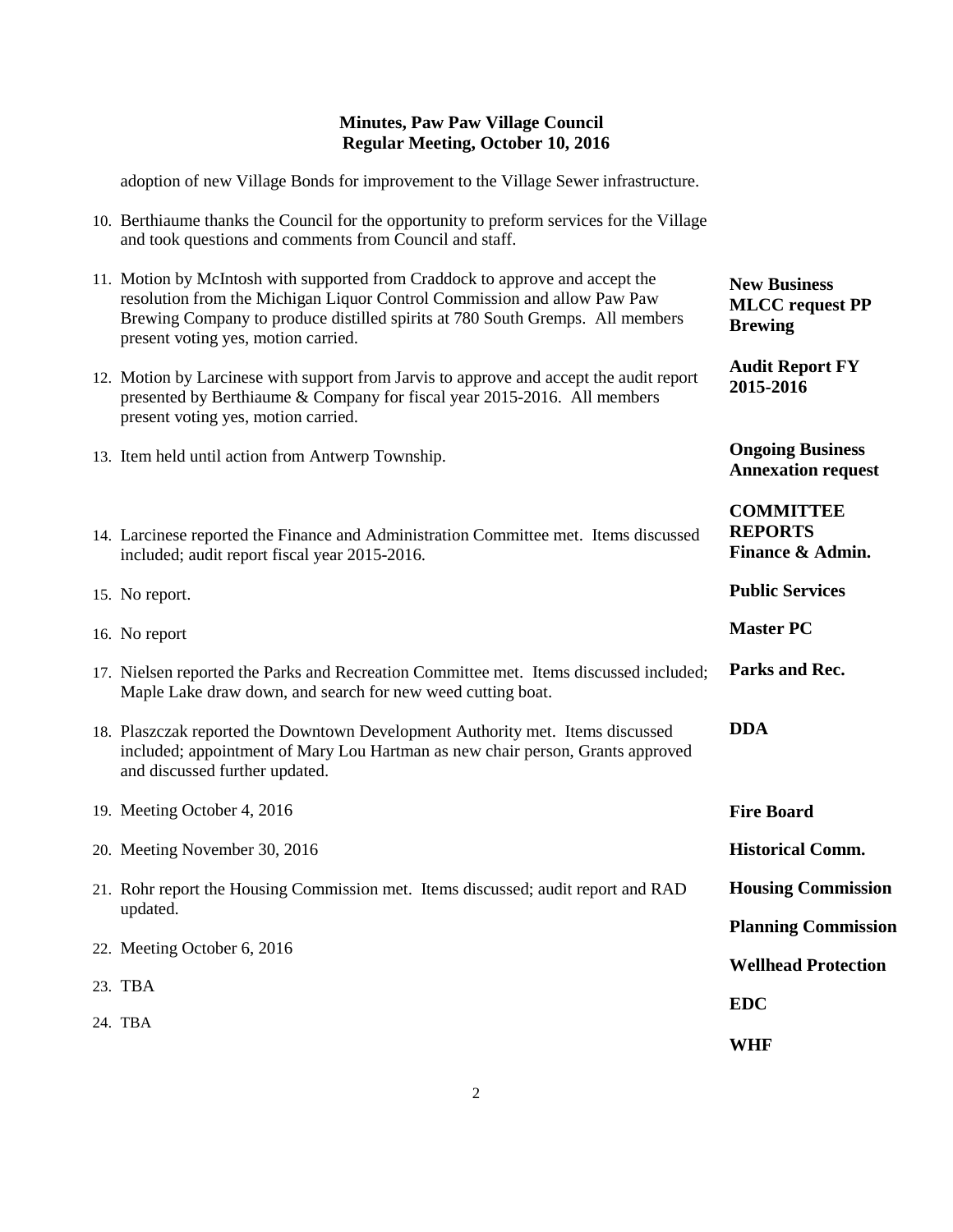- 25. Craddock noted meeting scheduled for September 28, 2016
- 26. Jarvis asked to be excused for the Parks & Recreation meeting schedule for October 3, 2016.
- 27. Motion by Rohr with support from Flores to close the regular session at 8:38 and recess into Executive Session to discuss contested hearing and speak with legal consultation regarding the hearing with administrative law judge. Roll call vote; Larcinese, Plaszczak, McIntosh, Flores, Jarvis, Craddock and Rohr yes, motion carried.
- 28. Motion by McIntosh with support from Larcinese to close Executive Session and re-enter regular session at 9:32. Roll call vote; Larcinese, Plaszczak, McIntosh, Flores, Jarvis, Craddock and Rohr yes, motion carried.
- 29. Motion by Flores with support by McIntosh to adjourn the meeting. All members present voting yes, motion carried. Meeting adjourned at 9:34 p.m.

\_\_\_\_\_\_\_\_\_\_\_\_\_\_\_\_\_\_\_\_\_\_ \_\_\_\_\_\_\_\_\_\_\_\_\_\_\_\_\_\_\_\_\_\_\_

Respectfully submitted:

Village President, Village Clerk,

Roman Plaszczak Christopher Tapper

**Council Comments Jarvis**

**Close Regular Session Executive Session**

**Open Regular Session Close Executive Session**

**Adjournment**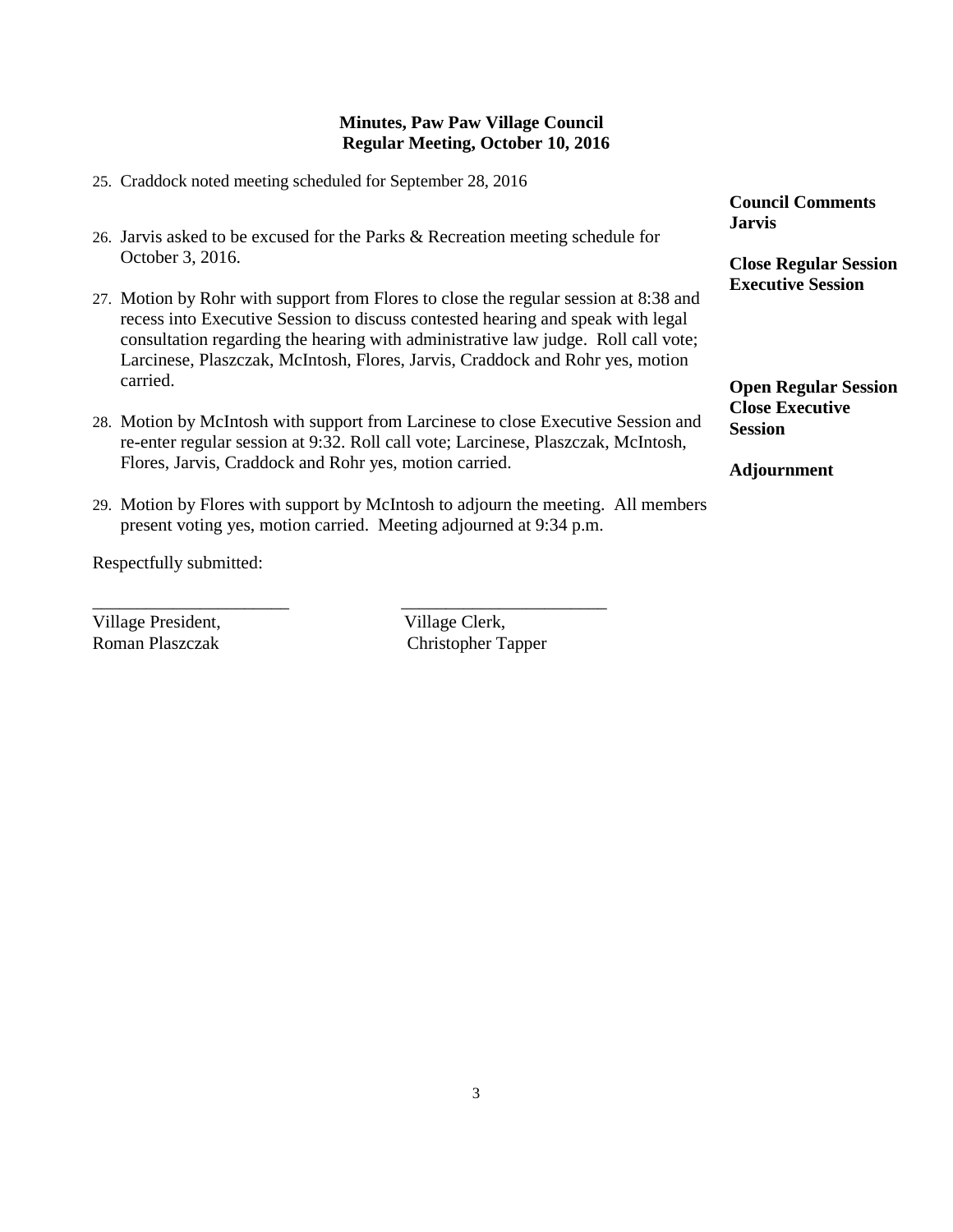| 1. | The regular Village Council meeting of Monday October 24, 2016, convened at<br>7:30 p.m. at the Paw Paw Community Library 609 West Michigan Avenue, Paw<br>Paw, Michigan. President Pro Tem Eric Larcinese presiding.                                                                                                                                                                                                                                                                                                                                                                                                                                                                                                                                                                                                                                                                                                                    | <b>Meeting Convened</b>                               |
|----|------------------------------------------------------------------------------------------------------------------------------------------------------------------------------------------------------------------------------------------------------------------------------------------------------------------------------------------------------------------------------------------------------------------------------------------------------------------------------------------------------------------------------------------------------------------------------------------------------------------------------------------------------------------------------------------------------------------------------------------------------------------------------------------------------------------------------------------------------------------------------------------------------------------------------------------|-------------------------------------------------------|
| 2. | Present: President Plaszczak, President Pro-tem Eric Larcinese, and Trustees<br>Douglas Craddock, Marcos Flores, Nadine Jarvis, Mary McIntosh, and Donne<br>Rohr. Also present: Village Manager Larry Nielsen, Ast. Manager Sarah Moyer-<br>Cale, Chief Eric Marshall and Public Services Director John Small.                                                                                                                                                                                                                                                                                                                                                                                                                                                                                                                                                                                                                           | <b>Members Present</b>                                |
| 3. | Motion by Flores with support of McIntosh to approve the Agenda for<br>Monday, October 24, 2016 with the addition of the request to close streets for the<br>annual Christmas Parade and a request to convene in executive session. All<br>members present voting yes, motion carried.                                                                                                                                                                                                                                                                                                                                                                                                                                                                                                                                                                                                                                                   | <b>Approval of Agenda</b>                             |
| 4. | Motion by McIntosh with support of Jarvis to approve of the minutes of the<br>regular session meeting minutes of October 10, 2016 with a correction to<br>paragraph 27. All members present voting yes, motion carried.                                                                                                                                                                                                                                                                                                                                                                                                                                                                                                                                                                                                                                                                                                                  | <b>Approved Minutes</b>                               |
| 5. | Motion by McIntosh with support of Jarvis to approve accounts payable in the<br>amount of \$657,264.63. All members but Rohr (abstain) voting yes, motion<br>carried, 6-0-1. Next claims, Rohr and Larcinese.                                                                                                                                                                                                                                                                                                                                                                                                                                                                                                                                                                                                                                                                                                                            | <b>Accounts Payable</b>                               |
| 6. | Let the record show no public comment was received.                                                                                                                                                                                                                                                                                                                                                                                                                                                                                                                                                                                                                                                                                                                                                                                                                                                                                      | <b>Public Comment</b>                                 |
| 7. | Sarah Moyer-Cale was introduced as the new Assistant Manager. Her<br>employment began October 24, 2016. All welcomed her to Paw Paw.                                                                                                                                                                                                                                                                                                                                                                                                                                                                                                                                                                                                                                                                                                                                                                                                     | <b>Sarah Moyer-Cale</b>                               |
| 8. | Charley Amos III was introduced as the new electrician, replacing retiring Bill<br>Crook. Amos presented his wife Susan and their two children. All welcomed<br>him and his family to Paw Paw.                                                                                                                                                                                                                                                                                                                                                                                                                                                                                                                                                                                                                                                                                                                                           | <b>Charley Amos III</b>                               |
| 9. | Sheriff candidate Robert Overheul spoke to the Council.                                                                                                                                                                                                                                                                                                                                                                                                                                                                                                                                                                                                                                                                                                                                                                                                                                                                                  | <b>Robert Overheul</b>                                |
|    | 10. Matt Meersman and Colleen Forestieri of the Van Buren County Conservation<br>District were present to give a final report on the 319 Project. The Village<br>received a grant to implement best management practices upstream of Briggs<br>Pond and Maple Lake with the goal of reducing sediment, phosphorous, and<br>nitrogen loading into the south branch of the Paw Paw River and, thus, having a<br>positive impact on the Village's efforts to restore Maple Lake water quality. A<br>handout, attached with these minutes, presented key data on the outcomes of the<br>project. Approximately \$7,000 of the Village's cash match was unused and will<br>be available going forward. Council members asked about ongoing monitoring<br>and other activities which can continue the success of the project. Meersman and<br>Forestieri indicated they will be presenting a proposal to the Village for just such<br>purpose. | <b>Presentation and</b><br><b>Guess</b><br>Abonmarche |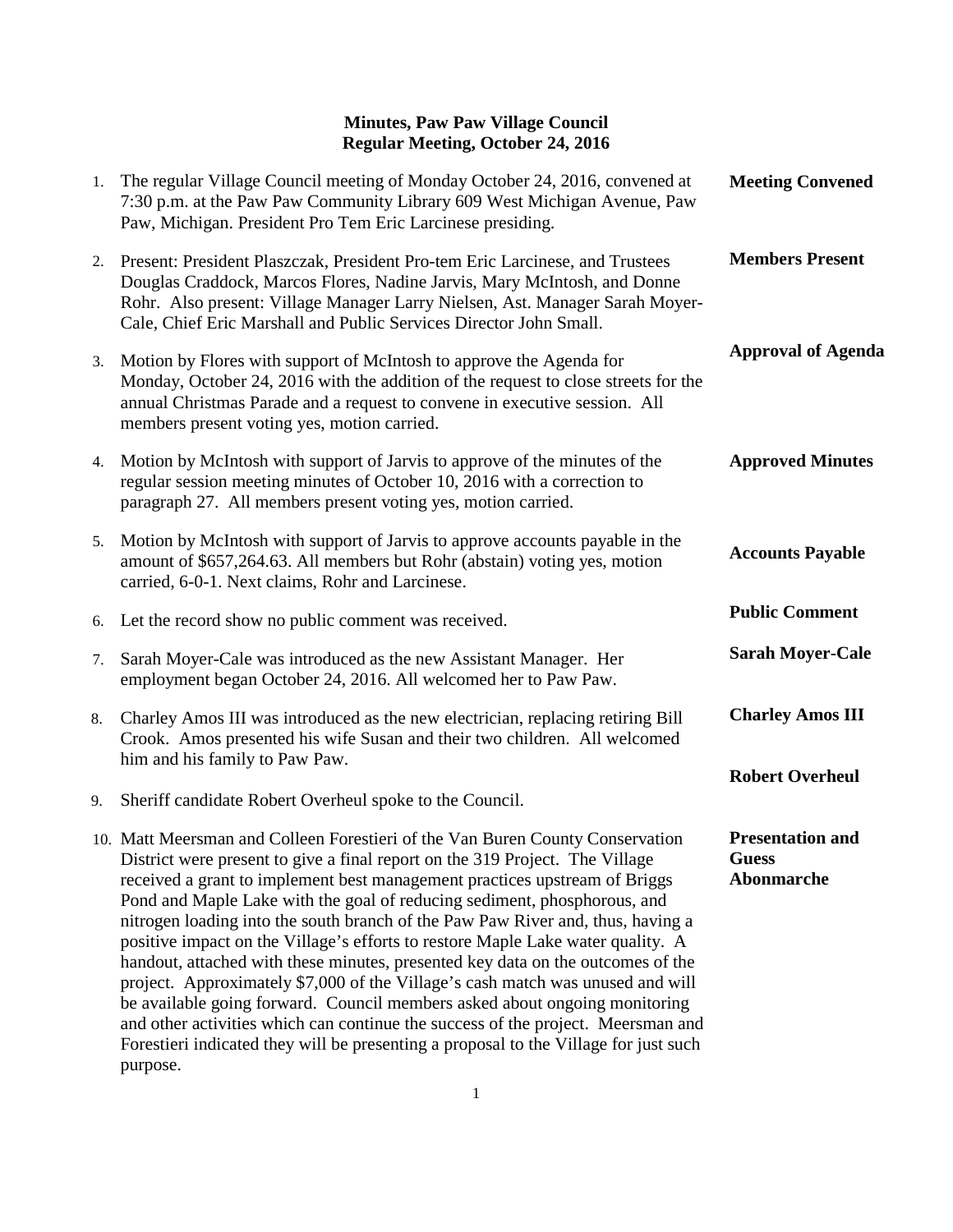|                                                                                   | <b>INGW 1</b> |
|-----------------------------------------------------------------------------------|---------------|
| 11. Kirk Perschbacher, Lakeshore Environmental, was present on behalf of          | <b>Resol</b>  |
| developers, Midwest V, LLC, who wish to develop a new venture at 711 East         | Paw I         |
| Michigan Avenue; formerly Paw Paw Laundry. The developer desire to use about      | <b>Midw</b>   |
| \$203,000 in Brownfield tax increment financing to assist the development. There  |               |
| are serious soil and ground water contamination issues. The Brownfield Plan can   |               |
| only be put in place if the Village DDA and the Village Council adopt resolutions |               |
| removing the new investment $(\$1,000,000 +/-)$ from the DDA District and allow   |               |
| the new taxes to be captured by the Brownfield Authority. Following discussion,   |               |
| a motion by Rohr with support by Larcinese to accept adopt Resolution 16-13       |               |
| allowing the Brownfield Authority to capture taxes on the new investment was      |               |
| approved by roll call of all members voting in the affirmative. Motion Carried.   |               |
|                                                                                   |               |
|                                                                                   |               |

- 12. Motion by McIntosh with support of Flores to adopt the State's Resolution recognizing St. Mary's as a local non-profit charitable organization operating within the Paw Paw community and recommending the Michigan Bureau of Lottery, Charitable Gaming Division approve applications to conduct fundraising licensed activities was approved with all members present voting in the affirmative. Motion carried.
- 13. Motion Larcinese with support of Craddock to grant use of various streets and parking lots for the annual Children's Christmas Parade on December 3, 2016 was approved with all members voting in the affirmative. Motion carried.
- 14. Mark Lipson was present regarding his request to annex a portion of his property into the Village of Paw Paw. Nielsen commented two adjacent parcels owned by the MDOT would also be added to the annexation request. Nielsen reported on the process, contact with Antwerp Township and the County Administration. Both are in agreement with the annexation and ready to follow the process. Motion by Jarvis, with support of Rohr to adopt Resolution 16-12 stating the Village's intent to annex three parcels was approved with all members present voting yes, motion carried.
- 15. Motion by McIntosh, with support of Rohr to authorize the President and the Clerk to execute the petition to the County requesting the County Board of Commissions conduct a hearing on the on the annexation of the three parcels into the Village. All members present voting yes, motion carried.
- 16. Flores reported the Public Services Committee is looking into obtaining a needed easement for utilities.

**New Business Resolution 16-13 Paw Paw Laundry /**  *Mest* **V**, LLC

**St. Mary's Gaming License**

**Children's Christmas Parade**

**Ongoing Business Resolution 16-12 Intent to Annex Parcels in the Village**

**Petition of Van Buren County Board of Commissions to Conduct Annexation Hearing**

**Committee Reports Public Services Committee**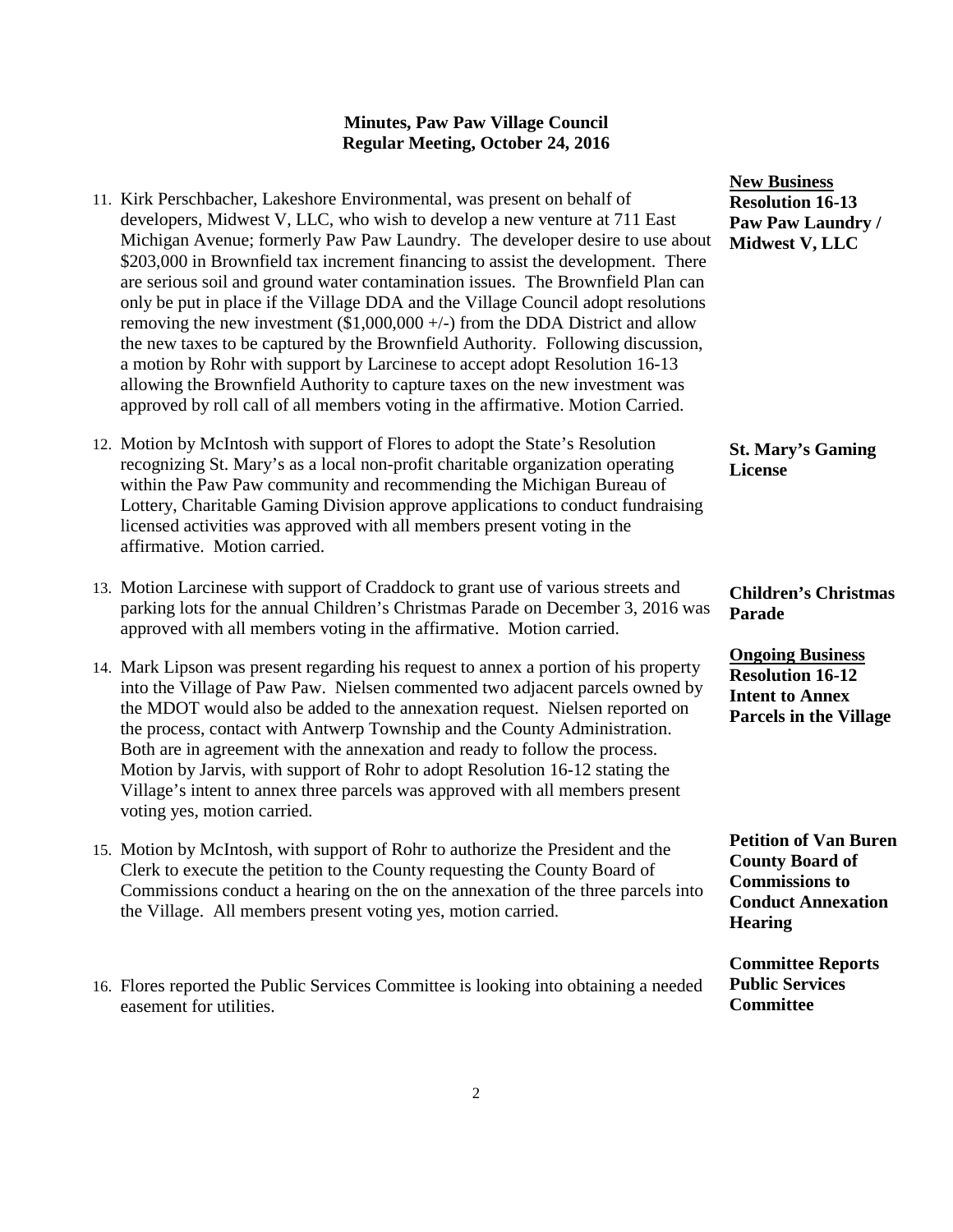| 17. Rohr reported the Housing Commission has completed their conversion to RAD<br>financing.                                                                                                                                           | <b>Housing Commission</b>                |
|----------------------------------------------------------------------------------------------------------------------------------------------------------------------------------------------------------------------------------------|------------------------------------------|
| 18. Other Committees had no reports.                                                                                                                                                                                                   | <b>Other Committees</b>                  |
| 19. Plaszczak noted the Governor's visit went well. He also noted the new sanitary<br>pipe has been installed under the lake.                                                                                                          | <b>Council Member</b><br><b>Comments</b> |
| Jarvis commented on final Farmers Market of the season scheduled for October 30<br>and noted people are already looking forward to next year's season.                                                                                 |                                          |
| 20. Nielsen asked Marshall to comment on department training, the MCOLES audit<br>and the hit and run fatal on I-94.                                                                                                                   | <b>Manager's Comments</b>                |
| 21. A motion to recess into Executive Session at 9:26 p.m. for the purpose of<br>discussing litigation was offered by McIntosh with support of Rohr.<br>Roll Call of all members present voting in in the affirmative, motion carried. | <b>Executive Session</b>                 |
| Council returned from Executive Session at 9:34 p.m.                                                                                                                                                                                   |                                          |
| 22. Motion by Craddock with support by Larcinese to adjourn the meeting. All<br>members present voting yes, motion carried. Meeting adjourned at 9:35 p.m.                                                                             | <b>Adjournment</b>                       |

Respectfully submitted:

Roman Plaszczak

\_\_\_\_\_\_\_\_\_\_\_\_\_\_\_\_\_\_\_\_\_\_ \_\_\_\_\_\_\_\_\_\_\_\_\_\_\_\_\_\_\_\_\_\_\_ Village President,<br>
Roman Plaszczak<br>
Larry Nielsen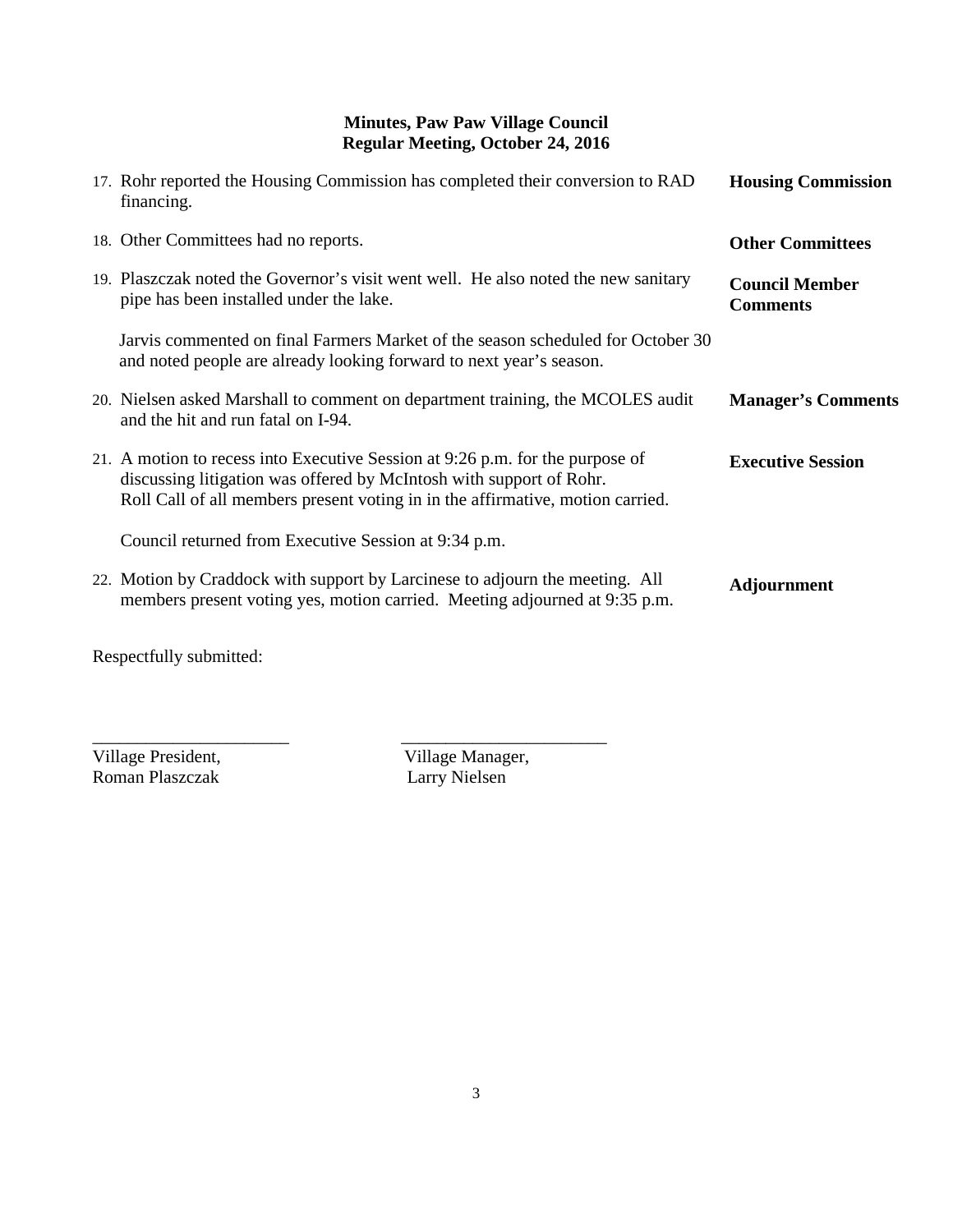| 1. | The regular Village Council meeting of Monday October 10, 2016, convened at<br>7:30 p.m. at the Paw Paw Community Library 609 West Michigan Avenue, Paw<br>Paw, Michigan. President Roman Plaszczak presiding.                                                                                                                                                                                                                                                                                                                                                                                                                                                                                                                                         | <b>Meeting Convened</b>                                                                          |
|----|--------------------------------------------------------------------------------------------------------------------------------------------------------------------------------------------------------------------------------------------------------------------------------------------------------------------------------------------------------------------------------------------------------------------------------------------------------------------------------------------------------------------------------------------------------------------------------------------------------------------------------------------------------------------------------------------------------------------------------------------------------|--------------------------------------------------------------------------------------------------|
| 2. | Present: President Plaszczak, President Pro-Tem Eric Larcinese, and Trustees<br>Douglas Craddock, Marcos Flores, Nadine Jarvis, Mary McIntosh, and Donne<br>Rohr. Also, present: Village Manager, Larry Nielsen, Village Clerk, Christopher<br>Tapper, and Assistant Village Manager, Sarah Moyer-Cale. Director, (Department<br>of Public Services, John Small, excused), (Chief of Police, Eric Marshall,<br>excused)                                                                                                                                                                                                                                                                                                                                | <b>Members Present</b>                                                                           |
| 3. | Motion by Rohr with support of Craddock to approve the Agenda for<br>Monday, November 14, 2016. All members present voting yes, motion carried.                                                                                                                                                                                                                                                                                                                                                                                                                                                                                                                                                                                                        | <b>Approval of Agenda</b>                                                                        |
| 4. | Motion by Rohr with support of Flores to approve of the corrected minutes of the<br>regular session meeting minutes of October 24, 2016. All members present<br>voting yes, motion carried.                                                                                                                                                                                                                                                                                                                                                                                                                                                                                                                                                            | <b>Approved Minutes</b>                                                                          |
| 5. | Motion by Rohr with support of Flores to approve the executive session meeting<br>minutes of October 24, 2016. All members present voting yes, motion carried.                                                                                                                                                                                                                                                                                                                                                                                                                                                                                                                                                                                         |                                                                                                  |
| 6. | Motion by Larcinese with support of Rohr to approve accounts payable in the<br>amount of \$606,641.43. All members present voting yes, motion carried. Next<br>claims, Flores and McIntosh.                                                                                                                                                                                                                                                                                                                                                                                                                                                                                                                                                            | <b>Accounts Payable</b>                                                                          |
| 7. | Amy Craddock was in the audience to formally invite the Council to the annual<br>Christmas Tree Lighting. Craddock thanked the Council for the continued<br>support for the community event taking place December 2, 2016 at 5:30 at the<br>Downtown Development Authority. Craddock provided an agenda for the event<br>and looked forward to seeing everyone.                                                                                                                                                                                                                                                                                                                                                                                        | <b>Audience</b><br>Participation<br><b>Amy Craddock</b>                                          |
| 8. | Kenneth Nesbitt from the Two Rivers Coalition was in the audience to formally invite<br>the Council, December 7, 2016 at 6:30 to the Van Buren County Conference Center<br>for an information meeting head by the Two River Coalition.                                                                                                                                                                                                                                                                                                                                                                                                                                                                                                                 | <b>Kenneth Nesbitt</b>                                                                           |
| 9. | Peter Ter Louw, President & Executive Director, Southwest Michigan Land<br>Conservancy provided an executive summary of the activities of the Michigan Land<br>Conservancy in Southwest Michigan. Louw discussed several projects and events<br>happening in the area. Louw noted of a new preserve in the Alema/Antwerp<br>Township area with sensitive habitats and access to the public. Louw discussed<br>several special plants & animals in the preserve that have been deemed endangered at<br>the Federal and State levels. As part of the SWMLC's 25 <sup>th</sup> anniversary celebration in<br>2016, the Conservancy will highlight threatened or endanger species that benefit from<br>protected and conserved land in southwest Michigan. | <b>Presentation and</b><br><b>Guest Peter Ter</b><br><b>Louw, SWM Land</b><br><b>Conservancy</b> |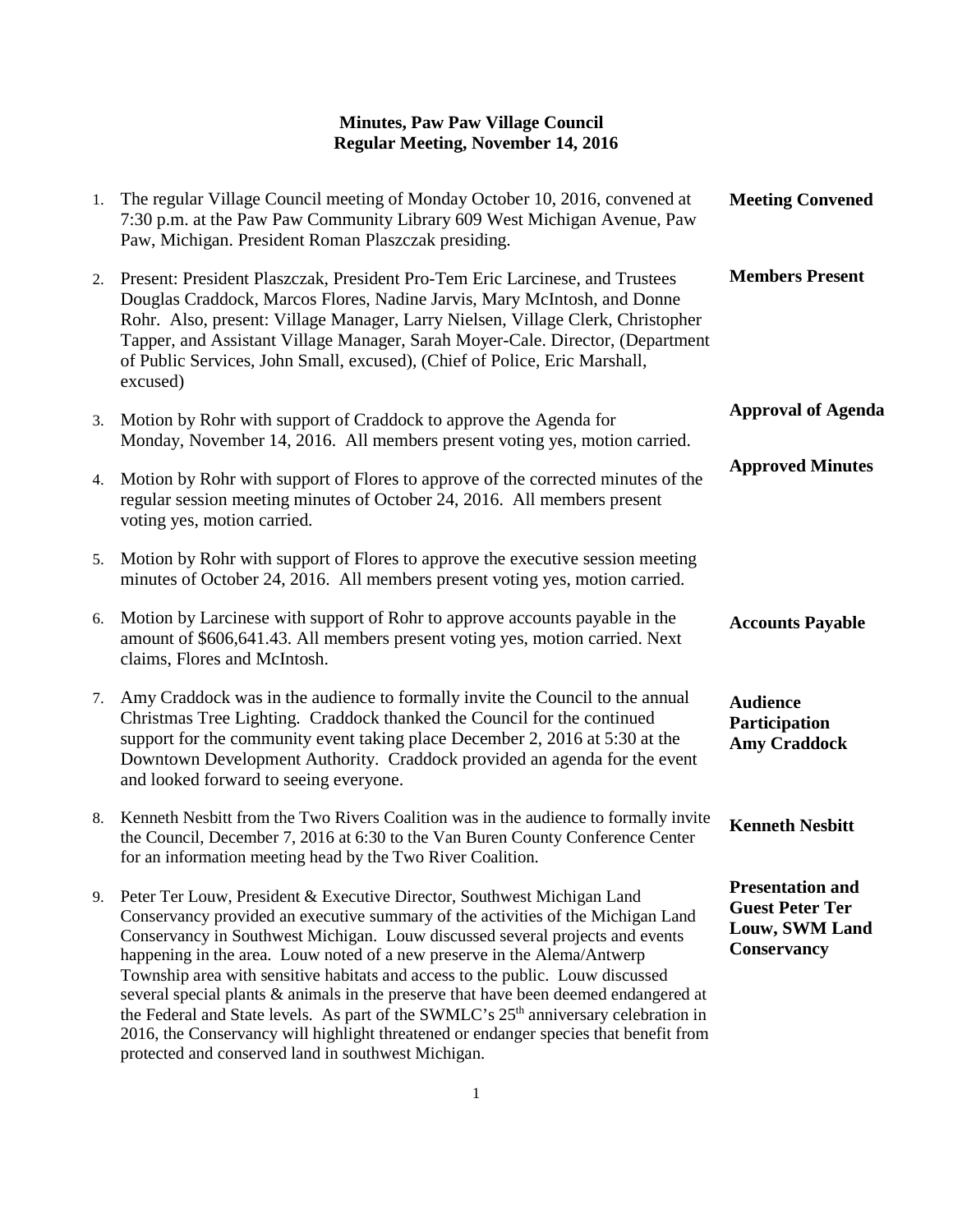- 10. Lisa Phillips, Chairperson, Pamela Jackson VBC Brownfield, and Erik Peterson, Envirologic Consulting Services were in attendance to present to the Council an updated regarding the Van Buren County Brownfield Development projects and programs. Brownfield Redevelopment is a term used in urban planning to describe land previously used for commercial or industrial purpose. Such land has been contaminated with hazardous waste or is feared to be so contaminated. Once cleaned up such an area can become host to a business development. Land that is more severely contaminated and has high concentrations of hazardous waste or pollution, such as a superfund site, does not fall under the Brownfield classification.
- 11. Motion by Flores with support from Larcinese to approve and accept the recommendation of the Planning Commission and approve;
	- 1) Amending the Master Plan Future Land Use Map to reclassify the three parcels 80-47-257-001-00, 80-47-257-003-00, 80-47-257-007-00 from MDR-Medium Density Residential to CC-Corridor
	- 2) Rezoning two parcels from Ro-Restricted Office and one parcel currently zoned R-2 Single and Two Family Residential to B-2 General Business District. Roll Call vote; Craddock, Rohr, Larcinese, Plaszczak, McIntosh, Jarvis and Flores all voting yes, motion carried.
- 12. Motion by Jarvis with support from Rohr to accept the recommendation of the Downtown Development Authority Board of Directors and establish a public hearing to take place shortly after the start of the regular Council meeting on Monday, December 19, 2016 for the purpose of taking comments on amending and restating the Tax Increment Financing Plan. Roll Call vote; Craddock, Rohr, Larcinese, Plaszczak, McIntosh, Jarvis and Flores all voting yes, motion carried.
- 13. Larcinese updated the Council regarding the Paw Paw Area Fire Board. Items discussed included; statues of the Phase II department building expansion, only one firm submitted a proposal after ten were solicited, board members concern about future of existing agreements between townships, seeking assistances from outside Fire Authority's, organizations, possibility of reorganization. Larcinese asked Council members for their comments and suggestions regarding the Phase II study proposals.
- 14. Rohr reported the Finance and Administration Committee met. Items discussed included; budget topics for fiscal year 2016-2017.
- 15. No report.
- 16. No report
- 17. Jarvis reported the Parks and Recreation Committee met. Items discussed included; Maple Lake draw down, and search for new weed cutting boat.

**VBC Brownfield Lisa Phillips, Pamela Jackson, Erik Peterson**

**New Business Re-zoning request 711 E Michigan Ave**

**Resolution 16-14 DDA Plan**

#### **Ongoing Business Update Fire Board**

**COMMITTEE REPORTS Finance & Admin.**

**Public Services** 

**Master PC**

**Parks and Rec.**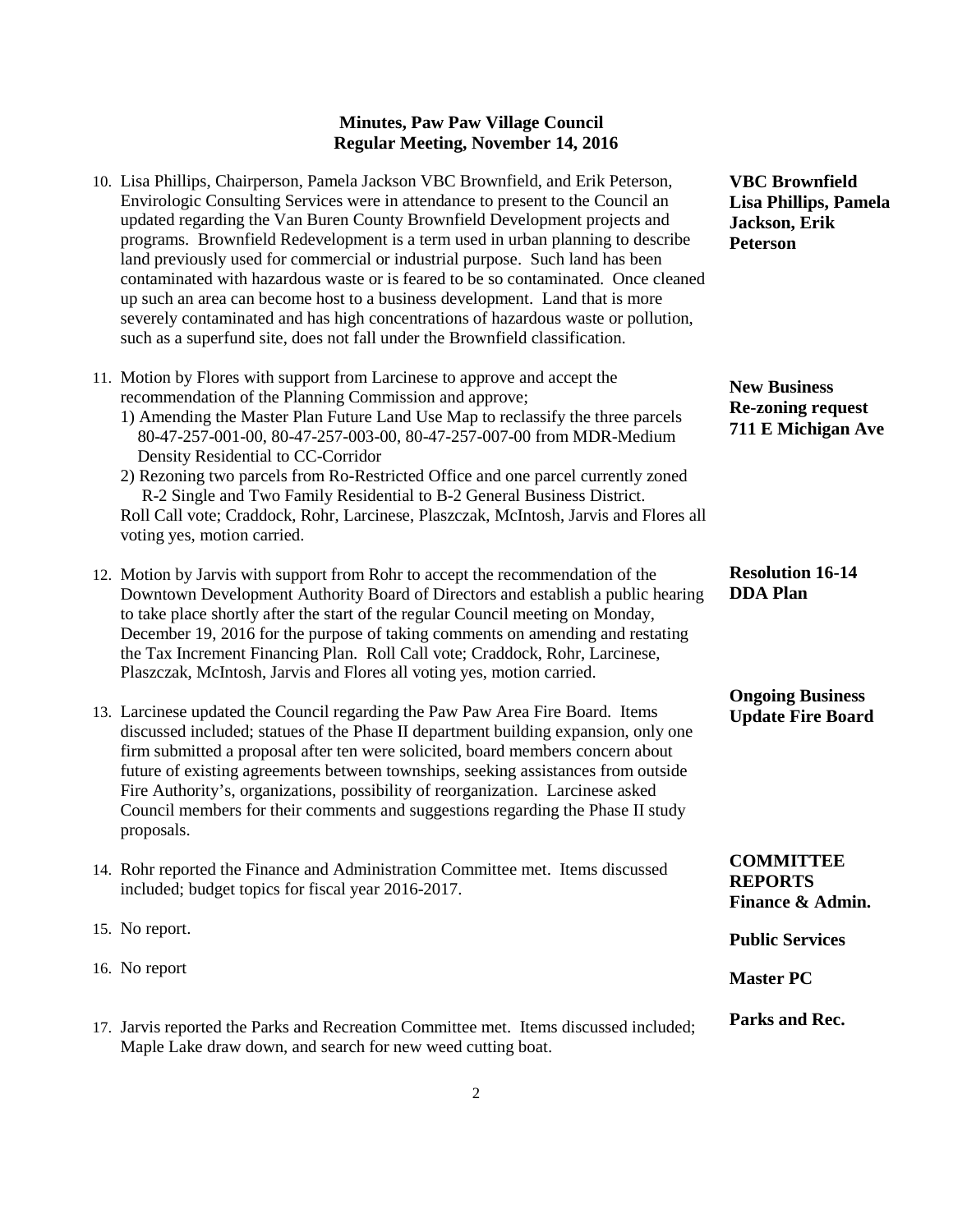| 18. No report                                                                                                                                                                                    | <b>DDA</b>                                  |
|--------------------------------------------------------------------------------------------------------------------------------------------------------------------------------------------------|---------------------------------------------|
| 19. Already reported                                                                                                                                                                             | <b>Fire Board</b>                           |
| 20. Meeting November 30, 2016.                                                                                                                                                                   | <b>Historical Comm.</b>                     |
| 21. No report                                                                                                                                                                                    | <b>Housing Commission</b>                   |
| 22. No report                                                                                                                                                                                    | <b>Planning Commission</b>                  |
| 23. Meeting October 18, 2016                                                                                                                                                                     | <b>Wellhead Protection</b>                  |
| 24. TBA                                                                                                                                                                                          | <b>EDC</b>                                  |
| 25. Craddock reported the Wine and Harvest Festival Committee met. Items discussed<br>included; election of board members, financial report and proposal of budget for<br>fiscal year 2016-2017. | <b>WHF</b>                                  |
| 26. Plaszczak noted of the progress at Berkshire Paw Paw.                                                                                                                                        | <b>Council Comments</b><br><b>Plaszczak</b> |
| 27. McIntosh asked staff and Council to review the list of proposed ordinances, she<br>asked about amending last year.                                                                           | <b>McIntosh</b>                             |
| 28. Flores reported the Zoning Board of Appeals would be holding a public hearing<br>November 28, 2016 at 6:00.                                                                                  | <b>Flores</b>                               |
| 29. Motion by Flores with support by Craddock to adjourn the meeting. All members<br>present voting yes, motion carried. Meeting adjourned at 9:39 p.m.                                          | <b>Adjournment</b>                          |
|                                                                                                                                                                                                  |                                             |

Respectfully submitted:

Village President,<br>Roman Plaszczak

Village Clerk,<br>Christopher Tapper

\_\_\_\_\_\_\_\_\_\_\_\_\_\_\_\_\_\_\_\_\_\_ \_\_\_\_\_\_\_\_\_\_\_\_\_\_\_\_\_\_\_\_\_\_\_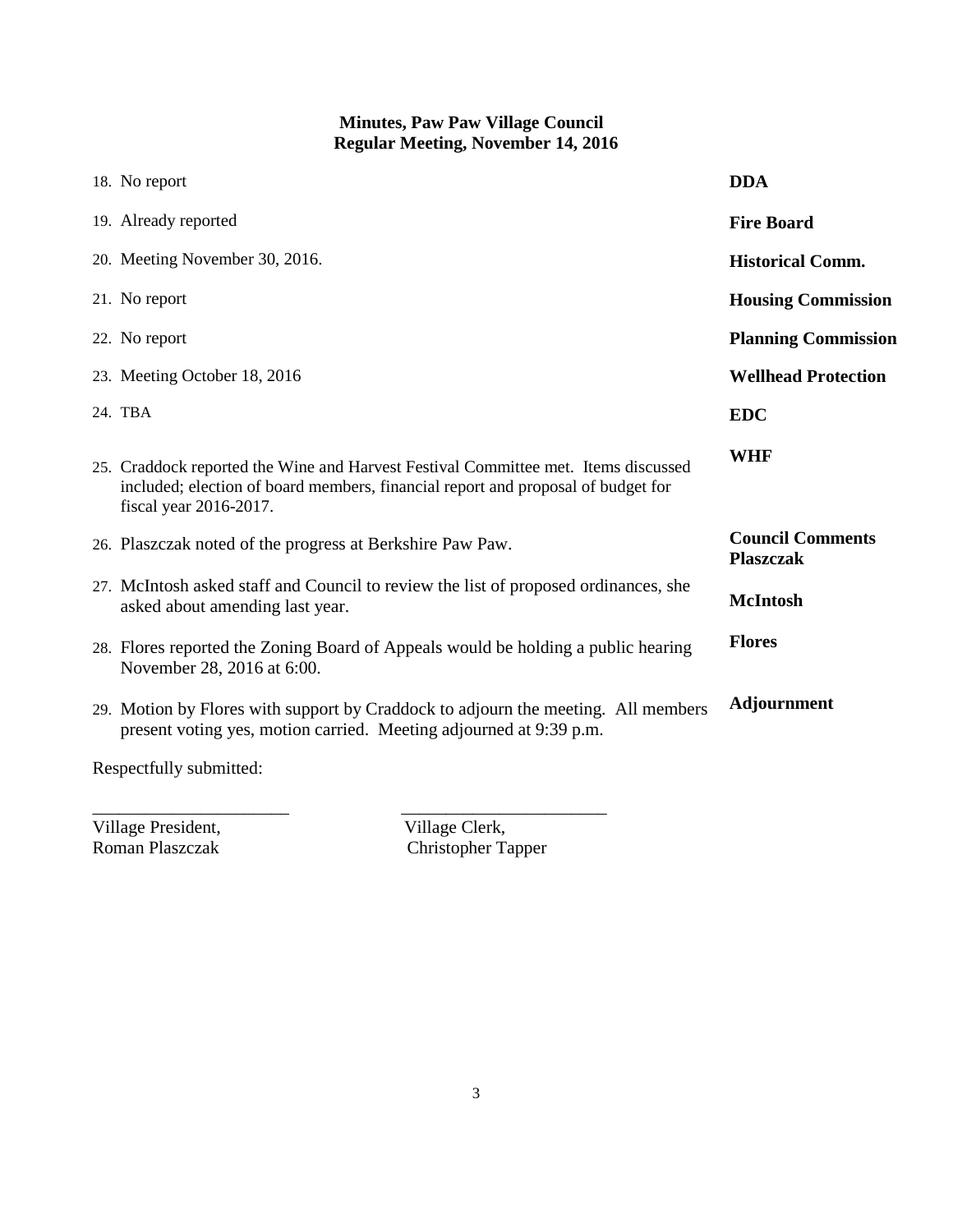| 1. | The regular Village Council meeting of Monday November 28, 2016, convened at<br>7:30 p.m. at the Paw Paw Community Library 609 West Michigan Avenue, Paw<br>Paw, Michigan. President Roman Plaszczak presiding.                                                                                                                                                                                                                                                                                                                                                                                                                                                                                                                                                                                                                                                                                                                                                                 | <b>Meeting Convened</b>                                                            |
|----|---------------------------------------------------------------------------------------------------------------------------------------------------------------------------------------------------------------------------------------------------------------------------------------------------------------------------------------------------------------------------------------------------------------------------------------------------------------------------------------------------------------------------------------------------------------------------------------------------------------------------------------------------------------------------------------------------------------------------------------------------------------------------------------------------------------------------------------------------------------------------------------------------------------------------------------------------------------------------------|------------------------------------------------------------------------------------|
| 2. | Present: President Plaszczak, President Pro-Tem Eric Larcinese, and Trustees<br>Douglas Craddock, Marcos Flores, Nadine Jarvis, Mary McIntosh, and Donne<br>Rohr. Also, present: Village Manager, Larry Nielsen, Village Clerk, Christopher<br>Tapper, and Assistant Village Manager, Sarah Moyer-Cale. Director, Department<br>of Public Services, John Small, Chief of Police, Eric Marshall.                                                                                                                                                                                                                                                                                                                                                                                                                                                                                                                                                                                 | <b>Members Present</b>                                                             |
| 3. | Motion by Flores with support of Craddock to approve the Agenda for<br>Monday, November 28, 2016. All members present voting yes, motion carried.                                                                                                                                                                                                                                                                                                                                                                                                                                                                                                                                                                                                                                                                                                                                                                                                                               | <b>Approval of Agenda</b>                                                          |
| 4. | Motion by Jarvis with support of McIntosh to approve of the corrected minutes of<br>the regular session meeting minutes of November 14, 2016. All members present<br>voting yes, motion carried.                                                                                                                                                                                                                                                                                                                                                                                                                                                                                                                                                                                                                                                                                                                                                                                | <b>Approved Minutes</b>                                                            |
| 5. | Motion by Flores with support of McIntosh to approve accounts payable in the<br>amount of \$246,339.71. All members present voting yes, motion carried. Next<br>claims, Craddock and Rohr.                                                                                                                                                                                                                                                                                                                                                                                                                                                                                                                                                                                                                                                                                                                                                                                      | <b>Accounts Payable</b>                                                            |
| 6. | Let the record show, no public comment was offered                                                                                                                                                                                                                                                                                                                                                                                                                                                                                                                                                                                                                                                                                                                                                                                                                                                                                                                              | <b>Audience</b><br>Participation                                                   |
| 7. | Motion Jarvis with support from Craddock to approve and accept the<br>recommendation from the Planning Commission and approve the site plan for<br>Greg's Paw Paw Blend at 804 South Kalamazoo Street Suite 7, along with granting<br>the special land use request allowing a drive through addition subject to the following<br>conditions:<br>a) Variance approval from the 60ft setback requirement from the right of way of<br>Commercial Drive by the Zoning Board of Appeals<br>b) Compliance with the proposed on site landscaping and delineation of the proposed<br>circular drive thru route. A revised site plan detailing the proposed berm/landscape<br>island, method of driveway delineation and fencing along the outside curve of the<br>drive thru route is required<br>c) Village Fire Department review/approval<br>d) Compliance with all applicable Federal, State, County and Local codes/ordinances.<br>All members present voting yes, motion carried. | <b>New Business</b><br>Site Plan 804 S<br>Kalamazoo Greg's<br><b>Paw Paw Blend</b> |
| 8. | Motion by McIntosh with support from Flores to amended the Village of Paw Paw<br>Council meeting schedule for the month of December 2016 as followed;<br>Monday, December 12, 2016 at 7:30<br>Monday, December 19, 2016 at 7:30                                                                                                                                                                                                                                                                                                                                                                                                                                                                                                                                                                                                                                                                                                                                                 | December 2016<br>meeting schedule                                                  |

All members present voting yes, motion carried.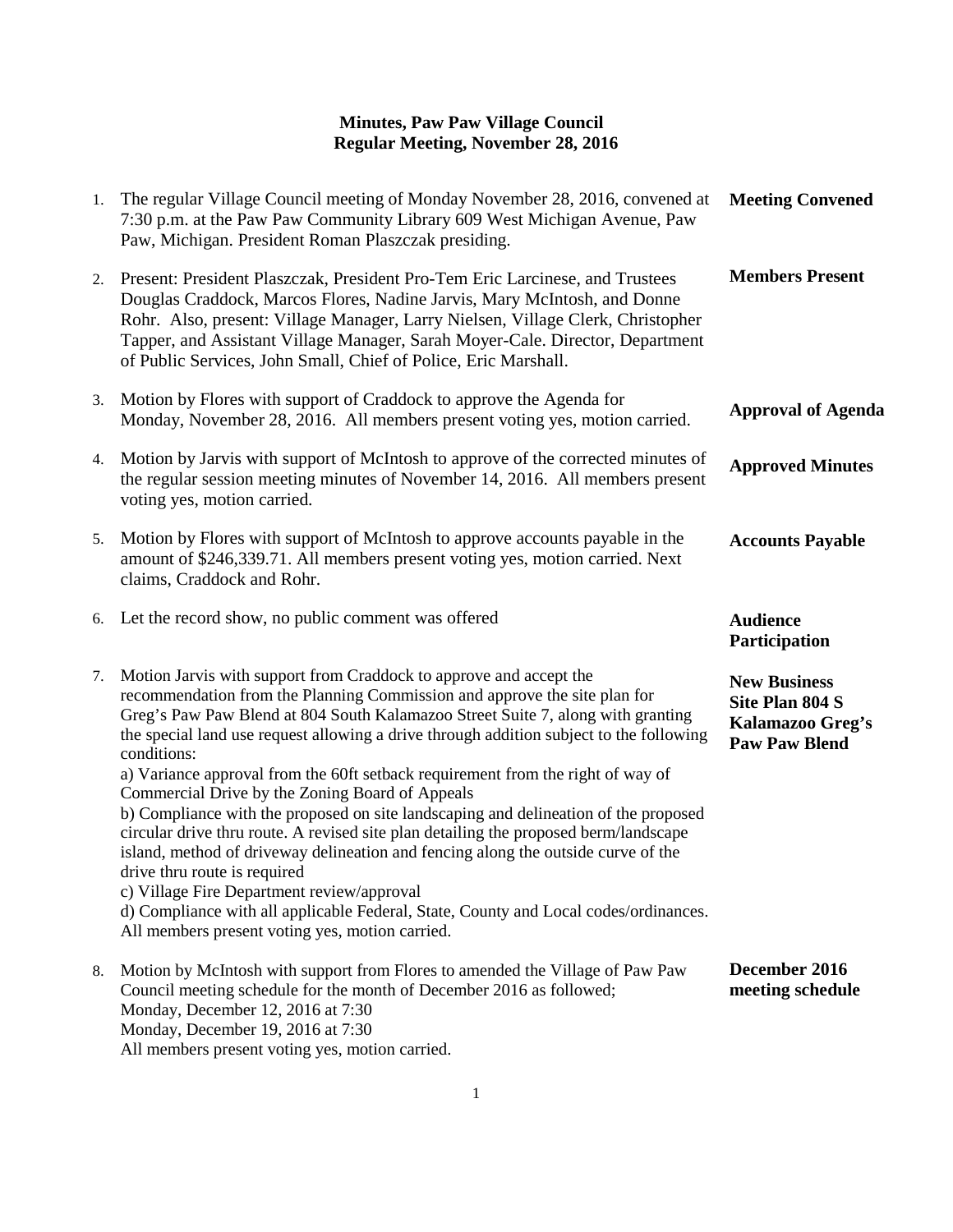- 9. President Plaszczak asked to be excused from the following discussion regarding Game Plaza, 301 West Michigan Ave as he has a conflict of interest in the property. Plaszczak turned the meeting discussion over to President Pro-Tem Larcinese.
- 10. Larcinese and staff updated the Council from the previous discussion regarding the application of Special Land Use request at 301 West Michigan Ave. The Planning Commission granted the request back July 7, 2016 for the proposed establishment of a U-Haul Truck & Trailer Operation at the existing site. The Planning Commission recommended approval based upon a finding of compliance with the site plan review criteria and subject to a condition the property would have no more than 4 trailers/truck at a time on the property.
- 11. A general discussion ensued regarding the request. Several Council members expressed concerns with enforcement of the number of trailers. Other comments including questions from the Planning Commission and Zoning Board of Appeals meeting minutes. Moyer-Cale addressed questions from both the meeting minutes from the Planning Commission and ZBA.
- 12. Motion by Rohr with support of Jarvis to approve and accept the recommendation of the Planning Commission and approve the site plan along with special land use request at Game Plaza, 301 West Michigan Ave with the following condition of the property would have no more than 4 U-Haul trailers/trucks on the property as any one given time. All members present voted; Larcinese, McIntosh, Jarvis, Rohr voting yes, Craddock and Flores voting no, Plaszczak abstaining, motion carried.
- 13. No report.
- 14. Flores reported the Department of Public Service Committee met. Item included; Berkshire, SRF, Christmas lighting contest and retirement of Crook from the Paw Paw Electric Department.

15. No report, meeting December 14, 2016

- 16. No report, meeting December 5, 2016
- 17. Plaszczak reported the Downtown Development Authority met. Items included; grants approved, updates regarding 210 East Michigan Ave, regarding public hearing on continuing the Authority.
- 18. No report
- 19. No report
- 20. No report

**Ongoing Business Game Plaza 301 West MI Ave**

| ns discussed<br>Lineman, Bill | UUNIVILLI DE<br><b>REPORTS</b><br>Finance & Admin.<br><b>Public Services</b> |
|-------------------------------|------------------------------------------------------------------------------|
|                               | <b>Master PC</b>                                                             |
|                               | Parks and Rec.                                                               |
| discussed<br>and update       | <b>DDA</b>                                                                   |
|                               | <b>Fire Board</b>                                                            |
|                               | <b>Historical Comm.</b>                                                      |
|                               | <b>Housing Commission</b>                                                    |
|                               |                                                                              |

**COMMITTEE**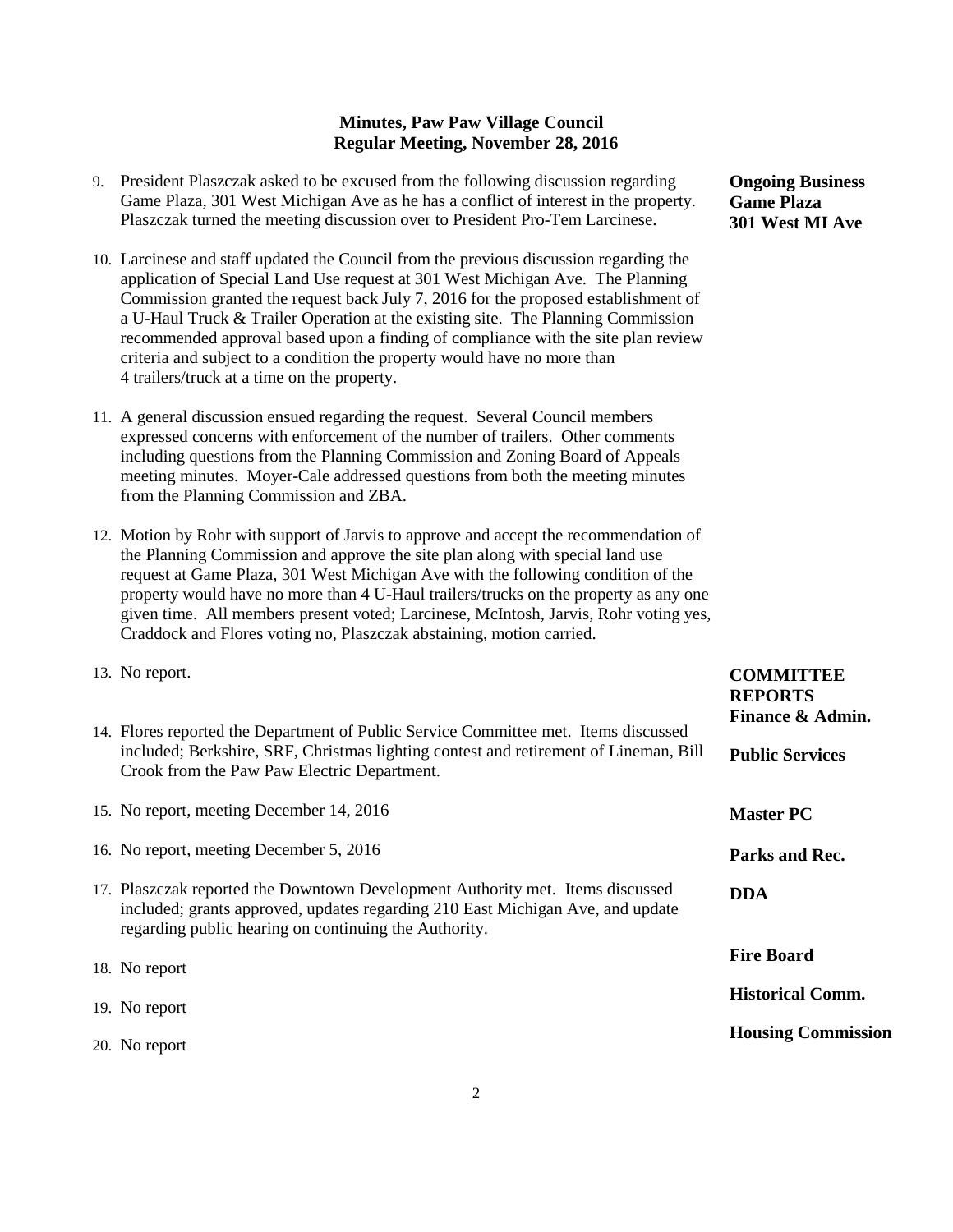|                         | 21. No report                                                                                                                                                                                                                                                       | <b>Planning Commission</b>                  |  |  |
|-------------------------|---------------------------------------------------------------------------------------------------------------------------------------------------------------------------------------------------------------------------------------------------------------------|---------------------------------------------|--|--|
|                         | 22. No report                                                                                                                                                                                                                                                       | <b>Wellhead Protection</b>                  |  |  |
|                         | 23. No report                                                                                                                                                                                                                                                       | <b>EDC</b>                                  |  |  |
|                         | 24. No report                                                                                                                                                                                                                                                       | <b>WHF</b>                                  |  |  |
|                         | 25. Plaszczak noted of the Maple Lake Association Christmas dinner Sunday,<br>December 4, 2016 at LaCantina, Council and staff are welcome to attend.                                                                                                               | <b>Council Comments</b><br><b>Plaszczak</b> |  |  |
|                         | 26. Nielsen noted of the approval from the Van Buren County Commissioner<br>regarding the annexation of the property at 1027 East Michigan to the Village of<br>Paw Paw from Antwerp Township.                                                                      | <b>Nielsen</b>                              |  |  |
|                         | 27. Chief Marshall updated the Council regarding some current investigations<br>happened in the Village. Marshall thanked the Van Buren County Sheriff's<br>Department along with the State Police for their assistances with the<br>investigations still on going. | <b>Chief Marshall</b>                       |  |  |
|                         | 28. Motion by Larcinese with support by Craddock to adjourn the meeting. All<br>members present voting yes, motion carried. Meeting adjourned at 8:09 p.m.                                                                                                          | <b>Adjournment</b>                          |  |  |
| Respectfully submitted: |                                                                                                                                                                                                                                                                     |                                             |  |  |

Village President,<br>Roman Plaszczak

Village Clerk,<br>Christopher Tapper

\_\_\_\_\_\_\_\_\_\_\_\_\_\_\_\_\_\_\_\_\_\_ \_\_\_\_\_\_\_\_\_\_\_\_\_\_\_\_\_\_\_\_\_\_\_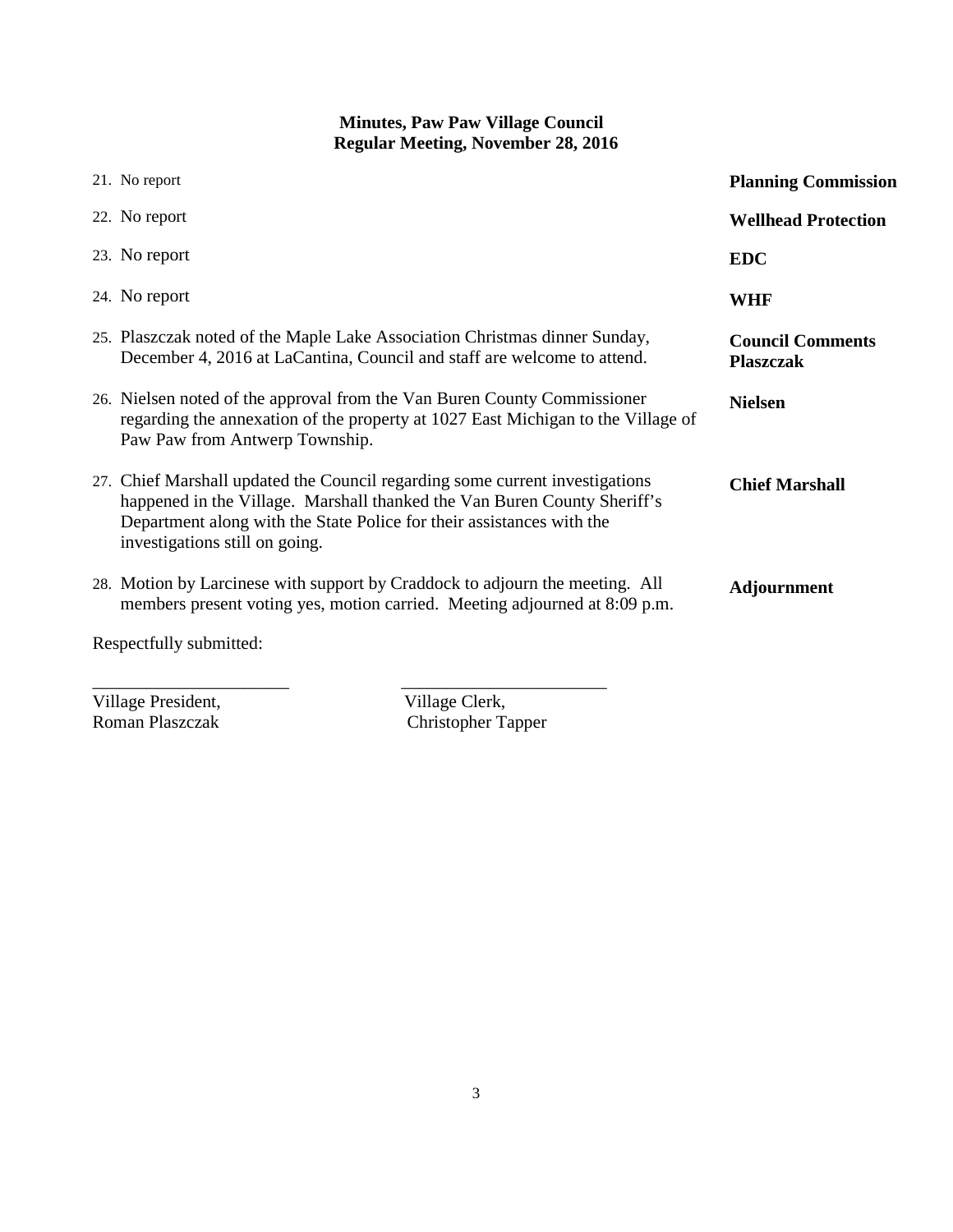| 1. | The regular Village Council meeting of Monday December 12, 2016 convened at<br>7:30 p.m. at the Paw Paw Community Library 609 West Michigan Avenue, Paw<br>Paw, Michigan. President Roman Plaszczak presiding.                                                                                                                                                                                                                                                                                                                                                                                                          | <b>Meeting Convened</b>                                                      |
|----|-------------------------------------------------------------------------------------------------------------------------------------------------------------------------------------------------------------------------------------------------------------------------------------------------------------------------------------------------------------------------------------------------------------------------------------------------------------------------------------------------------------------------------------------------------------------------------------------------------------------------|------------------------------------------------------------------------------|
| 2. | Present: President Plaszczak, President Pro-Tem Eric Larcinese, and Trustees<br>Douglas Craddock, (Marcos Flores, excused) Nadine Jarvis, (Mary McIntosh,<br>excused) and Donne Rohr. Also, present: Village Manager, Larry Nielsen,<br>Village Clerk, Christopher Tapper, and Assistant Village Manager, Sarah Moyer-<br>Cale. Director, Department of Public Services, John Small, Chief of Police, Eric<br>Marshall.                                                                                                                                                                                                 | <b>Members Present</b>                                                       |
| 3. | Motion by Jarvis with support of Rohr to approve the Agenda for<br>Monday, December 12, 2016. All members present voting yes, motion carried.                                                                                                                                                                                                                                                                                                                                                                                                                                                                           | <b>Approval of Agenda</b>                                                    |
| 4. | Motion by Larcinese with support of Rohr to approve of the corrected minutes of<br>the regular session meeting minutes of November 28, 2016. All members present<br>voting yes, motion carried.                                                                                                                                                                                                                                                                                                                                                                                                                         | <b>Approved Minutes</b>                                                      |
| 5. | Motion by Craddock with support of Rohr to approve accounts payable in the<br>amount of \$467,008.85. All members present voting yes, motion carried. Next<br>claims, Flores and Jarvis.                                                                                                                                                                                                                                                                                                                                                                                                                                | <b>Accounts Payable</b>                                                      |
| 6. | Let the record show, no public comment was offered                                                                                                                                                                                                                                                                                                                                                                                                                                                                                                                                                                      | <b>Audience</b><br>Participation                                             |
| 7. | Plaszczak on behalf of the Village of Paw Paw presented Van Buren County Sheriff,<br>Dale Gribler with a certificate of appreciation for 20 years of service to the citizens of<br>Van Buren County. Gribler has been a tremendous resource as Sheriff to Van Buren<br>County. Gribler has run an outstanding department for the past 20 years and<br>Plaszczak thanked him for wonderful relationship with the Paw Paw Police<br>Department. Plaszczak and the Council shared several positive remarks and stores<br>from experiences with Sheriff Gribler. Gribler is set to retire from his post in<br>January 2017. | <b>Presentations and</b><br><b>Guest; VBC Sheriff</b><br><b>Dale Gribler</b> |
| 8. | Motion by Rohr with support from Craddock to close the regular meeting and enter<br>into a public hearing at 7:45 to take comments on the restating the Tax Increment<br>Financing Plan for the Paw Paw Downtown Development Authority. All members<br>present voting yes, motion carried.                                                                                                                                                                                                                                                                                                                              | <b>Public Hearing</b><br><b>DDA TIF</b>                                      |
| 9. | Let the record show no public comment was received.                                                                                                                                                                                                                                                                                                                                                                                                                                                                                                                                                                     |                                                                              |
|    | 10. Mary Lou Hartwell, Chairperson, DDA and Mary Springer, Coordinator DDA were                                                                                                                                                                                                                                                                                                                                                                                                                                                                                                                                         |                                                                              |

present along with Assistant Village Manager, Sarah Moyer-Cale to present to the Council and audience members the extension to the DDA TIF plan. Hartwell thanked the Council for the opportunity to present the plan along with the review of the last 20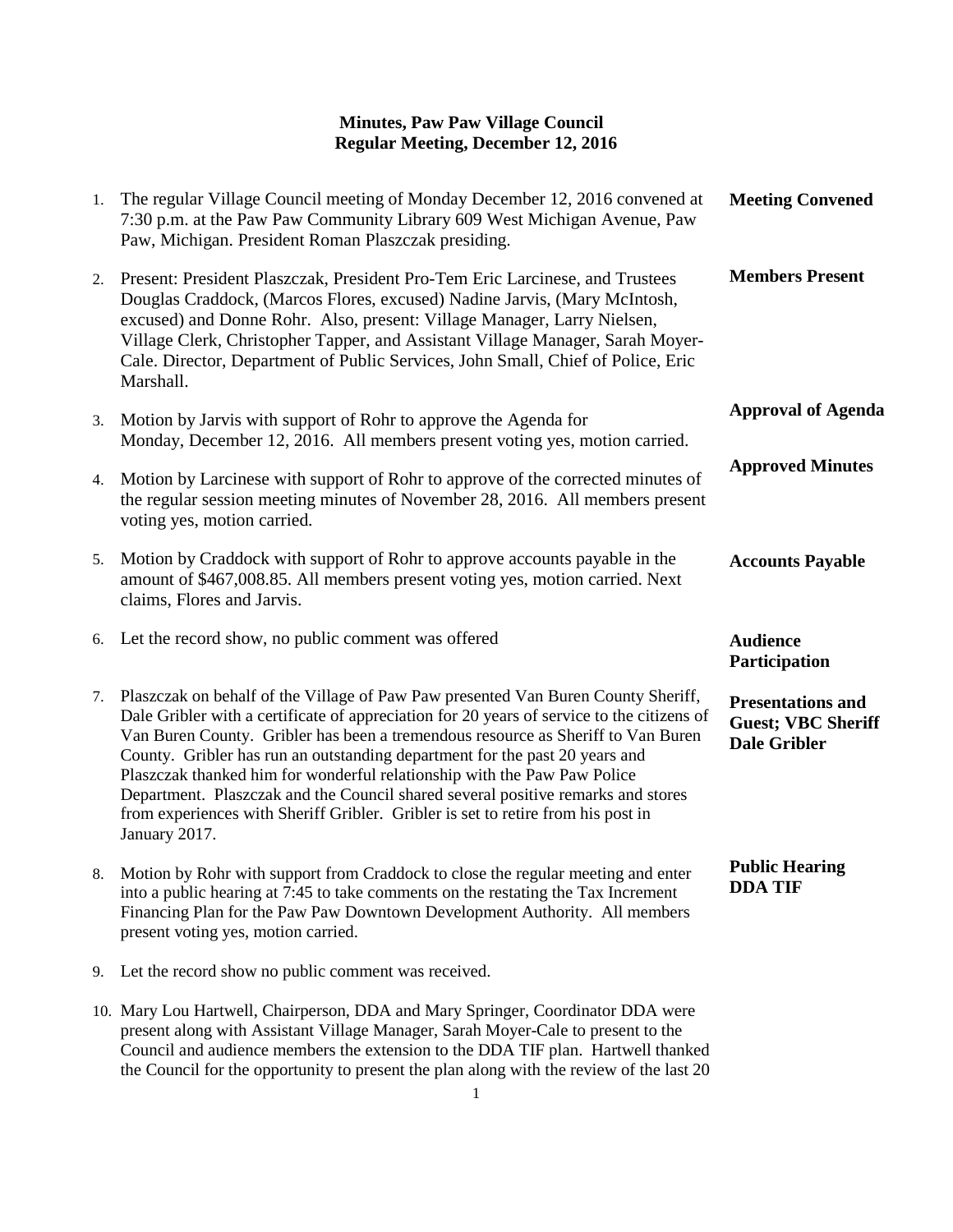#### **Minutes, Paw Paw Village Council Regular Meeting, December 12, 2016**

years of work the DDA has done in the district. Hartwell commented on how proud the DDA was of the work the Authority has done over the past 20 years. Hartwell outline several examples of the goals and objectives the DDA set forth 20 years ago, Hartwell stated more than 70% of those goals and objectives were met.

- 11. Springer outlined the activities the DDA is involved in the community. Several examples included; support with the Wine & Harvest Festival, Christmas in the Village, Summer Band concert series, flowers and street improvements in the DDA, welcoming signs, Uncork Paw Paw campaign and renovations to the Carnegie Center.
- 12. Moyer-Cale provided information regarding the years of grants and loans the DDA has offered along with success stories of the program. Moyer-Cale stated the grant and loan program has been a wonderful program for business in the DDA to help support items including; façade, building improvements, demolition projects, educational & training, and marketing campaigns for business.
- 13. Motion by Jarvis with support by Rohr to recess the public hearing until Monday, December 19, 2016 to allow more public comment to be received. All members present voting yes, motion carried. **Recess Public Hearing**

**Re-enter regular** 

**session**

- 14. Motion by Rohr with support by Craddock to re-enter regular session at 8:15 and All members present voting yes, motion carried.
- 15. Motion by Jarvis with support by Rohr to approve and accept the recommendation of the Planning Commission and approve the site plan submitted for 205 S Kalamazoo Street, Van Buren County Jail with the following conditions; A) The fencing/gates proposal in the new service area shall comply with Section 42-405(c) and shall not include privacy slats (Reference Sheet SD4.1 – Site Details) B) Proposed outdoor lighting shall comply with Section 45-405 (a) -Lighting C) The proposed building addition is found to meet the building design requirements set forth in Section 42-245 (Reference Revised Building Elevation presented on December 1, 2016) D) Village Fire Department review/approval **New Business PC recommendation 205 S Kalamazoo St VBCO Jail Addition**

E) Compliance with all applicable Federal, State, and Local codes/ordinances. All members present voting yes, motion carried.

16. Motion by Rohr with support by Jarvis to approve and accept the recommendation of the Planning Commission and approve the site plan for the S Gremps, Trailhead Park submitted by Wightman & Associates on behalf of the Village of Paw Paw with the following conditions; **S Gremps Street Trailhead Park**

A) Village Fire Department review/approval

B) The storm water disposal proposal shall be subject to compliance with Section 42-402 (3) q and Village review/approval

C) Village Public Utilities Department review/approval of all proposed utility extension/connections

D) All utilities (telephone, electric, cable) shall be placed underground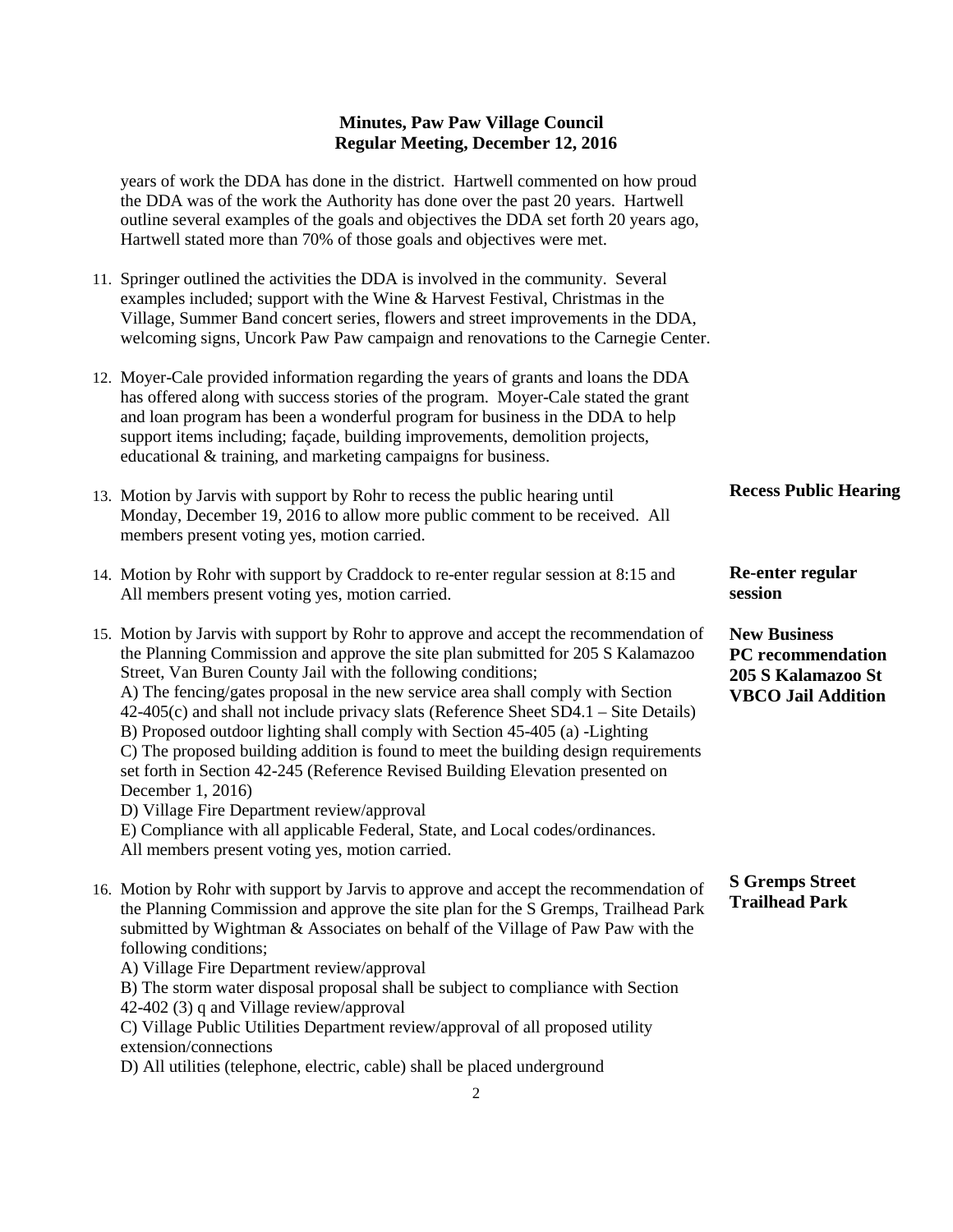#### **Minutes, Paw Paw Village Council Regular Meeting, December 12, 2016**

E) Proposed street lighting shall comply with Section 42-348 C. Street Lights; site lighting detail shall be provided and shall be subject to compliance with lighting standards set forth in Section 42-405 Lighting F) The provision of street trees along Gremps Street as required by Section 42-348 B G) Placement of benches and trash receptacles within the plaza area along the 'proposed trail' and near the cross-access sidewalk to benefit pedestrian activity H) Consideration of alternate building materials that will be consistent with the requirements of Section 42-347 A.3 – Building Martials Materials I) Compliance with all applicable Federal, State, and Local codes/ordinances. All members present voting yes, motion carried.

- 17. Motion by Craddock with support by Jarvis to accept Village Staff recommendation and approve the 2017 smoothed rates for electric customers, the rates to reflect the additional \$0.027272 cents per kilo watt hour for all customers. All members present voting yes, motion carried. **Ongoing Business Electric Rate Smoothing 2017 COMMITTEE**
- 18. Rohr reported the Finance and Administration Committee met. Items discussed included; Departmental and budget updates for fiscal year 2017-2018.

| 19. No report                                                                                                                                                   | <b>Public Services</b>     |
|-----------------------------------------------------------------------------------------------------------------------------------------------------------------|----------------------------|
| 20. No report, meeting December 14, 2016                                                                                                                        | <b>Master PC</b>           |
| 21. No report                                                                                                                                                   | Parks and Rec.             |
| 22. No report                                                                                                                                                   | <b>DDA</b>                 |
| 23. Larcinese reported the Fire Board met. Items discussed included; development of<br>Fire Authority versus Fire Board, meeting with David Peterson scheduled. | <b>Fire Board</b>          |
| 24. No report                                                                                                                                                   | <b>Historical Comm.</b>    |
| 25. No report                                                                                                                                                   | <b>Housing Commission</b>  |
| 26. Jarvis reported the Planning Commission met. Items discussed included; Van Buren<br>County Jail Additions and S Gremps Trail Head.                          | <b>Planning Commission</b> |
| 27. No report                                                                                                                                                   | <b>Wellhead Protection</b> |
| 28. No report                                                                                                                                                   | <b>EDC</b>                 |
| 29. No report                                                                                                                                                   | WHF                        |
|                                                                                                                                                                 |                            |

**REPORTS**

**Finance & Admin.**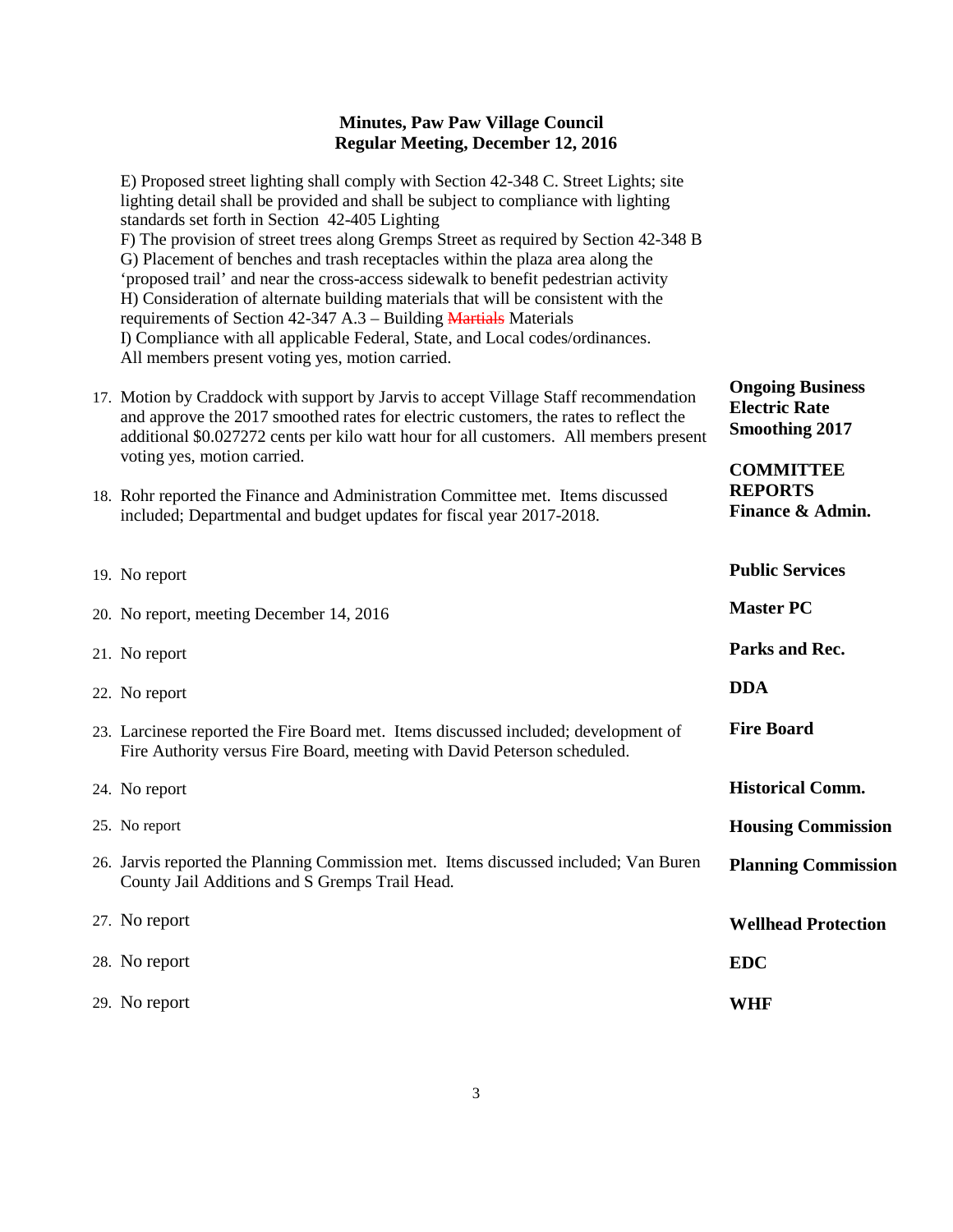# **Minutes, Paw Paw Village Council Regular Meeting, December 12, 2016**

| 30. Plaszczak noted of the positive turn out for last weekend's Santa Run. Plaszczak<br>also noted of the hard work by the DPS Department and keeping the streets<br>cleared off during the last snow events. | <b>Council Comments</b><br><b>Plaszczak</b> |
|---------------------------------------------------------------------------------------------------------------------------------------------------------------------------------------------------------------|---------------------------------------------|
| 31. Nielsen reminded Council and staff of the employee Christmas Party schedule for<br>Friday December 16, 2016.                                                                                              | <b>Nielsen</b>                              |
| 32. Motion by Craddock with support by Larcinese to adjourn the meeting. All<br>members present voting yes, motion carried. Meeting adjourned at 8:42 p.m.                                                    | <b>Adjournment</b>                          |
| Respectfully submitted:                                                                                                                                                                                       |                                             |

\_\_\_\_\_\_\_\_\_\_\_\_\_\_\_\_\_\_\_\_\_\_ \_\_\_\_\_\_\_\_\_\_\_\_\_\_\_\_\_\_\_\_\_\_\_

Village President,<br>
Roman Plaszczak<br>
Christopher Ta Christopher Tapper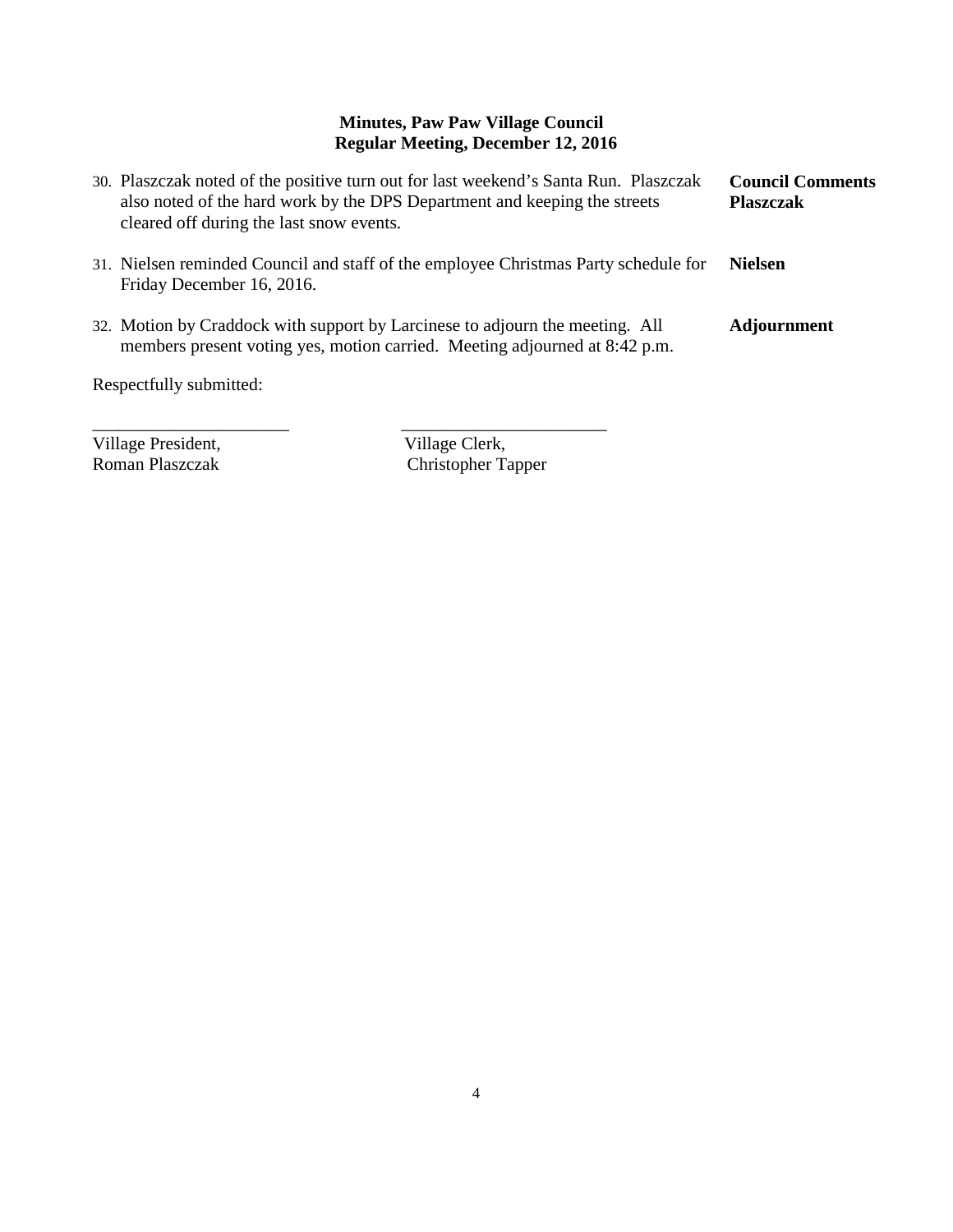### **Minutes, Paw Paw Village Council Regular Meeting, December 19, 2016**

| 1. | The regular Village Council meeting of Monday December 19, 2016 convened at<br>7:30 p.m. at the Paw Paw Community Library 609 West Michigan Avenue, Paw<br>Paw, Michigan. President Roman Plaszczak presiding.                                                                                                                                                                                                                                                                                                                                                                | <b>Meeting Convened</b>                 |
|----|-------------------------------------------------------------------------------------------------------------------------------------------------------------------------------------------------------------------------------------------------------------------------------------------------------------------------------------------------------------------------------------------------------------------------------------------------------------------------------------------------------------------------------------------------------------------------------|-----------------------------------------|
| 2. | Present: President Plaszczak, President Pro-Tem Eric Larcinese, and Trustees<br>Douglas Craddock, Marcos Flores, (Nadine Jarvis, excused) (Mary McIntosh,<br>excused) and (Donne Rohr, excused). Also, present: Village Manager, Larry<br>Nielsen, Village Clerk, Christopher Tapper, and Assistant Village Manager, Sarah<br>Moyer-Cale. (Director, Department of Public Services, John Small, excused)<br>(Chief of Police, Eric Marshall, excused).                                                                                                                        | <b>Members Present</b>                  |
| 3. | Motion by Larcinese with support of Craddock to approve the Agenda for<br>Monday, December 19, 2016. All members present voting yes, motion carried.                                                                                                                                                                                                                                                                                                                                                                                                                          | <b>Approval of Agenda</b>               |
| 4. | Motion by Larcinese with support of Craddock to approve of the corrected<br>minutes of the regular session meeting minutes of December 12, 2016. All<br>members present voting yes, motion carried.                                                                                                                                                                                                                                                                                                                                                                           | <b>Approved Minutes</b>                 |
| 5. | Motion by Flores with support of Craddock to approve accounts payable in the<br>amount of \$291,912.28. All members present voting yes, motion carried. Next<br>claims, Larcinese and Craddock.                                                                                                                                                                                                                                                                                                                                                                               | <b>Accounts Payable</b>                 |
|    | 6. Let the record show, no public comment was offered.                                                                                                                                                                                                                                                                                                                                                                                                                                                                                                                        | <b>Audience</b><br>Participation        |
| 7. | Motion by Flores with support from Craddock to close the regular meeting and re-<br>open the Public Hearing which was recessed from 12-12-16 at 7:35 to take comments<br>on Amending and Restating the Tax Increment Financing Plan for the Paw Paw<br>Downtown Development Authority. All members present voting yes, motion carried.                                                                                                                                                                                                                                        | <b>Public Hearing</b><br><b>DDA TIF</b> |
| 8. | Let the record show no public comment was received.                                                                                                                                                                                                                                                                                                                                                                                                                                                                                                                           |                                         |
| 9. | Mary Lou Hartwell, Chairperson, DDA and board members Patrick Lynch were in<br>attendance to take questions regarding the restatement of the DDA Tax Increment<br>Financing Plan. Lynch commented, in his opinion, a comparison with other<br>communities in Van Buren County, Paw Paw's Downtown Development Authority<br>stands alone with their commitment to business growth and support. Lynch added,<br>the DDA has helped provide support to not only the existing business in the DDA, but<br>has been an outstanding partner to bring new business to the community. |                                         |
|    | 10. Motion by Flores with support by Larcinese to close the public hearing at 7:40 and "<br>re-enter regular session. All members present voting yes, motion carried                                                                                                                                                                                                                                                                                                                                                                                                          | <b>Close Public Hearing</b>             |